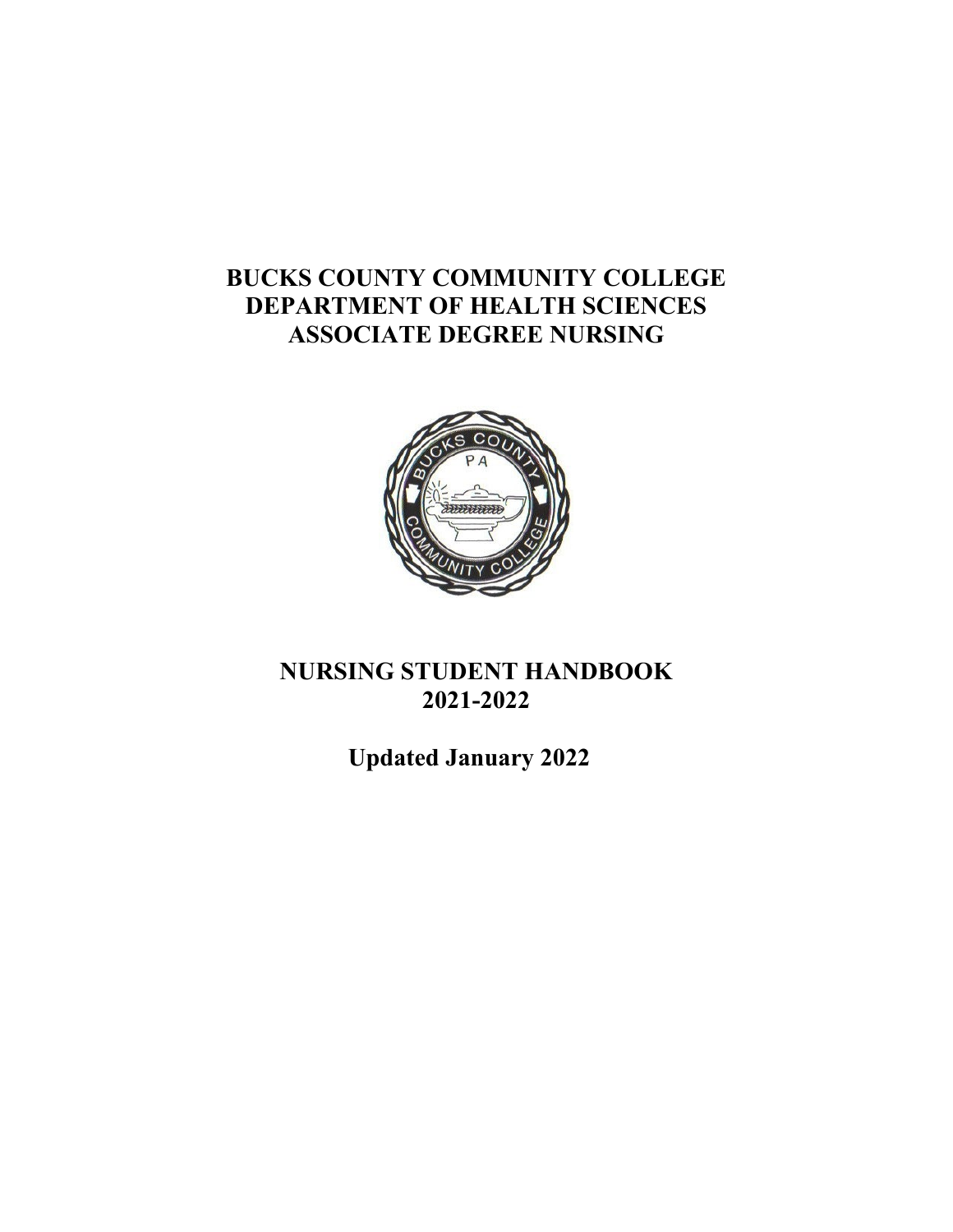**The Nursing Student understands that the Bucks County Community College Associate Degree Nursing Program reserves the right to change, without notice, any statement in this handbook concerning, but not limited to, requirements, rules, policies, procedures, fees, curricula, and courses. Such changes shall be effective whenever determined by the Faculty, Administration, or Governing Bodies; and changes may govern both current and past cohorts. Official notification of changes will be announced via Bucks County Community College email, Canvas course announcement, website, and/or by addendum to the course syllabi.**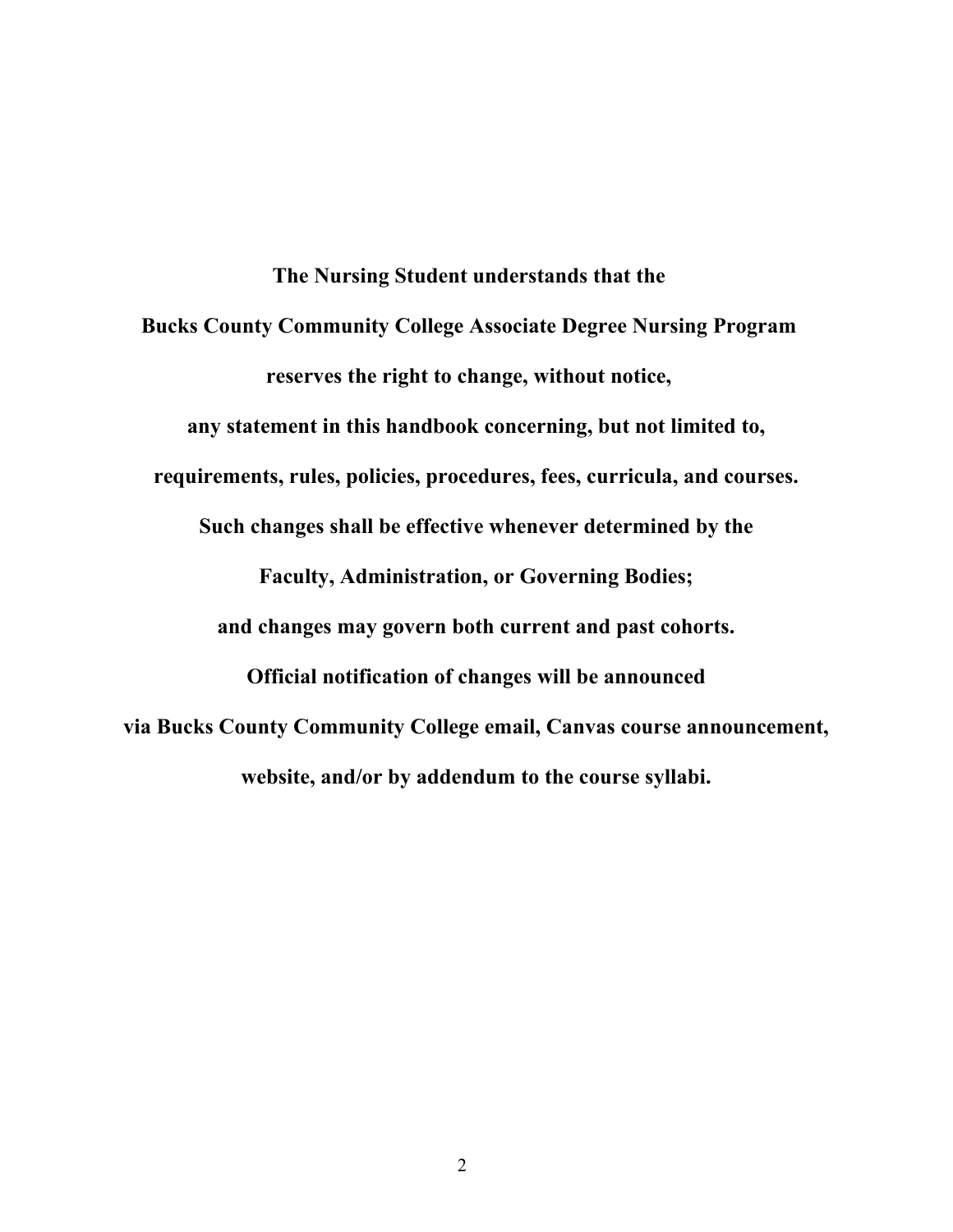# **Table of Contents**

| <b>Bucks County Community College</b>                                        |    |
|------------------------------------------------------------------------------|----|
| Vision, Mission, Core Values, and Institutional Goals                        | 5  |
| Non-Discrimination Statement                                                 | 5  |
| <b>Associate Degree Nursing Program</b>                                      | 5  |
| History                                                                      | 6  |
| <b>Accreditation Status</b>                                                  | 7  |
| Philosophy                                                                   | 8  |
| <b>Organizing Structure</b>                                                  | 9  |
| End of Program Student Learning Outcomes                                     | 10 |
| Program Outcomes                                                             | 10 |
| <b>Transfer Agreements</b>                                                   | 11 |
| Nursing Program of Study                                                     | 12 |
| Course Syllabi                                                               | 14 |
| <b>NURS 101</b>                                                              | 14 |
| <b>NURS 102</b>                                                              | 16 |
| <b>NURS 201</b>                                                              | 18 |
| <b>NURS 202</b>                                                              | 20 |
| Gordon's Functional Health Patterns with Nursing Diagnoses                   | 22 |
| <b>POLICIES</b>                                                              | 27 |
| Admission and Progression Policy                                             | 27 |
| Advanced Placement Policy for Clinical Transfer Students<br>(Updated 1/2022) | 31 |
| Advanced Placement Policy for Licensed Practical Nurses                      | 32 |
| Readmission to Clinical Component Policy (Updated 12/2021)                   | 37 |
| <b>Attendance Policy</b>                                                     | 39 |
| <b>Lateness Policy</b>                                                       | 41 |
| <b>Biohazard Safety Policy</b>                                               | 42 |
| <b>Confidentiality Policy</b>                                                | 44 |
| <b>Confidentiality Statement</b>                                             | 45 |
| <b>Evaluation Policy (Updated 1/2022)</b>                                    | 46 |
| <b>Student Grievance Policy</b>                                              | 51 |
| <b>Health Policy</b>                                                         | 52 |
| <b>Health Examination Form</b>                                               | 54 |
| <b>Functional Abilities</b>                                                  | 56 |
| Immunization Record                                                          | 58 |
| Tuberculosis Screening Test Form                                             | 59 |
| Annual Flu Vaccine Form                                                      | 60 |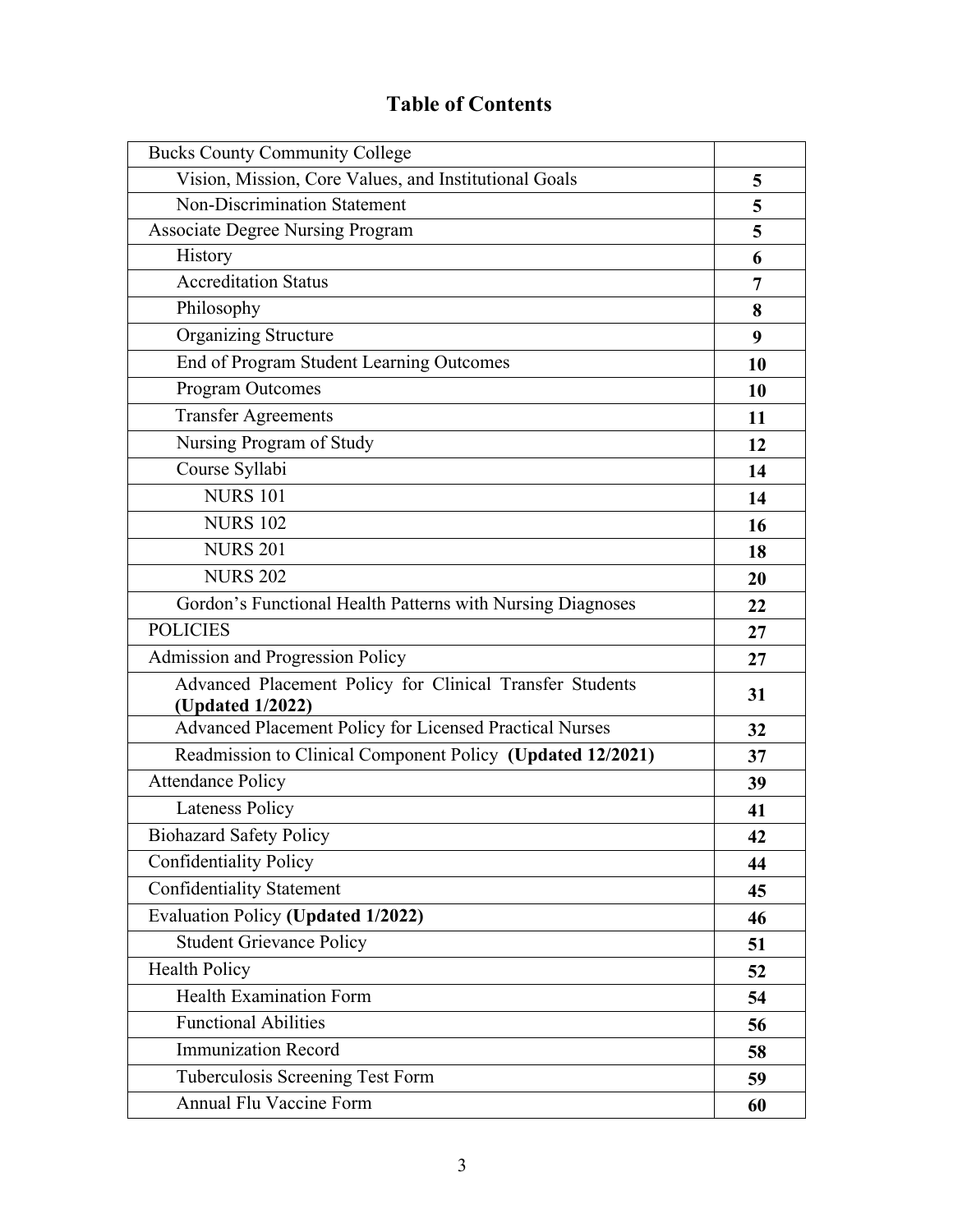| Health Insurance Form                                    | 61 |
|----------------------------------------------------------|----|
| Health Risk Waiver                                       | 62 |
| <b>Integrity Policy</b>                                  | 63 |
| <b>Integrity Statement</b>                               | 65 |
| Latex-Free Policy                                        | 66 |
| Professional Attire Policy                               | 67 |
| Professional Behavior Policy                             | 69 |
| Professional Liability Insurance Policy                  | 76 |
| <b>Clinical Responsibilities Statement Policy</b>        | 77 |
| <b>Student Records Policy - Associate Degree Nursing</b> | 78 |
| Student Permission for Record Review and Audit Policy    | 80 |
| <b>Student Profile Sheet</b>                             | 81 |
| <b>Student Services</b>                                  | 82 |
| Course-Specific Fees for Nursing                         | 85 |
| <b>Student-Oriented Activities</b>                       | 86 |
| Nursing Club Bylaws                                      | 87 |
| Acknowledgment of Student Handbook                       | 89 |

| Approved: 7/98                                                    | Target Date: Yearly  |
|-------------------------------------------------------------------|----------------------|
| Reviewed: 9/99; 9/00; 9/01; 10/01; 8/03; 8/05; 8/06; 8/08; 08/09; | By: Director/Faculty |
| $08/10$ ; $08/11$ ; $05/14$ ; $08/15$ ; $08/17$ ;                 |                      |
| Revised: 05/13; 01/16; 05/16; 05/19; 09/20; 08/21; 01/21          |                      |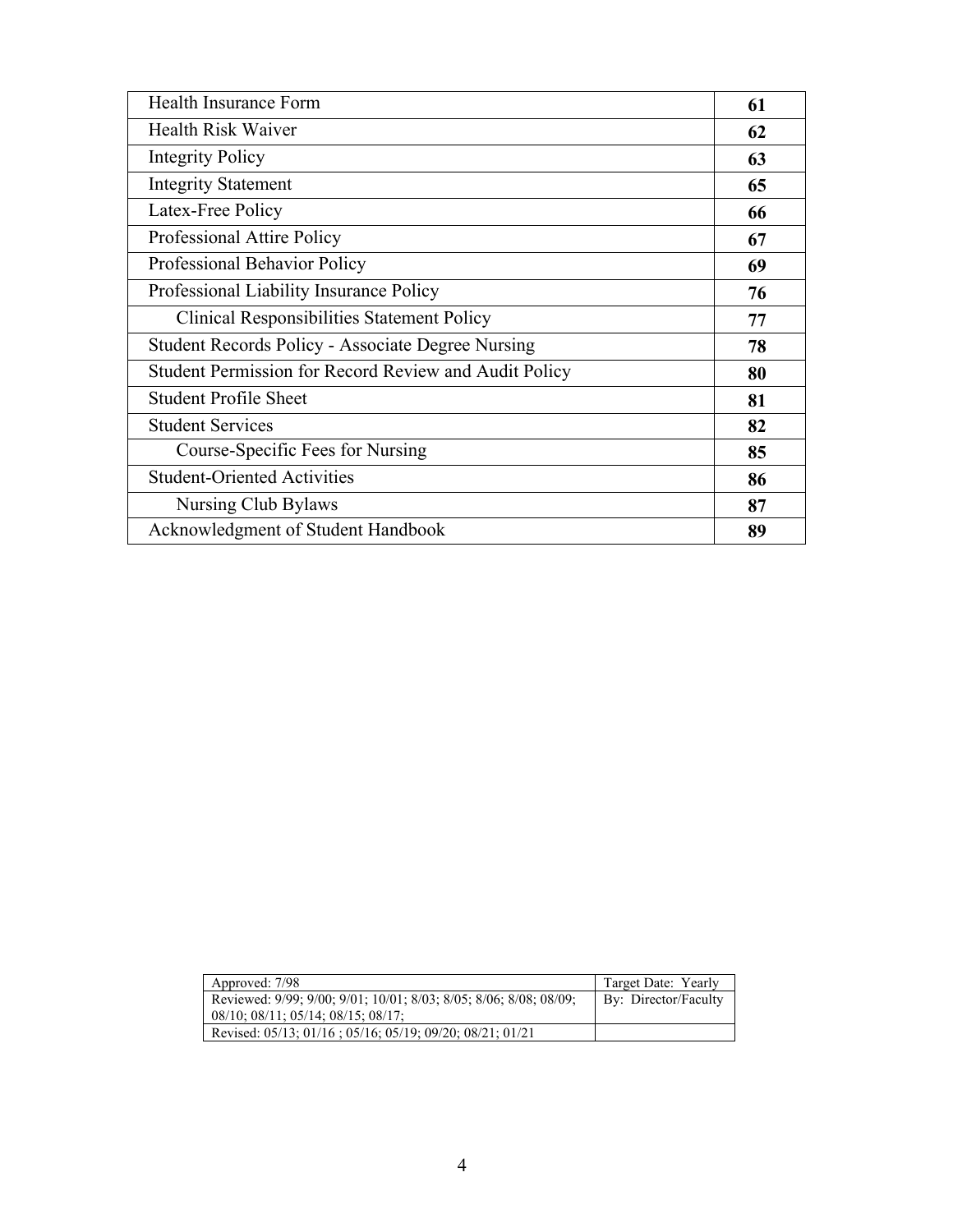# **BUCKS COUNTY COMMUNITY COLLEGE**

# **Vision**

We envision Bucks County Community College as a vibrant center for community engagement and learning, providing innovative paths that inspire educational, career, and personal fulfillment.

# **Mission**

Bucks County Community College provides a diverse community of learners with exemplary, accessible educational opportunities and the personal connections that foster success.

# **To support the mission, we:**

- engage and support students in learning experiences that lead to academic excellence and provide a foundation for the pursuit of higher degrees and lifelong learning;
- empower students with the skills and credentials to secure employment in their fields and the capability to adapt and respond to the changing needs of tomorrow's workplace;
- develop the critical thinking skills, broad-based knowledge, and the social, ethical, and civic responsibility of our students;
- enrich the intellectual, cultural, and recreational life of the community.

# **Our Core Values**

We value:

- a culture of learning that fosters continuous improvement
- excellence in teaching and service to students
- respect for the individual
- open-minded civil discourse
- diversity and an understanding of world cultures
- innovation and creativity
- collaboration
- responsible stewardship of resources
- ability to adapt to change
- service to the community

Bucks County Community College does not discriminate in its educational programs, activities or employment practices based on race, color, national origin, sex, sexual orientation, disability, age, religion, ancestry, veteran status, union membership, or any other legally protected category. This policy is in accordance with state law, including the Pennsylvania Human Relations Act, and with federal law, including Title VI and Title VII of the Civil Rights Act of 1964, Title IX of the Education Amendments of 1972, Section 504 of the Rehabilitation Act of 1973, the Age Discrimination in Employment Act of 1967, and the Americans with Disabilities Act of 1990.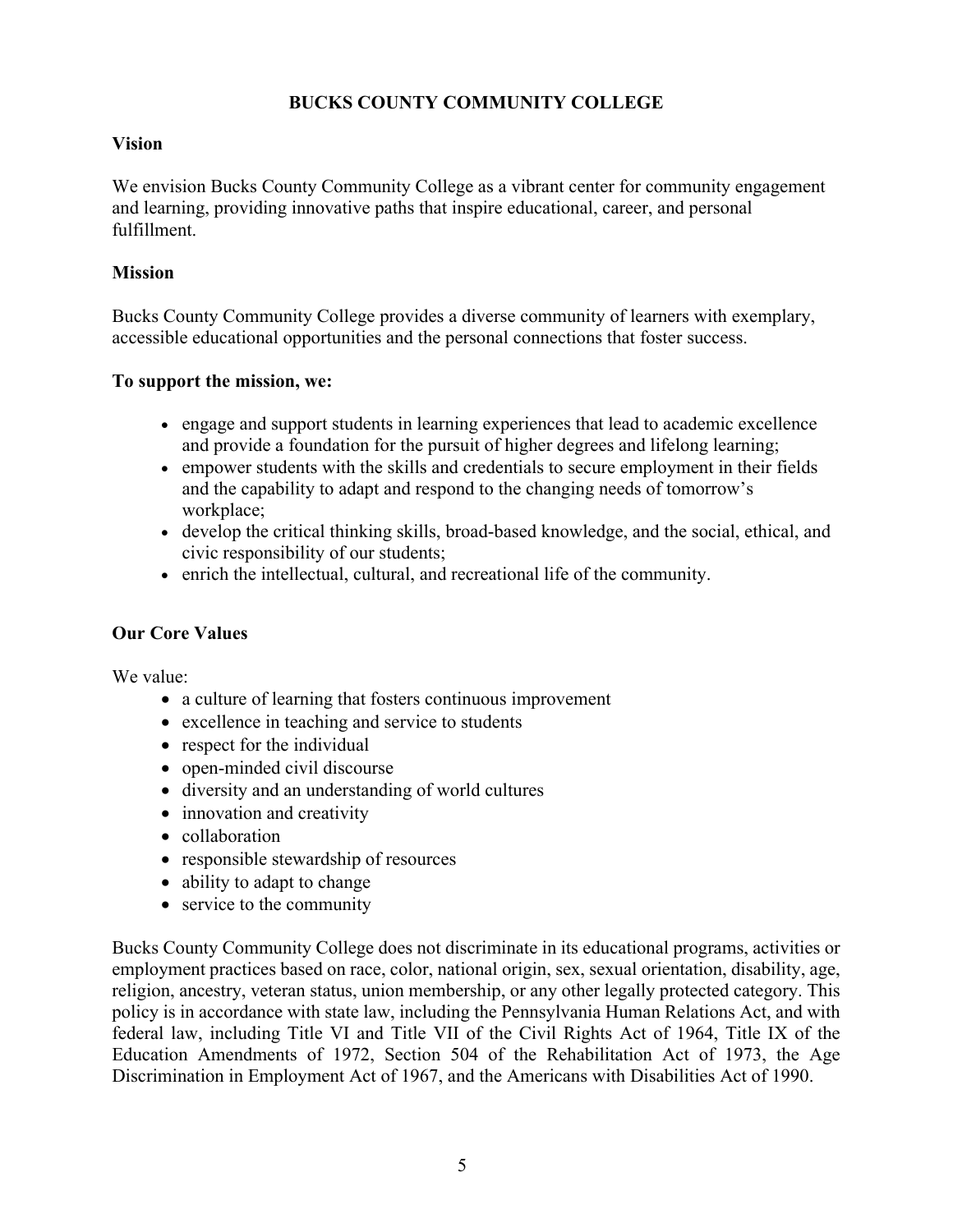Welcome to the Associate Degree Nursing Program at Bucks County Community College!

# **Historical Perspective**

Associate Degree (AD) Nursing originated with Dr. Mildred Montag, Teachers College, and Columbia University. AD Nursing Programs were developed and based on many premises, still demonstrated today by Bucks County Community College Associate Degree Nursing Program.

- *The function of nursing can and should be differentiated. These functions lie along a continuum, at points on the continuum, the functions may overlap, and the roles of nurses come very close.*
- *Courses in the curriculum include general education courses, that supporting nursing principles, one half of the curriculum are nursing courses.*
- *Content is grouped into broad areas that reflect nursing practice concepts.*
- *A variety of clinical agencies are used to promote learning. One hospital or health agency is not sufficient to meet the learning needs of the student.*
- *Learning experiences are planned for the clinical area. The college nursing faculty are responsible for developing the curriculum and for teaching the students. The nursing faculty is employed by the college and with the same privileges and obligations as other faculty members.*
- *College admission and graduation requirements are met by the student.*
- *An associate degree is granted by the institution upon completion of the entire program of study.*
- *The graduate is eligible for the licensing examination of the state in which the college is located.*

Matthias, A.D. *(*2010). The intersection of the history of associate degree nursing and "BSN in 10": three visible paths. Teaching and learning in Nursing, January, Volume 5, Issue 1, 39-43. Orsolini-Hein, L. & Waters V. (2009). *Education evolution: a historical perspective of associate degree nursing.* Journal of Nursing Education May, Vol. 48, 5

In 1967 and 1968, Bucks County Community College conducted a study to evaluate the community's needs for future educational programs. The outcome of this study indicated a need for a program in nursing. Further support came from recommendations made by the Middle Atlantic States Evaluation Committee. The Bucks County Community College's Board of Trustees reviewed the recommendations and voted to endorse a nursing program. In 1969, 33 students enrolled in the first class. Since the inception of the program, over 3,200 students have graduated from Bucks County Community College's Associate Degree Nursing Program.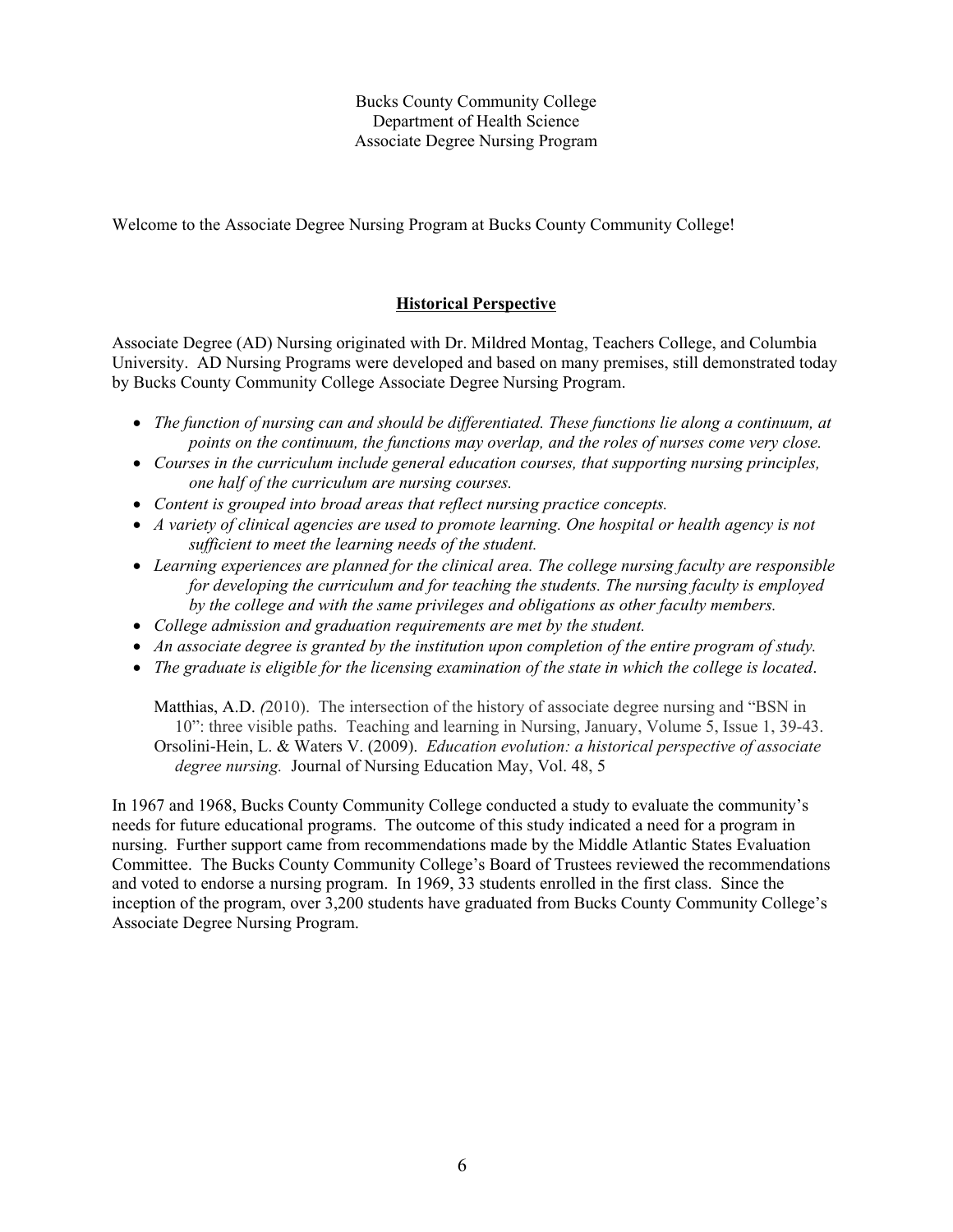# **Accreditation Status**

Bucks County Community College is fully accredited by the Middle States Association of Colleges and Secondary Schools. The College is also an approved institution of higher education in Pennsylvania by the Department of Education of the Commonwealth.

The Associate Degree Nursing Program is fully approved by the Pennsylvania State Board of Nursing.

The Associate Degree Nursing Program at Bucks County Community College, located in Newtown, PA is accredited by the: Accreditation Commission for Education in Nursing (ACEN) 3390 Peachtree Road NE, Suite 1400 Atlanta Georgia 30326 (404) 975-5000.

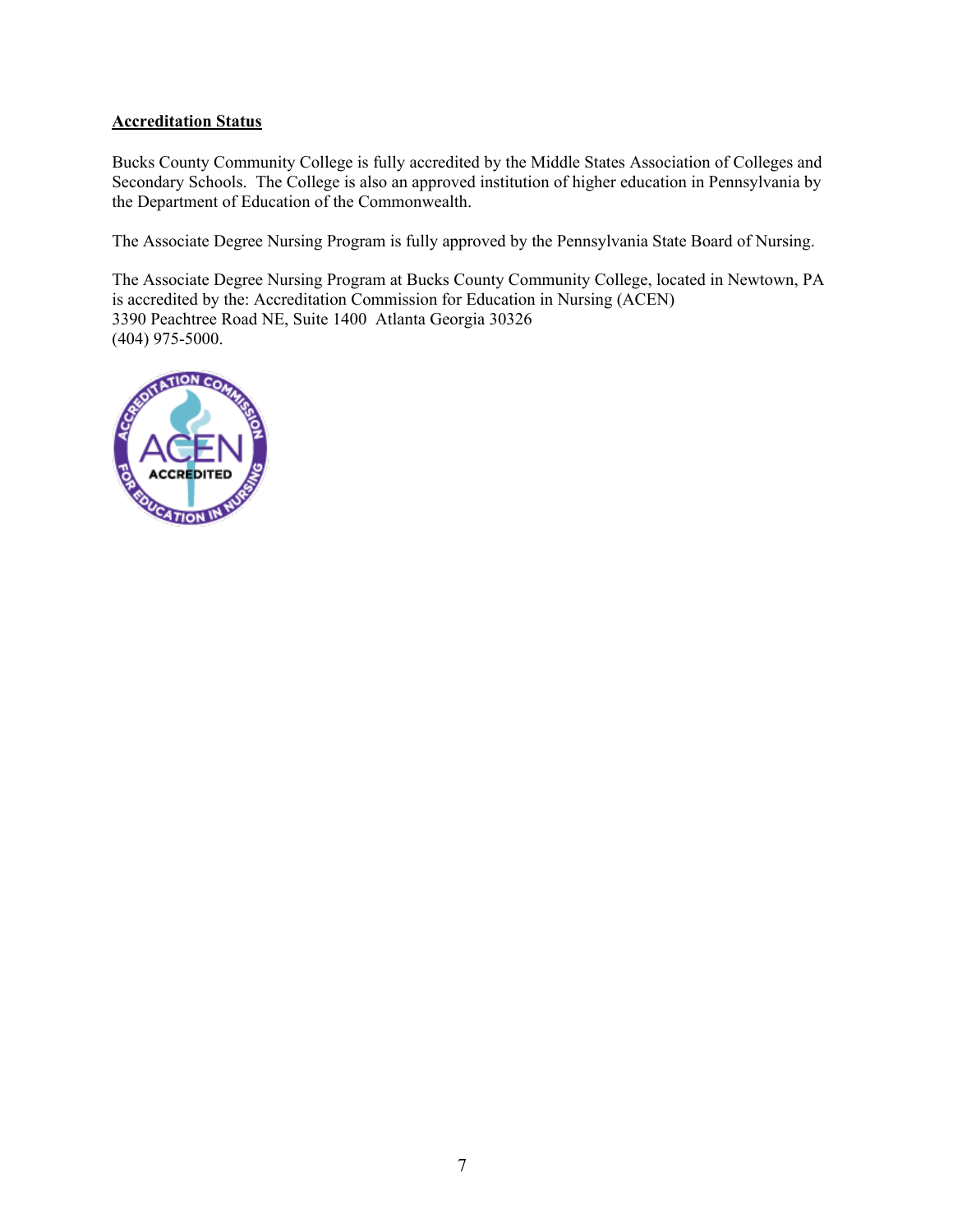# **Philosophy**

The philosophy of the AD Nursing Program is consistent with the core values and mission of the College. We affirmatively recruit and provide assistance to students from all racial, ethnic, cultural, and economic backgrounds. We subscribe to the College's definition of an educated person. Our purpose is to prepare students for entry-level registered nurse positions.

The program of study meets the requirements of the Associate of Arts degree and the nursing graduates are eligible to sit for the National Council Licensure Examination for Registered Nurses (NCLEX-RN).

# **Recognizing the dignity and worth of all human beings that deserve respect, we believe that:**

**INDIVIDUALS** are unique beings with needs, possessing their own value systems, and have the right to make decisions concerning their health care for the purpose of reaching their optimum state of health and wellness.

**NURSING** is the art and science of caring for and about individuals. Nurses are advocates on behalf of individuals when they are vulnerable to alterations within their environment. Nurses utilize the nursing process to diagnose and treat responses to actual and potential health problems and alleviate suffering.<sup>[1](#page-7-0)</sup>

**EDUCATION** is a continuous process of growth resulting in measurable changes in the learner's behavior. Learning is a highly individual experience that takes place in a variety of settings and proceeds at different rates.

**ASSOCIATE DEGREE NURSING EDUCATION** should be an integral part of the system of higher education. To that end, our course sequence is designed to provide an integrated education in the sciences and the humanities. Further, our Associate Degree Nursing Program proceeds from less complex to more complex in a related organized sequence of learning objectives. These objectives correlate theory with clinical practice using a wide variety of learning experiences. The program develops caring, critical thinking, and inquiring students ready to grow and serve society as nurses and citizens.

**ASSOCIATE DEGREE GRADUATES** use critical thinking and clinical judgment in the practice of safe nursing and are accountable as direct care providers in settings where patients experience problems that are common to the general population. Nursing practice includes patient care, teamwork, and the use of technology is defined through the roles of provider of care, manager of care, and member within the discipline. The graduates are skilled in the use of the nursing process and in caring for the health-care consumer. They direct less prepared health care providers and are directed by more experienced and/or professional nurses.

The ultimate responsibility, and first priority, of the nursing faculty is to assure the health-care consumer that our graduates are safe, competent, and caring practitioners.

| Adopted: 5/99                       | Target Date: May         |
|-------------------------------------|--------------------------|
| Reviewed: 09/04; 05/10; 05/13; 5/19 | Review: Every five years |
| Revised:                            | By: Faculty              |

<span id="page-7-0"></span><sup>&</sup>lt;sup>1</sup> American Nurses Association Social Policy Statement, ANA, 2010b,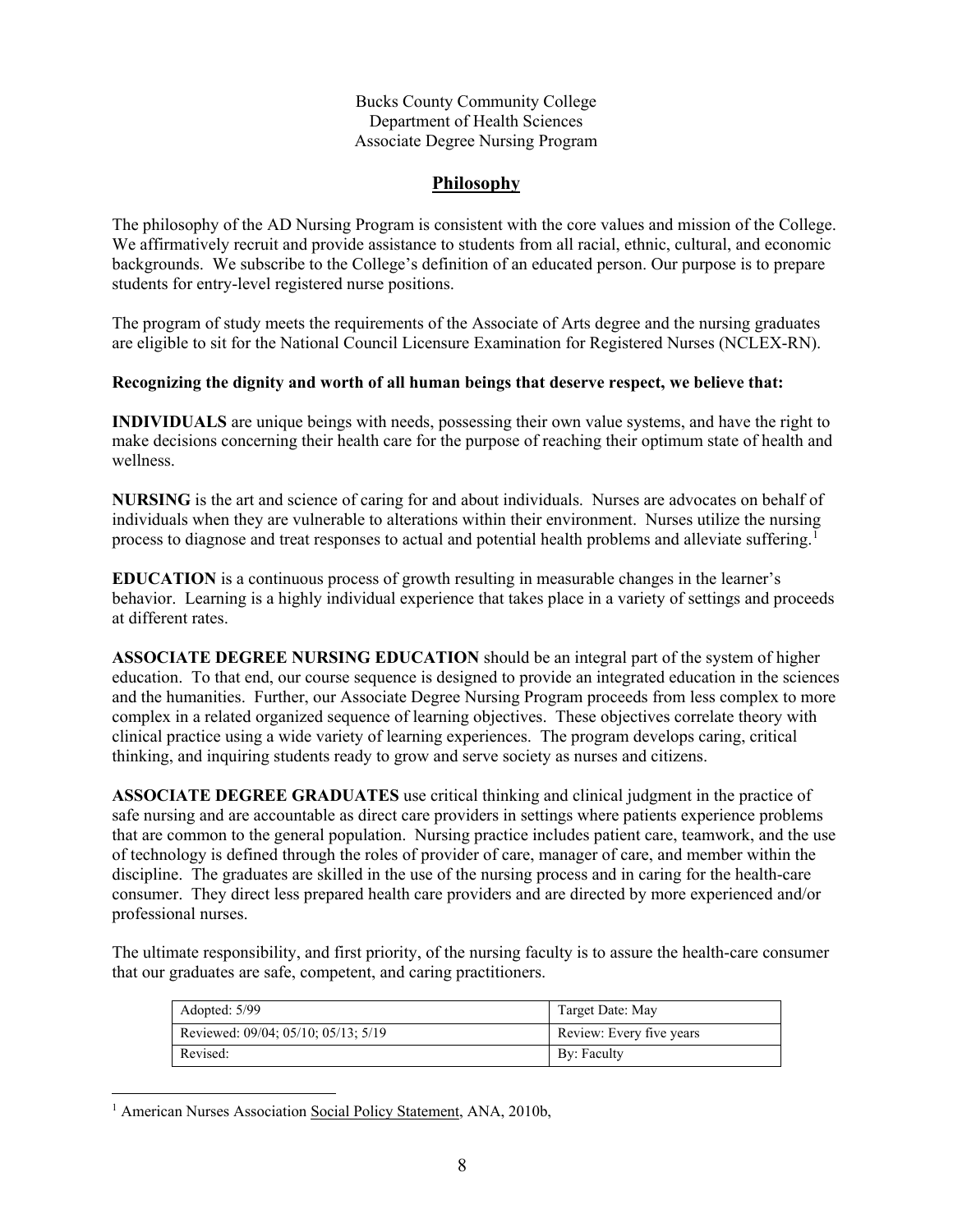# **Organizing Structure**

The Nursing Faculty at Bucks County Community College conceives that the notion of nursing as an art and science of caring. Caring includes five concepts. They are: AWARENESS, KNOWLEDGE, INTENTION, POSITIVE CHANGE, and CRITERION WELFARE.<sup>[2](#page-8-0)</sup> These caring concepts reflect a nurturing concern for individuals as they respond to alterations in their environments.

**NURSING** is a learned skill, requiring a high degree of AWARENESS that an individual has an alteration in their needs and assistance is required, a KNOWLEDGE of nursing principles, skills, and attitudes that can assist an individual's response while guiding one's action, a strong INTENTION to assist the individual to effect POSITIVE CHANGES in the individual's response through the utilization of the nursing process.

**KNOWLEDGE** of nursing principles that can assist an individual is imperative. The nurse must have a strong INTENTION of caring to be able to assist the individual in a POSITIVE CHANGE. It also reflects, in this larger context, a more generalized CRITERION that is consideration for an individual's welfare and human dignity, when this individual is to be in a vulnerable state.

However, there is a caveat in that wellness must not be defined solely by the health care provider but must be seen as a partnership between individuals in need of care and the health care team, of whom the Associate Degree Nurse is an integral part. To that end, the science of caring is reflected in a systematic use of nursing knowledge, skills, and attitudes through the nursing process. The art of caring applies the nursing process in a manner that engenders respect for the uniqueness of each individual and that values human dignity and worth.

**CARING** is evidenced by touch, trust, nurturance, empathy, and compassion. Individuals are the center of nurses' caring. In order to teach caring attitudes and activities, the program of study presents essential concepts as a recurring theme which increases in complexity. The caring concepts flow outward from and encircle the individual.

The individual has needs which may be affected by alterations in the internal or external environment. These needs are categorized into Functional Health Patterns. The alterations in these Functional Health Patterns are approached by using common heath problem prototypes. When an individual has an alteration in his/her needs, they may respond to these alterations effectively, potentially ineffectively, or ineffectively. Therefore, nursing must be a force acting on their behalf when the individual is vulnerable to an alteration in his/her environment and unable to adapt.

# **Roles of the Associate Degree Nurse**

Using nursing knowledge and the nursing process, the nurse functions in three designated roles to fulfill caring behaviors and activities. Therefore, caring is a mediated action accomplished through the three roles: Provider of Care, Manager of Care, and Member within the Discipline.

The program of study progresses through four nursing courses, which initially introduce these concepts, then applies them in concurrent laboratory and clinical experiences that build in complexity. Cognitive, Affective, and Psychomotor skills related to individuals' health patterns and the responses to alterations

<span id="page-8-0"></span><sup>&</sup>lt;sup>2</sup> Gaut, D. "Development of a theoretically adequate description of caring". Western Journal of Nursing Research; Fall, 1983.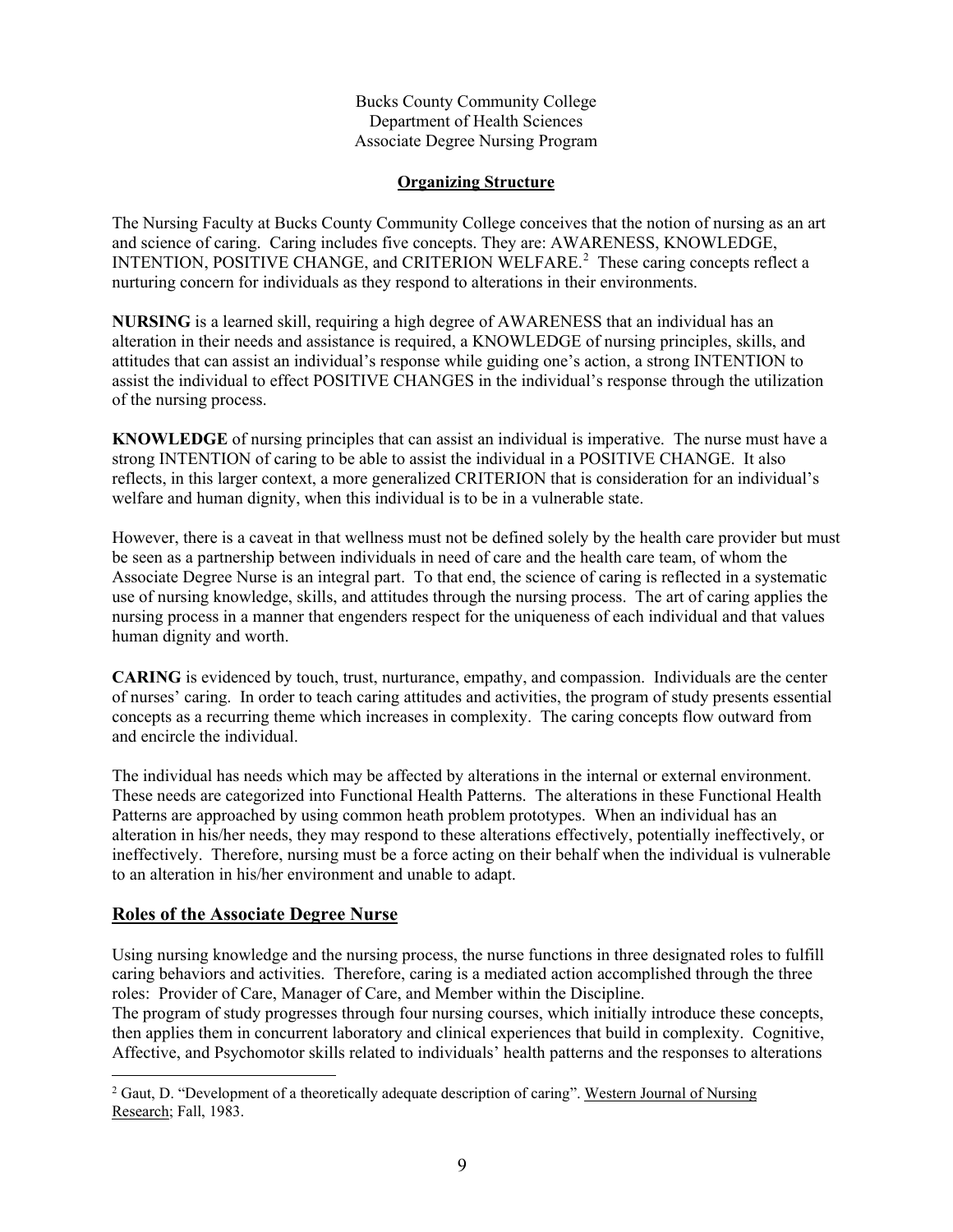are applied to patients of all ages and stages of development, initially dealing with singular and advancing to those which are multifaceted problems.

# **End of Program Student Learning Outcomes**

The Bucks County Community College graduate will practice three Associate Degree Nursing roles in a safe, competent, and caring manner. The graduate nurse will use critical thinking to apply the theoretical knowledge from the cognitive, affective, and psychomotor domains to:

- 1. Communicate in a professional manner that acknowledges and preserves the individual's dignity and worth, while recognizing cultural differences.
- 2. Apply the nursing process to diagnose and treat individual and family responses to alterations in their functional health patterns.
- 3. Collaborate with the health care team to manage groups of patients with predictable outcomes while appropriately delegating duties to other health care providers.
- 4. Demonstrate awareness of today's health care delivery system and its impact on future health, act according to and within the legal and the ethical standards set forth by the Pennsylvania Nurse Practice Act, the College, the Nursing Program, the legal system at large, the affiliating agency, and the agencies accreditation bodies.

# **Program Outcomes**

1. The Program pass rate for the NCLEX-RN will equal 80% or greater for the first-time test takers as required by the PASBON for full approval during the period of Oct01-Sept30 each year. **Pennsylvania NCLEX-RN success rates** are available at:

[https://www.dos.pa.gov/ProfessionalLicensing/BoardsCommissions/Nursing/Documents/Board%20D](https://www.dos.pa.gov/ProfessionalLicensing/BoardsCommissions/Nursing/Documents/Board%20Documents/RN-Pass-Rates.pdf) [ocuments/RN-Pass-Rates.pdf](https://www.dos.pa.gov/ProfessionalLicensing/BoardsCommissions/Nursing/Documents/Board%20Documents/RN-Pass-Rates.pdf) 

| Year       | 2016  | 2017  | 2018  | 2019  | 2020  | 2021 |
|------------|-------|-------|-------|-------|-------|------|
| BCCC %     | 87.72 | 77.14 | 93.33 | 89.29 | 94.44 | TBD  |
| State %    | 87.93 | 91.10 | 92.84 | 91.61 | 91.99 | TBD  |
| National % | 84.30 | 86.94 | 87.56 | 80.07 | 86.78 | TBD. |

2. Fifty Five percent (55%) of the students will complete the nursing program in 150% of the time allotted for the clinical nursing courses (four semesters).

**Program Completion Rates**: Total number of students who finish the program in six semesters for students that enter in NURS 101 and three semesters for those that start in NURS201 as advanced placement divided by total number of students who start the program.

| Year                     | 2016  | 2017  | 2018 | 2019 | <b>2020</b> | 2021  |
|--------------------------|-------|-------|------|------|-------------|-------|
| <b>Completion Rate %</b> | 41.66 | 15305 | 49.6 |      | 62.         | 70.87 |

3. Eighty percent (80%) of the graduates seeking employment will obtain an entry level nursing position within six months of graduation.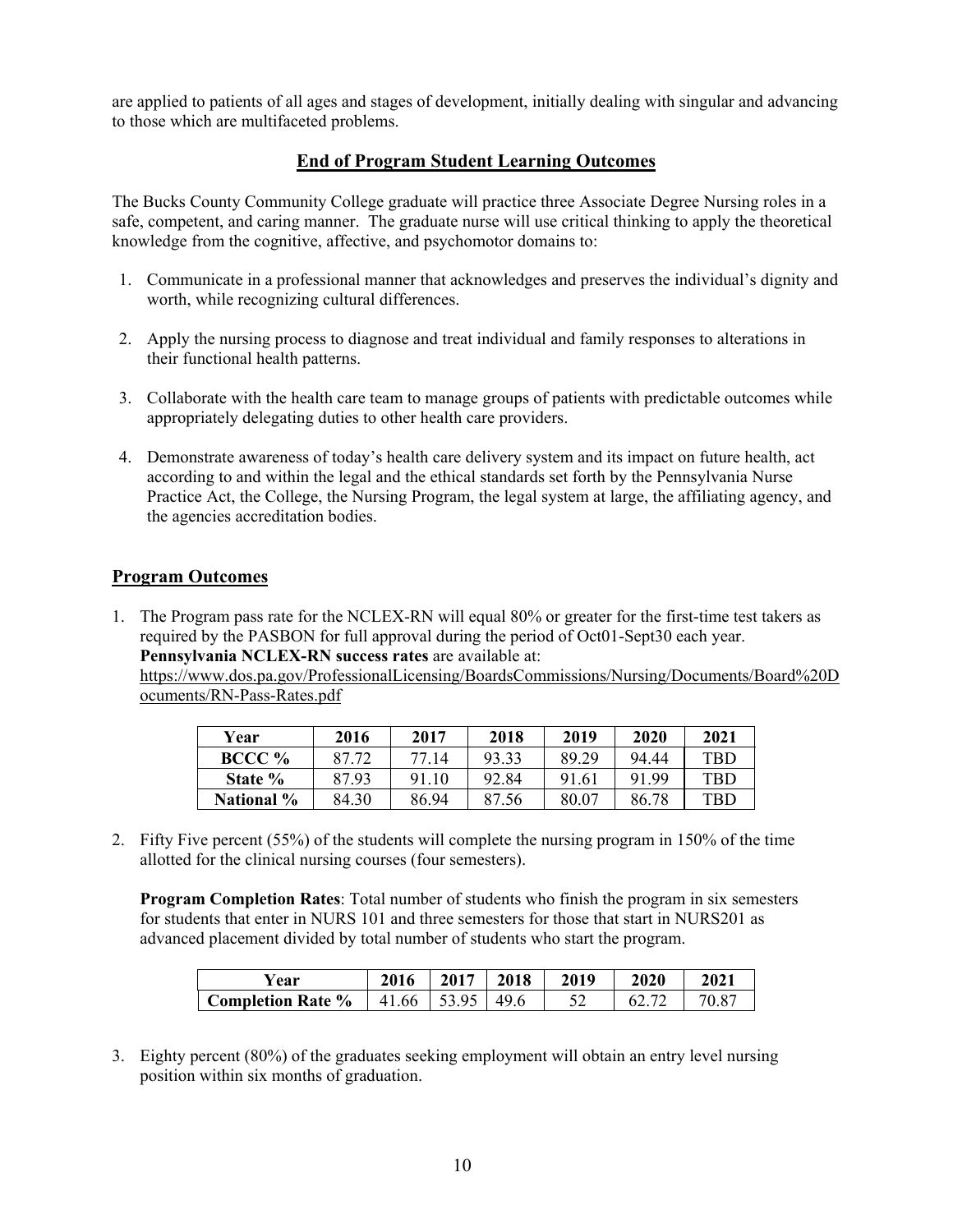| Year                                | 2016 | 2017  | 2018  | 2019  | 2020  |
|-------------------------------------|------|-------|-------|-------|-------|
| Grad                                | 57   | 74    | 62    | 60    | 69    |
| <b>Response #</b>                   | 28   | 34    | 31    | 32    | 53    |
| Response %                          | 49   | 46    | 50    | 53    | 76.81 |
| FT#                                 | 16   | 21    | 23    | 23    | 37    |
| PT#                                 |      |       |       | 3     | 9     |
| Not working/looking                 |      |       |       | 6     |       |
| <b>Unknown</b>                      | 29   | 40    | 31    | 28    | 16    |
| <b>Total % Respondents Employed</b> | 75   | 85.29 | 77.42 | 81.25 | 86.79 |

# **Employment within Six Months of Graduation Rates:**

Graduates' input is also requested, at time of graduation and six months after graduation, about their initial feelings of being prepared to work as a new graduate nurse (exit survey) and then their later feelings of how the program prepared them for NCLEX success (six-month post-grad survey). Our goal is that eighty percent (80%) of graduating students report program satisfaction in both measures.

# **Graduating Students' Program Satisfaction:**

| Do you feel prepared | Class of | <b>Class of</b> | <b>Class of</b> | <b>Class of</b> | <b>Class of</b> | <b>Class of</b> |
|----------------------|----------|-----------------|-----------------|-----------------|-----------------|-----------------|
| to work as a new     | 2016     | 2017            | 2018            | 2019            | 2020            | 2021            |
| graduate nurse?      |          |                 |                 |                 |                 |                 |
| (Exit Survey)        | $N=26$   | $N = 75$        | $N=62$          | $N=60$          | $N = 64$        | $N = 72$        |
| $%$ Agree            | 80       | 89.2            | 96.72           | 87.5            | 98.44           | 90.27           |
| % Undecided          | 16       |                 |                 |                 |                 |                 |
| % Disagree           |          | 3.8             | 3.28            | 12.5            | 1.56            | 9.72            |

# **Six Month Post-Grad Survey:**

| Do you feel that your    | 2016     | 2017     | 2018     | 2019   | 2020     | 2021       |
|--------------------------|----------|----------|----------|--------|----------|------------|
| nursing program          |          |          |          |        |          |            |
| adequately prepared you  |          |          |          |        |          |            |
| for the National Council |          |          |          |        |          |            |
| Licensure Exam (NCLEX)?  | $N = 28$ | $N = 75$ | $N = 62$ | $N=60$ | $N = 64$ | $N = TBD$  |
| % Agree                  | 100      | 80       | 100      | 98.58  | 96.83    | TBD        |
| % Undecided              |          | 15       |          |        |          | <b>TBD</b> |
| % Disagree               |          |          |          | 1.42   | 3.17     | <b>TBD</b> |

Transfer agreements are in place with Colleges/Universities (RN-BSN Programs).

# **Current Transfer Agreements**

[Eastern University](http://www.bucks.edu/student/transfer/agreements/name,14315,en.php) (RN to BSN)) [Penn State Abington \(RN to BSN\)](http://www.abington.psu.edu/academics/majors-programs/majors-abington/nursing-rn-bs-degree-program) [St. Joseph's College of Maine \(](http://www.bucks.edu/student/transfer/agreements/name,14773,en.php)Online AA to BSN) Thomas Edison State University (RN to BSN) [University of Delaware](http://www.bucks.edu/student/transfer/agreements/name,14878,en.php) (RN to BSN) [Wilmington University](http://www.bucks.edu/student/transfer/agreements/name,18753,en.php) (RN-BSN)

| Adopted: 5/99                                          | Target Date: May    |
|--------------------------------------------------------|---------------------|
| Reviewed: 09/04, 5/08, 9/09, 05/12, 05/14;05/15; 05/16 | Review: Annually    |
| Revised: 8/18: 8/19: 8/20: 8/21                        | By Director/Faculty |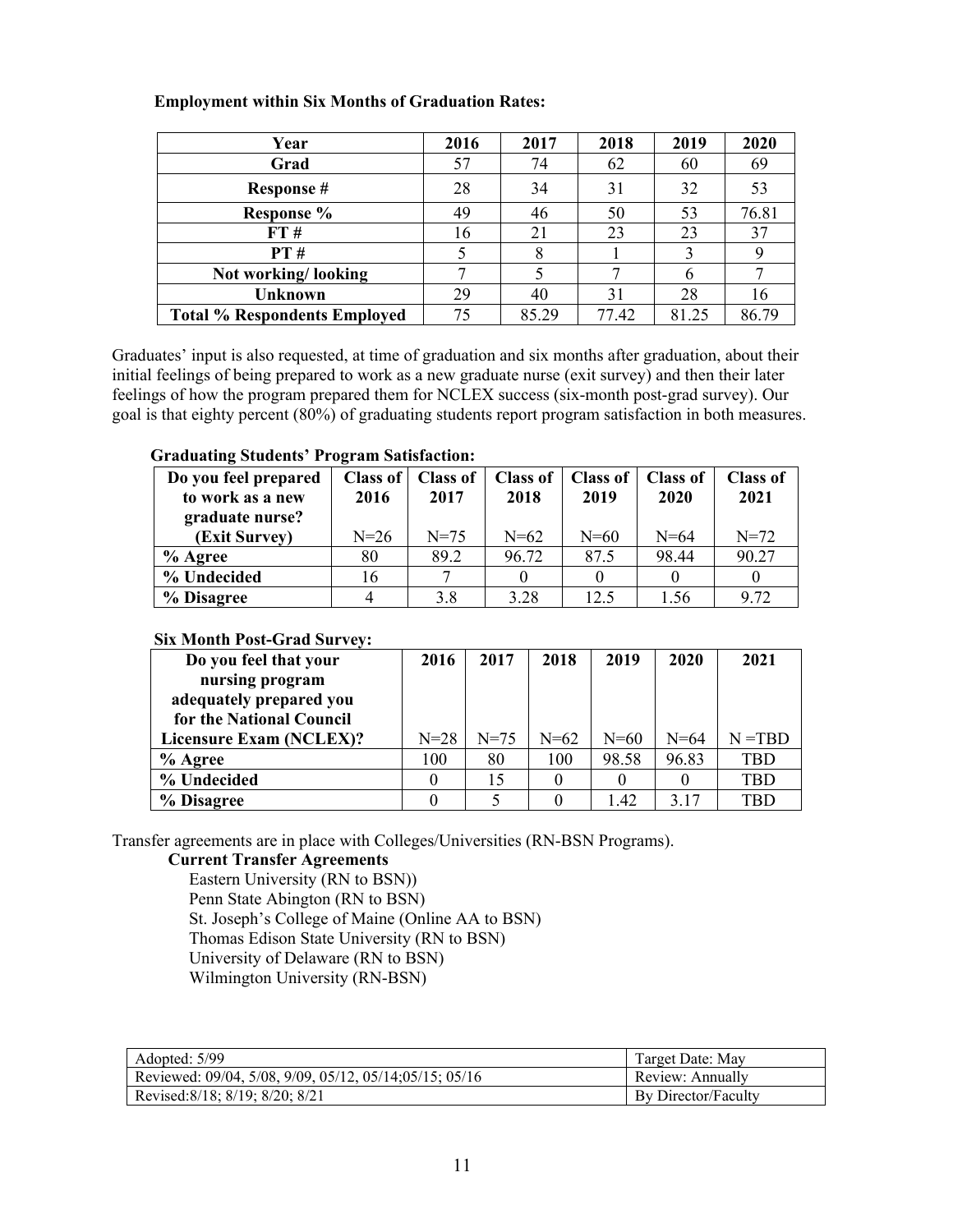# **Program of Study**

The Nursing Program of Study consists of 67 credits: 37 general education and 30 nursing credits. All of these courses add to the practice of nursing and are required to graduate.

Further information and descriptions of these courses can be found at <http://www.bucks.edu/academics/courses/syllabus/>or in the college catalog, <http://www.bucks.edu/catalog/courses/>

| Course                        | <b>Credit</b>  | Rationale                                                                                      |
|-------------------------------|----------------|------------------------------------------------------------------------------------------------|
| <b>First Semester</b>         |                |                                                                                                |
| Human Anatomy & Physiology I  | $\overline{4}$ | To provide the knowledge of the complexity of                                                  |
| <b>BIOL181</b>                | credits        | Human Anatomy and Physiology that is necessary                                                 |
|                               |                | to understand the pathophysiology of illness and<br>concepts of health promotion.              |
|                               |                | Satisfies Scientific Literacy Requirement                                                      |
| Chemistry A                   | $\overline{4}$ | Essential to fully comprehend acid-base and                                                    |
| <b>CHEM 101</b>               | credits        | electrolyte balance.                                                                           |
|                               |                | Satisfies Scientific Literacy Requirement                                                      |
|                               |                | Satisfies Critical Thinking Requirement                                                        |
|                               |                | Satisfies Quantitative Literacy Requirement                                                    |
| <b>English Composition I</b>  | $\overline{3}$ | To increase the students' ability to communicate                                               |
| COMP110                       | credits        | effectively in writing and increase depth of<br>reading comprehension.                         |
|                               |                | Satisfies Critical Thinking Requirement                                                        |
|                               |                | Satisfies Information Literacy Requirement                                                     |
|                               |                | Satisfies Writing Requirement                                                                  |
| <b>Second Semester</b>        |                |                                                                                                |
| Human Anatomy & Physiology II | $\overline{4}$ | To provide the knowledge of the complexity of                                                  |
| <b>BIOL 182</b>               | credits        | Human Anatomy and Physiology that is necessary                                                 |
|                               |                | to understand the pathophysiology of illness and                                               |
|                               |                | concepts of health promotion.                                                                  |
| Microbiology                  | $\overline{4}$ | To study organisms with an emphasis on those                                                   |
| <b>BIOL 228</b>               | credits        | that are pathogenic and to assist the student                                                  |
|                               |                | understand the fundamental concepts of asepsis.                                                |
| Nutrition                     | $\overline{3}$ | To assist the students' understanding of the<br>complex processes of food metabolism and state |
| HLTH <sub>120N</sub>          | credits        | underlying concepts that are the basis for                                                     |
|                               |                | therapeutic diets.                                                                             |
| <b>Third Semester</b>         |                |                                                                                                |
| <b>English Composition II</b> | $\overline{3}$ | Develops further writing skills, critical reading,                                             |
| COMP <sub>111</sub>           | credits        | and research skills.                                                                           |
|                               |                | Satisfies Critical Thinking Requirement                                                        |
|                               |                | Satisfies Writing Requirement                                                                  |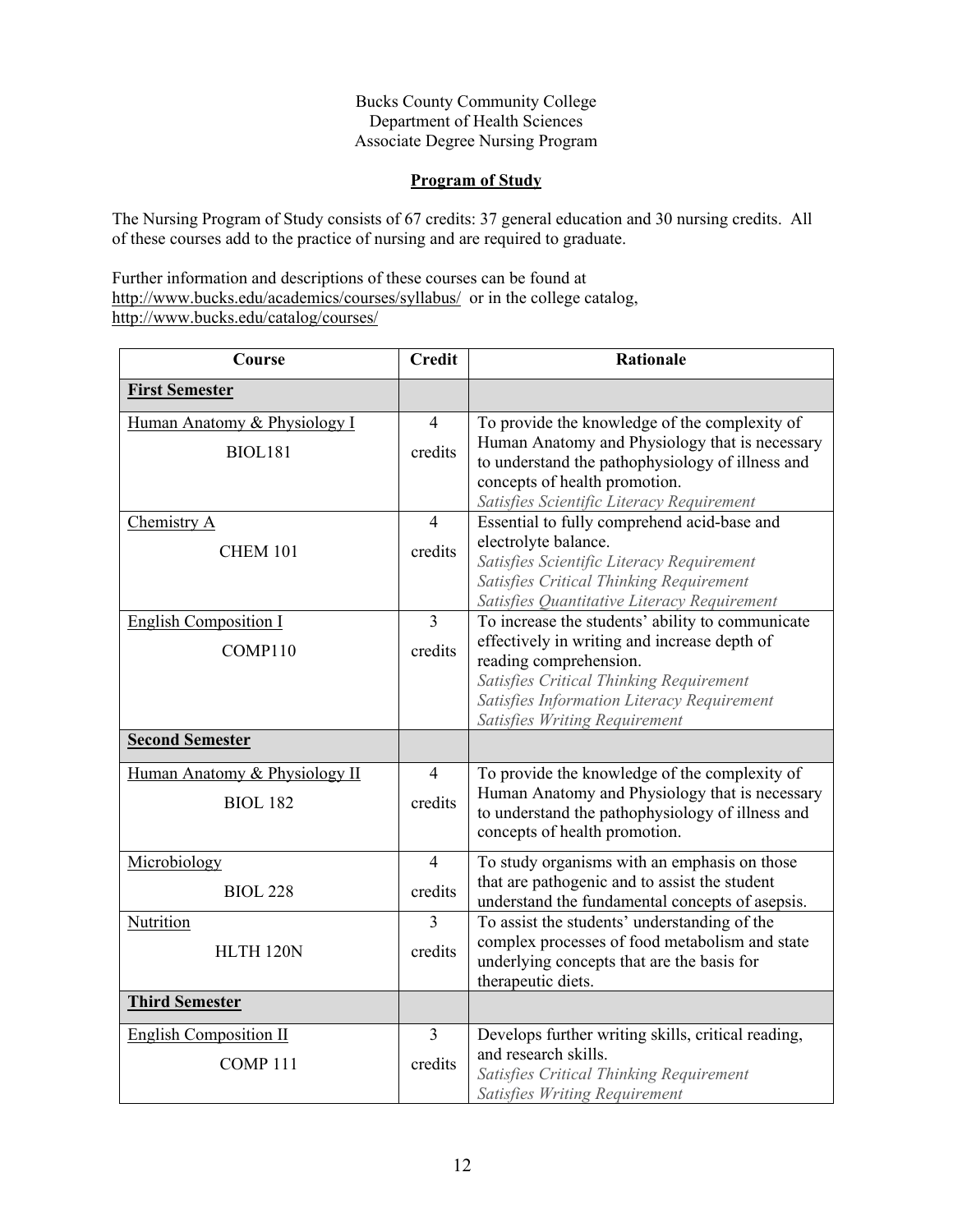| Course                                                                        | <b>Credit</b>  | <b>Rationale</b>                                                                                                                                                                                                                                                                        |
|-------------------------------------------------------------------------------|----------------|-----------------------------------------------------------------------------------------------------------------------------------------------------------------------------------------------------------------------------------------------------------------------------------------|
| <b>Introduction to Psychology</b>                                             | 3              | Familiarizes the student with concepts related to                                                                                                                                                                                                                                       |
| <b>PSYC 110</b>                                                               | credits        | normal psychology and provide a basis to<br>understand the complex alterations present in<br>mental health.<br>Satisfies Diversity Requirement                                                                                                                                          |
|                                                                               | 3              | Satisfies Social Science Requirement                                                                                                                                                                                                                                                    |
| <b>Introduction to Sociology</b><br><b>SOCI 110</b><br><b>Fourth Semester</b> | credits        | Population, culture, and family are presented so<br>the student may develop an awareness of the<br>impact of illness on people as well as<br>understanding health care delivery in a variety of<br>settings.<br>Satisfies Diversity Requirement<br>Satisfies Social Science Requirement |
| <b>Effective Speaking</b>                                                     | $\overline{3}$ | Designed to provide the student with opportunities                                                                                                                                                                                                                                      |
| COMM110                                                                       | credits        | to deliver informative speeches verbally.<br>Provides background for students to give report<br>and communicate in a professional manner.<br>Satisfies Information Literacy Requirement<br>Satisfies Oral Communication Requirement                                                     |
| Arts & Humanities                                                             | $\overline{3}$ | Allows the student to understand the influence of                                                                                                                                                                                                                                       |
|                                                                               | credits        | culture and art on human development.<br>Satisfies Arts and Humanities Requirement                                                                                                                                                                                                      |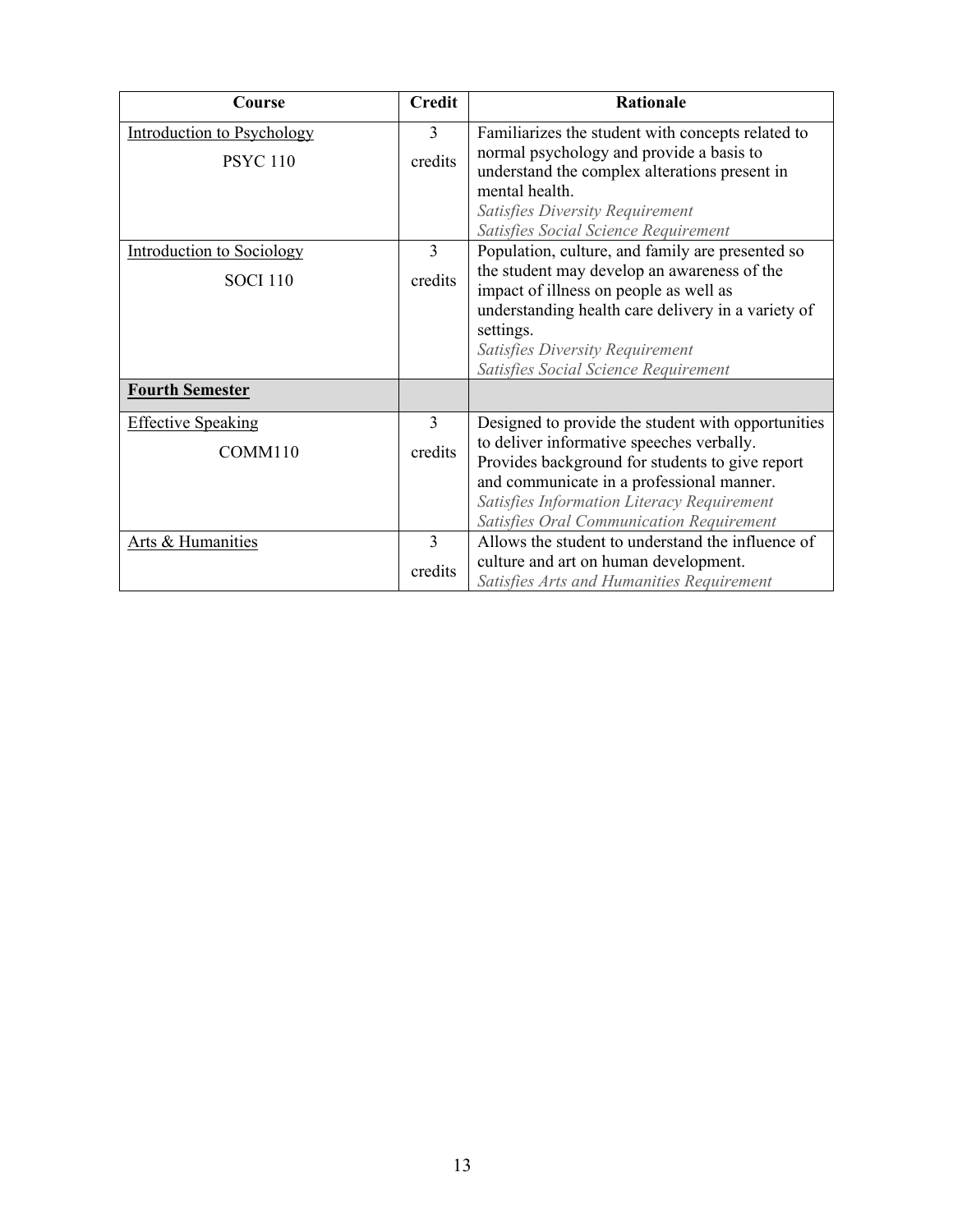# **Course Syllabus- NURS101**

#### I. **Course Number and Title:**

NURS101 Nursing I

#### II. **Number of Credits:**

6 credits

## III. **Minimum Number of Instructional Minutes Per Semester:**

2250 classroom instructional minutes, 2250 college learning laboratory minutes, 4500 clinical instructional minutes

#### IV. **Prerequisites:**

Must meet Admission Criteria

#### **Co-requisites:**

CHEM101, BIOL181, and COMP110

# V. **Other Pertinent Information:**

Students must meet with a nursing faculty advisor. Enrollment is based on a GPA of 3.0. Within one month of their acceptance into the course, students must submit:

- 1. A "Request for Criminal Record Check"
- 2. Child Abuse Clearance Form
- 3. Certification of Health Status (forms are available in Grupp 439)
- 4. Certification in CPR: Health Care Provider

Students are required to purchase a uniform, white shoes, a wristwatch with a sweep second hand, lab pack, and a stethoscope.

Fees:

Nursing Course Fees: Refer to the Website for Tuition and Fees. <http://www.bucks.edu/admissions/tuition/#NURSING> Malpractice Insurance Nursing Laboratory Fee Standardized Testing Fee

# VI. **Catalog Course Description:**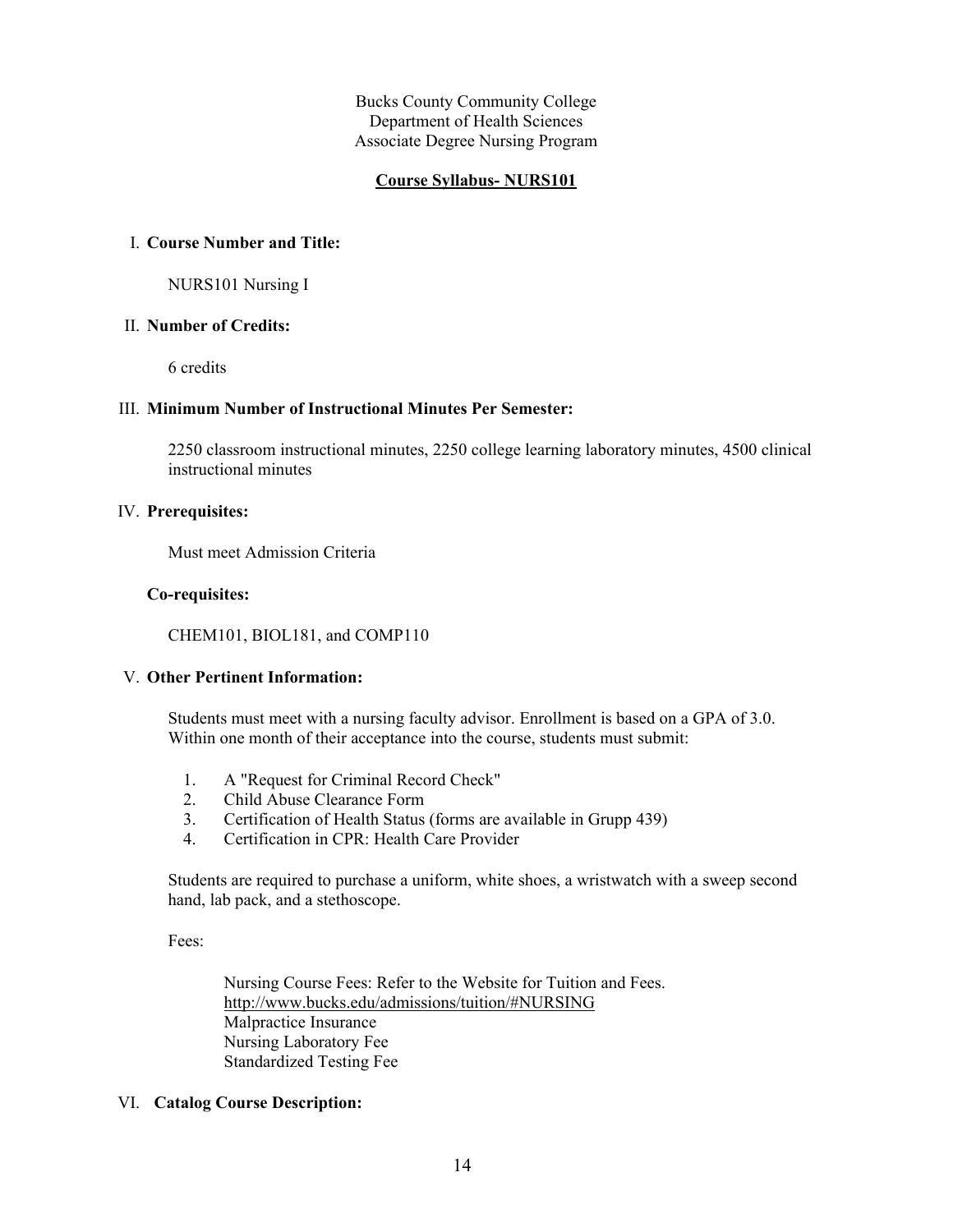In NURS101, students learn the cognitive, psychomotor, and communication skills associated with nursing that recognizes the needs of culturally diverse individuals in a healthy state. The nursing process is introduced. Students use current technology to analyze and integrate data.

# VII. **Required Course Content and Direction:**

#### 1. **Learning Goals:**

The nursing student, using the three associate degree roles, will act in a safe, competent, and caring manner. Critical thinking will be used to apply the theoretical constructs from the cognitive, affective, and psychomotor domains to:

- 1. acknowledge the dignity and worth of each individual and be aware of the cultural differences that impact on the nurse's roles;
- 2. define and apply the nursing process as it relates to effective patient responses;
- 3. identify basic individual learning needs of patients with knowledge deficits;
- 4. prioritize the care required, of one patient with simple needs, under direct supervision of the clinical instructor;
- 5. act according to, and within the legal and ethical standards set forth by the Pennsylvania Nurse Practice Act, the College, the Nursing Program, the legal system at large, the affiliating agency, and the agencies' accreditation bodies.

# 2. **Planned Sequence of Topics and/or Learning Activities:**

 Refer to Nursing Curriculum/Course Format for NURS 101: Nursing I, the Art and Science of Caring.

- 3. **Assessment Methods for Core Learning Goals**
- 4. **Reference, Resource, or Learning Materials to be used by Students:**

 Current textbooks are listed on the student reference list in the Course Format. All listed texts are on reserve in the library.

# **VIII. Teaching Methods Employed:**

Interactive lecture, case studies, videos, demonstration of skills with supervised student practice and re-demonstration by the student in the college laboratory, as well as at the clinical site, and clinical pre- and post- conferences.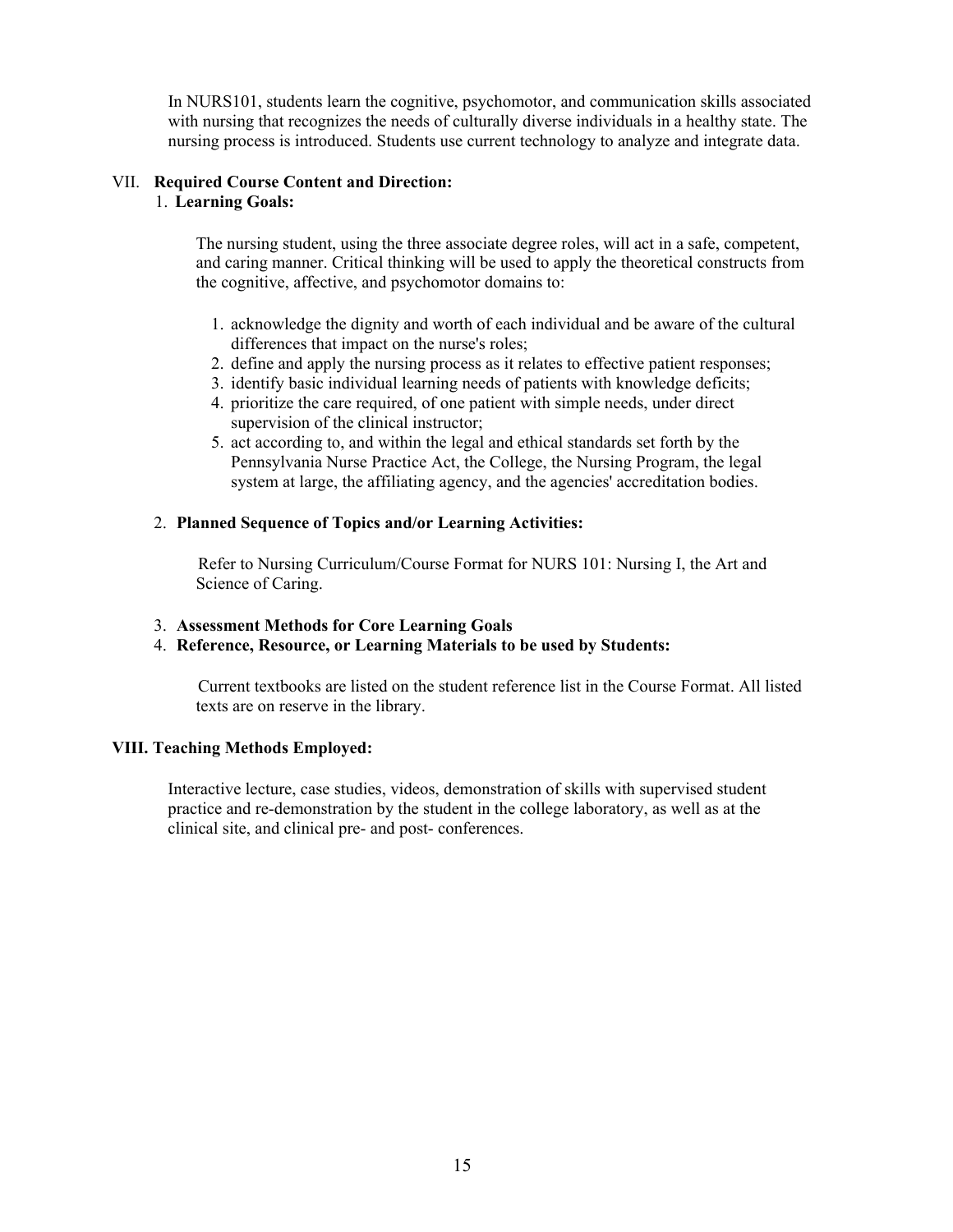#### **Course Syllabus: NURS102**

#### I. **Course Number and Title:**

NURS102 Nursing II

#### II. **Number of Credits:**

6 credits

#### III. **Minimum Number of Instructional Minutes Per Semester:**

2250 classroom instructional minutes, 2250 college learning laboratory minutes, 4500 clinical instructional minutes

# IV. **Prerequisites:**

COMP110, NURS101, CHEM101, and BIOL181

#### **Co-requisites:**

BIOL182, BIOL228, and HLTH120

#### V. **Other Pertinent Information:**

Within one month of their acceptance into this course students must submit a current:

- 1. "Request for Criminal Record Check"
- 2. Child Abuse Clearance Form
- 3. Certification of Health Status
- 4. Certification in CPR: Health Care Provider

Students are required to purchase a uniform, white shoes, a wristwatch with a sweep second hand and a stethoscope.

Fees:

Nursing Course Fees: Refer to the website Malpractice Insurance Nursing Laboratory Fee Standardized Testing Fee

# VI. **Catalog Course Description:**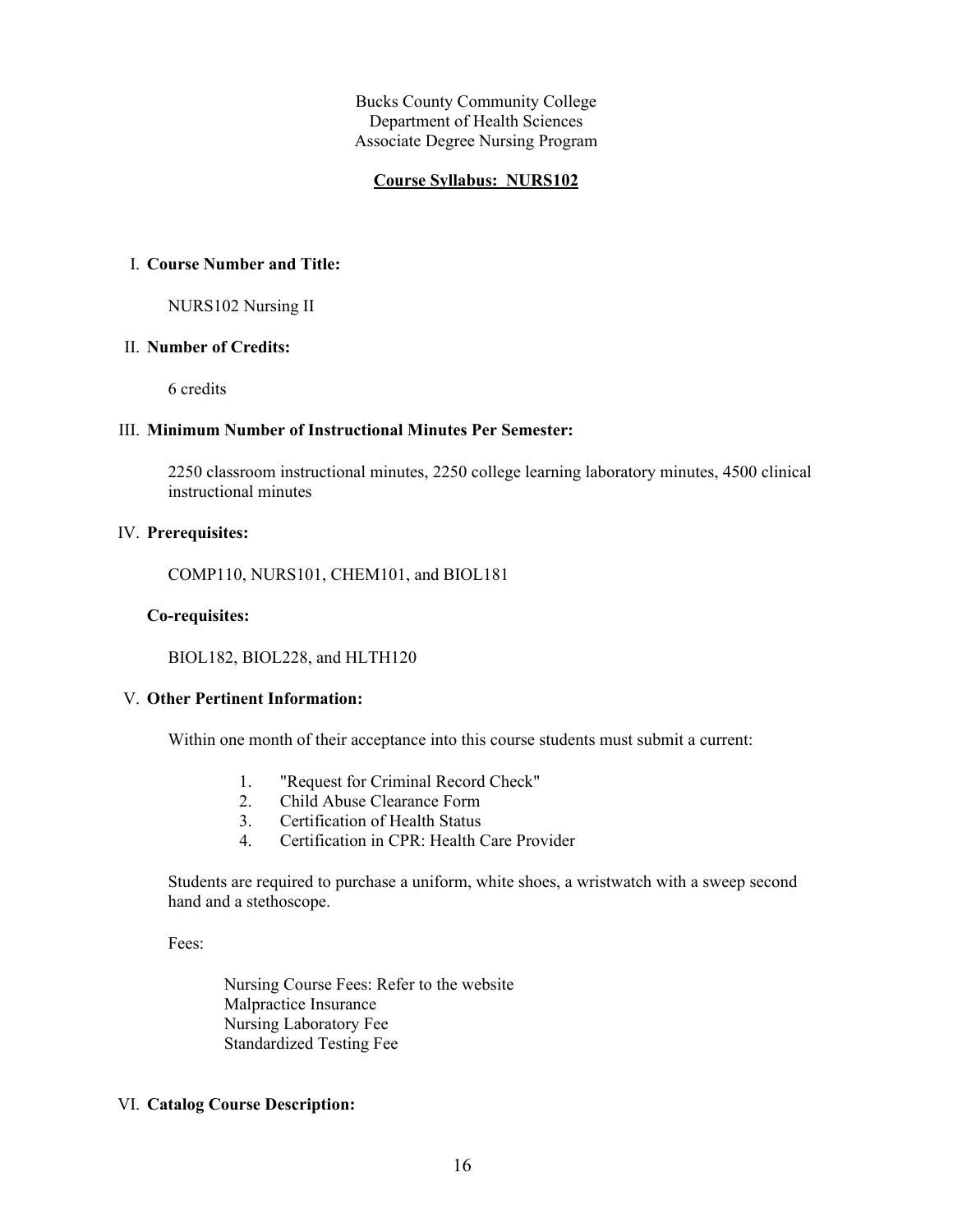In NURS102, students learn the nursing care of various age individuals who have alterations in their needs. Providing care to individuals with potentially ineffective responses is emphasized, and ineffective responses are introduced. Students use current technology to analyze and integrate data.

# **VII. Required Course Content and Direction:**

# **1. Learning Goals:**

**Critical thinking** will be used to apply the theoretical constructs from the cognitive, affective, and psychomotor domains to:

- 1. initiate and perform caring nursing practices that meet the individual's basic needs without compromising the individual's dignity and worth, with appropriate supervision from the nursing faculty;
- 2. utilize the nursing process to diagnose and treat patients with common potentially ineffective responses to alterations in the functional health patterns;
- 3. demonstrate therapeutic communication skills with patients who have common health problems, share the findings with other health team members;
- 4. describe individual learning needs for patients with common health problems and collaborate and assist with developing and implementing a basic teaching plan;
- 5. prepare a prioritized and individualized plan of care for a patient or patients with basic health needs. Act according to, and within the legal and ethical standards set forth by the Pennsylvania Nurse Practice Act, the College, the Nursing Program, the legal system at large, the affiliating agency, and the agencies' accreditation bodies

# **2. Planned Sequence of Topics and/or Learning Activities:**

Refer to Nursing Curriculum/Course Format for NURS 102.

# **3. Assessment Methods for Core Learning Goals**

# **4. Reference, Resource, or Learning Materials to be used by Students:**

Current textbooks are listed on the student reference list in the Course Format. All listed texts are on reserve in the library.

# **VII. Teaching Methods Employed:**

Interactive lecture, case studies, videos, demonstration of skills with supervised student practice and re-demonstration by the student in the college laboratory, as well as at the clinical site, and clinical pre- and post- conferences.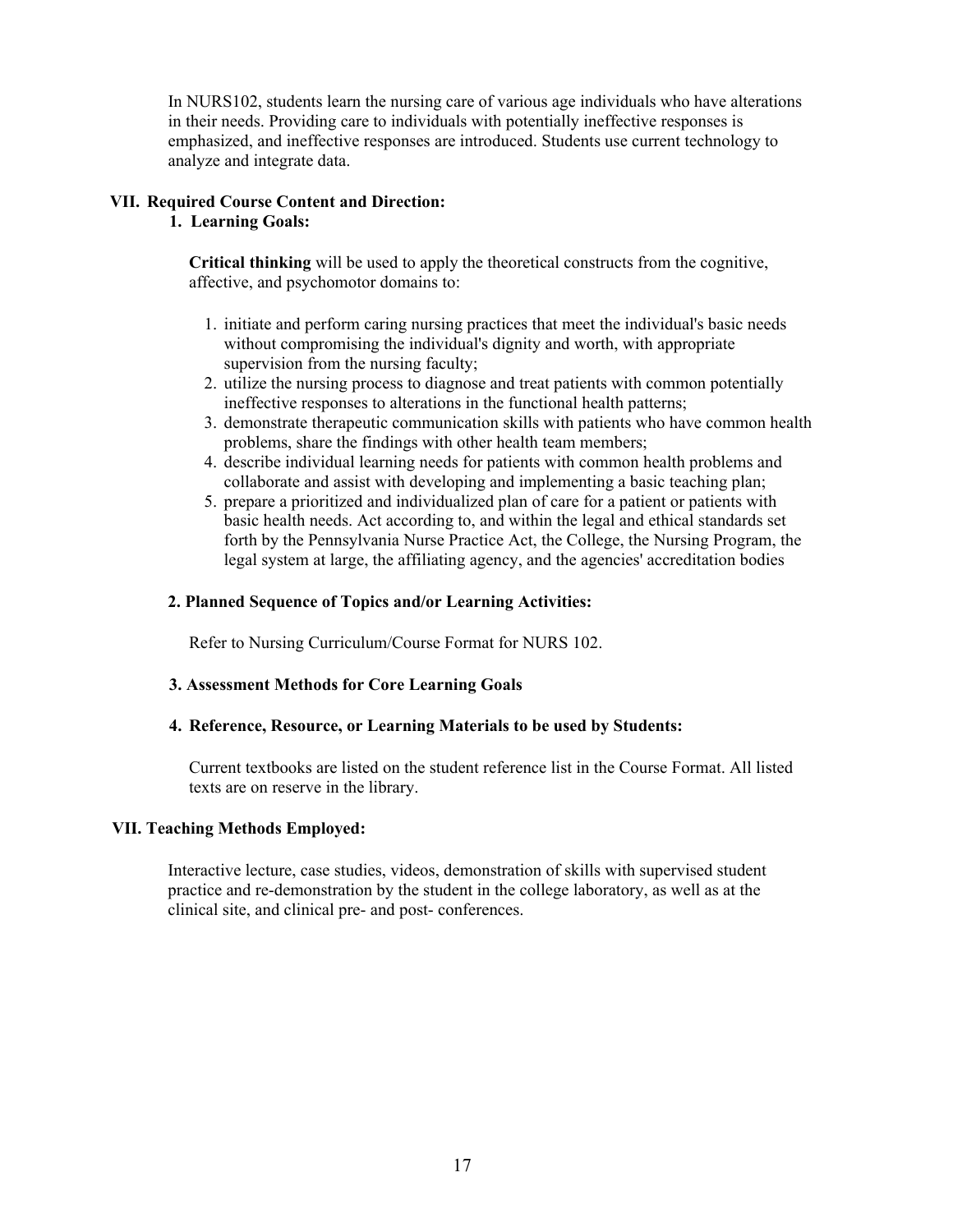#### **Course Syllabus – NURS201**

#### I. **Course Number and Title:**

NURS201 Nursing III

#### II. **Number of Credits:**

9 credits

# III. **Minimum Number of Instructional Minutes Per Semester:**

3750 classroom instructional minutes, 9000 clinical instructional minutes

#### IV. **Prerequisites:**

NURS102, BIOL228, BIOL182, and HLTH120N

#### **Co-requisites:**

#### PSYC110, SOCI110, and COMP111

#### V. **Other Pertinent Information:**

Within one month of their acceptance into this course, students must submit a current:

- 1. "Request for Criminal Record Check"
- 2. Child Abuse Clearance Form
- 3. Certification of Health Status
- 4. Certification in CPR: Health Care Provider

Fees: Nursing Course Fees: Refer to the college website

Malpractice Insurance Nursing Laboratory Fee Standardized Testing Fee

#### VI. **Catalog Course Description:**

Nursing III students care for individuals who have alterations in their functional health patterns with potentially ineffective responses. The nursing process is utilized to diagnose and treat the responses. Clinical experience is expanded to allow for increased student-patient interaction and practice settings. Students use current technology to analyze and integrate data.

## VII. **Required Course Content and Direction**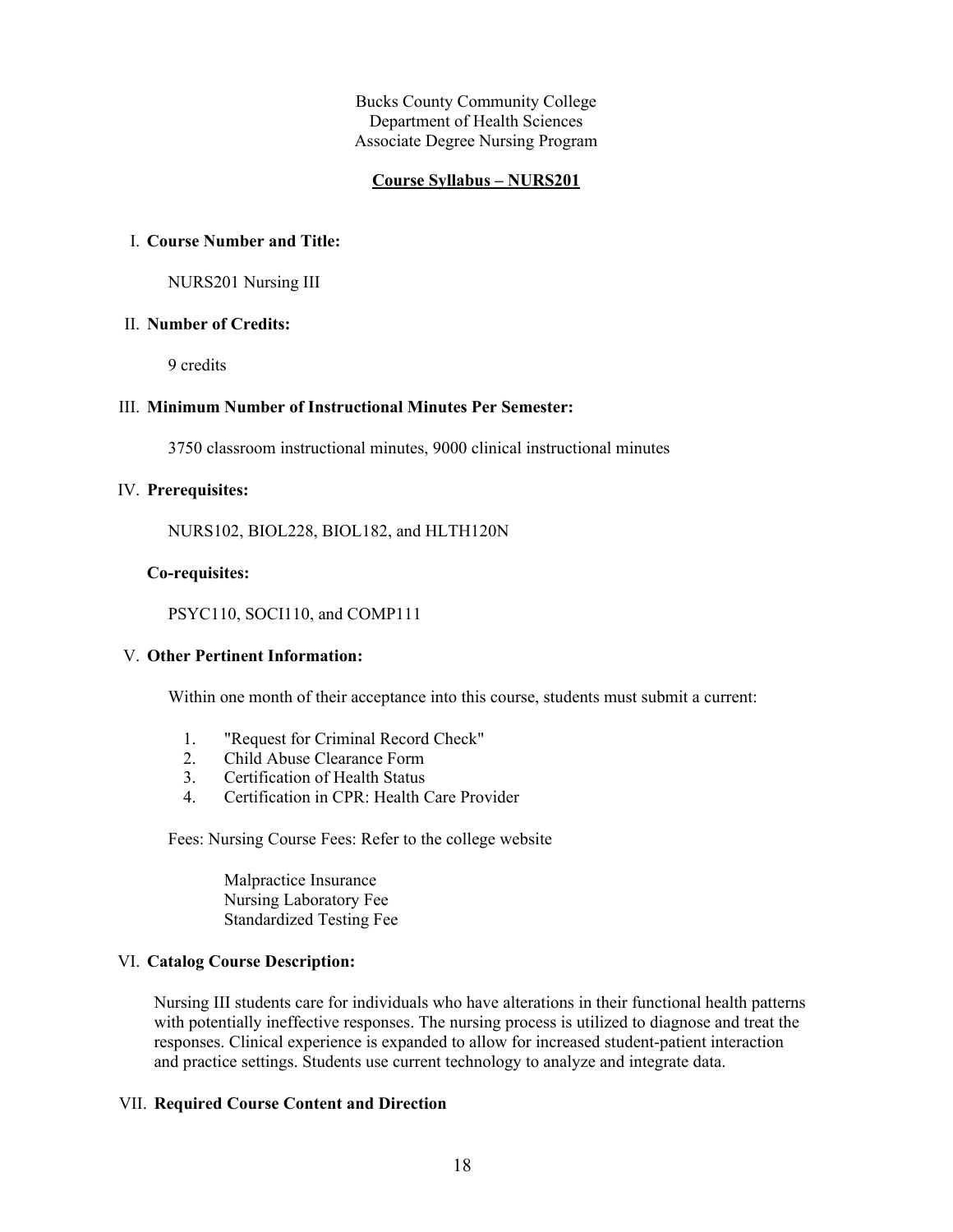# 1. **Learning Goals:**

The nursing student, using the three associate degree roles, will act in a safe, competent, and caring manner. Critical thinking will be used to apply the theoretical constructs from the cognitive, affective, and psychomotor domains to:

- 1. apply caring nursing practices, to facilitate patient responses, while maintaining individual dignity and inherent worth, working within the constraints of cultural variances;
- 2. utilize the nursing process in diagnosing and treating more complex ineffective and potentially ineffective patient responses to alterations in functional health patterns;
- 3. employ therapeutic communication interactions with increasingly complex patients and collaborate effectively with other members of the health care team;
- 4. develop and implement teaching plans for patients with increasingly complex needs, communicate the plans with the patent, their families, significant others, and the health care team;
- 5. organize individualized care for increasing numbers of complex patients, prioritize patient's needs, and implement and delegate care;
- 6. act according to, and within the legal and ethical standards set forth by the Pennsylvania Nurse Practice Act, the College, the Nursing Program, the legal system at large, the affiliating agency, and the agencies' accreditation bodies.
- 2. **Planned Sequence of Topics and/or Learning Activities:** Refer to Nursing Curriculum/Course Format for NURS 201.
- 3. **Assessment Methods for Core Learning Goals**
- 4. **Reference, Resource, or Learning Materials to be used by Students:**

Current textbooks are listed on the student reference list in the Course Format. All listed texts are on reserve in the library.

# **VIII. Teaching Methods Employed:**

Interactive lecture, case studies, videos, demonstration of skills with supervised student practice and re-demonstration by the student in the college laboratory, as well as at the clinical site, and clinical pre- and post- conferences.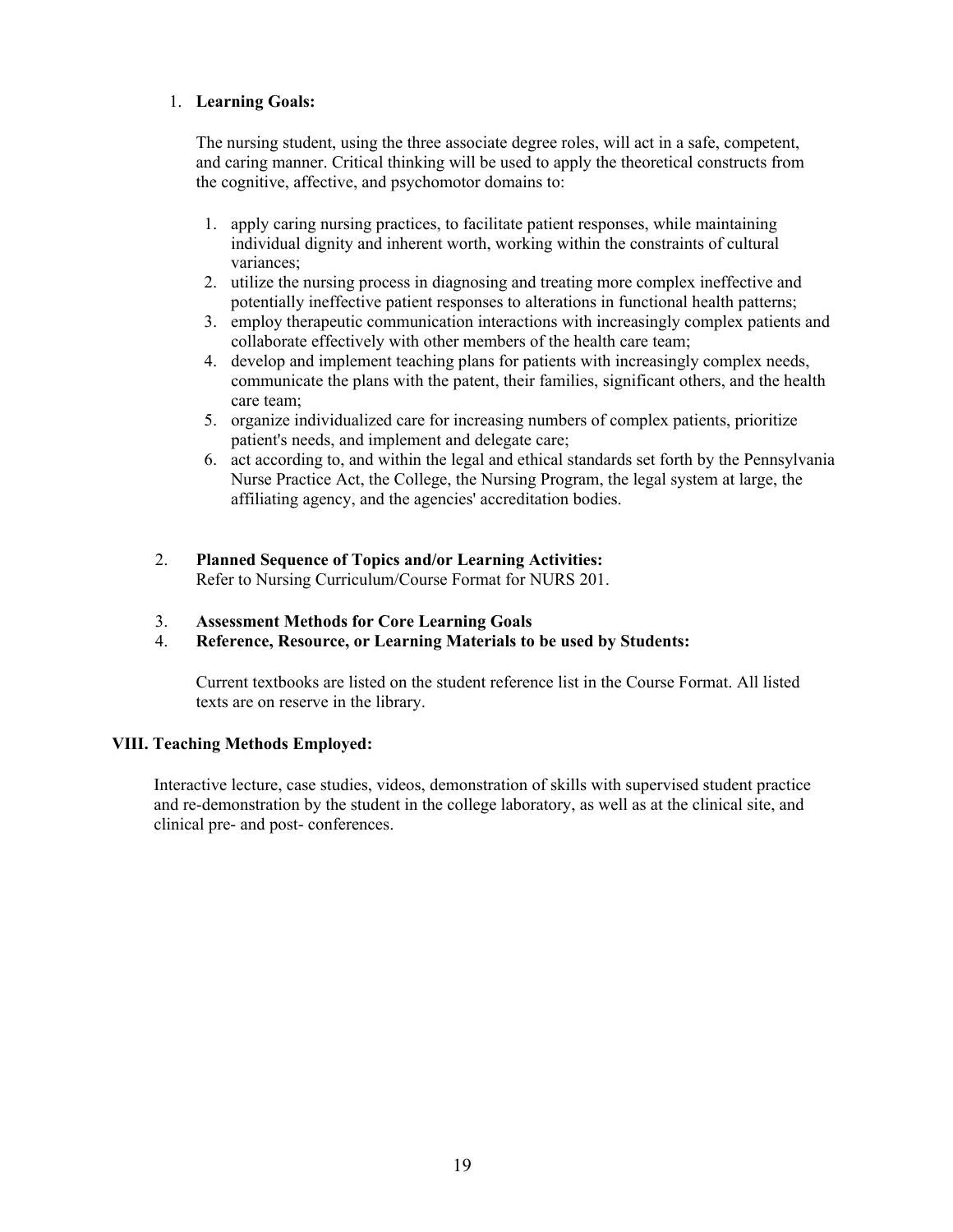# **Course Syllabus: NURS202**

#### I. **Course Number and Title:**

NURS202 Nursing IV

#### II. **Number of Credits:**

9 credits

#### III. **Minimum Number of Instructional Minutes Per Semester:**

3750 classroom instructional minutes, 9000 clinical instructional minutes

#### IV. **Prerequisites:**

NURS201, SOCI110, and PSYC110

## **Co-requisites:**

COMM110 and Cultural Perspective

#### V. **Other Pertinent Information:**

- 1. "Request for Criminal Record Check"
- 2. Child Abuse Clearance Form
- 3. Certification of Health Status
- 4. Certification in CPR: Health Care Provider

Fees:

Nursing Course Fees: Refer to the College Website Malpractice Insurance: Nursing Laboratory Fee Standardized Testing Fee

#### VI. **Catalog Course Description:**

NURS202 continues with the nursing care that assists individuals to respond to alterations in every functional health pattern and ineffective responses to each of those alterations, emphasizing the cognitive perceptual health pattern. Students care for patients and use current technology to analyze and integrate data.

#### VII. **Required Course Content and Direction:**

Refer to Nursing Curriculum/Course Format for NURS 202: Nursing IV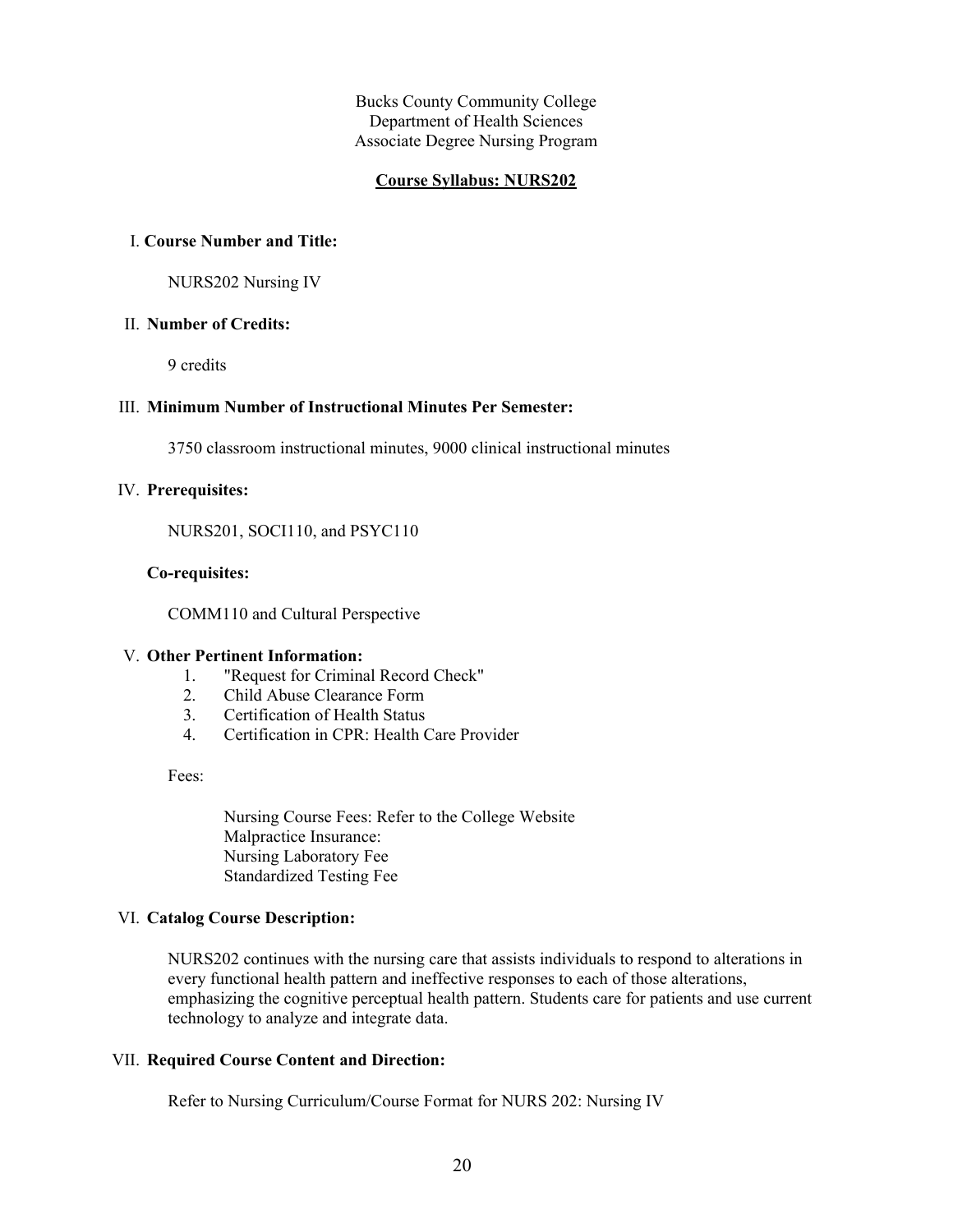# 1. **Learning Goals:**

The graduate will practice the three associate degree roles, in a safe, competent, and caring manner. Critical thinking will be used to apply the theoretical constructs from the cognitive, affective, and psychomotor domains to:

- 1. Communicate in a professional manner that acknowledges and preserves the individual's dignity and worth, while recognizing cultural differences.
- 2. Apply the nursing process to diagnose and treat individual and family responses to alterations in their functional health patterns.
- 3. Collaborate with the health care team to manage groups of patients with predictable outcomes while appropriately outcomes while appropriately delegating duties to other health care providers.
- 4. Demonstrate awareness of today's health care delivery system and its impact on future health, act according to and within the legal and ethical standards set forth by the Pennsylvania Nurse Practice Act, the College, the Nursing Program, the legal system at large, the affiliating agencies and their accreditation bodies, and the nursing profession.

# 2. **Planned Sequence of Topics and/or Learning Activities:**

Refer to Nursing Curriculum Course Format for NURS202: Nursing IV

# 3. **Assessment Methods for Core Learning Goals:**

# 4. **Reference, Resource, or Learning Materials to be used by Students:**

Current textbooks are listed on the student reference list in the Course Format. All listed texts are on reserve in the library. Interactive videos are in the college library. Videocassettes are available for viewing in the college laboratory.

# VIII. **Teaching Methods Employed:**

Interactive lecture, case studies, videos. Demonstration of skills with supervised student practice and re-demonstration by the student in the college laboratory, as well as clinical site and clinical pre and-post conferences.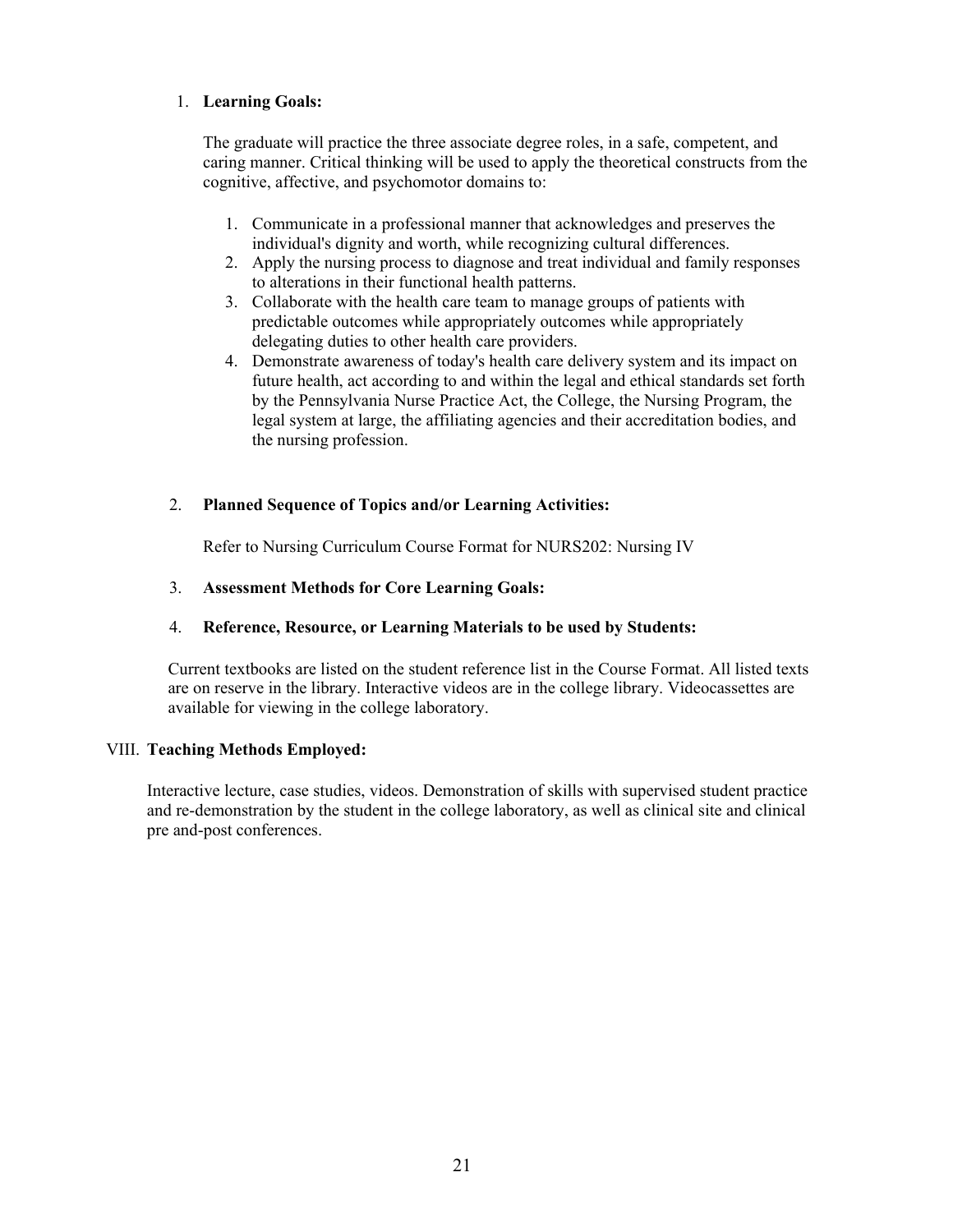# **Functional Health Patterns**

The following health patterns are 11 categories of health care assessment. According to Herdman  $\&$ Kamitsuru (2018) functional health patterns can provide one way to organize a standardized assessment. The patterns provide structure for a collection of data and an approach to health care. According to Gordon (2016) the functional health patterns:

- encompass a holistic approach to human functional assessment in any setting for any age group at any point along the health care continuum. They incorporate the concepts of client environment interaction, age developmental level, and culture in the holistic dynamics of life patterns. All functional health patterns are interrelated.
- are applied and expanded as clinical knowledge accumulates within the nursing setting or specialty or in the case of students across nursing specialties.
- guide the collection of information on the client, the client's family, or the community; and their experience of events and problems related to health and health management.

The following is a list of the Functional Health Patterns and North American Nursing Association (NANDA) diagnostic problems. NANDA diagnoses problem statements may include a Potential for or Risk for component.

# **Health Perception and Health Maintenance**

Describes how clients consider health and well-being and how health is managed. Health Promotion activities and adherence to medical and nursing prescriptions are considered.

| Adverse Reaction to Iodinated Contrast Media<br>(Risk for) | Injury Risk for (Trauma)                   |
|------------------------------------------------------------|--------------------------------------------|
| Contamination Community (Risk for)                         | Aspiration                                 |
| <b>Energy Field Disturbance</b>                            | Bleeding                                   |
| Deficit Community Health                                   | Corneal Injury                             |
| Engagement: Compromised (Risk for)                         | Eye injury                                 |
| Frail Elderly Syndrome (Risk for)                          | Fall                                       |
| Health Behavior Risk Prone                                 | Perioperative Positioning Injury           |
| Health Literacy: Readiness for enhanced                    | Poisoning                                  |
| Health Maintenance: Ineffective (specify)                  | Suffocation,                               |
| Health Management Deficit Community                        | Thermal Injury                             |
| Health Management: Readiness for Enhance                   | Vascular Trauma                            |
| Latex Allergy Response (Risk for)                          | <b>Urinary Tract</b>                       |
| Noncompliance:                                             | Immunization Status Readiness for Enhanced |
| Ineffective Protection (specify)                           | Surgical Recovery: Delayed (Risk for)      |
| Delayed Growth and Development                             |                                            |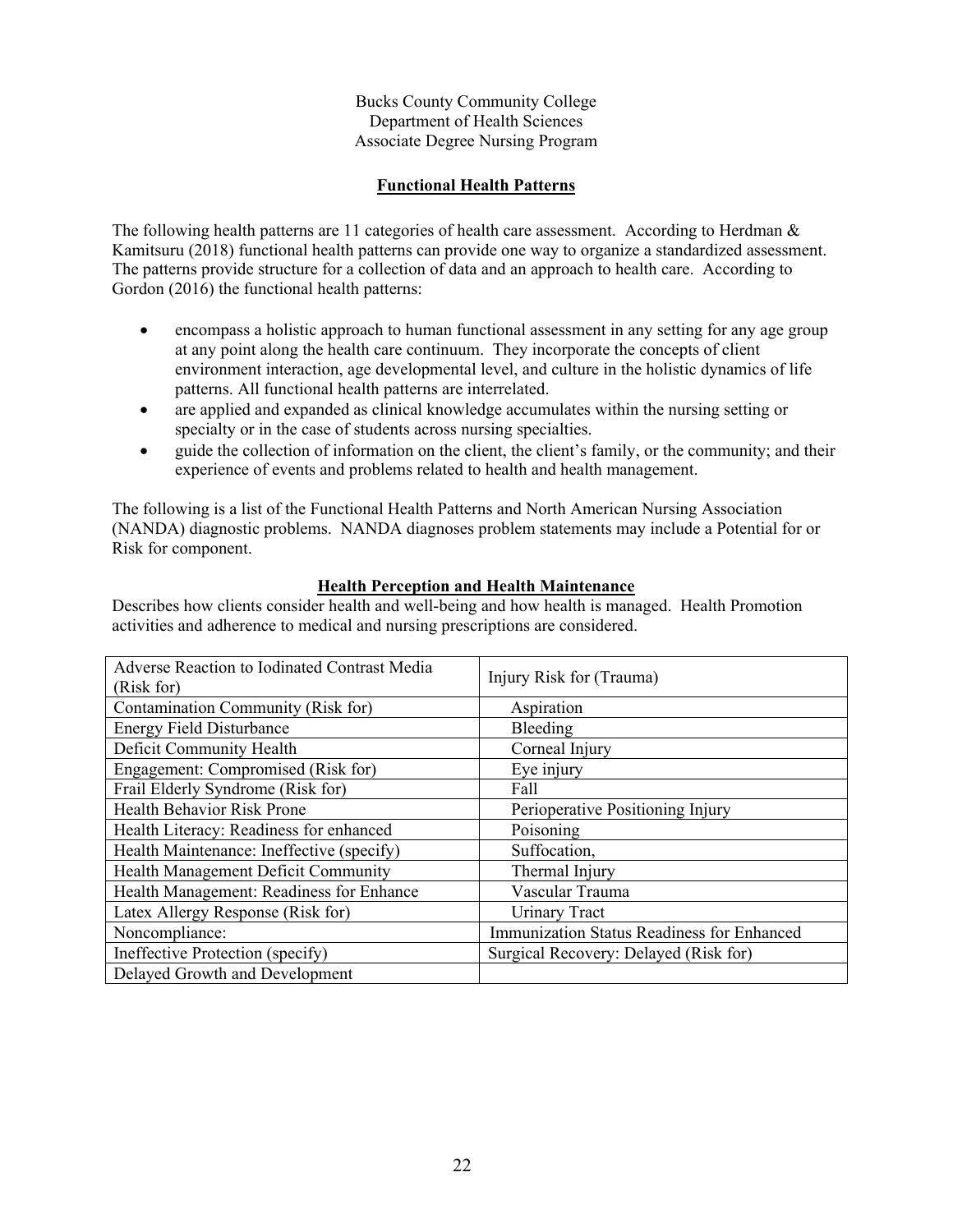# **Nutrition Metabolic**

Describes the client's food and fluid intake as it relates to metabolic need and indicators of the local nutrient supply. These concerns are also reflected in the condition of skin, nails, mucous membranes, body temperature and the ability to heal.

| Allergy Response: (Risk for)                 | Liver Function: Impaired (Risk for)                             |
|----------------------------------------------|-----------------------------------------------------------------|
| Blood Glucose (Risk for Unstable)            | <b>Intracranial Adaptive Capacity Decreased</b>                 |
| Body Temperature (Risk for Imbalanced)       | Metabolic imbalance syndrome (Risk for)                         |
| Hyperthermia                                 | Nutrition: Readiness for Enhanced                               |
| Hypothermia                                  | Nutrition Imbalanced: less than body<br>requirements (Risk for) |
| Thermoregulation (Ineffective)               | adolescent eating dynamic: Ineffective                          |
| Breast Feeding (Readiness for Enhanced)      | child eating dynamic : Ineffective                              |
| Breastfeeding (Ineffective)                  | Infant feeding Pattern: Ineffective                             |
| <b>Breast Milk Production (Insufficient)</b> | Nutrition Imbalanced: Dentition Impaired                        |
| Breastfeeding (Interrupted)                  | Swallowing Impaired                                             |
| Dry Eye (Risk for)                           | Infection (Risk for)                                            |
| Electrolyte Imbalance: (Risk for)            | Infection Transmission (Risk for)                               |
| Fluid Balance (Readiness for enhanced)       | Neonatal hyperbilirubinemia (Risk for)                          |
| Fluid Volume Deficit (Risk for)              | Obesity                                                         |
| Fluid Volume Excess (Risk for)               | Overweight (Risk for)                                           |
| Fluid Volume (Risk for Imbalance)            | Oral Mucous Membrane: Impaired (Risk for)                       |
| Skin Integrity: Impaired (Risk for)          | Tissue Integrity Impaired (Risk for)                            |
| Failure to Thrive, Adult (Risk for)          |                                                                 |

# **Elimination**

Describes the client's patterns of both perceived and actual excretory function. Family and communal waste disposal are evaluated when appropriate.

| <b>Bowel Incontinence</b>                          | Readiness for enhanced Urinary Elimination |
|----------------------------------------------------|--------------------------------------------|
| Constipation (Risk for)                            | Urinary Elimination Impaired               |
| Perceived Constipation                             | Incontinence: Urge Urinary (Risk for)      |
| Chronic functional constipation                    | Incontinence Urinary: Stress:              |
| Diarrhea                                           | Incontinence Urinary Overflow              |
| Gastrointestinal Motility Dysfunctional (Risk for) | Incontinence Reflex Urinary                |
| Urinary Retention                                  | Incontinence Overflow Urinary              |
| <b>Maturational Enuresis</b>                       | Incontinence Continual Urinary             |
|                                                    | Incontinence Urinary Functional            |

# **Activity Exercise**

Describes the client's pattern of exercise activity leisure and recreation. This pattern includes Activities of daily living (ADL) requiring energy expenditure. Factors that may interfere with the desired or expected pattern such as neuromuscular deficits and compensating angina, dyspnea and cardiopulmonary classifications are examined.

| Activity Intolerance (Risk for)           | Autonomic Dysreflexia (Risk for)        |
|-------------------------------------------|-----------------------------------------|
| Activity Planning: Ineffective (Risk for) | Fatigue                                 |
| Cardiac Output Decreased (Risk for)       | Shock: Risk for                         |
| Disuse Syndrome (Risk for)                | Sudden Infant Death Syndrome (Risk for) |
| Diversional Activity Deficit (Risk for)   | Self-Care: Readiness Enhanced           |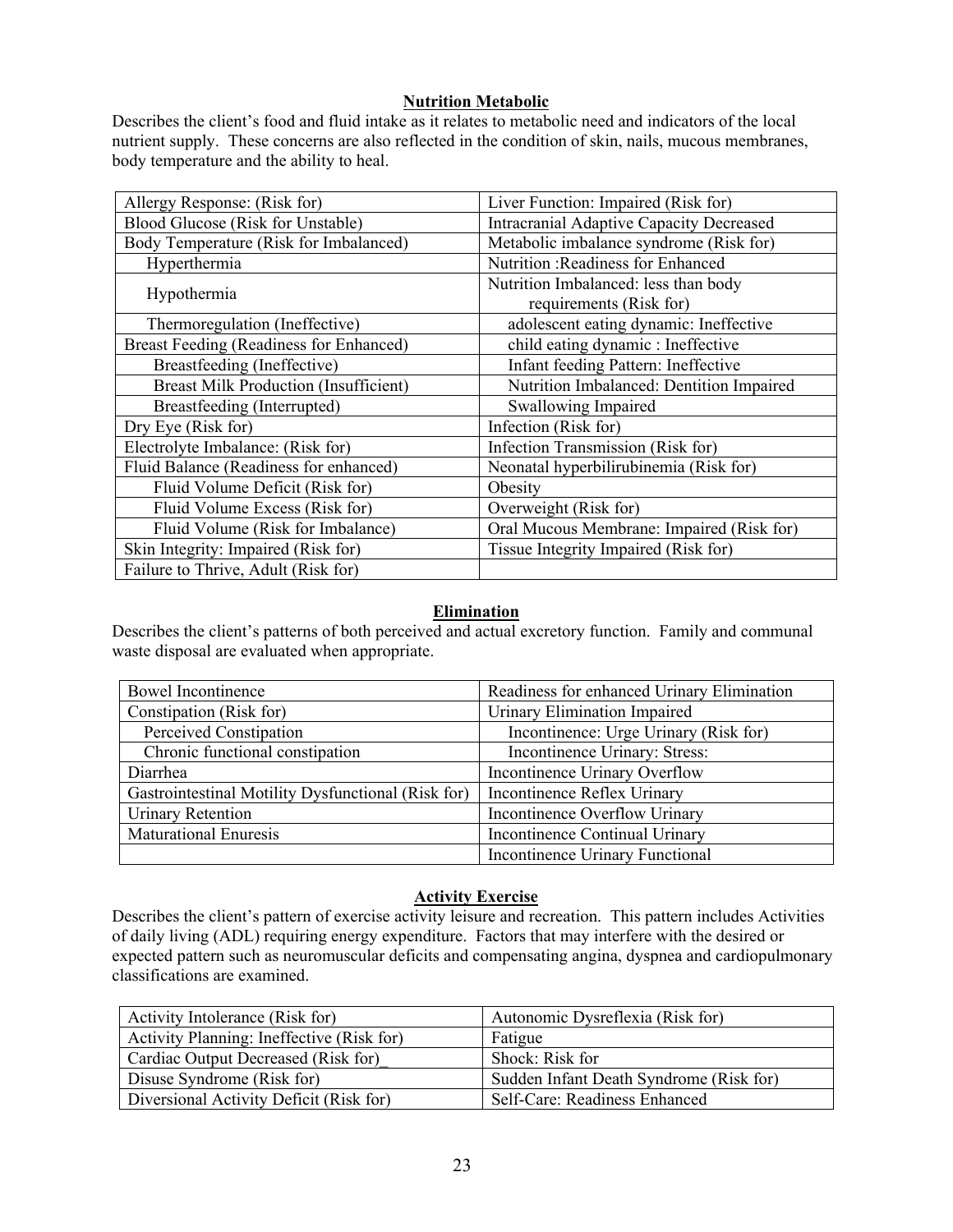| Home Maintenance Impaired                        | Self-care deficit                            |
|--------------------------------------------------|----------------------------------------------|
| Infant Behavior Disorganized (Risk for)          | bathing or hygiene                           |
| Lifestyle Sedentary                              | dressing or grooming                         |
| Mobility Impaired Physical (specify)             | feeding                                      |
| <b>Bed Mobility</b>                              | toileting:                                   |
| Sitting                                          | Self-Neglect                                 |
| Standing                                         | Wandering                                    |
| Walking                                          | Tissue Perfusion, Ineffective (Risk for)     |
| Wheelchair Mobility                              | Cardiac Tissue Perfusion (Risk for)          |
| Respiratory Function Ineffective (Risk for)      | Cerebral Tissue Perfusion (Risk for)         |
| Airway Clearance Ineffective                     | Gastrointestinal Tissue Perfusion (Risk for) |
| <b>Breathing Pattern Ineffective</b>             | Peripheral neurovascular Dysfunction (Risk   |
|                                                  | for)                                         |
| Gas Exchange Impaired                            | Peripheral Tissue Perfusion: Impaired (Risk) |
|                                                  | for)                                         |
| Spontaneous Ventilation: Impaired                | Renal Perfusion Ineffective (Risk for)       |
| <b>Dysfunctional Ventilator Weaning Response</b> | Delayed Development (Risk for)               |
| (Risk for)                                       |                                              |
| Readiness for enhanced Organized Infant          | Disproportionate Growth (Risk for)           |
| Behavior                                         |                                              |

# **Sleep Rest**

Describes patterns of rest, sleep, and relaxation. Perceptions of quality and quantity of sleep are considered as well as aids to sleep and bedtime routines.

| Disturbed sleep pattern | Sleep: Readiness for enhanced |
|-------------------------|-------------------------------|
| Insomnia                |                               |
| Sleep Deprivation       |                               |

# **Sexuality-Reproductive**

Describes patterns of satisfaction or dissatisfaction with sexuality and reproductive functioning. The client's reproductive history including menarche, menstrual patterns, childbearing, and post-menopausal history are considered.

| Maternal-Fetal Dyad Disturbed (Risk for) | Rape Trauma Syndrome Compound reaction      |
|------------------------------------------|---------------------------------------------|
| <b>Ineffective Sexuality Patterns</b>    | Rape Trauma Syndrome Silent reaction        |
| <b>Sexual Dysfunction</b>                | Ineffective Childbearing process (Risk for) |
| Rape Trauma Syndrome                     | Readiness for Childbearing process enhanced |

# **Cognitive-Perceptual**

Describes the client's patterns of sensory perception and cognitive abilities. This pattern includes the adequacy of the sense and prostheses used for assistance such as glasses and hearing aids. Pain and pain management are focused on in this pattern. Cognitive functions such as language, memory, judgment, and decision-making are addressed.

| Aspiration                  | Knowledge (Specify) readiness for enhanced |
|-----------------------------|--------------------------------------------|
| Confusion (Risk for):       | Knowledge Deficit                          |
| <b>Acute Confusion</b>      | <b>Impaired Memory</b>                     |
| Chronic Confusion           | Neglect Unilateral                         |
| Disturbed Thought processes | Ineffective Impulse Control                |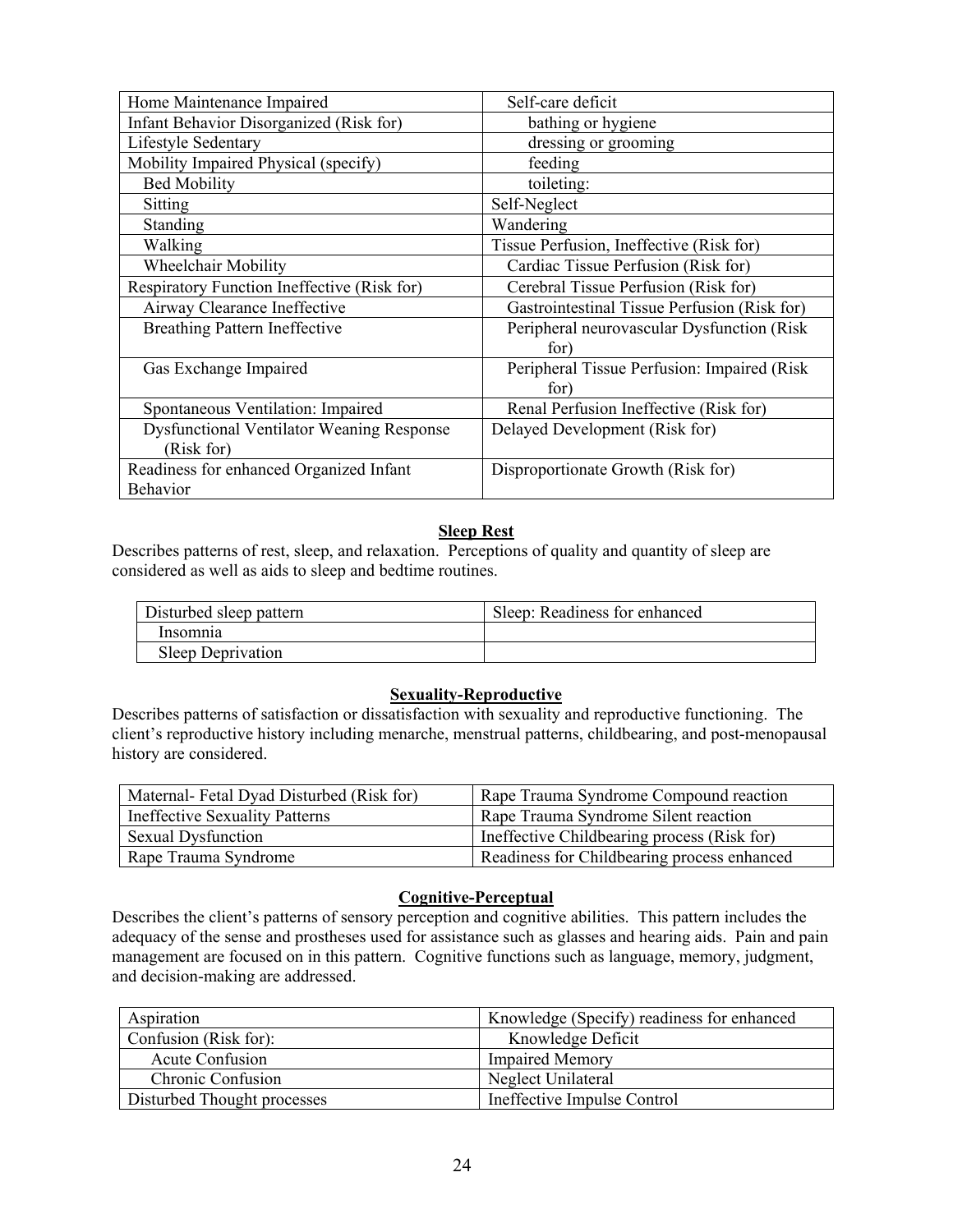| Environmental Interpretation Syndrome Impaired | Decision Making Readiness for Enhanced    |
|------------------------------------------------|-------------------------------------------|
| Comfort: Readiness for enhanced                | Decisional Conflict                       |
| Comfort Impaired                               | Decision Making Emancipated Impaired      |
|                                                | (Risk for)                                |
| Nausea                                         | Decision Making Emancipated Readiness for |
|                                                | Enhanced                                  |
| Acute Pain                                     | Labile Emotional Control                  |
| Chronic Pain Syndrome                          | Readiness for enhanced Knowledge          |
| Labor Pain                                     |                                           |

# **Self-Perception, Self-Concept**

Describes attitudes about self-perception ability, image, and general sense of self. Body image concepts and self-injury are considered in this pattern.

| Body Image Disturbed                 | Self Esteem: Disturbed                  |
|--------------------------------------|-----------------------------------------|
| Hope: Readiness for Enhanced         | Chronic low Self-esteem: (Risk for)     |
| Hopelessness (Risk for)              | Situational low Self-esteem: (Risk for) |
| Human Dignity Compromised (Risk for) | Disturbed Personal identity (Risk for): |
| Loneliness (Risk for)                | Self-Concept: Readiness for enhanced    |
| Personal Identity: Disturbed         | Self-Concept Disturbed                  |
| Power: Readiness for enhanced        | Powerlessness (Risk for)                |

# **Value Belief**

Describes patterns of values, goals, and beliefs. Focuses on spiritual concerns that guide choices or decisions. Reviews areas of perceived conflicts in values, beliefs and expectations that are health related.

| Moral Distress (Risk for)          | Readiness for Enhanced Spiritual Well-Being                     |
|------------------------------------|-----------------------------------------------------------------|
| Religiosity Readiness for enhanced | Spiritual Distress (Distress of the human spirit)<br>(Risk for) |
| Impaired Religiosity (Risk for)    |                                                                 |

# **Role Relationship**

Describes patterns of role engagements and relationships. The clients' perceptions of major roles and responsibilities in their current and future life situations are explored. Disturbances of family, work, and financial responsibilities are addressed.

| Caregiver Role Strain (Risk for)        | Readiness for enhanced Communication, |
|-----------------------------------------|---------------------------------------|
| Family Processes Readiness for enhanced | Verbal Communication Impaired         |
| Dysfunctional (Risk for)                | <b>Risk for Complicated Grieving:</b> |
| Interrupted (Risk for)                  | <b>Risk for Impaired Attachment</b>   |
| Role Performance Ineffective            |                                       |
| Readiness for enhanced Parenting        | Readiness for enhanced relationship   |
| Parental Role Conflict                  | Ineffective relationship (Risk for)   |
| Impaired Parenting (Risk for)           | Social isolation impaired (Risk for)  |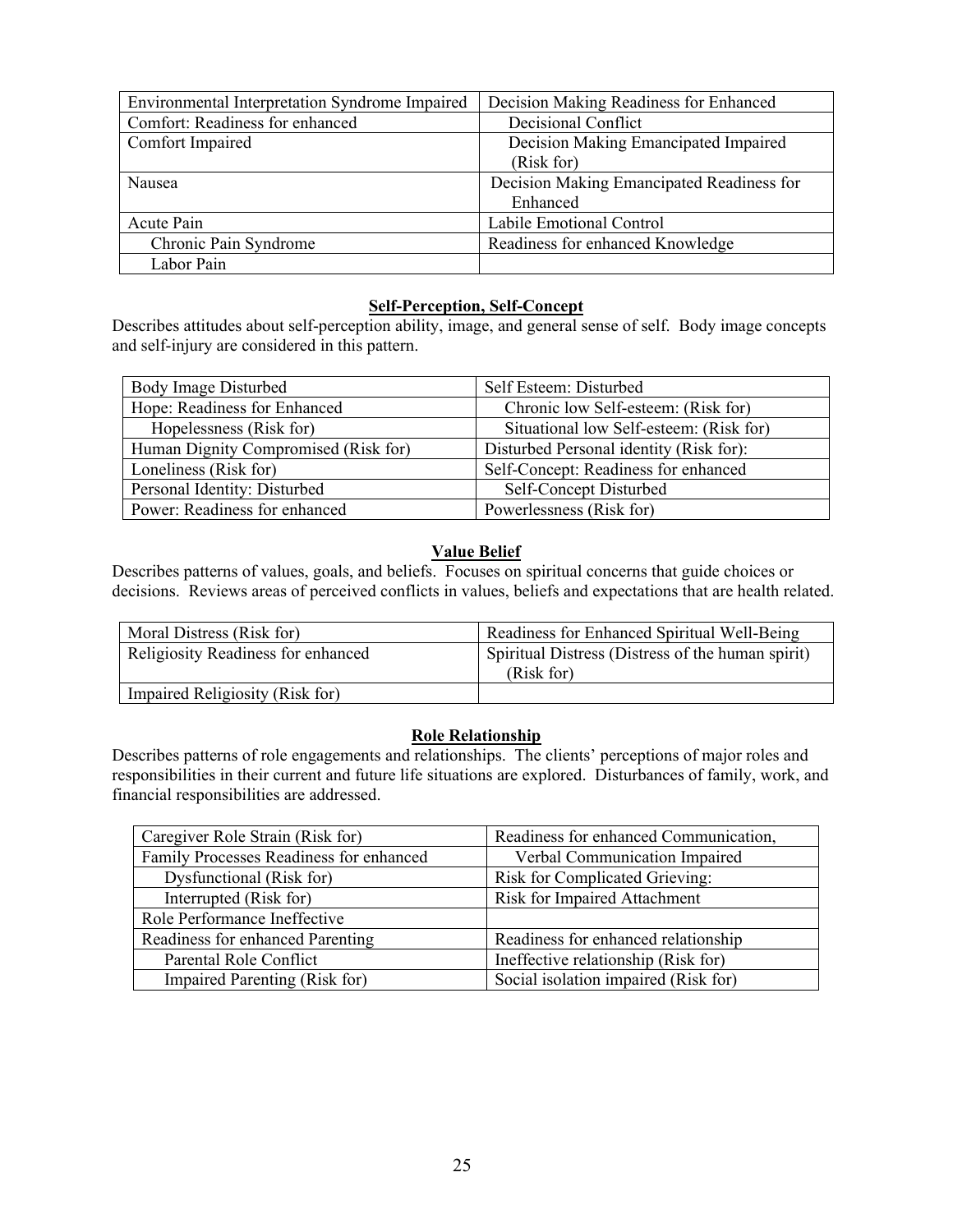# **Coping Stress-Tolerance**

Describes how the client copes and deals with stress. Reserve capabilities and the capacity to resist challenges to self-integrity are components of this pattern. Stress handling modes, family, and other support systems are examined as well as the ability to maintain control.

| Coping Readiness for enhanced           | Post-Trauma Syndrome (Risk for)               |
|-----------------------------------------|-----------------------------------------------|
| Coping Ineffective (Risk for)           | Resilience Readiness for enhanced             |
| Defensive Coping                        | Resilience Impaired (Risk for)                |
| Readiness for enhanced family Coping:   | Relocation Stress Syndrome (Risk for)         |
| <b>Compromised Family Coping</b>        | Complicated immigration transition (Risk for) |
| Disabled family Coping                  | Self-Harm (Risk for)                          |
| Readiness for enhanced Community Coping | Self-Mutilation (Risk for)                    |
| Community Coping Ineffective            | Suicide (Risk for)                            |
| Denial Ineffective                      | <b>Stress Overload</b>                        |
| Complicated grieving (Risk for)         | Violence (Risk for)                           |
| Chronic sorrow                          | Violence Other Directed (Risk for)            |
| Mood Regulation Impaired                | Violence Self Directed (Risk for)             |
| Anxiety                                 | Fear                                          |
| Death Anxiety                           |                                               |

#### References:

- Ackley B. J. & Ladwig, G.B. (2017) *[Nursing Diagnosis Handbook: An Evidence-Based Guide to](https://www.amazon.com/Nursing-Diagnosis-Handbook-Evidence-Based-Planning/dp/0323322247/ref=sr_1_1?s=books&ie=UTF8&qid=1501015489&sr=1-1)  [Planning Care, \(11](https://www.amazon.com/Nursing-Diagnosis-Handbook-Evidence-Based-Planning/dp/0323322247/ref=sr_1_1?s=books&ie=UTF8&qid=1501015489&sr=1-1)th Ed.)* Saint Louis: Elsevier.
- Carpenito, L. J (2017). *Nursing Diagnosis: Application to Clinical Practice.* (15<sup>th</sup> Ed.) Philadelphia: Wolters Kluwer.

Gordon, M. (2016) *Manual of Nursing Diagnosis*. (13<sup>th</sup> Ed.) Sudbury, MA: Jones & Bartlett.

Herdman, T.H. & Kamitsuru, S. (Eds.). (2018), *NANDA International Nursing Diagnosis: Definitions and Classification, 2018-2020.* (11<sup>th</sup> Ed.) Oxford: Wiley Blackwell

Phelps, L.L., (2020) *Sparks & Taylor's Nursing Diagnosis Reference Manual*. Philadelphia: Wolters Kluwer.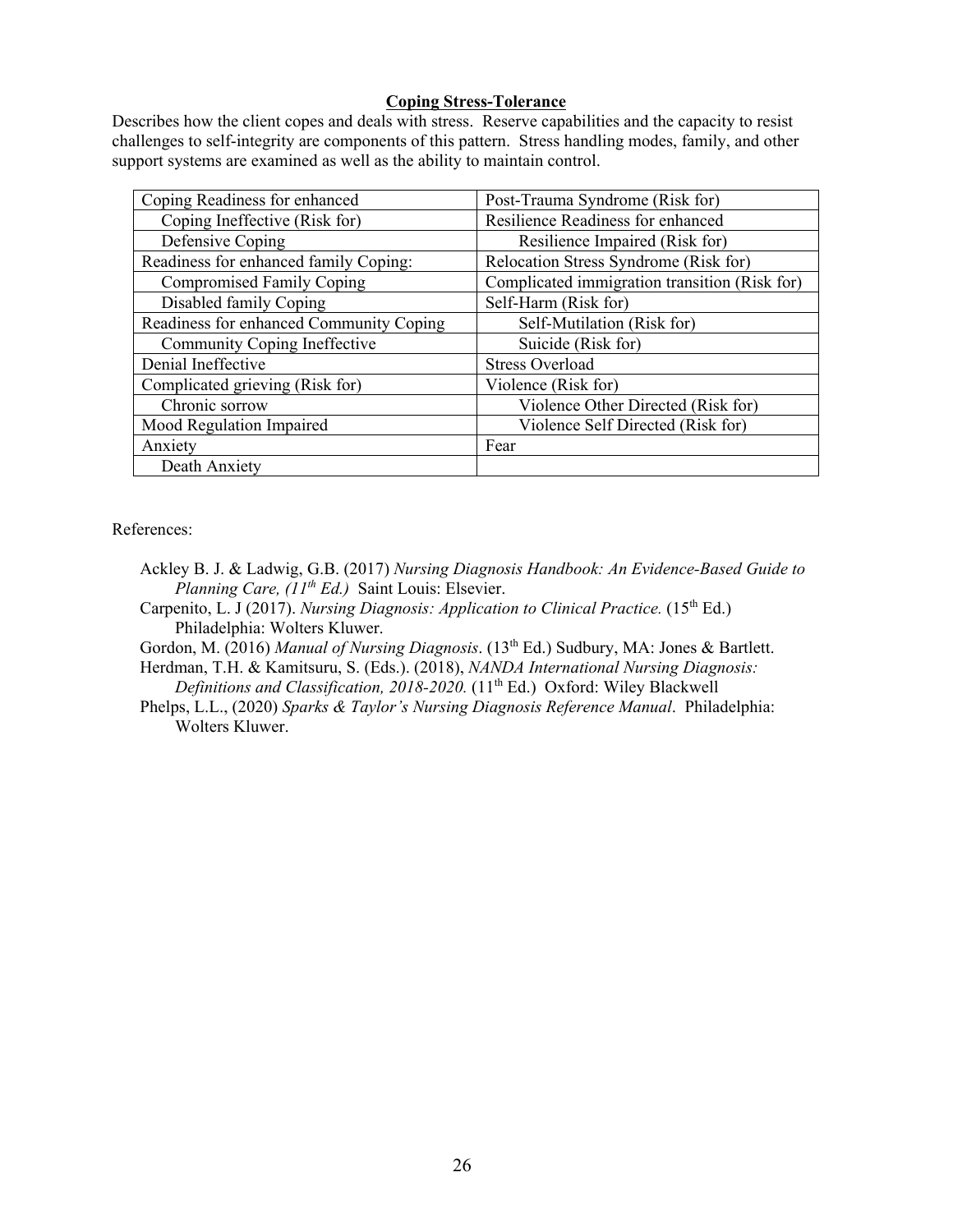# **Admission and Progression**

#### **Policy:**

Every student's high school academic record will be reviewed and will meet the academic requirements of the PA State Board of Nursing Rules and Regulations. A pathway for meeting those requirements will be offered for students that are not academically qualified.

# **Purpose:**

To ensure compliance with the PA State Board of Nursing Rules and Regulations, meet clinical agency requirements, ensure patient and student safety, and contribute to long-term student success.

# **Procedure:**

# **I. Admission to the Nursing Major Program of Study**

- 1. All applicants must fulfill the College's admission requirements, and the specific requirements for admission to the Nursing Program of Study. They must have applied to the College and have a student number;
- 2. Meeting High School Requirements:
	- a. all students must have a final official high school transcript on file in Admissions
	- b. all students must have completed work equal to a standard high school program with a minimum of 16 units (a unit is the equivalent of a year's worth of study)
	- These requirements include:
		- 4 Units of English
		- 3 Units of Social Studies
		- 2 Units of Science (one year of High School Chemistry with a grade of C or better or 70%; and one year of High School Biology with a grade of C or better or 70%).
		- 2 Units of Mathematics with a grade of C or better or 70% (one unit must be algebra)
- 3. All students should be seen by an Academic Advisor during the fall/spring advising period.
- 4. GED students must meet the same requirements.

Students who **do not** meet the High School Requirements must take the following courses:

- 1. To satisfy the English requirement, a student must take the Writing Placement Test, and score a six or complete COMP107 Introduction to Rhetorical Skills with a grade of "C" or better. (NOTE: Prerequisite courses, as determined by College Placement Tests, need to be taken prior to enrollment in this course).
- 2. To satisfy the Social Studies requirement, a student must complete PSYC110 Introduction to Psychology, OR SOCI110 Introduction to Sociology, OR a course listed under Arts/Humanities (as listed in the College Catalog).
- 3. To satisfy the Science requirements, a student must complete BIOL181 Human Anatomy & Physiology I, with a B or better for a deficiency in Biology; CHEM101 Chemistry A for a chemistry deficiency. It is recommended that the student enroll in Biological Science 101 or 102 if seven years have lapsed since their last high school science course.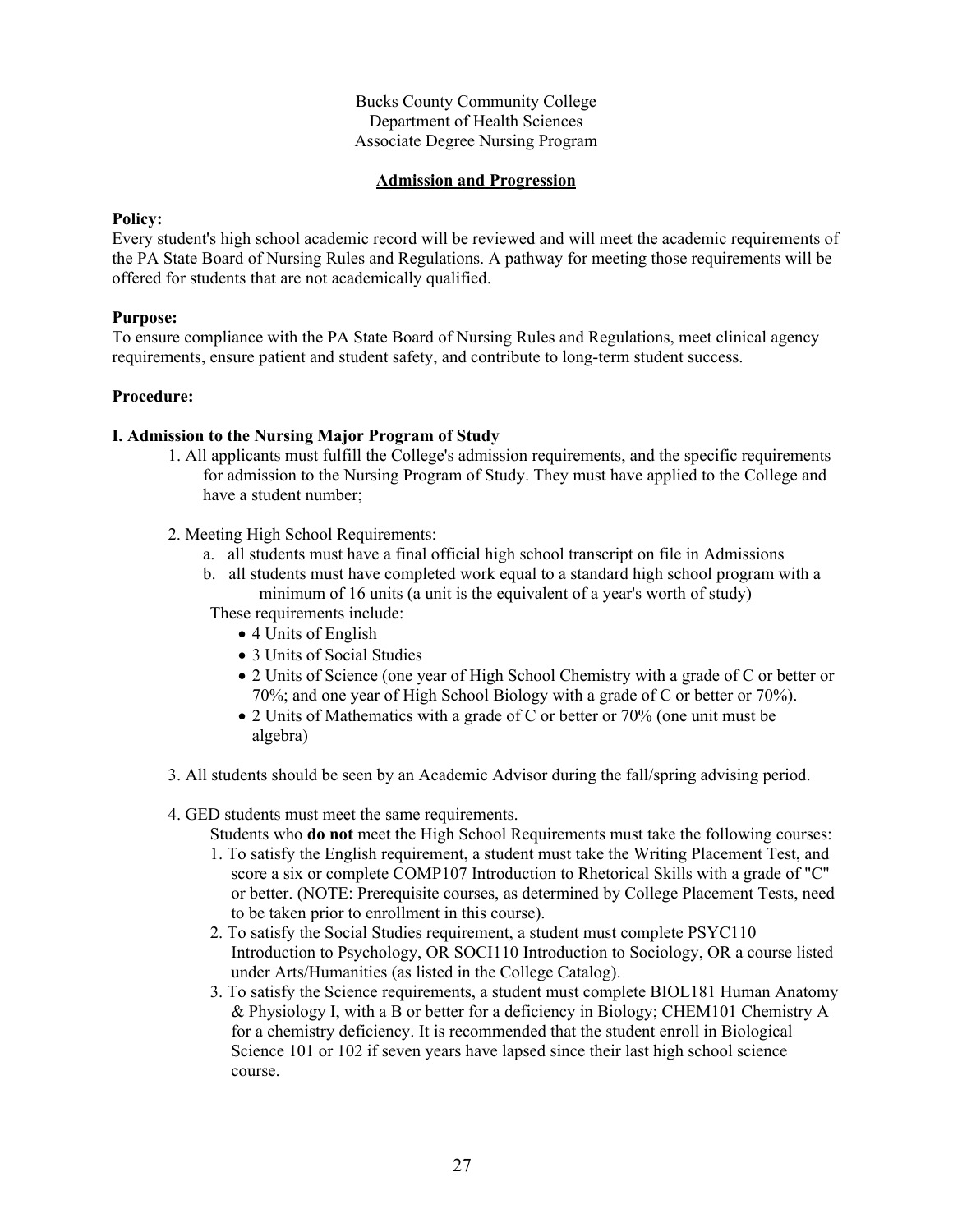- 4. To satisfy the Mathematics requirements, a student must take the placement test in order to determine the appropriate placement. The student needs to complete MATH095 OR receive a score on the Math Placement Test of at least five.
- 5. Students who completed high school work in a **foreign country** must:
	- a. Have a course-by-course evaluation performed by a member agency of National Association of Credential Evaluation Services. The Registrar's Office can provide further information, and is the office charged with any subsequent consideration of coursework for transfer credit.
	- b. Earn a "C" or better on the above College courses and a "B" in BIOL181 to meet high school requirements.

Upon completion of the above requirements, the student will request in admissions that the curriculum code of 2035 (nursing) or 1108 (health sciences) will be assigned.

#### **Conditional Acceptance into the Clinical Component of Nursing Students must:**

- 1. be registered as a BCCC student and have a student number and student email address;
- 2. meet high school requirements;
- 3. have a curriculum code of 2035 (Nursing) or 1108 (Health Sciences);
- 4. have a grade of B in BIOL181 (Anatomy & Physiology I), BIOL182 (Anatomy & Physiology II), and BIOL228 (Microbiology), if these courses have been taken before applying for admission into the Clinical Component of Nursing;
- 5. have a grade of C or better in ALL courses required in the Nursing Program of Study, if these courses have been taken before applying for admission in the Clinical Component of Nursing;

# **PLEASE NOTE: All program of study courses, with a grade of less than required, taken prior to entry into the Clinical Component of the Nursing Program MUST BE REPEATED before acceptance into the clinical component.**

- 6. have taken BIOL181, BIOL182, BIOL228, HLTH120N, and PSYC110 within the seven years prior to the start into the Clinical Component of the Nursing Program, for those courses to be considered current and valid for admission. If any of these courses are older than seven years, they are not considered complete, and their grade does not count for admission consideration;
- 7. have a minimum cumulative grade point average (GPA) of 3.0 at BCCC, or at their high school, at time of application;
- 8. have a pre-entrance standardized exam test score, completed by the application deadline, which meets the requirements of the nursing program:
	- a. ATI TEAS (Test of Essential Academic Skills) exam score of PROFICIENT, taken within one year prior to the application deadline; OR
	- b. SAT exam score of above 980 total score, taken within five years prior to application deadline.
	- c. ACT exam composite score of 20, taken within five years prior to application deadline; OR
	- d. NLN RN PreRN Entrance Exam of  $50<sup>th</sup>$  percentile above ( $55<sup>th</sup>$  percentile preferred) on test taken within three years prior to application deadline. **NLN RN PreRN Entrance Exam Scores will be accepted only through the 11/15/21-2/15/22 Application Cycle for our program**

**All applicants** must have their official standardized test score sent from ATI (TEAS), The College Board, ACT, or NLN to BCCC Admissions, by the application deadline, and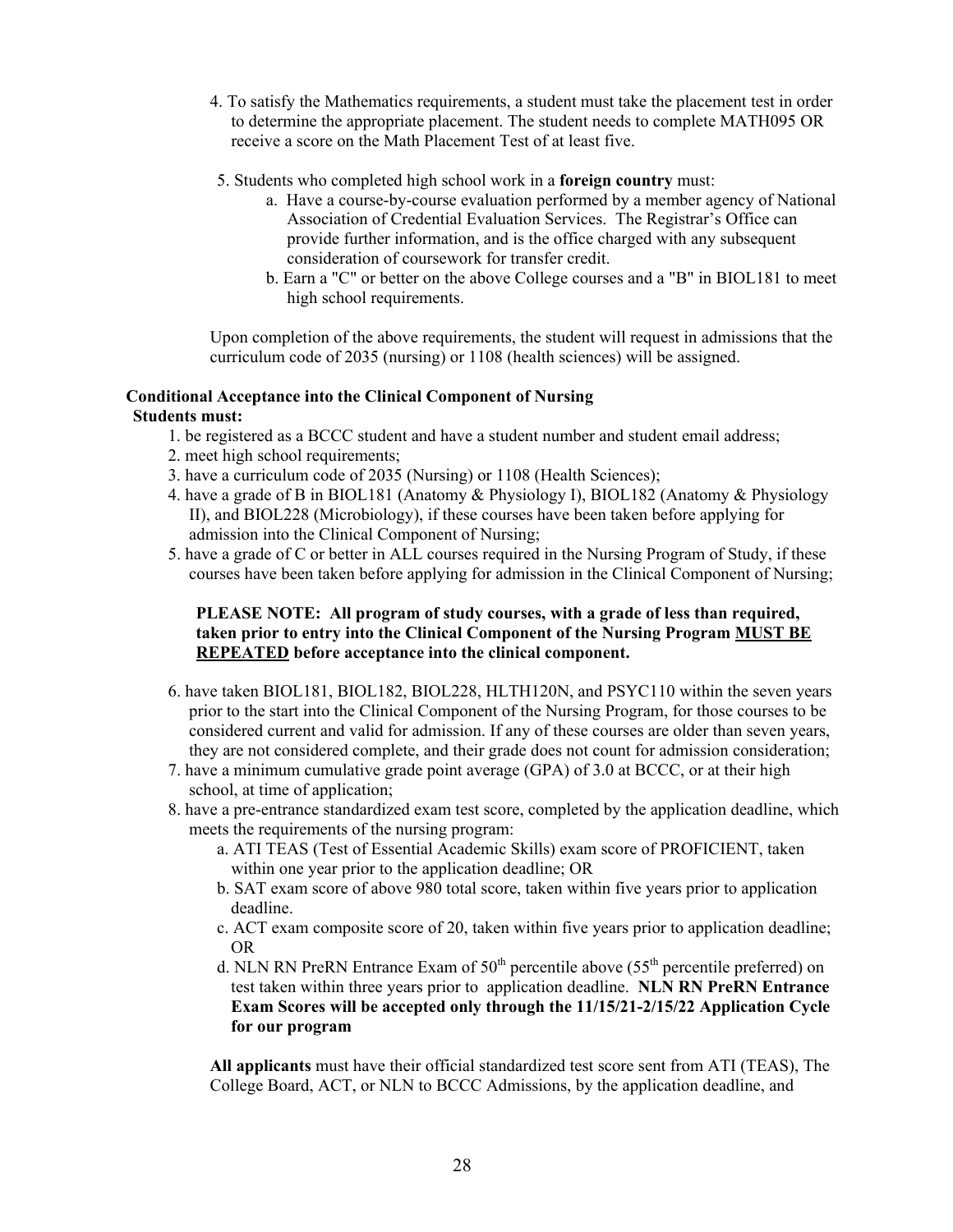posted in the student's planning module. If official test score is not posted, applicant will not meet admission criteria.

After meeting all of the above criteria, students who are **Bucks County residents and have completed the highest number of credits at BCCC in the Nursing Program of Study**, with the minimum final grade requirements, or better, will be considered for conditional acceptance. After being assigned to the tier of credits completed, students will be ranked within the tier by their GPA at the time of application deadline.

**After notification of conditional acceptance to the Clinical Component of the Nursing Program, the student is required to submit the following documents, dated June 1st or later, and by a specified deadline to be considered for full acceptance into the Clinical Component of the Nursing Program.** The required paperwork will be distributed and discussed at Conditionally Accepted Student Orientation.

- Current CPR certification (BCLS course)
- Current Health examination
- Current Immunizations record
- Current State Police criminal check and FBI background check that shows the applicant meets the criteria of the Professional Behaviors Policy including being felony-free for ten years. This requirement is related to the Nurse Practice Act (Act No. 185-109) of Pennsylvania which states, "...*The Board of Nursing shall not issue a license or certificate to an applicant who has been convicted of a felonious act prohibited by the Act of April 14, 1972 (P.L.233, No.64), known as 'The Controlled Substance, Drug Device and Cosmetic Act', or convicted of a felony related to a controlled substance in a course of law of the United States, or any other state, territory, or country, unless: at least ten years have elapsed from the date of conviction...*".

In addition, applicants must be free of Prohibitive Offenses (which includes certain drug and substance abuse violations) as found in the Pennsylvania Older Adult Protective Services Act 169 of 1996, and as amended by Act 13 of 1997, and other applicable Pennsylvania legislation, within their lifetime. The student must not have been convicted of a driving under the influence of intoxicating liquors and/or drugs within five years of participation in the program. In the event a student is permitted to participate in the program and then it is learned that he/she does not meet the criteria as set forth herein, they will be immediately removed from the program. The student must self-disclose any arrest immediately after acceptance and during progression in the Clinical Component.

- Current Child Abuse Clearance that demonstrates child abuse free in lifetime
- Current negative drug and alcohol screen
- Any other documentation as requested by our clinical agencies.

**Prior to starting the 2nd year, students must resubmit the following to the Director, Associate Degree Nursing:**

- Current CPR certification
- Current State Police criminal check and FBI background check
- Current PPD test results
- Current Negative Drug and Alcohol screening
- Other requirements that may be dictated by current clinical affiliations.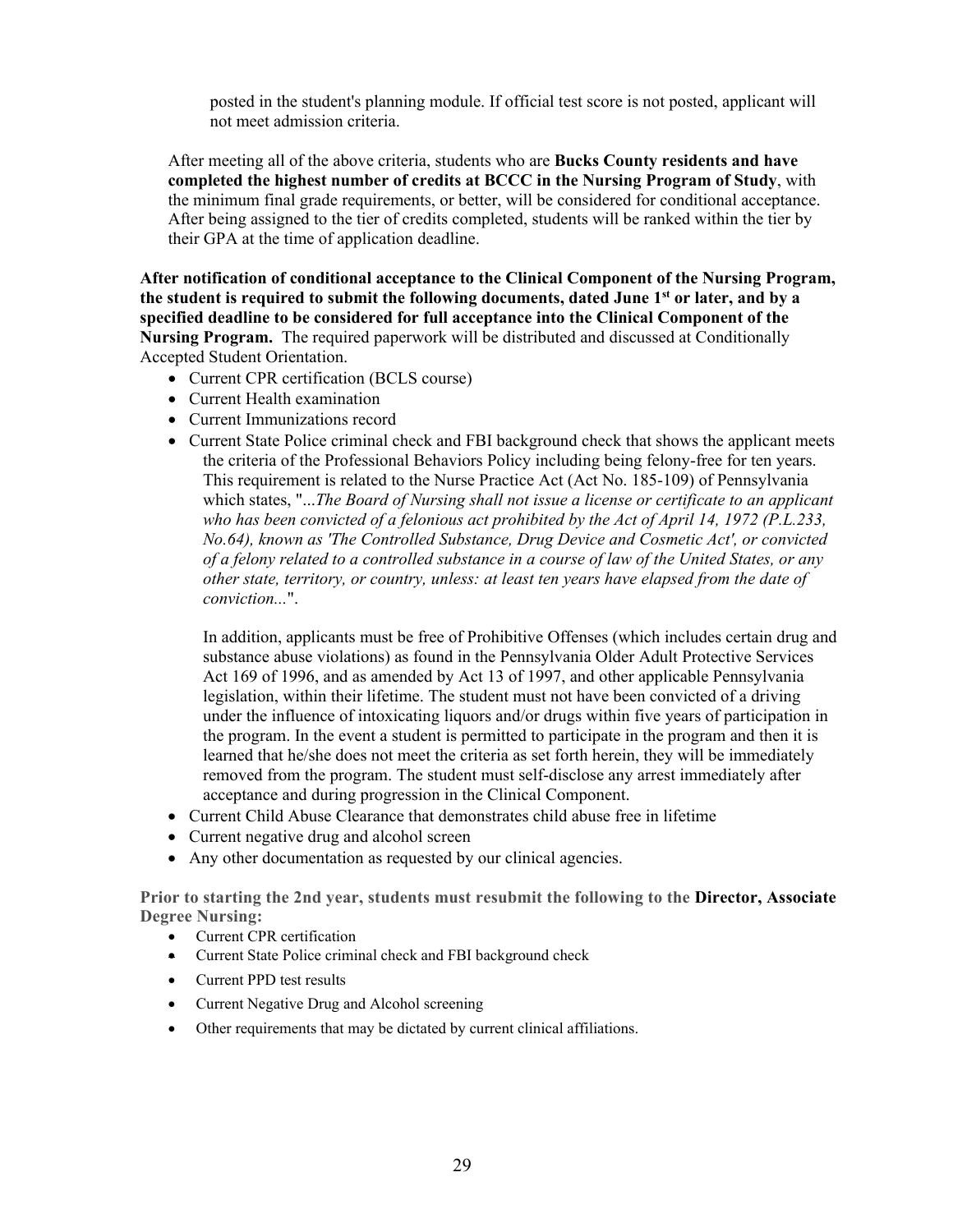# **II. Progression through and Completion of the Nursing Program Requirements:**

- 1. A grade of C defined as 73% (on available testing) or better in all required nursing courses, which also includes a grade of satisfactory laboratory and clinical performance and attendance. Be able to demonstrate increasing proficiency on all drug calculations exams included in the nursing courses that start at a minimum grade of 80%.
- 2. A grade of C or better in all required non-nursing courses and a B in BIOL181, BIOL182, and BIOL228.
- 3. A minimum cumulative GPA of 2.75.
- 4. Students failing to meet the above criteria will be dismissed from the Program.
- 5. Nursing students must comply with the rules and policies as presented in the Nursing Student Handbook, in addition to those listed in the BCCC catalog.
- 6. A student may only repeat one nursing course. Any attempt in a nursing course is considered unsuccessful if not completed with a 73%, including any withdrawal. The student must reapply for admission, which is on a space-available basis. Students who meet criteria for readmission into the program, must comply with the Nursing Student Handbook that is in place for the class to which they have been readmitted. Students must complete the program within five years of their first clinical nursing course.

| Adopted: 9/85                            | Target Date: May          |
|------------------------------------------|---------------------------|
| Reviewed: yearly; 05/18;                 | Review: Every three years |
| Revised: 03/16; 05/17; 05/19; 9/20; 5/21 | By: Director, Faculty     |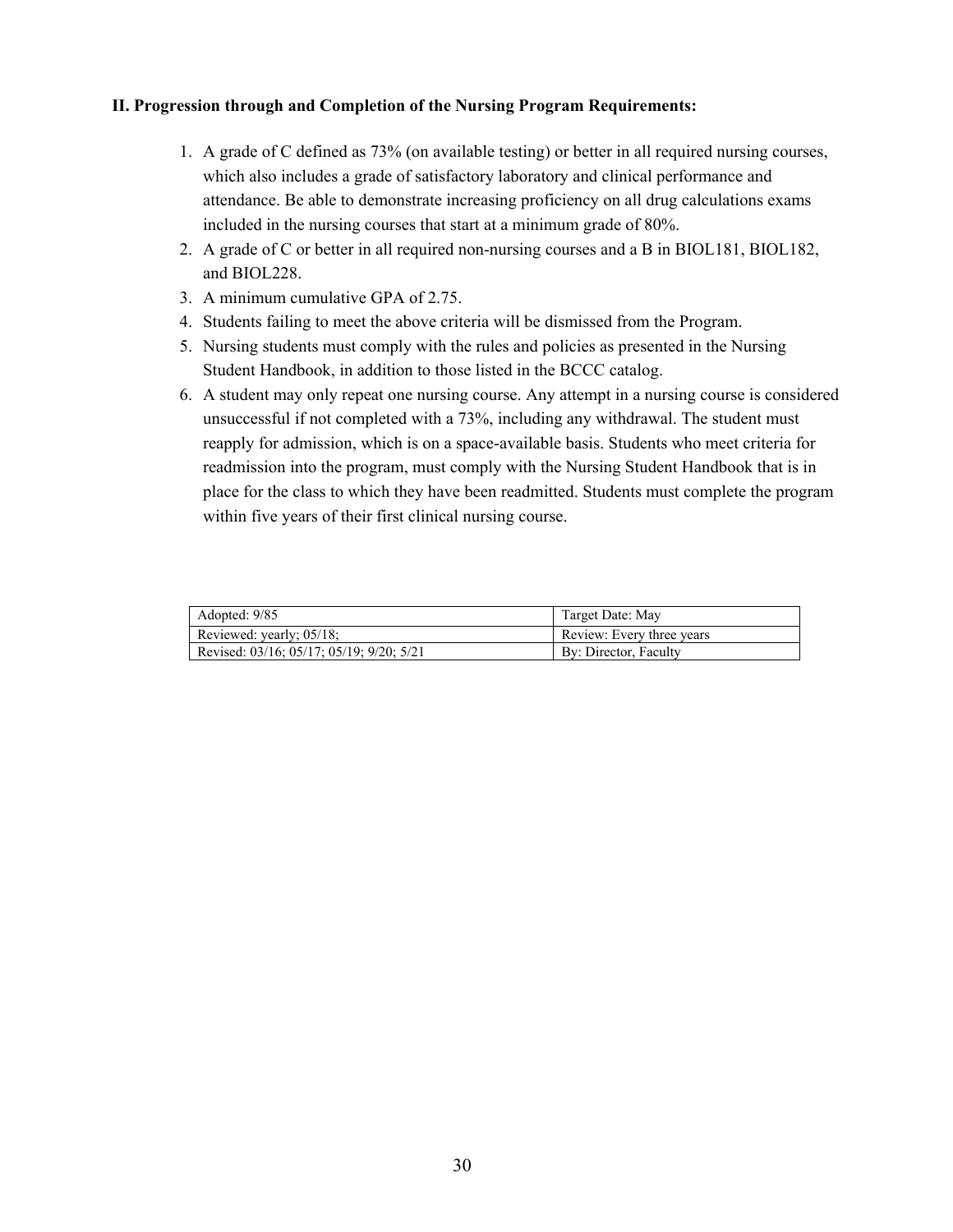# **Advanced Placement Policy for Clinical Transfer Students**

The Advanced Placement Policy for Clinical Transfer Students will no longer be in effect after the 2021- 22 academic year. Transfer students from other nursing programs are welcome to apply to the full Associate Degree Nursing Program at Bucks County Community College (BCCC). Non-nursing courses in the AD Nursing Program of Study may be transferred into BCCC, in accordance with current approved transfer criteria. Information about transferring to Bucks County Community College may be found on the college website.

| Approved/Adopted: 05/16                      | Target Date: May; every three years. |
|----------------------------------------------|--------------------------------------|
| Reviewed:                                    | By: Director/Faculty                 |
| Revised: $05/19$ , $9/20$ ; $5/21$ ; $01/22$ |                                      |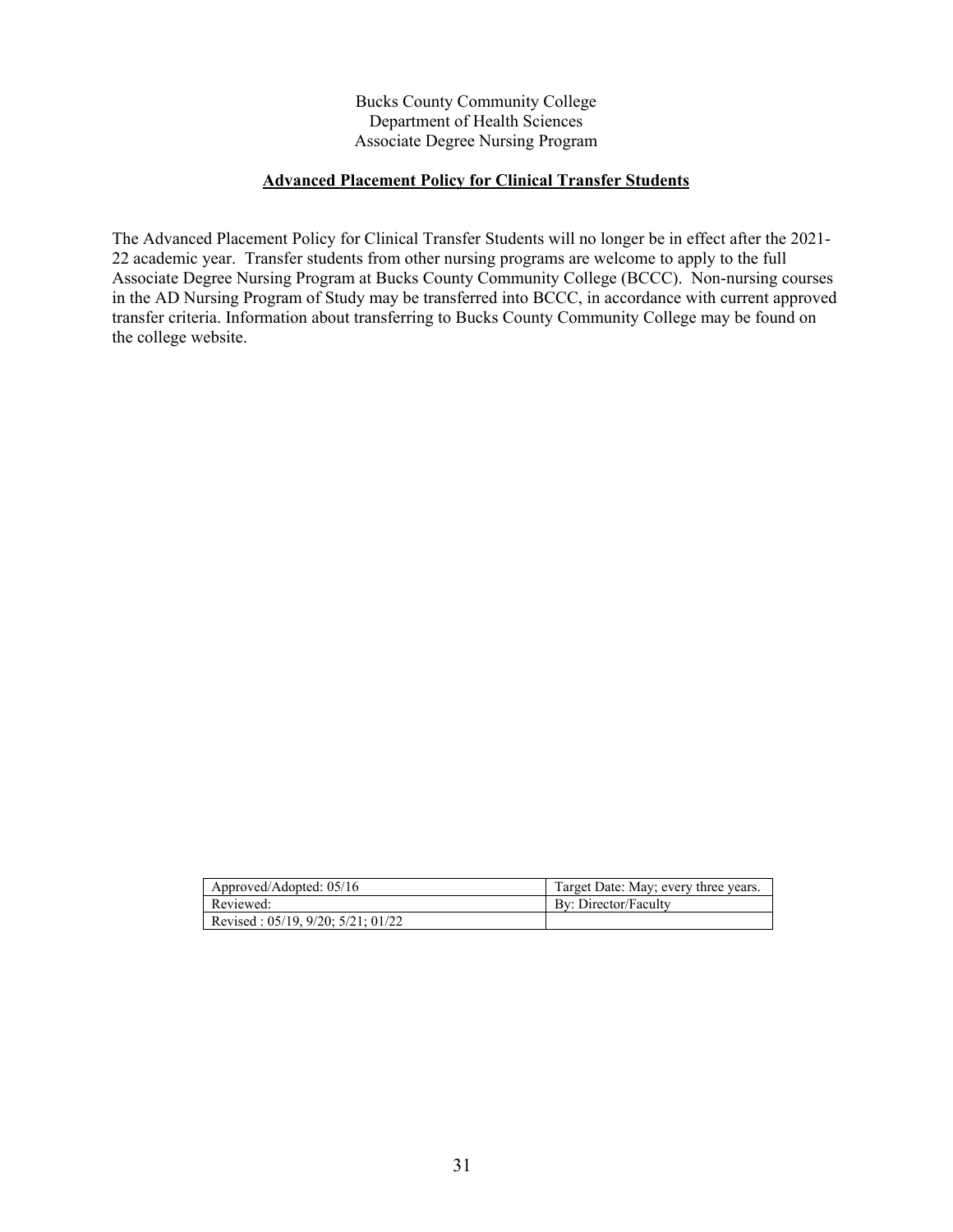# **Advanced Placement Policy for Licensed Practical Nurses (LPN) in Associate Degree Nursing**

Policy:

In keeping with the philosophy, vision, and core values of the College as well as the nursing faculty's philosophy of education, the nursing faculty will continue to seek ways to recognize the prior learning that has occurred and is required for practical nursing licensure.

# Purpose:

The purpose of the policy is to ensure that there is continued exploration and evaluation of trends and opportunities for Licensed Practical Nurses. In keeping with the policy, information available to students will be publicly accessible, clearly explained, and continuously updated to best meet student needs.

# Procedure:

# I. **Criteria to Challenge NURS101 and NURS102**

A. **Eligible** Candidates must be a Pennsylvania Licensed Practical Nurse (a current, valid, unencumbered LPN license that reflects an accurate address which must be available through electronic verification on the PA State Board of Nursing Website).

Once criteria are met, preference is given to Bucks County residents who are graduates from:

- The Bucks County Community College LPN Program
- Any accredited school of practical nursing by the Accreditation Commission for Education in Nursing (ACEN), 3343 Peachtree Road NE, Suite 850, Atlanta, GA 30326.
- a PA State Board of Nursing-approved School of Nursing
- B. Eligible Candidates must be admitted to the College and the Nursing (2035) or Health Sciences (1108, Nurse Potential) Program of Study
- C. Eligible Candidates must have a pre-entrance exam test score, completed by the application deadline, which meets the requirements of the nursing program:
	- TEAS score of PROFICIENT (taken within one year prior to application deadline); OR ACT score of 20 or above (taken within five years prior to application deadline); OR SAT score of above 980 total (taken with five years prior to application deadline); OR NLN-RN Pre RN entrance exam score of 50th percentile or above (55th percentile preferred; taken within three years prior to application deadline);

# **NLN RN PreRN Entrance Exam Scores will be accepted only through the 11/15/21- 2/15/22 Application Cycle for our program**

• All applicants who use the TEAS, SAT, ACT, or NLN must have an official score sent directly from ATI, The College Board, ACT, or NLN, to Admissions, by the application deadline, and posted in the student planning module If official test score is not posted, applicant will not meet admission criteria.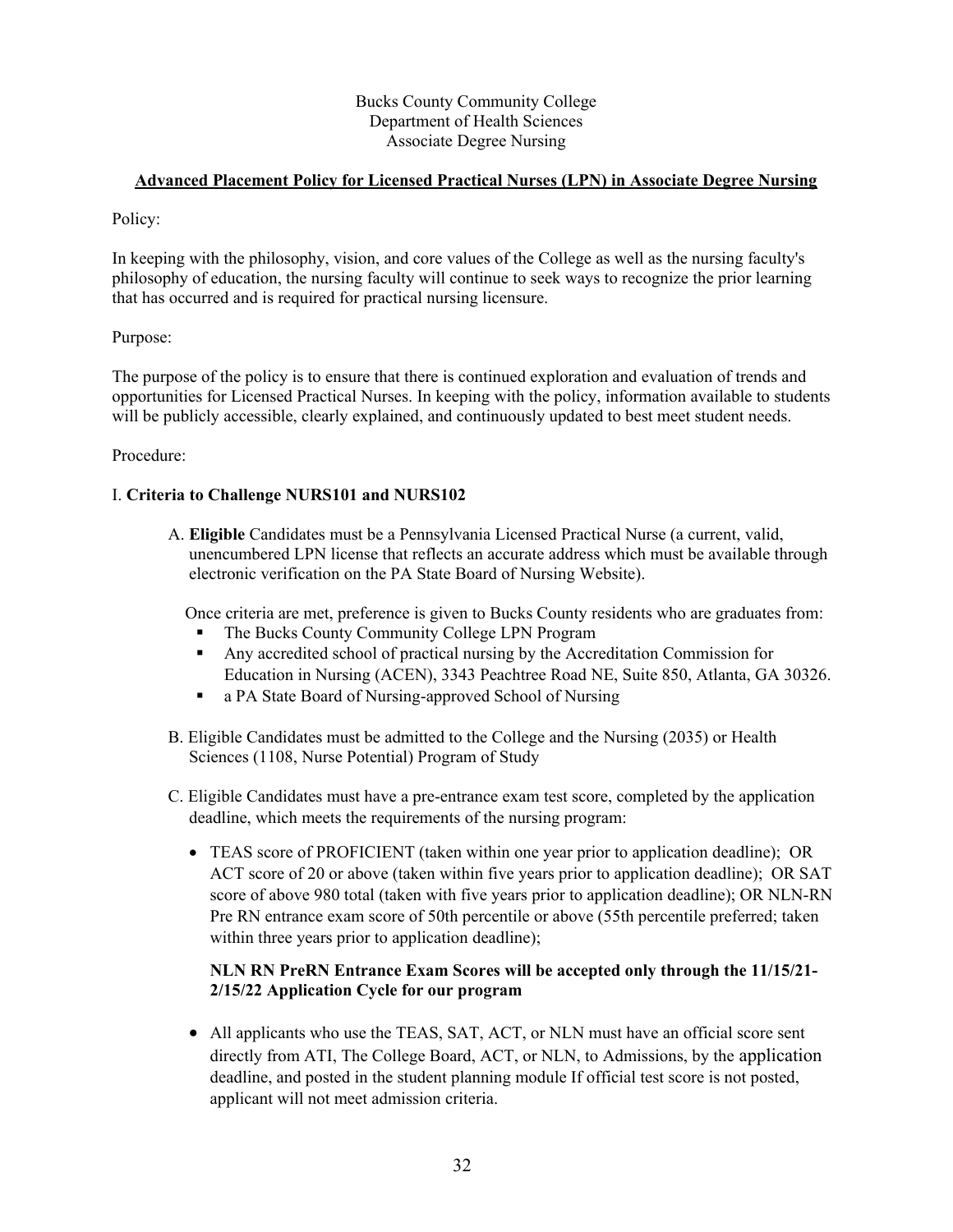Please refer to Admission Criteria published in the College Catalog, on the web at: <http://www.bucks.edu/catalog/majors/health/nursing/>

# **NURS101**

- Seek advising from the appointed advisor
- **Meet Bucks County Community College admission criteria**
- Meet high school requirements as specified in the admission criteria
- Must have taken, or have been granted a waiver, for the reading, writing, and math assessment tests
- Curriculum Code must be 2035 (Nursing) or 1108 (Health Science, Nurse Potential)
- A final, official high school transcript or a copy of GED in the Admissions Office
- Meet grade requirements for courses attempted in the Program of Study
	- BIOL181, BIOL182, BIOL228:B or better (must be taken within the last 7 years)
	- Must have a C or better in all other courses in major (PSYC110 and HLTH120N must be taken within the last 7 years)
- A minimum GPA of 3.0, earned at Bucks County Community College
- Pre-requisite or co-requisite courses **MUST BE COMPLETED AT TIME OF APPLICATION** with a grade and time limit as documented below:
	- CHEM101 Chemistry A (C or better)
	- BIOL181 Human Anatomy and Physiology I (Grade of B, within the past 7 years)
	- COMP110 English Composition I (C or better)
	- NURS120 Dosage Calculations (B or better)
- Apply for advanced placement to complete the challenge examination (applications available November 15 - February 15) and can be found at: <http://www.bucks.edu/academics/department/health/associate/nursing/>
- Course Format with psychomotor skills information for NURS101 will be emailed to the applicant with acceptance to challenge.
- **Prior to the Challenge, Credit by Examination application, with payment in the amount** specified, must be completed, and submitted as directed.

**Through the Nov2020-Feb2021 Application Cycle (to join the Class of 2022), the Challenge Examination** (clinical competency) for NURS101 will include NURS101 competencies content and require a minimum earned score of 73%, as well as a Dosage Calculation Examination of NURS101 content with a minimum earned score of 80% without a calculator.

Theoretical questions related to the following specific competencies:

- Medication administration including a dosage calculation examination (**without a calculator**)
- Administer medications, all routes: PO, IM, SC, and Eye
- Hand washing
- Vital signs: Blood pressure, temperature, pulse, respirations, apical rate, and pulse oximetry
- Intravenous skills Site assessment, prime lines, delivery systems (primary and secondary infusions), labeling of solutions, and charting
- Assessment Skin, oral, pulses, respiratory (HIPPA)
- Specimen collection Collection for culture and sensitivity  $(C&S)$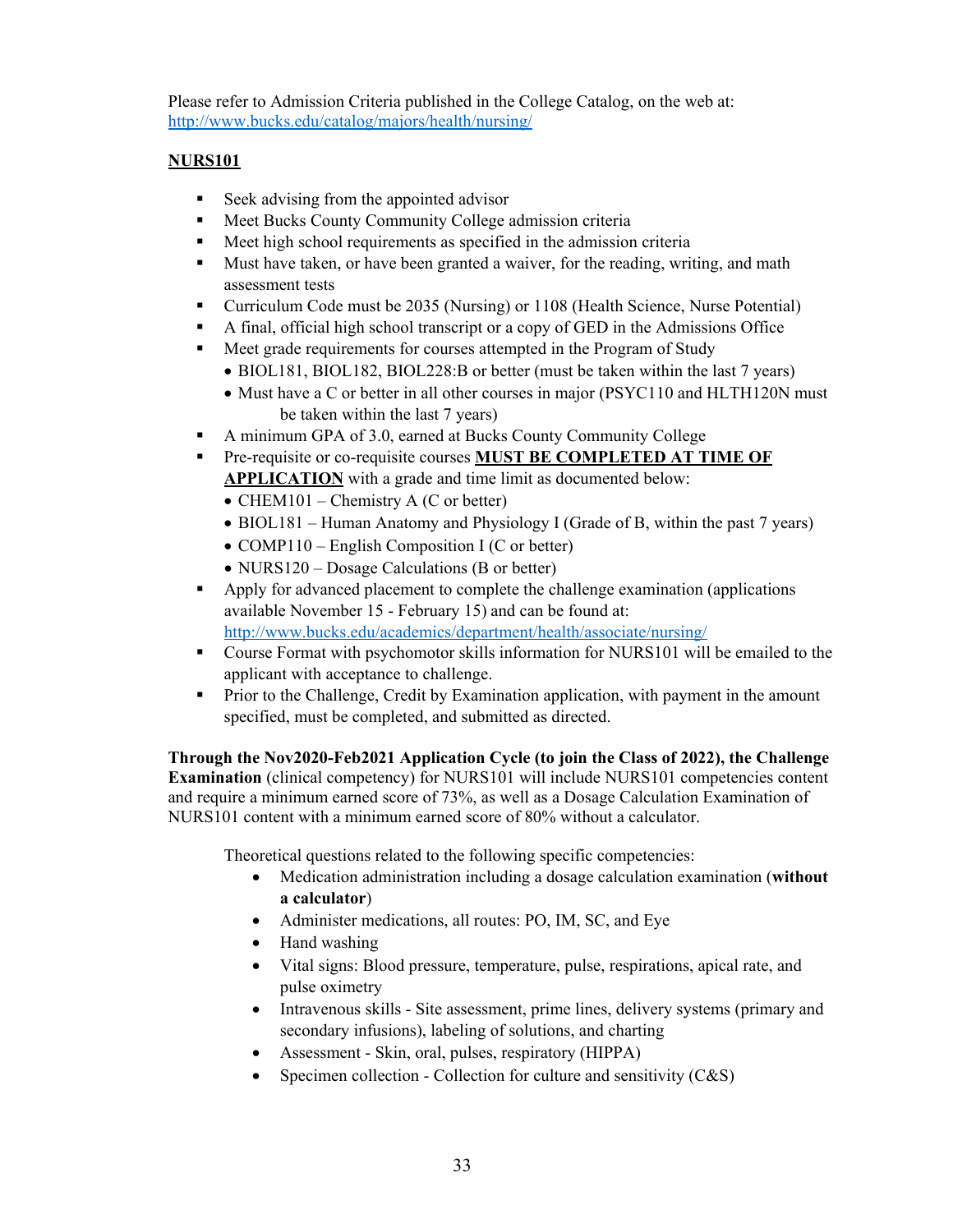**Beginning with the Nov2021-Feb2022 Application Cycle (to join the Class of 2023),**  applicants must earn a minimum score of 73% on a **Standard NURS101 Theory-Based Admission Examination** as well as a minimum score of 80% for NURS101 Dosage Calculation, without the use of a calculator.

**All components of the examination must be successfully completed. If unsuccessful, the candidate may not challenge NURS102. The candidate may reapply the following year and continue to meet the criteria described above.**

# **NURS102**

- **Successfully challenge specific clinical competencies for NURS101**
- **Meet grade requirements for courses attempted in the Program of Study** • BIOL181, BIOL182, BIOL228: B or better, (must be taken within the last 7 years)
	- Must have a C or better in all other courses in major (PSYC110 and HLTH120N must be taken within the last 7 years)
- A minimum GPA of 3.0, earned at Bucks County Community College
- Pre-requisite or co-requisite courses **MUST BE COMPLETED AT TIME OF APPLICATION** with a grade and time limit as documented below:
	- BIOL182 Human Anatomy & Physiology II (Grade of B or better, in the last 7 years)
	- BIOL228 Microbiology (Grade of B or better, in the last 7 years)
	- HLTH120N Nutrition (Grade of C or better, in the last 7 years)
	- NURS220 Health Assessment (Grade of C or better)
- Apply for advanced placement to complete the challenge examination (applications available November 15 - February 15) and can be found at: <http://www.bucks.edu/academics/department/health/associate/nursing/>
- Course format and psychomotor skills information for NURS102 will be emailed to the applicant with acceptance to challenge.
- **Prior to the Challenge, Credit by Examination application, with payment in the amount** specified, must be completed, and submitted as directed.

**Through the Nov2020-Feb2021 Application Cycle (to join the Class of 2022), the Challenge Examination** (clinical competency) for NURS102 will include NURS102 competencies content and require a minimum earned score of 73%, as well as a Dosage Calculation Examination of NURS102 content with a minimum earned score of 80% without a calculator.

Theoretical questions related to the following specific competencies:

- Medication administration including a dosage calculation examination **(without a calculator)**
- Demonstrate: Intermittent IV antibiotics with saline flush
- Blood Administration: Procedure, equipment, and administration
- Nasogastric tube insertion: Placement, irrigation
- Sterile dressing change Wound irrigation, with and without a drain
- Foley catheter insertion Indwelling
- Assessment: Abdomen, musculoskeletal
- Assess for hemorrhage
- Sitz bath
- Safety: Assisting a postoperative patient out of bed; Holding a baby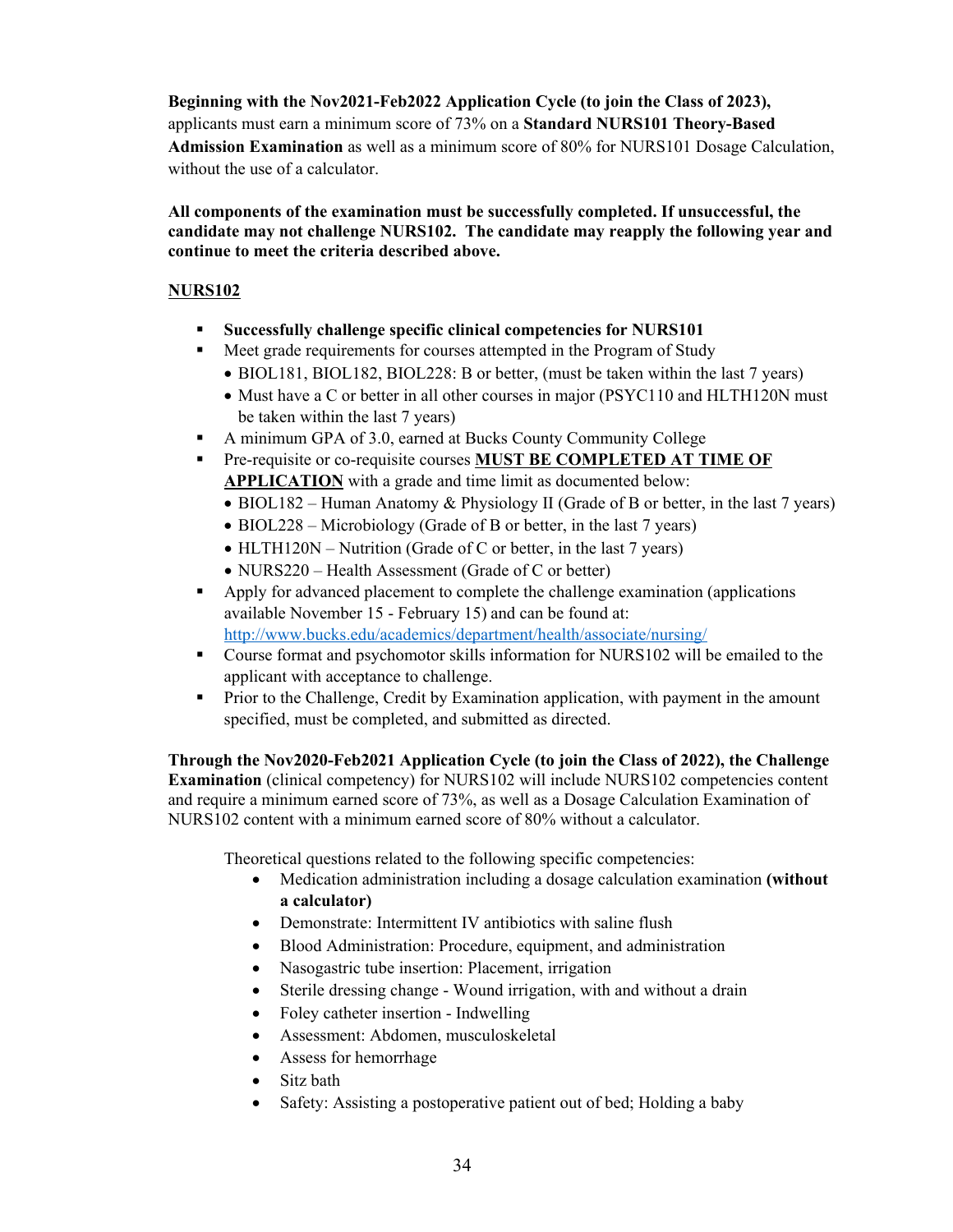• Teach- The use of Incentive Spirometer and Peak Flow Meter

**Beginning with the Nov2021-Feb2022 Application Cycle (to join the Class of 2023),**  applicants must achieve a minimum score of 73% on a **Standard NURS102 Theory-Based Admission Examination** as well as a minimum score of 80% for NURS102 dosage calculation, without the use of a calculator.

**All components of the examinations must be successfully completed. If the candidate is unsuccessful, the student may reapply to challenge both courses the following year and continue to meet the current criteria.**

# **THE CHALLENGE EXAMINATION FOR NURS101 AND NURS102 ARE USUALLY HELD ON CONSECUTIVE DAYS.**

# II. **Requirements upon successful completion of the challenge to NURS101 and NURS102**

After successfully completing the challenge of both NURS101 and NURS102, **applicants who are Bucks County residents and have completed the highest number of credits at BCCC in the Nursing Program of Study**, with the minimum final grade requirements, or better, will be considered first. After being assigned to the tier of Program of Study and admission requirement credits completed at BCCC, students will be ranked within the tier by their GPA at the time of application deadline.

The LPN who has been conditionally accepted for Advanced Placement to the nursing program must submit the following, **DATED AFTER JUNE 1,** and by a specified deadline in order to enter NURS201:

- **Health Examination**
- **Immunization Record**
- **Driver's License**
- Negative 2 Step PPD (chest x-ray or lab work if positive)
- **FBI Fingerprint Background Check**
- PA Criminal Record Check
- Child Abuse Clearance
- 10-Panel drug and alcohol screen
- **CPR**
- **Student Profile Packet**
- Completed Registration
- **Student Uniforms ordered**
- Any other criteria required by our clinical agencies.

# III. **Graduation**

The following courses, in the Program of Study, **MUST BE COMPLETED per progression requirements** before or with NURS201:

> PSYC110 – Introduction to Psychology (Grade of C, in the last 7 years) SOCI110 – Introduction to Sociology COMP111 – English Composition II

The following courses, in the Program of Study, **MUST BE COMPLETED per progression requirements** before or with NURS202: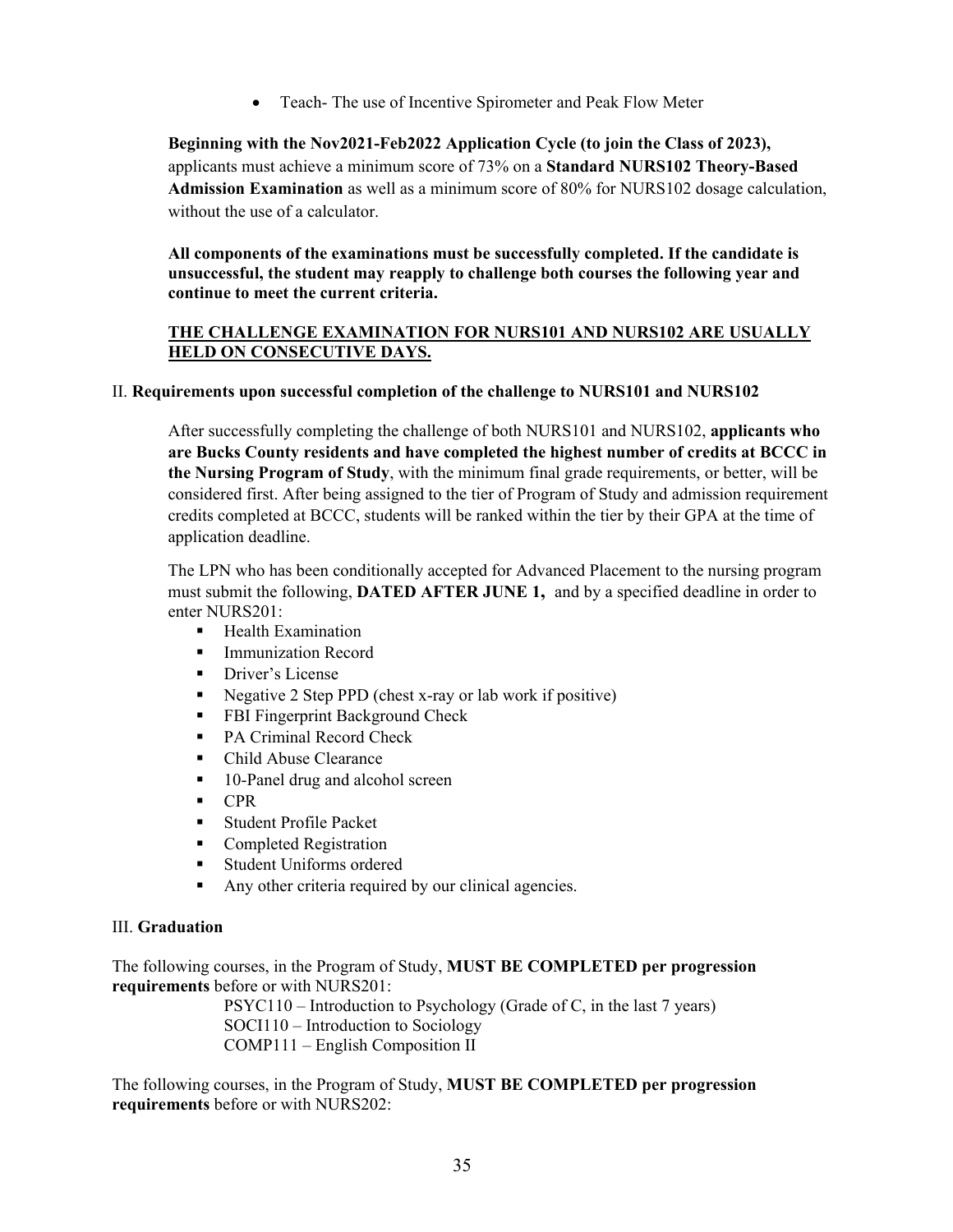COMM110 – Effective Speaking Arts & Humanities – Refer to the list in the College Catalog

#### IV. **The College Graduation Residency Policy**

Requires that a minimum of thirty (30) semester credit hours toward the associate degree **MUST BE EARNED IN GRADED COURSES AT** Bucks County Community College. The 12 credits awarded for the successful challenge of NURS101 and NURS102 *are NOT counted in the 30 credits* because the challenge (CRE X) is not graded for transcript, nor are Prior Learning Experience (PLE) credits graded, nor are other challenge by exam credits. Therefore, in order for a student to complete the challenge and be eligible to graduate, the student must complete at least twelve (12) credits here at Bucks County Community College in the AD Nursing Program of Study, in addition to the eighteen (18) credits earned in NURS201 and NURS202. Please see the policy for CREX, and PLA found on the following website: <http://www.bucks.edu/academics/pla/testing/>

| Approved/adopted:                        | Target Date: May          |
|------------------------------------------|---------------------------|
| Review: 8/15/01, 9/07, 10/15, 5/17, 5/19 | Review: Every three years |
| Revised: 10/12; 05/16; 9/20;5/21         | By: Director/Faculty      |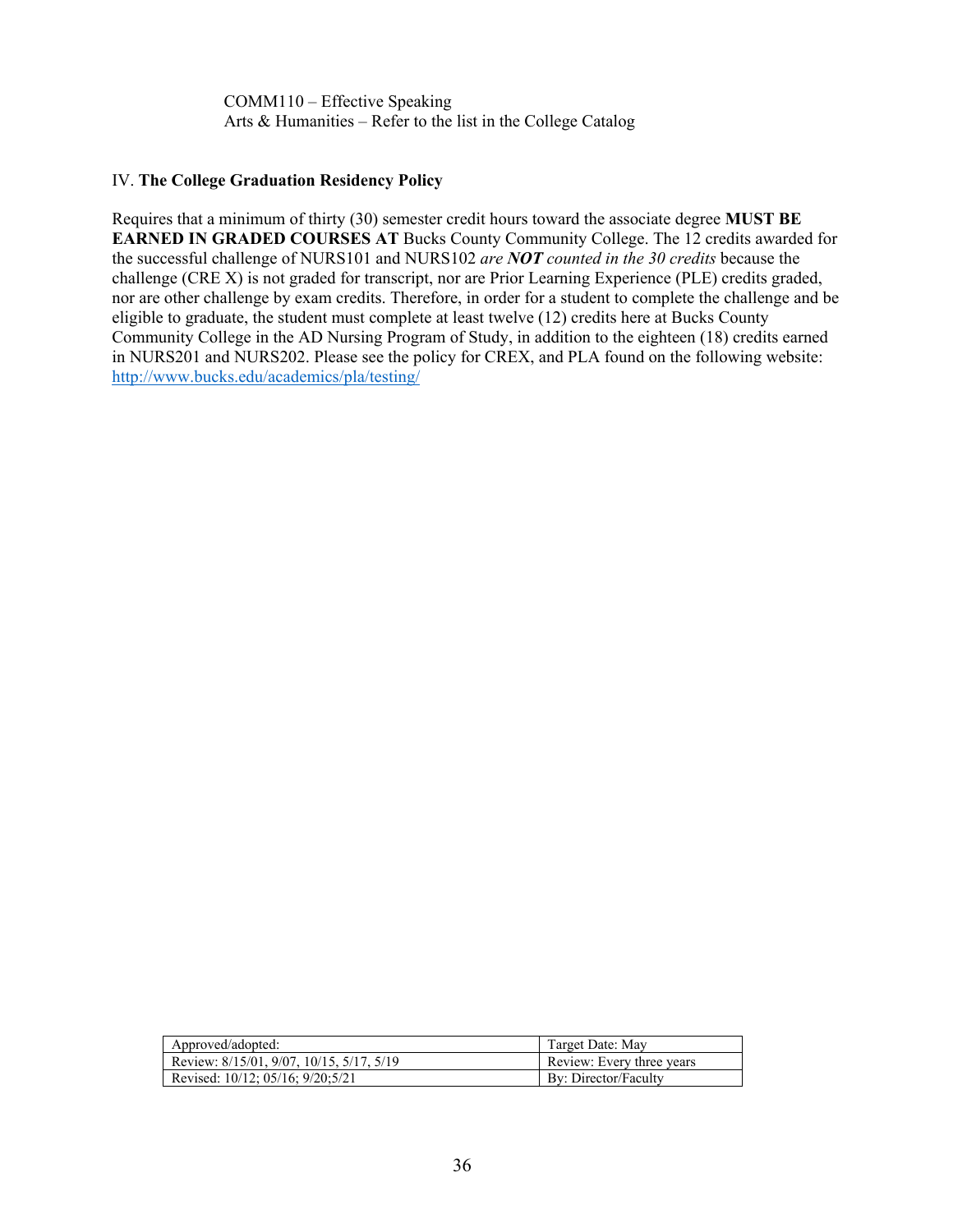## **Readmission Policy for the Associate Degree Nursing Clinical Component**

## **Policy:**

Readmission to the clinical component of the nursing program is selective and based on a space available basis. Students must demonstrate a sound academic history and current knowledge to be readmitted to the clinical component of the nursing program. Therefore, a student who fails or withdraws from the clinical component in Nursing (NURS101, 102, 201, 202) must reapply for admission. Additionally, a student who chooses not to progress with the cohort to the next clinical nursing course must also reapply for admission if they wish to return. A student may only be readmitted to the AD Nursing Program one time to repeat a course (with the exception of NURS102 and NURS202 taken in SP20 which will not be counted as an attempt, due to the COVID19 Pandemic). An attempt for a course is defined as any time a student is admitted and the student does not complete the course with the defined grade for successful completion of the course. The Associate Degree Nursing Program must be completed within five years of a student taking the first clinical nursing course. If applying for readmission means that program completion would be outside the five-year timeframe, the student must apply to restart the entire program.

## **Purpose:**

This policy was developed to assure patient safety. Student success on first attempt of the NCLEX–RN will be facilitated and student progression in the nursing program will be assisted. The policy aids in determining student selection when limited seats are available.

- I. The student must make an appointment with an AD Nursing Faculty member, to review their application, with a self- assessment and a plan for improvement, for at least one week before the application deadline. Once the Faculty member approves of the application and signs it, it is up to the student to submit it to the program's Administrative Assistant **prior to** the readmission application deadline. There is no penalty for submitting a completed and approved application **prior to** the submission deadline.
- II. In order to take the readmission examination, students must have completed within the last year or have time to complete and on file in the nursing office:
	- CPR card dated after June  $1<sup>st</sup>$  for fall start or November  $1<sup>st</sup>$  for spring start
	- Drug and Alcohol Screen, Criminal Record Check, Child Abuse Clearance, Health Examination Record, and Immunization Record
- III. The Admissions and Progressions Committee of the Nursing Faculty will review the application, the readmission test score, and calculate the scores for readmission, if necessary.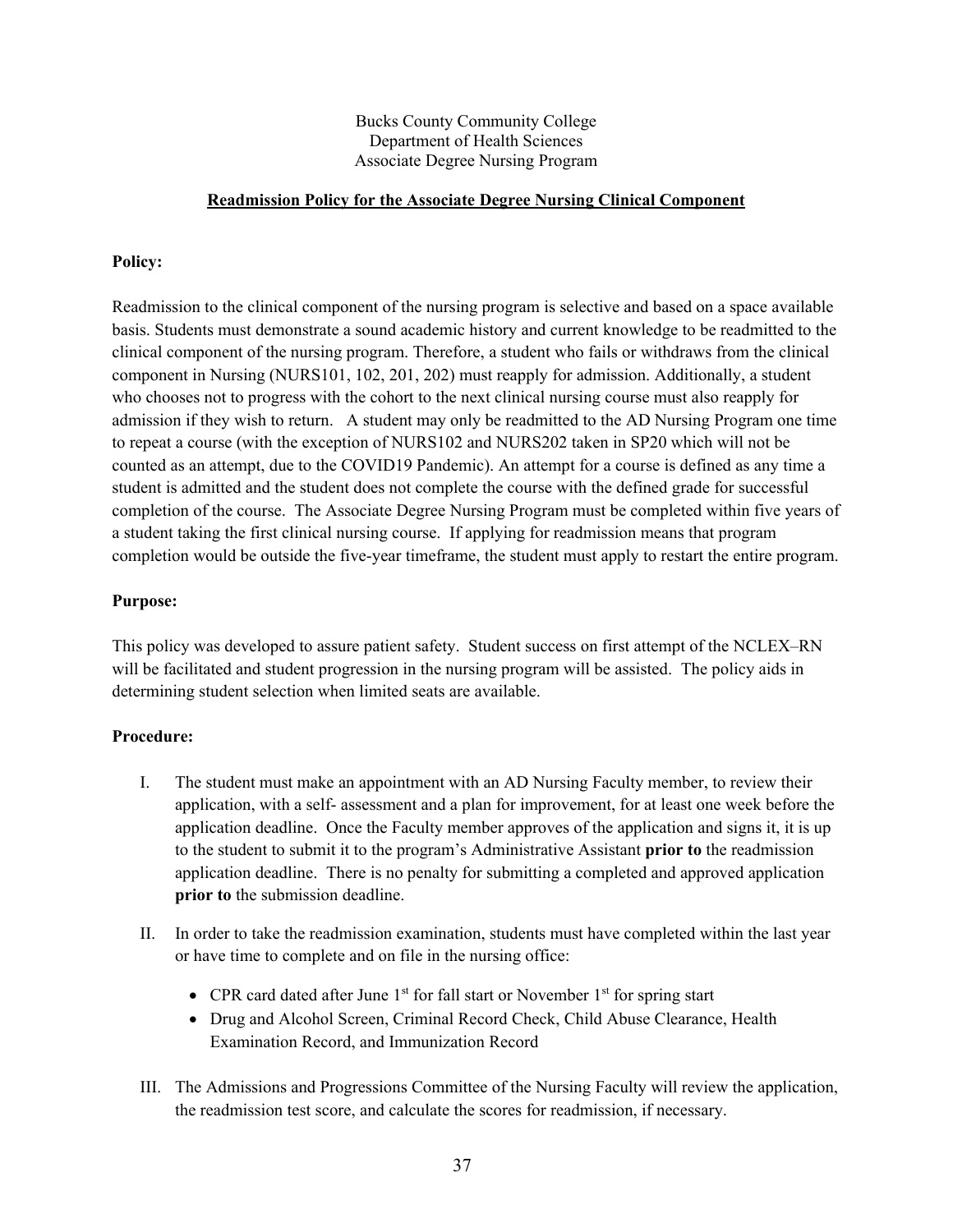- IV. In order to be considered for conditional acceptance for readmission to the clinical component of the Nursing Program:
	- Students must have an overall GPA of 2.75;
	- All other courses in the Nursing Program of Study must be completed. Students who were unsuccessful in dosage calculations must have taken NURS120 or an equivalent Math course if there was not space in NURS120. Students are strongly encouraged to take NURS220 or NURS121.
	- Based on the last successful course completed, achieve a minimum of 73% on a Standard Theory Based Readmission Examination as well minimum scores for dosage calculation of NURS101/102 of 80% without calculators, and NURS 201/NURS 202 of 90% with calculator use permitted. For NURS101 readmission, students must achieve a grade of 80% on a math assessment exam without the use of a calculator.
- V. Students who meet the above criteria, of an overall GPA of 2.75 and have completed all courses in the Program of Study, may choose to audit the last successful course completed, instead of taking the Readmission Examination. If the student completes the audit by attending class, completing the required skills and assignments, taking the tests in the course, and ultimately acquiring what would have been a passing grade in the course, that student will not have to take the readmission examination. Those students who do not pass the audit can still sit for the readmission examination, as can students who do not audit the course.
- VI. Selection for Readmission will be a weighted score based on the following criteria, if there are spaces available: Overall GPA + "Z" score on NLN Pre-RN Test, or SAT, or ACT admission score + Standard Readmission Examination Score  $+$  (-1) each science course repeated  $+$  (-2) for each nursing course repeated  $+ (-3)$  for each nursing course repeated with less than  $C^+$ ,  $+ (-1)$  for each semester past eligible semester to return.

| Approved/Adopted: 11/07                                                                                           | Target Date: May; every three years                             |  |
|-------------------------------------------------------------------------------------------------------------------|-----------------------------------------------------------------|--|
| Review: $11/10$ , $3/15$ ;                                                                                        | By: Director/Faculty                                            |  |
| Revised : Addendum for math scores $04/14$ ; $02/16$ ; $05/16$ ; $05/19$ ;<br>Audit 9/19; COVID 9/20; 5/21; 12/21 | Forms: Student self- assessment; application<br>for readmission |  |
|                                                                                                                   |                                                                 |  |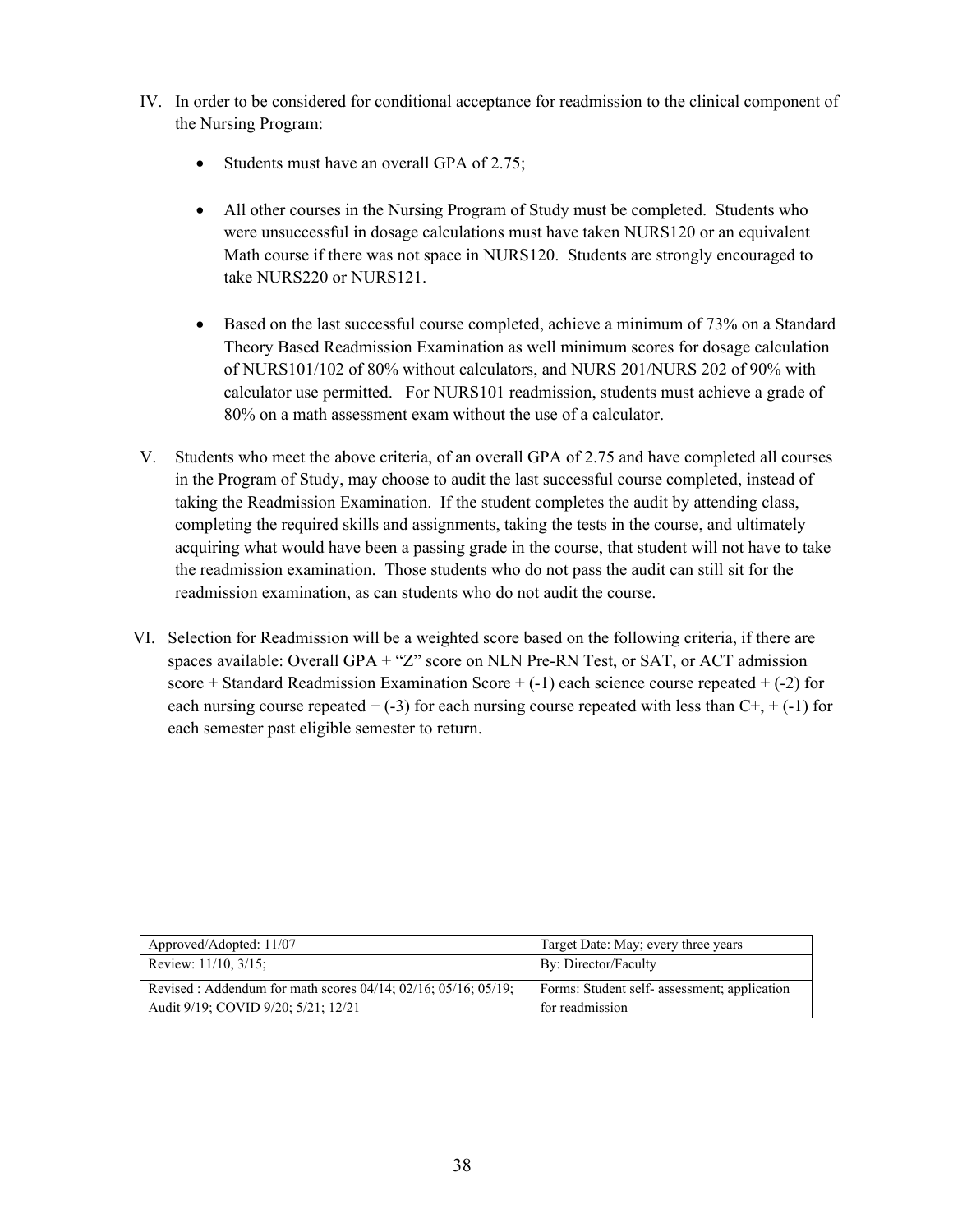## **Attendance Policy**

#### **Policy:**

Classroom, Nursing Skills Laboratory, and Clinical are critical elements of learning. Attendance is essential to satisfactory course completion and progression through the program. Therefore, attendance records will be maintained, and students are required to make up missed college laboratory and clinical time.

#### **This Policy has three components:**

#### **1. Classroom:**

The Classroom policy falls within the general guidelines of the college attendance policy published in the college catalog and on the website. Classroom attendance records are maintained for certification to outside funding. Faculty are required to submit attendance reports after the third and seventh week of the fall and spring semester;

## **2. College Laboratory**:

Attendance in lab is mandatory and attendance is recorded weekly. Nursing Laboratory sessions are necessary in meeting the Clinical learning objectives. A missed college laboratory or an incomplete alternate laboratory assignment will result in the student being unprepared for Clinical. The nursing student who is unprepared for Clinical will not be permitted onto the Clinical area. Absence from the nursing laboratory will need to be made up via an alternate laboratory assignment. A pattern of missed laboratories will be reviewed, and the student will be required to bring in documentation of completed skills for review by faculty. Students must attend at least 80% of scheduled lab time and complete make-up assignments for the maximum of 20% time missed.

## **3. Clinical Experience:**

Clinical attendance is mandatory. No clinical absences are permitted. Attendance will be monitored by faculty. If the student is unable to complete clinical skills in a safe manner, the student cannot attend clinical. Clinical time missed must be made up with a comparable or alternate assignment similar to the missed clinical experience and designed to meet the original objectives for the missed clinical experience. Any more than the 20% absence may result in the student's inability to meet the objectives of the course. Inability to meet the objectives will result in failure.

#### **Purpose:**

The purpose of the attendance policy is to ensure fulfillment of class and clinical objectives, end of program student learning outcomes, and to monitor excessive absences which may lead to course failure. Students who are in programs funded by the Veterans Administration, Social Security Administration, and other state, federal or privately secured funds may require attendance records be maintained.

- 1. Following individual instructor guidelines, the student must notify the instructor of absence at least one hour prior to the clinical/lab class day;
- 2. Instructor will respond to notification within thirty-six hours or one workday following the weekend. A conference email or note is completed and signed by faculty and student.
- 3. Absences will be documented on the clinical evaluation tool.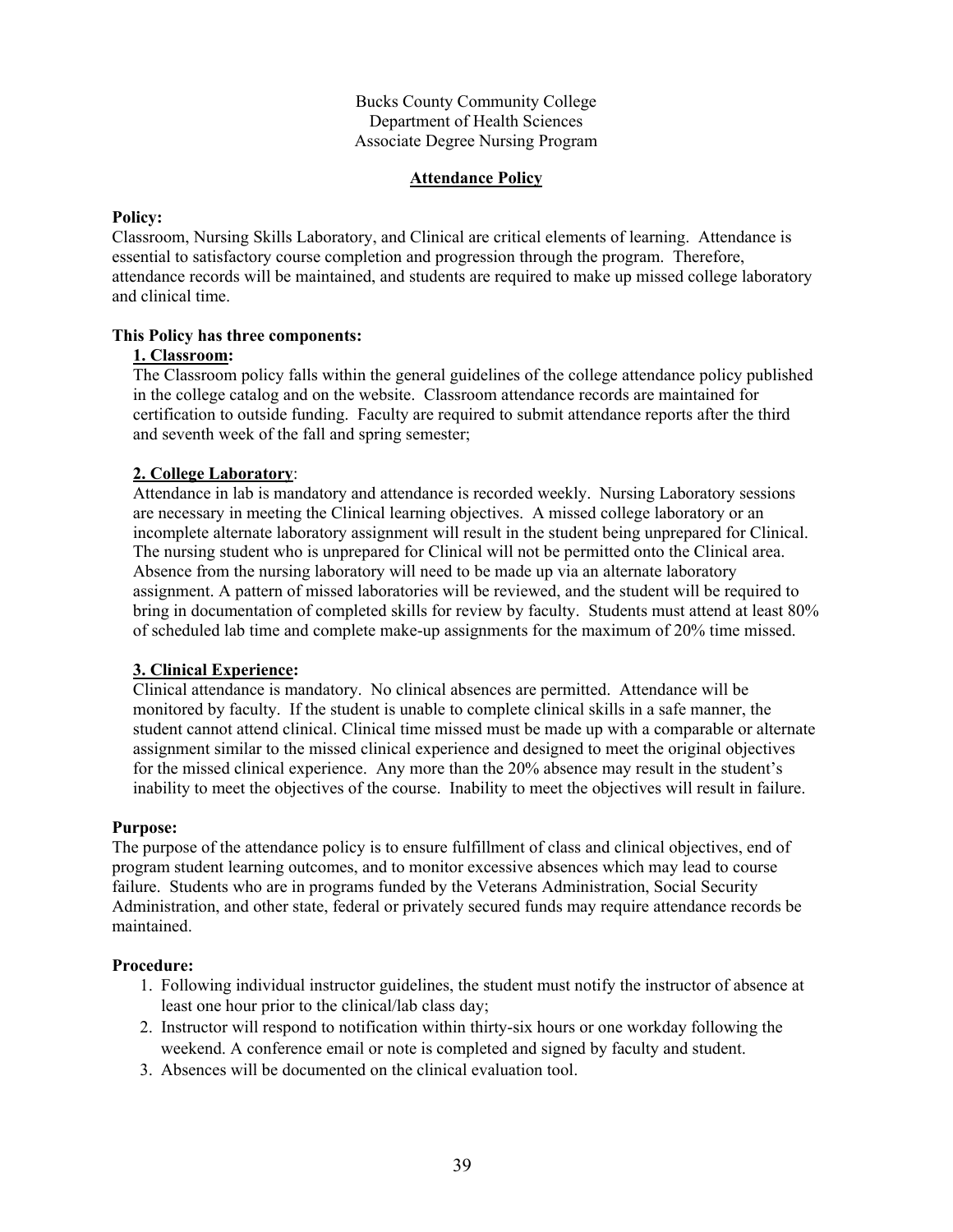- **\*\*\*Veterans are reminded the college must inform the VA if attendance is not considered satisfactory**.
- 4. Absence Make-Up Procedures:
	- A. Make-up activities are not substitutes for scheduled learning experiences, therefore students are limited to 20% of make-up activities per course;
	- B. The purpose of the make-up policy is to ensure consistency in student evaluation, ensure student opportunity to meet clinical objectives, and meet program outcomes related to clinical competency.
	- C. Missed College Laboratory Class:
		- Instructor will develop plan via conference note and notify the lab coordinator.
		- Suggested activities for make-up labs include but are not limited to:
			- Faculty one-on-one demonstration of skills;
			- Multimedia viewing of recorded demonstrations available through authoritative resources;
			- Unsupervised practice with laboratory facilitator presence or video documentation;
			- Final Review by faculty, with written feedback if necessary.
	- D. Missed Clinical Time:
		- Written Conference note or email by instructor and signed by the student.
		- Contact with MSN, if possible. Phone availability must be by assigning clinical faculty.
		- Contact and interaction with patients (i.e., community education programs, interviews {comparative cultural and historical interviews, medication histories}, CLINICAL SIMULATION OR VIRTUAL SIMULATION, childcare facility)
		- Congruent with classroom content (i.e., Endocrine: nutrition, wound care, or diabetic care class)
		- Students may be required to write and submit a paper about the experience. If so, content will be approved by the clinical instructor, a due date will be given, and the paper may include:
			- Professional Goals and how they were met
			- Description of the meeting /group/clinical
			- Correlate the theory and objectives
			- Functional health patterns
			- How the client was referred
			- Client response / feedback about the experience
			- Nurse's or nursing student's role
			- Caring concepts
			- Student's impressions
			- Format APA
			- Minimum of three pages, excluding title and reference pages
			- Minimum of two references, dated within the past five years

| Approved/Adopted: 10/04                       | Target Date: May          |
|-----------------------------------------------|---------------------------|
| Reviewed: 09/08                               | Review: Every three years |
| Revised: $08/13$ , $05/16$ , $05/19$ ; $8/20$ | By: Director/Faculty      |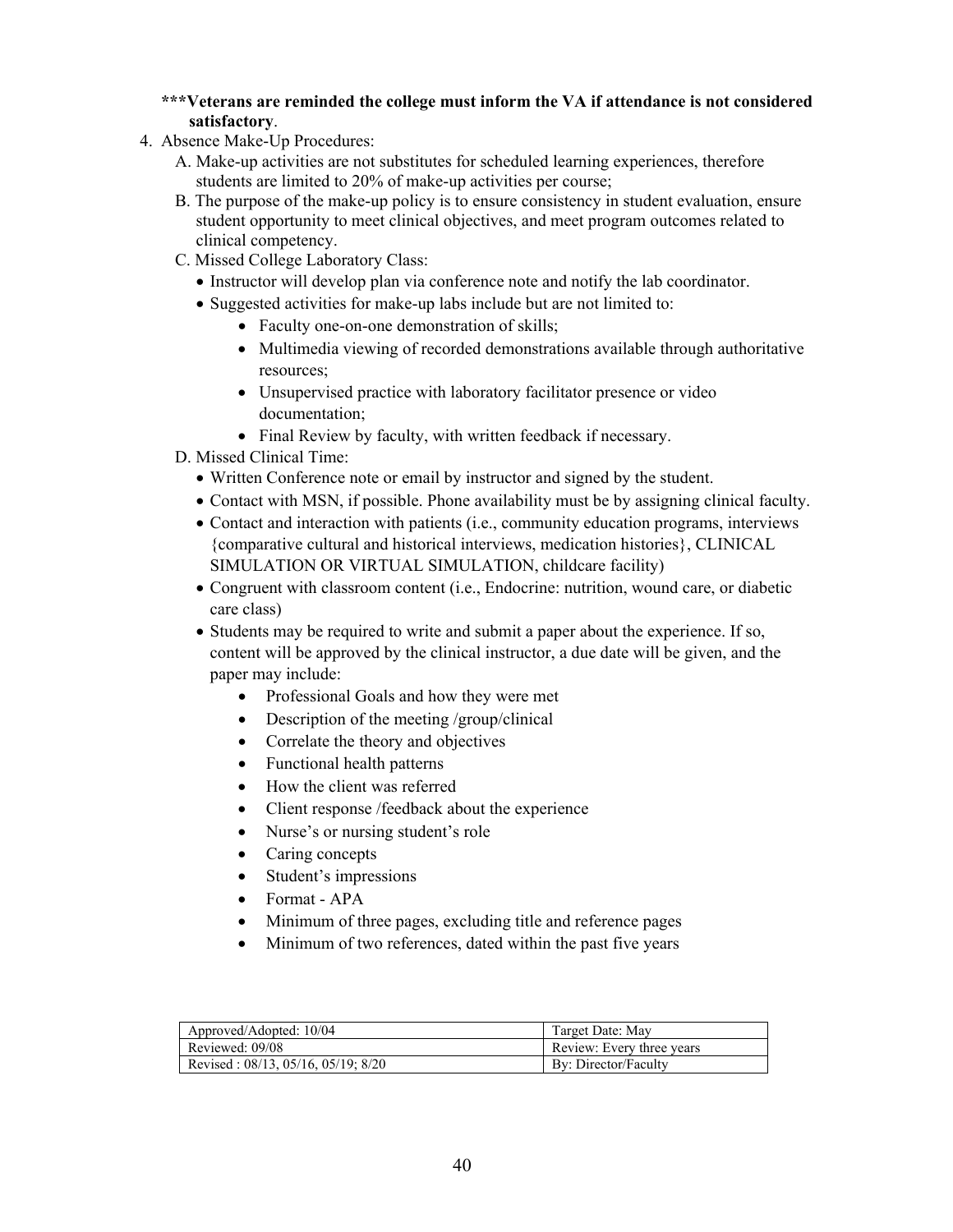## **Lateness Policy**

#### **Policy:**

Recurring lateness reflects a lack of planning and poor professional behaviors and will not be tolerated. Lateness times are cumulative throughout a course and impact course completion.

#### **Purpose:**

The purpose of the policy is to assist students in developing professional behaviors that reflect timeliness and accountability.

- I. Students will be instructed about the importance of being on time. Clinical lateness is noted on the clinical evaluation tool. Class and College Laboratory lateness is noted on the respective attendance sheets.
- II. When the nursing student experiences a delay, the instructor is to be notified as soon as safely possible.
- III. Lateness time, in minutes or hours, will be noted on the class, college laboratory, clinical attendance sheet or a conference note or email. In clinical, cumulative times will be noted on the clinical evaluation tool. The nursing student who is late to class and/or college laboratory may disrupt learning and is displaying unprofessional behavior. A pattern of late behavior will require a conference note.
- IV. The nursing student who arrives at clinical late without prior instructor notification and the patient assignment has been re-assigned to a staff member may be sent home as unsatisfactory because patient safety has been jeopardized.
- V. The student who accumulates up to 20% of missed time must complete a make-up assignment. This make-up time is included in the maximum amount of time allowed for make-up.
- VI. The nursing student must be aware that missed clinical time equates to clinical absence time.

| Adopted: $11/04$                   | Target date: May          |
|------------------------------------|---------------------------|
| Reviewed                           | Review: Every three years |
| Revised: 08/13; 05/16; 05/19; 9/20 | By Director/Faculty       |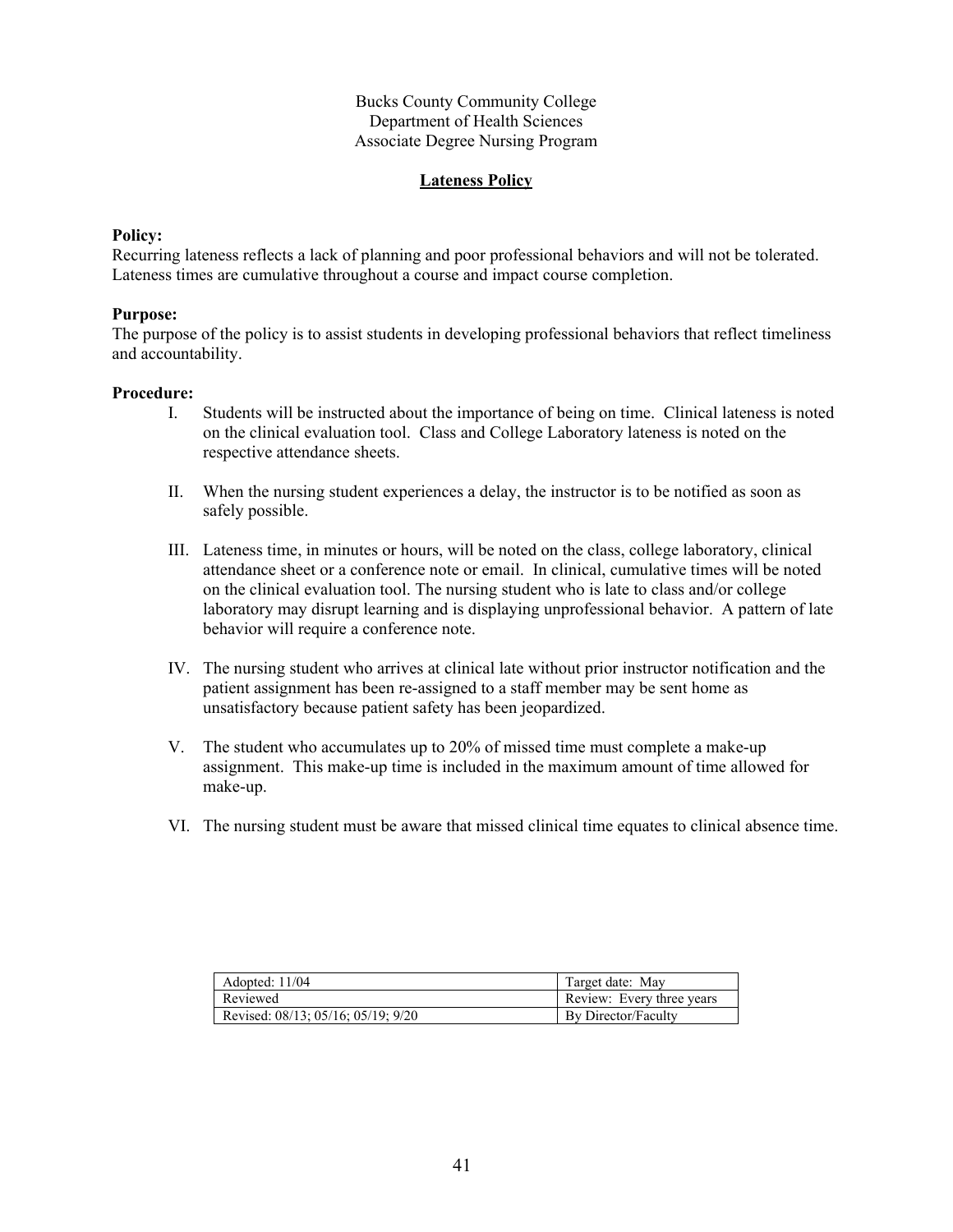## **Biohazard Safety Policy**

### **Policy:**

To protect faculty, students, and staff from the potential health hazards from exposure to hazardous materials and biohazards. College-wide policies regarding disposal of such materials will be followed.

### **Purpose:**

The equipment utilized in the AD Nursing Laboratory is used on manikins and not on people, however, in order to assure a learning environment that simulates caring for patients, certain equipment that is used has the potential to cause biohazard injury or may appear to be body fluids. This procedure provides faculty and students with consistent clear guidelines for the use of such equipment and proper disposal.

#### **Procedure:**

## **AD Nursing Director, Nursing Lab Coordinator, and Faculty**

- Secure prior approval from the Director for any procedure that may create true biohazard waste.
- Instruct students in the correct method of placing contaminated equipment in labeled trash bags, linen bags, or sharps containers for the clinical area as well the AD Nursing Laboratory.
- Assure all potential biohazard waste (any sharps) disposal is in the properly identified red container and correctly secured and disposed of, on a continuing basis
	- Keep partially filled red containers in a location that is locked when not in use.
	- Properly secure the lid of full containers in a locked room until pick up by security for disposal.
	- Director of Associate Degree Nursing will forward Security and Safety's notification of contracted vendor pick up dates to the Nursing Lab Coordinator.
	- Nursing Lab Coordinator will double check the lids of the red containers and notify security for removal.
- Nursing Lab Coordinator will inform the AD Nursing Director of new purchases that may contain hazardous chemicals, the AD Nursing Director will liaison with Physical Plant and Security and Safety to assure MSDS sheets are available.
- Nursing Lab Coordinator will assure all new purchases do not contain mercury products (i.e., oral thermometers, BP cuffs etc.), latex, or other chemicals that may be hazardous/inappropriate for laboratory use.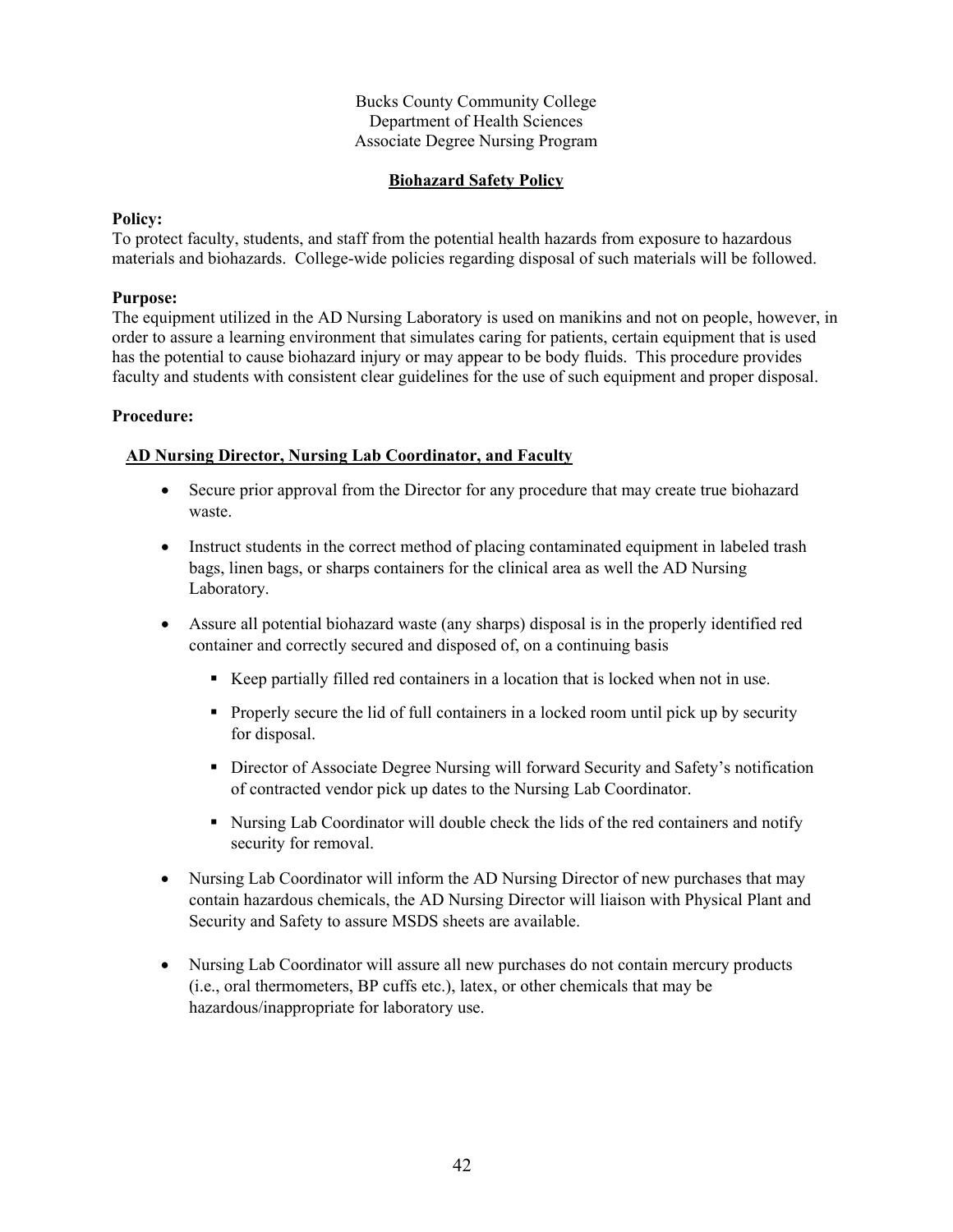• Nursing Lab Coordinator and the AD Nursing Director will meet yearly to assess the status of laboratory procedures and equipment in order to identify potentially hazardous situations.

## **Students**

- Provide product enclosures to faculty and laboratory staff for anything brought into the lab.
- Inform faculty of exposure or contaminated needle stick.
- Demonstrate correct needle/syringe disposal after use.
- Demonstrate correct handling of linen that in the hospital would be considered contaminated.

| Approved/Adopted: 11/2010  | Target Date: May      |
|----------------------------|-----------------------|
| Review:08/13               | Review: Every 3 years |
| Revised: $05/16$ , $05/19$ | By: Director/Faculty  |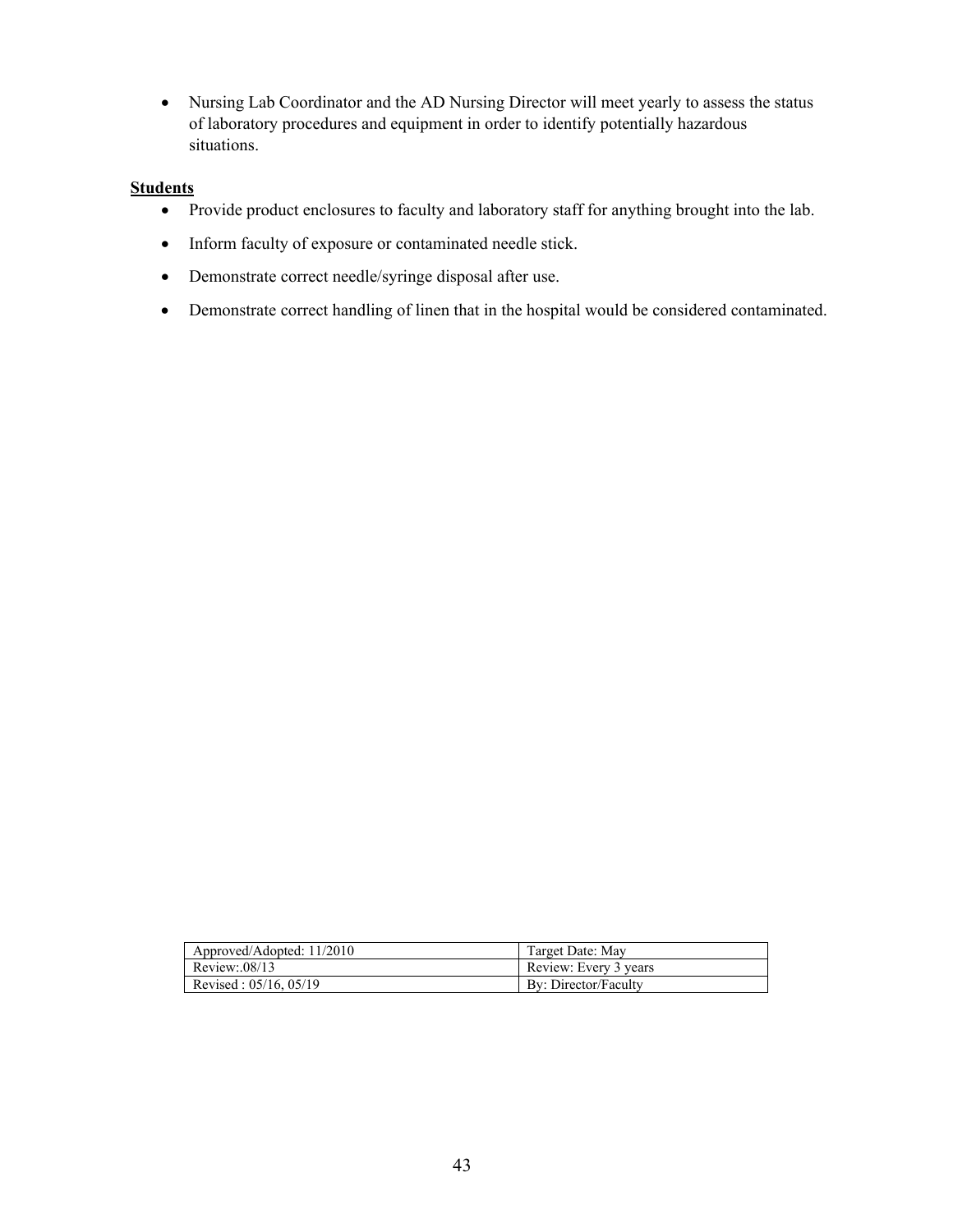## **Confidentiality Policy**

#### **Policy:**

Bucks County Community College, AD Nursing Faculty, and Students will adhere to the tenets of patient privacy as required by the affiliating clinical agencies and outlined in the Health Insurance Portability and Accountability Act (HIPAA), the ANA Code of Ethics, and the PA State Board of Nursing Rules and Regulations.

#### **Purpose:**

To assure faculty and students have a clear understanding of the wide range of activities that may pose potential threats to patient confidentiality and provide guidelines for behaviors.

- I. Clinical agencies will be sent instructor names, student names, and other pertinent information, as requested.
- II. AD Nursing Faculty will review HIPAA guidelines with nursing students prior to patient contact, including:
	- Why access to equipment containing information is monitored and controlled
	- How and what parts of the computer records students will be authorized to use
	- Proper protection of computer screens and student notebooks from public view
	- Training required to utilize the facilities electronic records
	- Privacy extends to any part of the patient health record, treatment, or information
- III. The nursing student is required to sign the Bucks County Community College Confidentiality Statement and, if requested, will sign a specific statement at the clinical agency where assigned.
- IV. The nursing student will not discuss (past, present, or future) patients or any information regarding the patient at coffee breaks, lunch, at home, in the community, etc.
- V. Patients may be discussed in a secure post-conference area as it related to the nursing care required. All information discussed in post conference is to be held in strictest confidence.
- VI. There will be NO photocopying or images taken of any patient records. Printed portions of the Electronic Health Record will be disposed of according to agency policy.
- VII. A violation of patient privacy in practice may result in a verbal warning, written warning, or dismissal from the program.
- VIII. Written assignments or worksheets in the nursing program may only use initials of the patient. A violation of patient privacy on a written assignment will result in a failure on the assignment and the assignment must be repeated.

| Adopted: 10/08                | Target Date: May                 |
|-------------------------------|----------------------------------|
| Reviewed: 05/11, 03/15, 05/16 | Review: Every 3 years            |
| Revised: 08/13, 05/19         | By: Director/Faculty             |
|                               | Forms: Confidentiality Statement |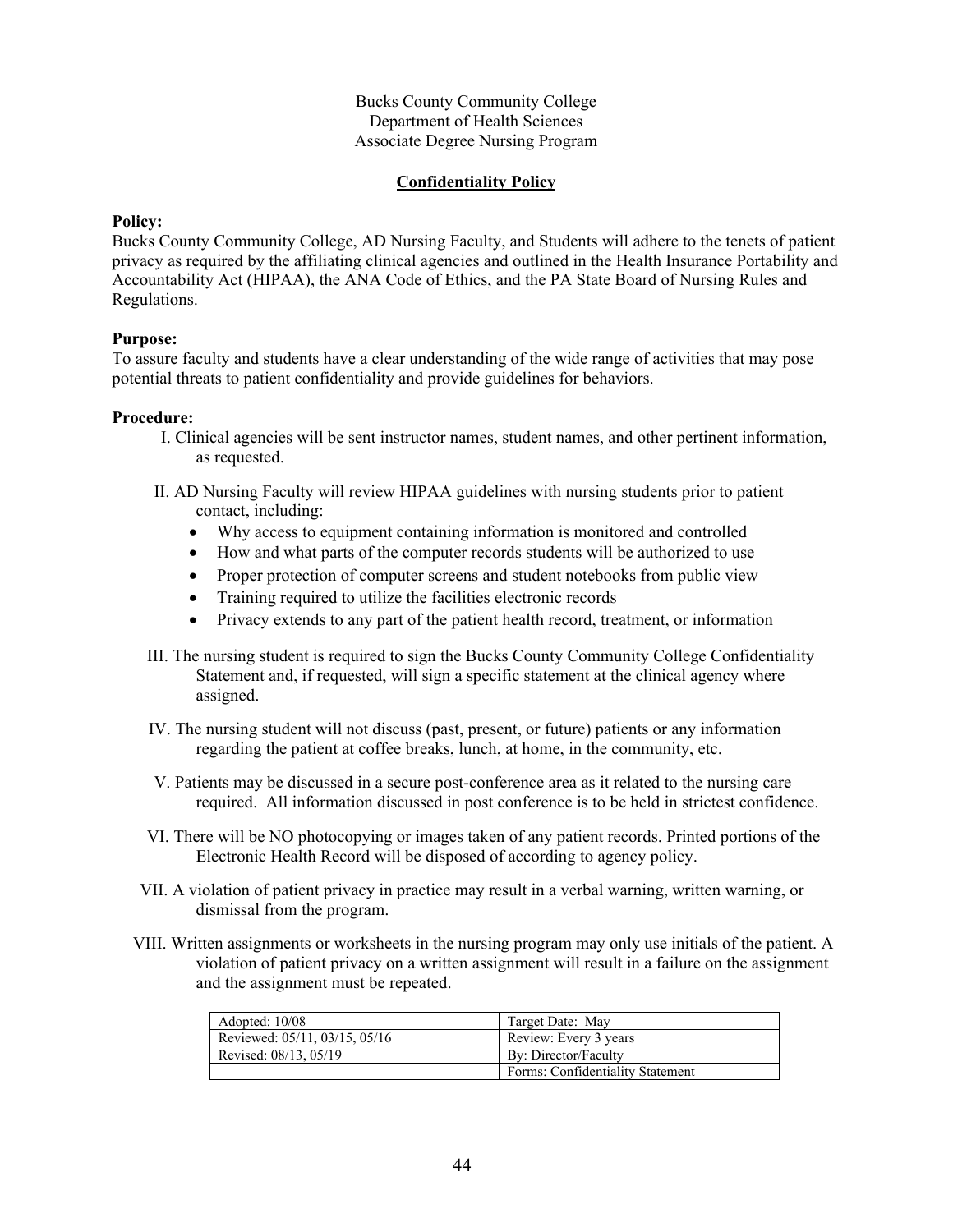## **Confidentiality Statement**

A nursing student comes in contact with confidential information in written and spoken form regarding patients and their families during the nursing program, particularly in the clinical arena.

Confidential information includes but is not limited to: patient identity, test results, diagnosis, prognosis, treatments, and results.

Conversations regarding any of the stated confidential information **will not** take place in elevators, hospital corridors, lunchrooms, supermarkets, etc.

Any discussion in a public place that jeopardizes patient confidentiality may result in immediate dismissal from the nursing program.

All written assignments **may not** include information that could identify a patient.

**\_\_\_\_\_\_\_\_\_\_\_\_\_\_\_\_\_\_\_\_\_\_\_\_\_\_\_\_\_\_\_\_\_\_\_\_\_\_\_\_\_\_\_\_\_\_\_\_\_\_\_\_\_\_\_\_\_\_\_\_\_\_**

Any information that may identify a patient on a written assignment will result in a failure on that assignment.

Students may be required to sign confidentiality agreement with any/all clinical agencies, per their request.

**I,** will hold in confidence all patient information  $\blacksquare$ 

 **Printed Name**

**which I have access to while I am a nursing student.**

**Student Signature Date** 

| Adopted: 10/75: 03/87                     | Target Date: May,         |
|-------------------------------------------|---------------------------|
| Review/Revised: 08/00, 10/03, 03/5, 05/16 | Review: Every Three Years |
| Revised: $05/19$                          | By: Director/Faculty      |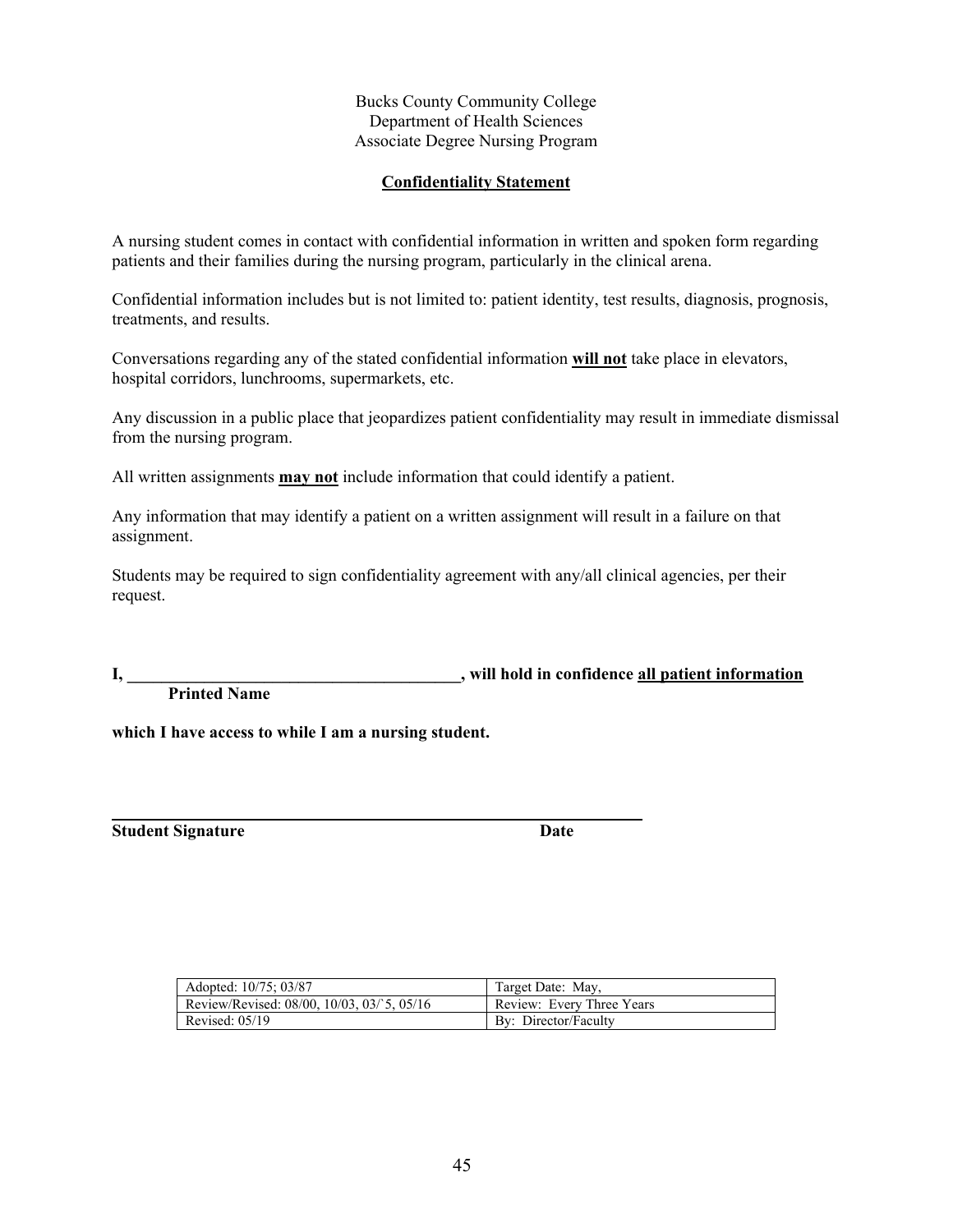## **Evaluation Policy**

#### **Policy:**

Evaluation is an ongoing process that involves both faculty and students. It is characterized by transparency, equity, and supports student learning while assuring patient safety. Evaluation is a multidimensional concept that is an important part of the learning process, takes place with a variety of methods, supports the end of program student learning outcomes, and results in a grade for a course.

#### **Purpose:**

To assure students understand the process that is used to determine success and progression in the nursing program. Evaluation includes: course work, clinical assignments, clinical performance, and test grades.

#### **Procedure:**

#### I. **Grades**

A. According to the college catalog:

*Each instructor will explain the grading system used in a course. Students are responsible for obtaining a clear understanding of the system.*

| Grades | Numerical  | Grades | Numerical  | Grades      | Numerical  |
|--------|------------|--------|------------|-------------|------------|
|        | Percentage |        | Percentage |             | Percentage |
| А      | 90-100     | $C+$   | 77-79      |             | 60-66      |
| $B+$   | 87-89      |        | 73-76      | $\mathbf F$ | Below 60   |
|        | 80-86      | $D+$   | 67-72      | W           | Withdrawn  |

B. Nursing Clinical Course Grading is as follows:

- C. Course or test grades are calculated by taking out to the hundredth place and weighted to the hundredth place. THERE IS NO ROUNDING.
- D. Other Academic Policies for the college including GPA Calculation, Withdrawal, Advisory, Grades, Satisfactory Academic Progress, etc. can be found on the web: <http://www.bucks.edu/catalog/info/policies/>
- E. Students must pass the class, college-laboratory, and clinical components in order to progress to the next level. If the course is repeated, the student must complete both the classroom and clinical components. If the course is repeated, all class and clinical work must be from the current repeated class; no prior work may be used.
- F. Final course grades are available to students on Web Advisor. Grades will not be issued if the student has any unmet College obligations.
- G. No grades will be given via telephone or email.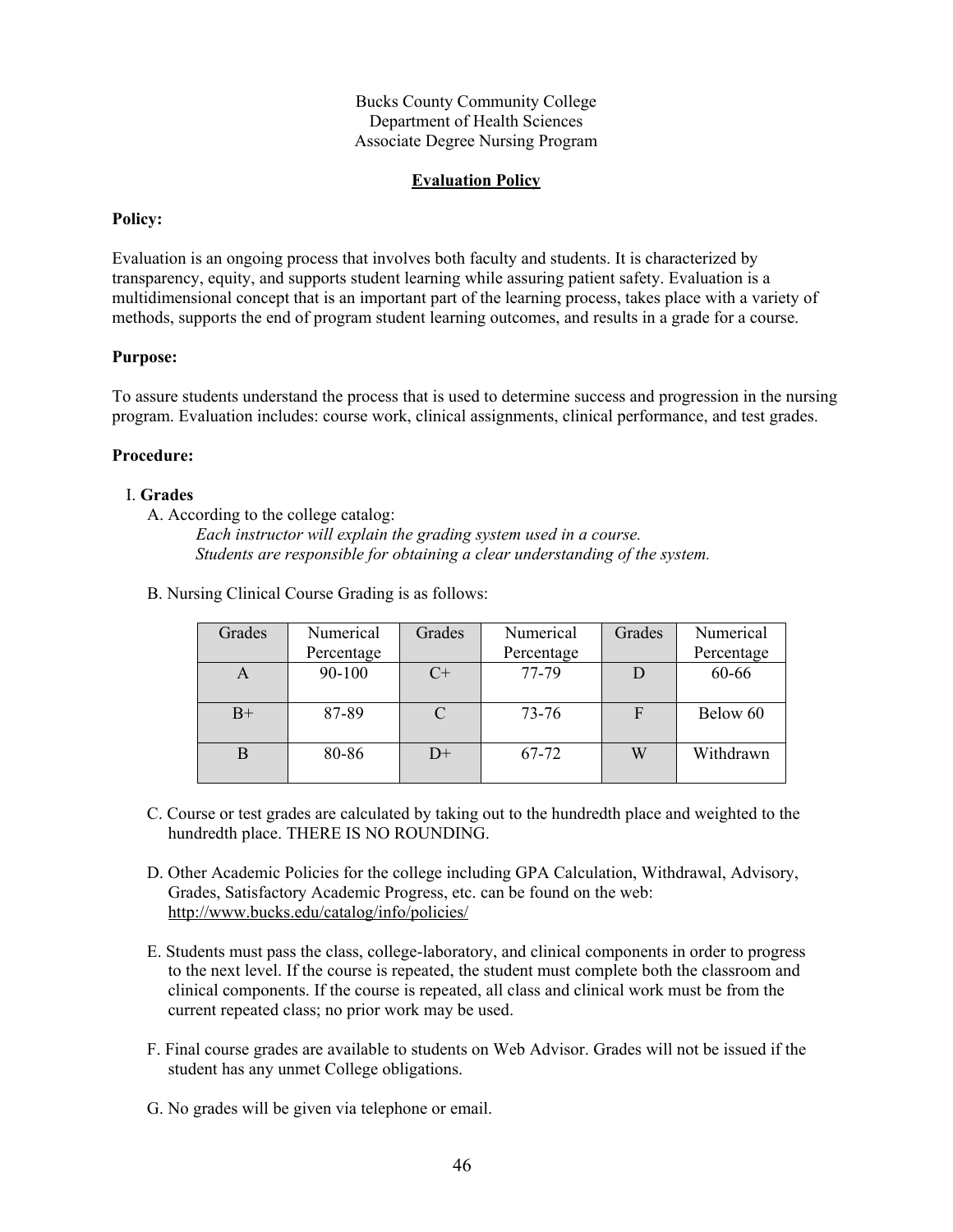## II. **Testing**

- A. There will be scheduled examinations given during each of the courses, comprising percentages of the total course grade.
- B. The days, dates, and times of the examination will be listed in the course format.
- C. Re-examinations will NOT be given.
- D. Missed tests/examinations:
	- 1. The student is expected to prepare for and to be present for instructor-generated and standardized examinations on the scheduled date.
	- 2. The student must contact the faculty member to report their absence; texting another student does not meet this professional requirement.
	- 3. The student who is absent on the day of an instructor-generated or standardized examination is expected to complete the exam on their first day of return from the absence.
	- 4. The student must contact the faculty member to plan for administration of the exam. The exam may not be scheduled during hours when the student is scheduled for class, nursing laboratory, or clinical experience.
	- 5. The theory and dosage calculation examinations administered will be scored at eighty (80) percent of the original. The remainder of the exams, twenty (20) percent, will be comprised of written questions related to the objectives and concepts being tested. For a missed standardized test, an alternate version of the test, as provided by the testing company, will be administered.
	- 6. Failure of the student to take an exam in a timely manner will result in an incomplete or a failure. Communication with the instructor is mandatory to finalize plans.
- E. Additional requirements for testing may be found in individual course formats.
- F. The student has the option to have a review session with the instructor, following a test, in accordance with the plan noted in the specific Course Format. Faculty members are not available after finals week. Faculty members are the only individuals that can review an examination and issue a grade change.
- G. Students are expected to follow the code of conduct as outlined in the College Catalog and on the web:<https://www.bucks.edu/catalog/info/records/conduct/> . In addition, AD Nursing students are subject to the Integrity Policy of the AD Nursing Program. Failure to comply will result in appropriate disciplinary action.
- H. Students who earn a grade of 75 or less on theory tests or below required benchmark in dosage calculation tests in any of the clinical nursing courses are strongly recommended to meet with the **Retention Coordinator** within three weeks following the test or, in the case of final exams, within the first two weeks of the next semester.

## III. **Clinical Evaluation of Students**

Evaluation of Student Clinical Performance is an ongoing process. The faculty will determine the frequency of evaluation. Students must complete a self-examination of their performance, including a list of all clinical dates and hours completed for that semester. The last page of the evaluation tool requires the student to self-reflect on strengths and weaknesses. This evaluation must include documentation along with a check mark. The student's signature indicates only that the student has read the evaluation. The student has a right to make a statement(s) regarding the faculty's evaluation.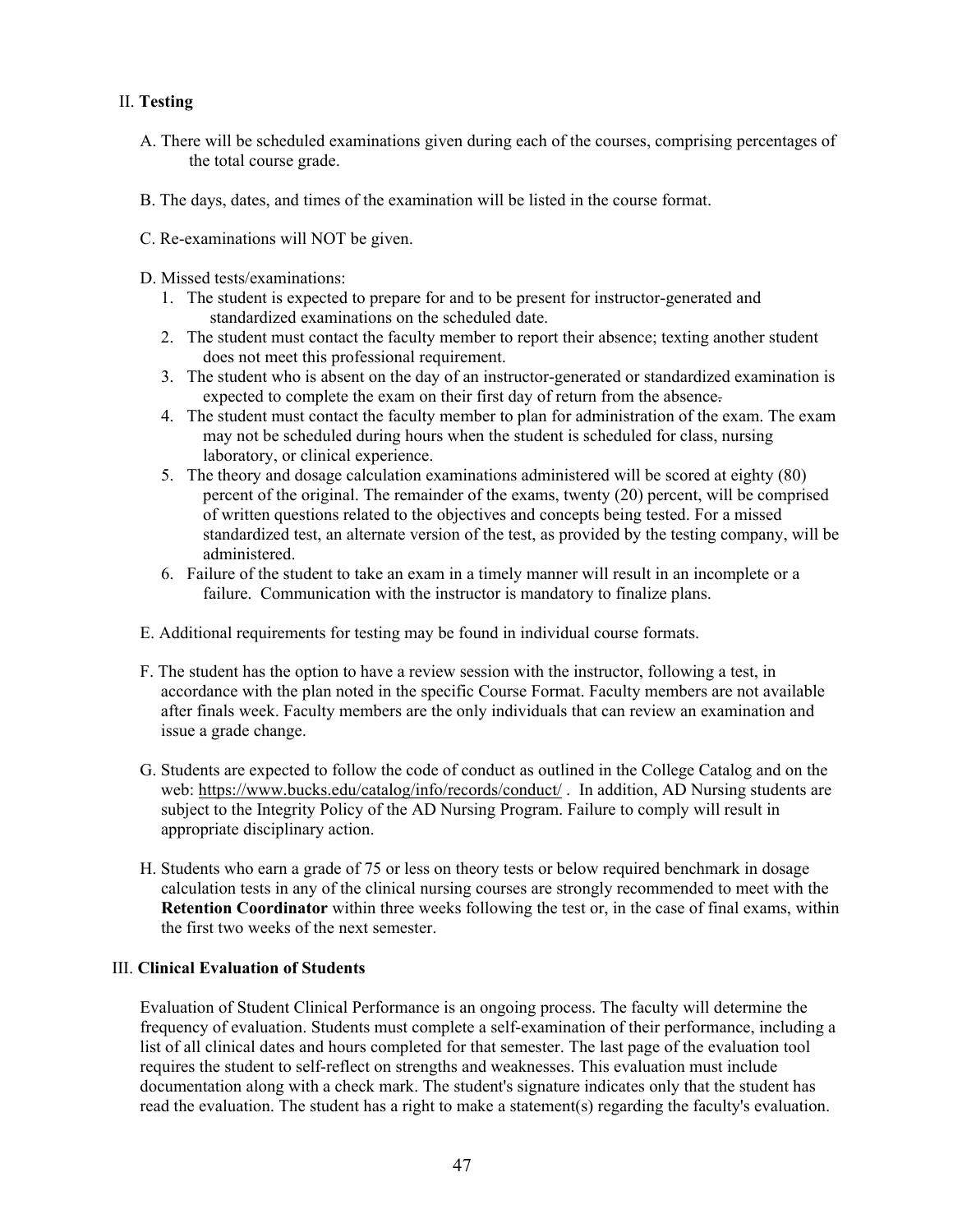## A. **Criteria for Clinical Evaluation**

- 1. The nursing student must be a safe, caring, and competent critical thinker. The student will act within the roles of: provider of care, manager of care, and member of the discipline of nursing. The clinical setting is the arena where the theoretical constructs are applied.
- 2. To demonstrate or perform a technical skill in the clinical setting is only one part of the total picture. The student must be able to verbalize the concepts, principles, and constructs of the theoretical knowledge related to the situation and display appropriate attitudes.

Nursing care related to a particular patient with a diagnosis and treatment. The student must be able to draw from other courses in Program of Study to critically think. What are the nursing actions based on the patient responses, abnormal findings, and laboratory studies? Why are specific laboratory studies and medications given for this specific patient? The student will need to research the whys. They should be reminded to keep asking themselves **why** this is happening, **why** this is being done, **what** is their role and so on. Keep in mind, the Health-Care System at large. How can they make a difference in their caring, their teaching, and their knowledge, skills, and attitudes?

3. Students are required to be at the Expected (or satisfactory) level by stated weeks in the Psychomotor Skills Booklet, Course Clinical Evaluation, and Format.

**Needs Improvement**: If one of the Expected Level Criteria is absent, the student needs to examine his/her performance in light of missing criteria and develop, with the instructor, a plan to improve.

**Unsatisfactory**: Any activity or lack of activity that may result in potential or actual harm to another individual (i.e., patient, staff, etc.)

A student who is unsatisfactory will be informed of the same at the time of the occurrence and a "Conference Note" will be used to document the incident. This must be signed by both faculty member and student. Signing by the student means the evaluation has been read and discussed by the faculty member and student. The student has a right to write comments. A copy will be placed in the student's file, and a copy will be given to the Director of the AD Nursing Program.

- 4. A student may be asked to leave the clinical area if they are not performing in a satisfactory/safe, competent, and caring manner, displaying inappropriate behavior, or violating any nursing program policy. This will also be documented on a "Conference Note" form. This time counts toward clinical absence time and must be made up, if not dismissed from the program.
- 5. A student who demonstrates a pattern of three unsafe/unsatisfactory occurrences, and/or 20% of time below the Expected Level (satisfactory), within a course may be dismissed from the program.
- 6. A student who administers medication without the faculty's supervision will be dismissed for the day and receive an unsafe/unsatisfactory conference note. The faculty member must be with the student when the medication is being administered to the patient.
- 7. A student who is not able to obtain the required grades on the Dosage Calculation Examination is considered unsafe/unsatisfactory and cannot progress.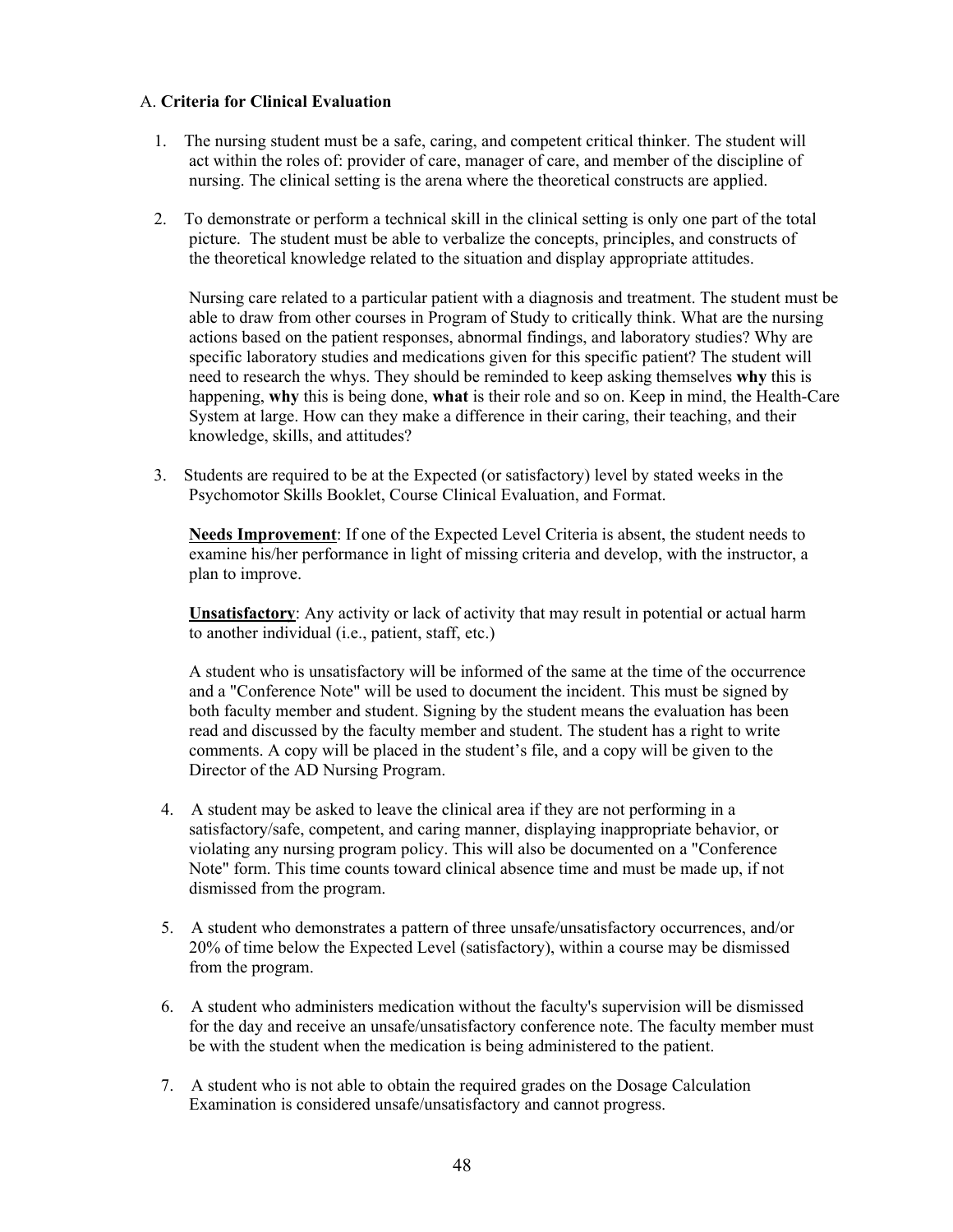8. A student who is dismissed from clinical for unsafe behaviors may be immediately dismissed or denied readmission to the nursing program.

## B. **Clinical Grades**:

- 1. Clinical attendance is mandatory in order to meet clinical objectives. A student must attend at least eighty (80) percent of each Course Clinical time. Failure to fulfill this requirement may result in dismissal from the program.
- 2. Clinical practice must be successfully completed at the expected level: Grading in clinical practice will be Pass (at Expected Level) or Fail (unsafe/unsatisfactory). The student must receive a satisfactory grade for the clinical that includes all experiences offered during clinical time.
- 3. The clinical instructor will have a conference with the student who has performed in an unsafe or unsatisfactory manner at the time of the incident, or at the end of the particular clinical day, or when patient and student safety allow. The faculty member must report the incident that day to the Director of the AD Nursing Program.
- 4. Students may be dismissed from the clinical practice area for unsafe or unsatisfactory performance, inappropriate behavior, or violation of any college or agency policy. The faculty member, using professional judgment and the language from the policies, will act accordingly in such situations. The student must return to the college laboratory, during the scheduled time for remediation to practice that procedure(s) and demonstrate competence at the expected level. The student cannot return to the clinical area until competence is demonstrated in the college laboratory and with the clinical faculty member's approval.
- 5. Students who are not prepared theoretically, technically, or who are not demonstrating caring attitudes, may be dismissed from the clinical area as unsatisfactory. All past theory and technical skills must be at the Expected Level.
- 6. Increasing proficiency on dosage calculation examinations that start at a minimum of eighty percent correct.

## C. **Written Work and Grading Criteria**

- 1. Written work should reflect college level standards. In Nursing, American Psychological Association (APA, most current ed.) formatting is the preferred method. In order to prepare for future educational endeavors, AD nursing students will become familiar with this format.
- 2. Grading rubrics will reflect the course level criteria.
- 3. Students will be held to the standards of the Associate Degree Nursing Integrity Policy, as well as the college's Academic Integrity Standards: <https://www.bucks.edu/catalog/info/records/integrity/>

## D. **Progression Requirements**

In order for a student to progress to the next semester, the student must achieve: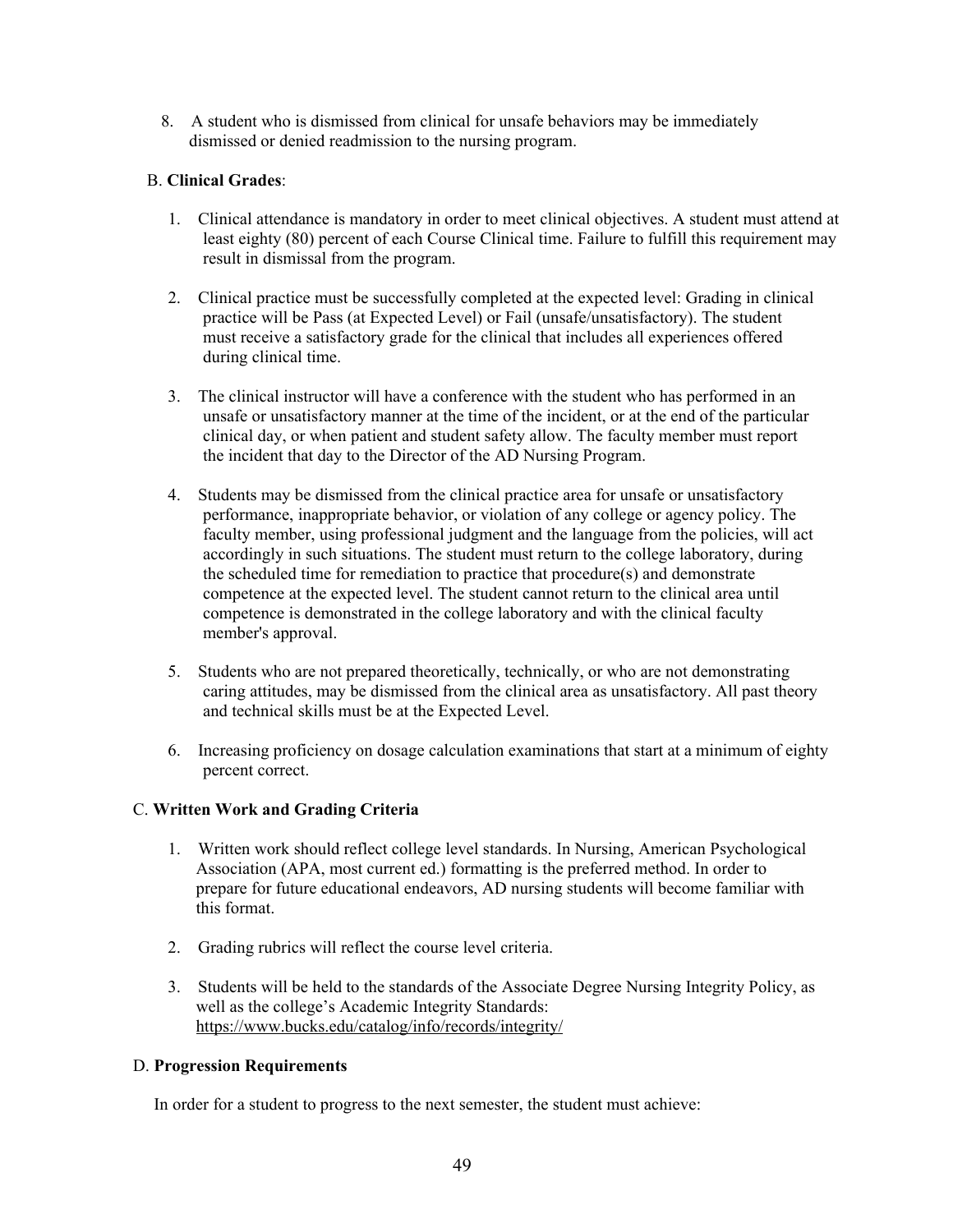- 1. A grade of C (73%) or better in all required nursing courses; satisfactory laboratory and clinical performance and attendance; and demonstration of increasing proficiency on dosage calculation examinations included in the nursing courses, that start at a minimum grade of eighty percent.
- 2. A grade of B or better in BIOL181, BIOL182, and BIOL228 and a C or better in all other required non-nursing courses in the 2035 program of study.
- 3. A minimum cumulative GPA of 2.75.

Students failing to meet the above criteria will be dismissed from the Nursing Program.

Nursing students must comply with the rules and policies as presented in the Nursing Student Handbook, in addition to those listed in the catalog.

#### E. **Incomplete Grades**

 No student will be permitted to progress in nursing with an incomplete grade in any nursing or non-nursing course in the program of study. All incomplete grades must be replaced with the minimum passing grade in order to begin the next semester in the Nursing Program.

## F. **Withdrawals, Failing Grades, and Repeating Courses**:

Refer to the College Web page: <https://www.bucks.edu/payment/aid/withdraw/>

Failing Grades:<http://www.bucks.edu/catalog/majors/health/nursing/>

Repeating Courses: with restrictions on Nursing Courses, as noted at: <http://www.bucks.edu/catalog/majors/health/nursing/>

## G. **Repeating a Nursing Course**

A nursing course can only be repeated **ONE** time, except as in cases outlined the Readmission Policy. Readmission to the clinical courses is selective and explained in the Associate Degree Nursing Readmission Policy.

#### H. **Psychomotor Skills -** Refer to the Psychomotor Skills Book

#### I. **Grade Appeal**

Grade Changes and Challenges: "The College provides an appeal procedure for students who believe that the recorded grade is not the one earned in a course. Students should first see the course teacher to resolve the matter. If resolution is not achieved, then the AD Nursing Director should be consulted as well as the Academic Dean of Health Sciences. The final step in the appeal process is the Committee on Academic Performance." It should be noted that only the teacher of a course makes a grade change. Other steps in the appeal process are advisory.

| Adopted: 1/86                                                                   | Target Date: May; every three years |
|---------------------------------------------------------------------------------|-------------------------------------|
| Review/Revised: 8/89, 6/90, 9/93, 8/94, 2/95, 5/99, 8/01, 10/03,<br>10/04.08/08 | Director/Faculty                    |
| Revised: 05/16, 05/19; 05/21; 01/22                                             |                                     |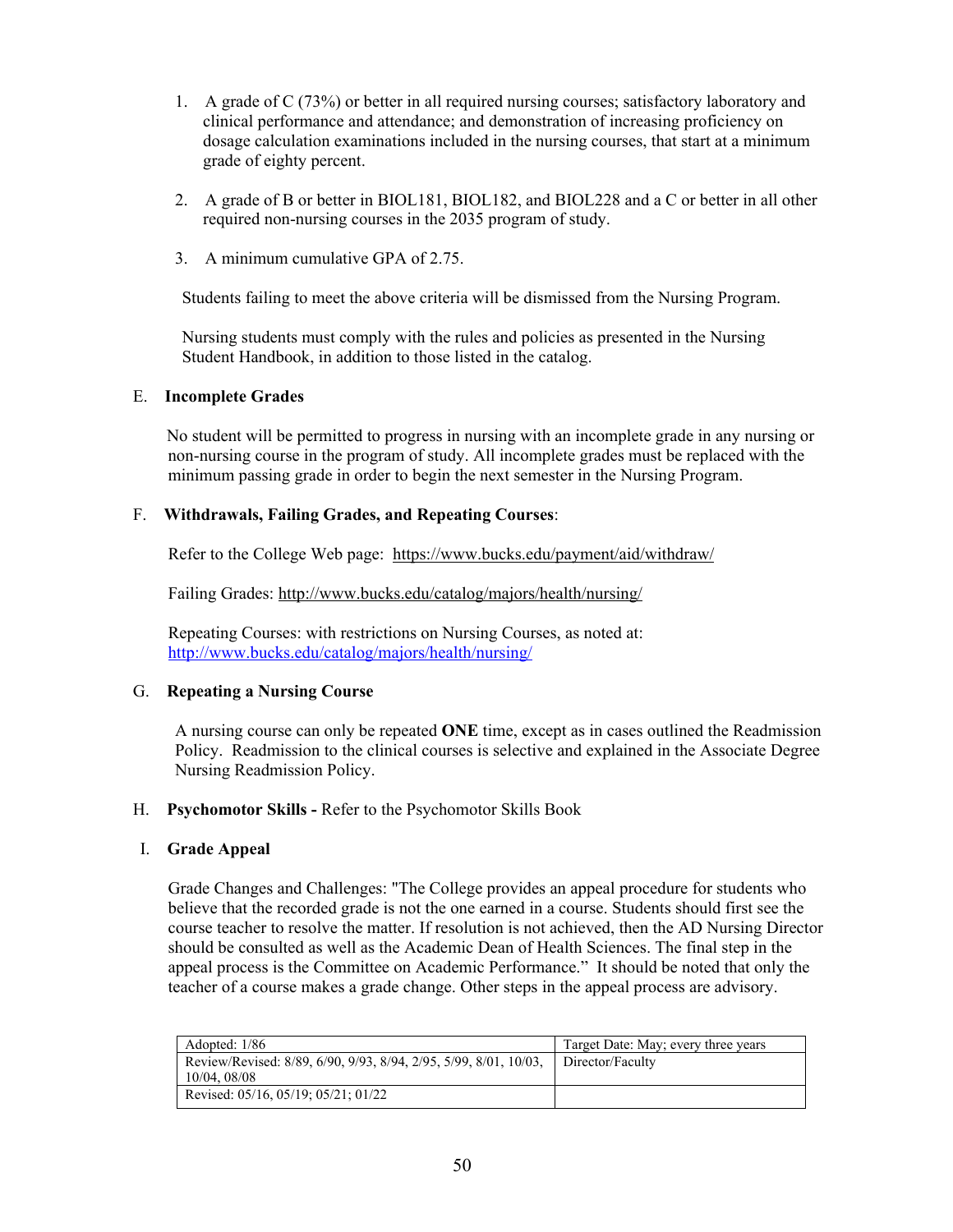## **Student Grievance Policy**

If the purpose of the grievance relates to concerns unrelated to the nursing program, students are referred to the College catalog for "Resolutions of Student Concerns", <http://www.bucks.edu/catalog/info/records/concerns/>

#### **Policy:**

The nursing student has a right to address an issue or concern, if they perceive they have been evaluated or treated in an unfair manner.

#### **Purpose:**

To provide guidelines for the nursing student to follow so the student can register and seek resolution of a grievance. A student grievance is described as an issue and/or concern by the student who feels they have not been evaluated according to stated criteria or feels they have been the object of inappropriate verbal or physical action by a member of the nursing program instructional staff.

- I. If the nursing student grievance relates to concerns unrelated to the nursing program, students are referred to the college catalog or web.
- II. The nursing student has the opportunity to discuss their concerns with the involved faculty member within five (5) working days of the incident.
- III. After identifying that a grievance exists, the involved faculty member will document the meeting on a "Conference Note".
- IV. The original copy of the document will be placed in the student's file, with subsequent copies forwarded to the student, faculty member, and the Director of the Associate Degree Nursing Program.
	- V. Upon receipt of documentation from the involved faculty member, the Director of the Associate Degree Nursing program will meet simultaneously with the faculty member\*\* and student to resolve the grievance.
- VI. If the above process has been completed and the grievance has not been resolved, the student will meet with the faculty member\*\*, the Director of the Associate Degree Nursing Program, and the Academic Dean of the Department. \*\*Union representation as per contract, if requested
- VII. If a resolution is unable to be accomplished, the student will be directed to the appropriate college-wide committee or the Provost of Academic Affairs.

| Approved/Adopted: 08/01      | Target Date: May      |  |
|------------------------------|-----------------------|--|
| Review: 10/04, 08/13; 5/21   | Review: Every 3 years |  |
| Revised: 09/08, 05/16, 05/19 | Director/Faculty      |  |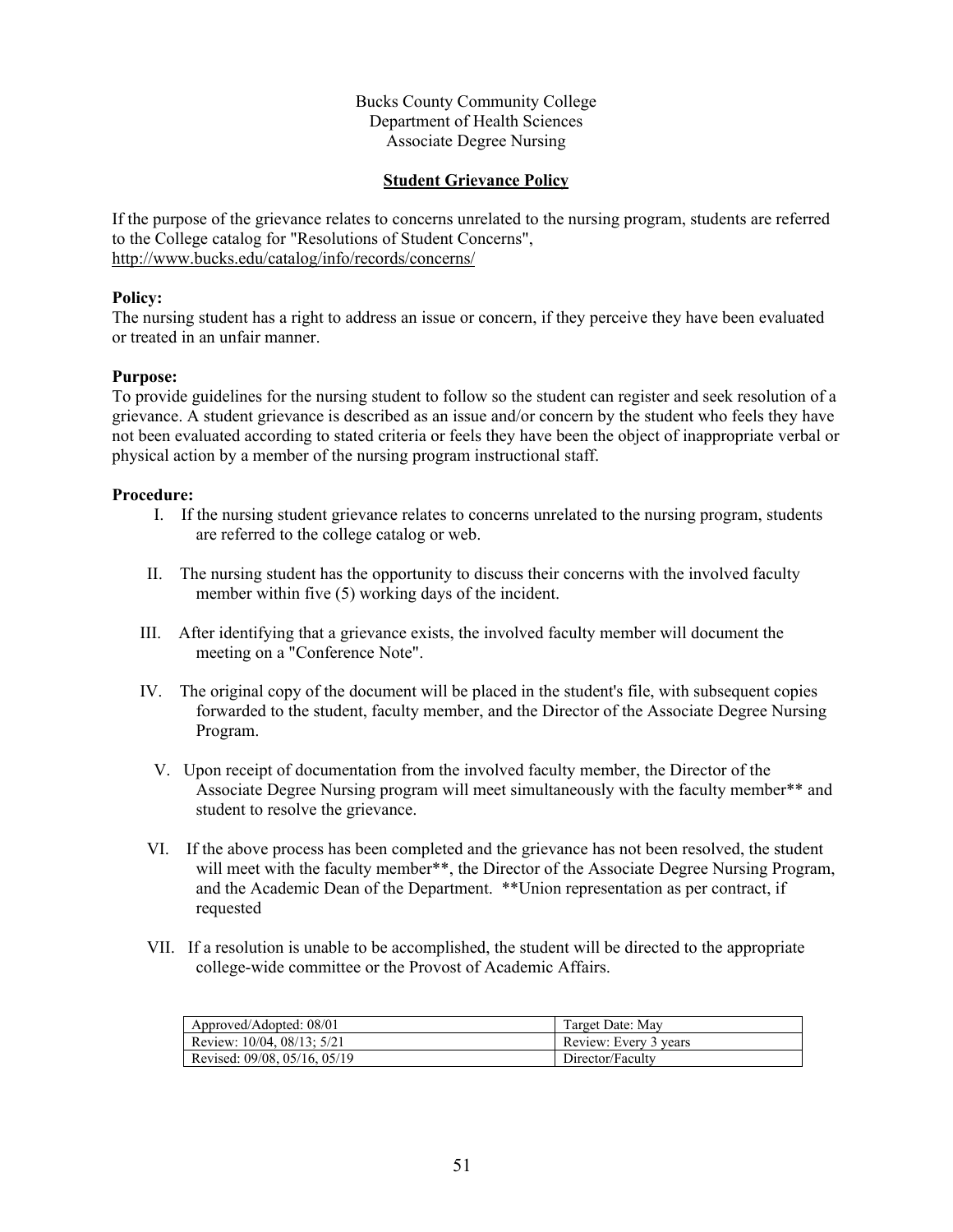## **Health Policy**

#### **Policy:**

Nursing Students will provide documentation of sufficient health to meet the requirements set forth by the Pennsylvania State Board of Nursing, clinical agency requirements, and other requirements related to healthcare workers as defined by Pennsylvania Department of Health, Centers for Disease Control, and the Occupational Safety and Health Administration.

#### **Purpose:**

The purpose of the Health Policy is to ensure students are capable to provide patient care. The forms associated with the policy provide consistency and documentation for the information required.

- 1. The health record demonstrates compliance with the policy and shall include:
	- a. Physical Examination form, completed on admission to the program, and as needed.
	- b. Functional Abilities form, completed on admission to the program, and as needed.
	- c. Immunization Record updated yearly.
		- 1. Tuberculosis Screening test
		- 2. Hepatitis B series completed
		- 3. MMR Titers or Proof of vaccination
		- 4. Current tetanus toxoid, adult pertussis, and chickenpox vaccines
		- 5. 10-Panel Drug Screen
		- 6. Flu Vaccine
		- 7. Other vaccine, as required by current clinical affiliations
	- d. Health Risk Waiver forms completed on admission to the program.
	- e. Student's statement of carrying health insurance policy or acknowledgement of financial responsibility for illness or injury completed on admission to the Program.
	- f. Latex Free information, if applicable.
	- g. Declination statement for Hepatitis B vaccine, if applicable.
- 2. The student's health record will be housed in a locked cabinet in the Associate Degree Nursing Program's area as noted in the Student Record Policy.
- 3. Access to the student's health record is limited to the AD Nursing Program Director or designee, examiners for the regulatory and accrediting bodies, i.e., Pennsylvania State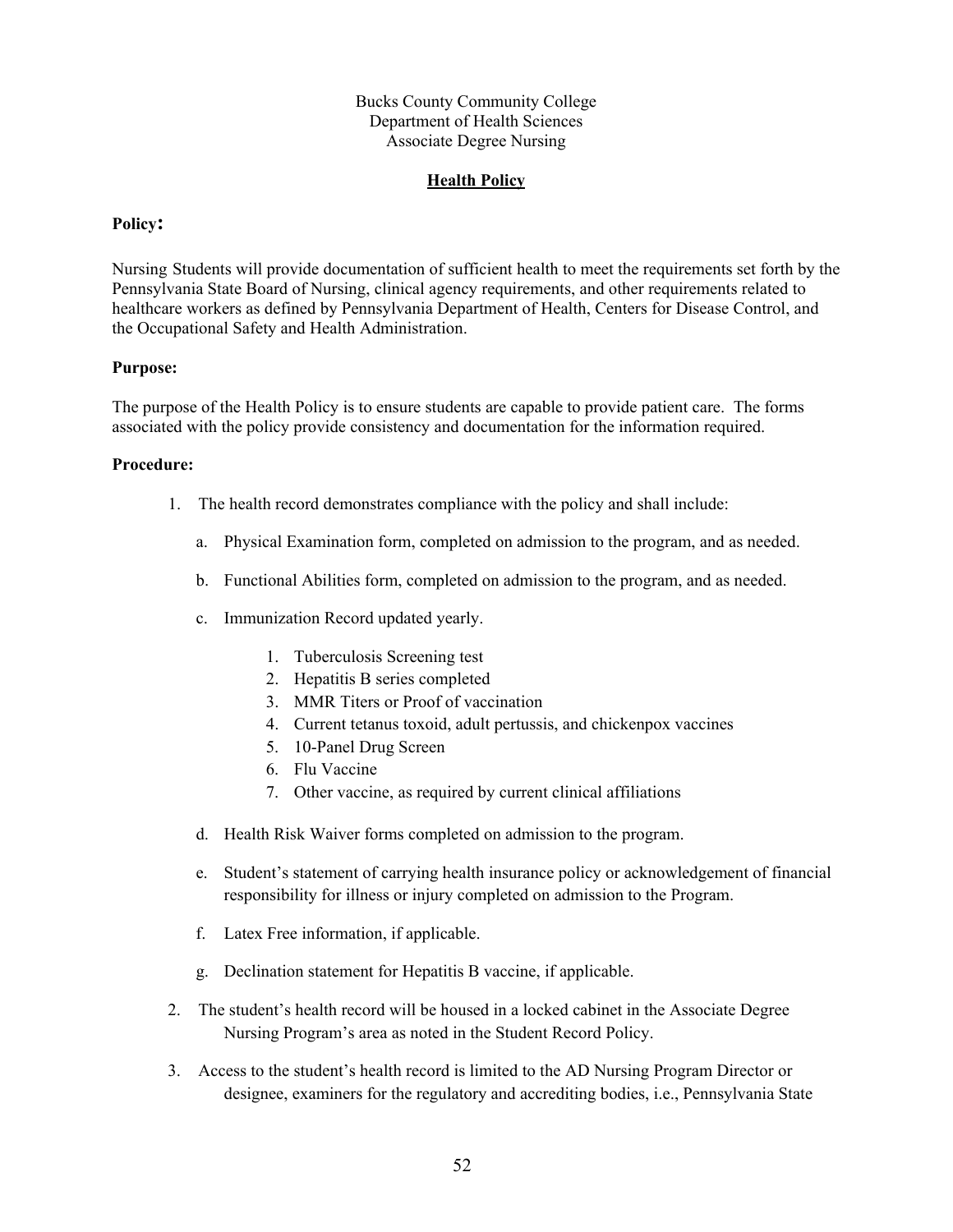Board of Nursing, Accreditation Commission for Education in Nursing (ACEN) Visitors and random audit by affiliating clinical agency with student privacy protected.

- 4. Due dates for all forms **will be published each year, on the respective forms.**
- 5. The Admissions and Progression committee investigates current requirements from all areas, revises, and makes recommendations to the full faculty for formal revisions in the policy or forms.

**Due to our legal agreement with the hospitals/agencies, students are not permitted into the clinical area (not even for orientation) unless all the required forms and verification of CPR are on file in the nursing office.**

| Adopted: 3/87 (forms) Formal Policy Adoption: 09/09               | Target Date: May                                                 |
|-------------------------------------------------------------------|------------------------------------------------------------------|
| Reviewed: 5/01, 8/03, 10/04, 08/09,08/10, 08/11, 08/13; 05/16,    | Review: Annually                                                 |
| 05/17, 6/18                                                       |                                                                  |
| Revised: 9/00, 8/03, 10/04, 06/07, 08/08, 6/18, 05/19, 5/20, 5/21 | By: Director/Faculty                                             |
|                                                                   | <b>Associated Forms:</b>                                         |
| Health Examination Form , Immunization Record, Tuberculosis       |                                                                  |
|                                                                   | Screening Test, Flu Vaccine Proof, 10-Panel Drug Screen, Student |
|                                                                   | Profile, Health Risk Waiver, Hepatitis B declination statement,  |
|                                                                   | Health Insurance Statement, Functional Abilities Form            |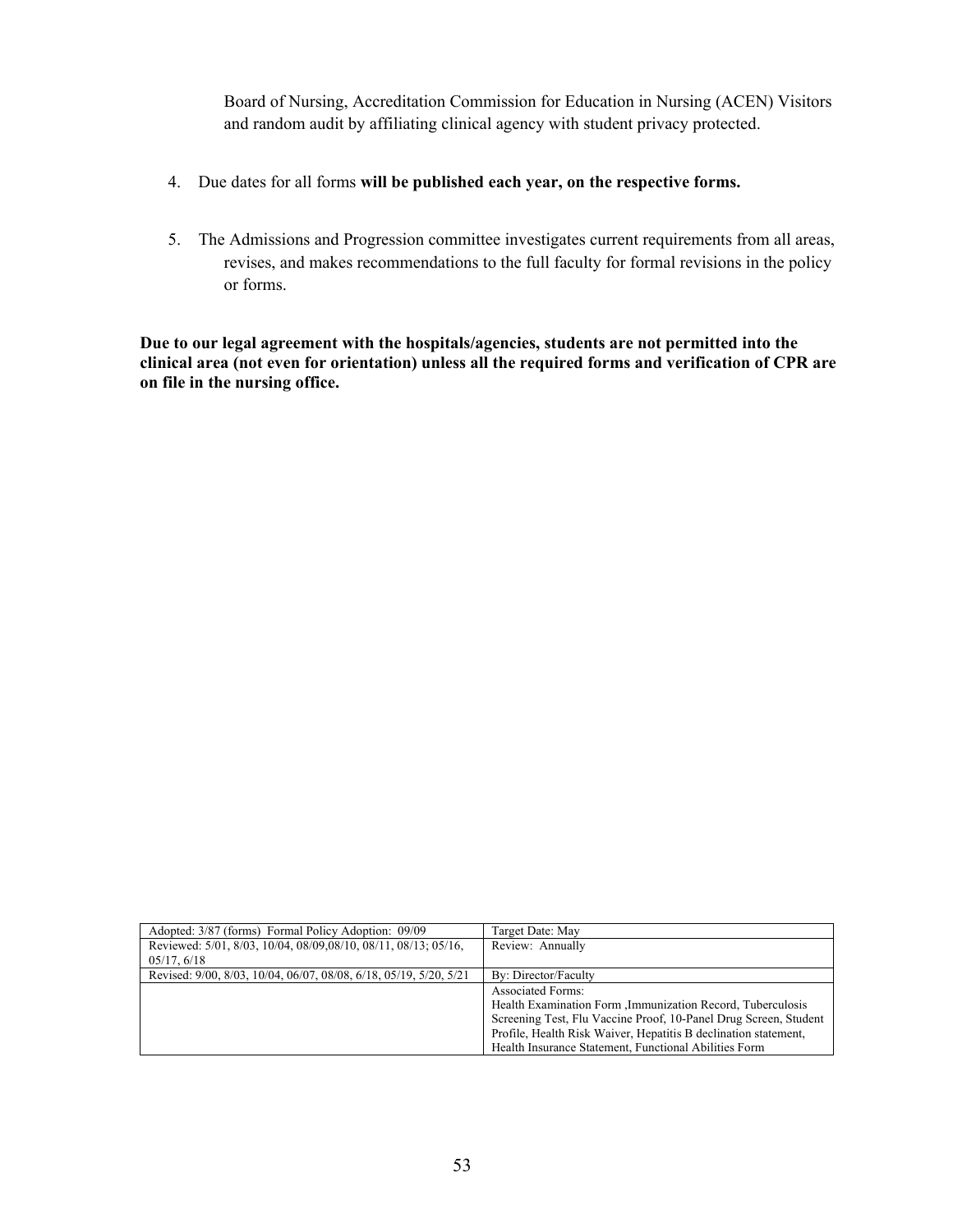| <b>Health Examination</b>                                           |                                                                                                                                                                                                                                                                                                                                                                                                                                                                                                                                                                                          |  |  |  |  |  |
|---------------------------------------------------------------------|------------------------------------------------------------------------------------------------------------------------------------------------------------------------------------------------------------------------------------------------------------------------------------------------------------------------------------------------------------------------------------------------------------------------------------------------------------------------------------------------------------------------------------------------------------------------------------------|--|--|--|--|--|
|                                                                     |                                                                                                                                                                                                                                                                                                                                                                                                                                                                                                                                                                                          |  |  |  |  |  |
| <b>INITIAL DATA:</b>                                                |                                                                                                                                                                                                                                                                                                                                                                                                                                                                                                                                                                                          |  |  |  |  |  |
| o Yes<br>No.<br>$\circ$<br>Comments:                                | From Pennsylvania Code of Professional and Vocational Standards, Title 49 Selection, and admission<br>standards: "Students admitted shall meet the requirements that are established by the College consideration<br>shall be given to physical and emotional health necessary to the objectives of the program."<br>Please refer to the BCCC Functional Abilities List for further clarification and initial each page.<br>1. Is the applicant's overall physical and emotional health sufficient to fulfill the objectives of the<br><b>Clinical Component of the Nursing Program?</b> |  |  |  |  |  |
| 2. History: (If more space is needed, please use additional paper.) |                                                                                                                                                                                                                                                                                                                                                                                                                                                                                                                                                                                          |  |  |  |  |  |

A. Past Medical History:

B. Past Surgical History:

C. Current Prescription Medications:

# **3. Health Examination: (Please be specific)**

A. Neurological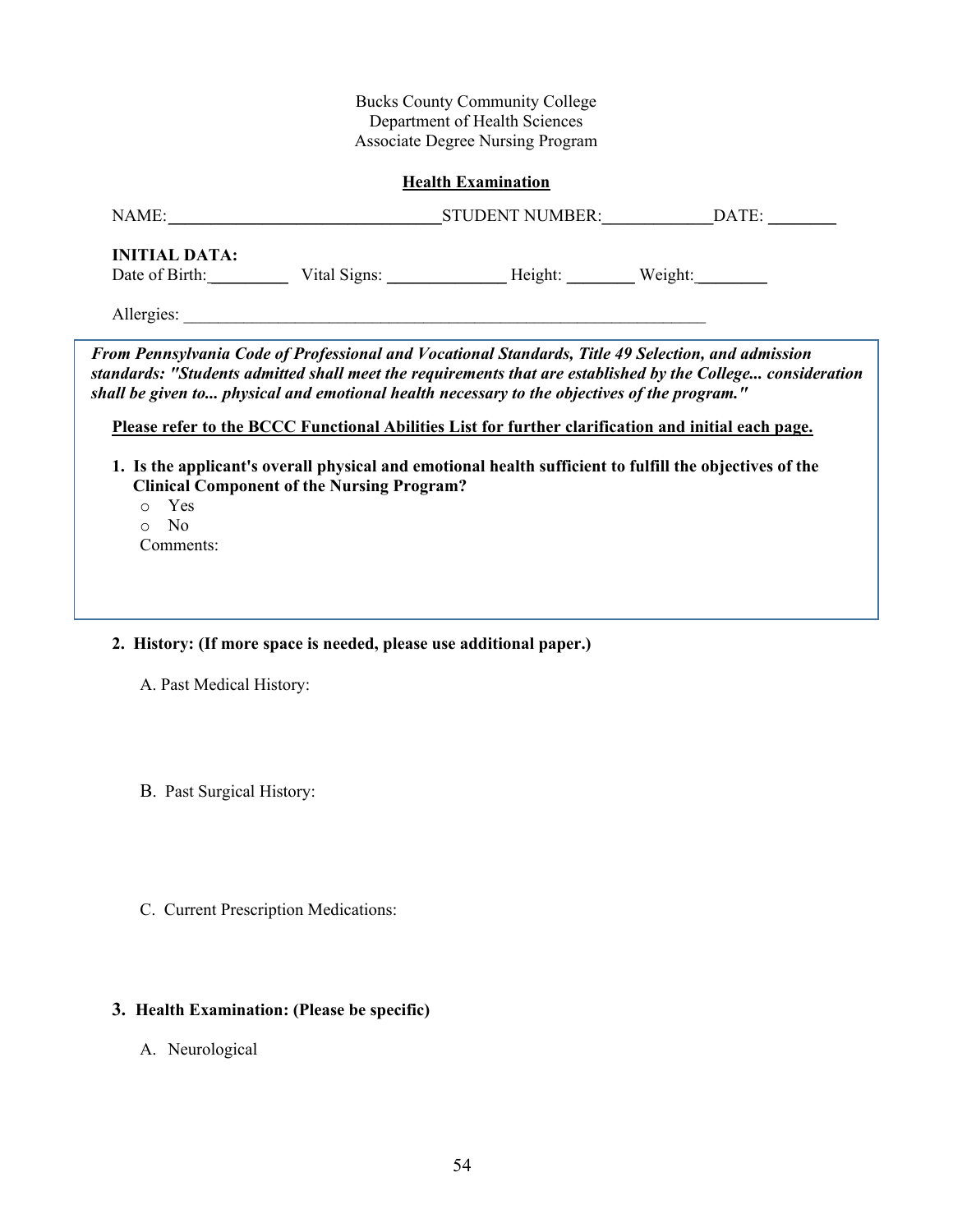- B. Integumentary
- C. HEENT 1. Vision with Correction
- D. Cardiovascular
- E. Respiratory

F. GI

G. Urinary

H. Musculoskeletal

| <b>Address</b> | City | State | <b>Zip Code</b> | <b>Telephone</b> |
|----------------|------|-------|-----------------|------------------|
|                |      |       |                 |                  |
|                |      |       |                 |                  |

| Approved 05/78                                                        | Target Date: May          |
|-----------------------------------------------------------------------|---------------------------|
| Reviewed 02/00; 10/03; 03/06, 03107, 3/09, 03/12, 03/15; 05/16; 05/21 | Review: Every three years |
| Revised: 3/08; 3/12; 07/14; 05/19; 05/20; 5/21                        | By: Director/Faculty      |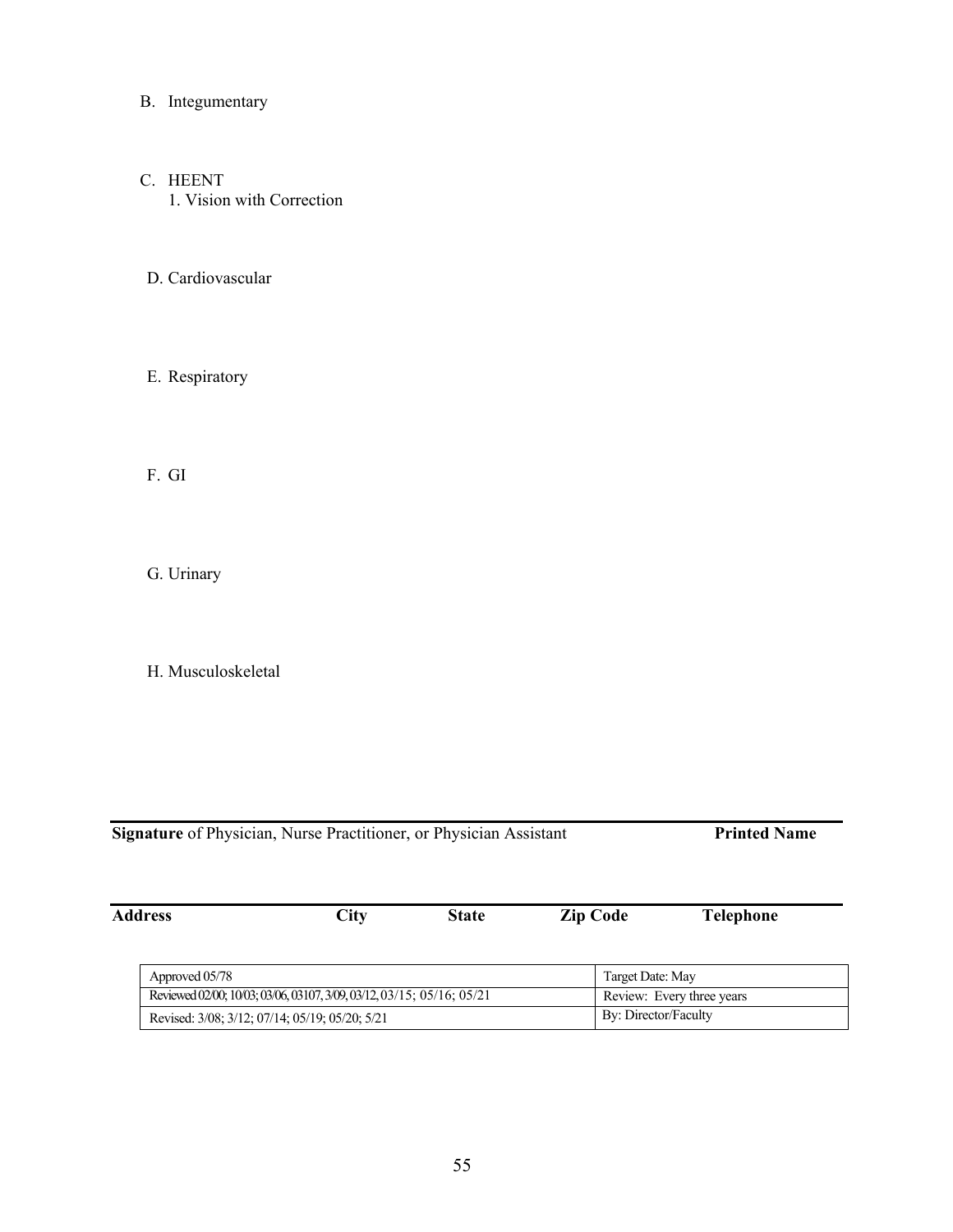#### **Functional Abilities List**

| <b>Student Name:</b>          | <b>Student Number:</b>                                                                                               |
|-------------------------------|----------------------------------------------------------------------------------------------------------------------|
| student to practice safely.   | I have read this Functional Abilities list and discussed with my client the functional abilities needed by a nursing |
| Physician/NP/PA Signature:    | Date:                                                                                                                |
| Physician/NP/PA Printed Name: | Initials:                                                                                                            |

Bucks County Community College AD Nursing program is committed to students achieving their educational goals in a safe environment for students and patients alike. The following are considered functional abilities necessary for all students to safely complete the Program Outcomes, provide patient care, and practice nursing. **If students believe they are not able to perform one or more of these activities, the student should discuss this with their instructor, or the Director of Associate Degree Nursing. If a student is aware of a disability that may be affecting the ability to meet the functional abilities, the student is encouraged to self-identify to the Accessibility Office**. The college is committed to provide reasonable accommodations for otherwise qualified students with a disability. The AD nursing program and various campus resources, including the Accessibility Office, will work with the student to provide a safe optimal learning environment.

Functional abilities are physical and mental activities and attributes needed by a nurse to practice safely. The following list was developed in part from the National Council of State Boards of Nursing, Inc. Validation Study: Functional Abilities Essential for Nursing Practice., 1996 by Carolyn J. Yocom and guidance from the Pa State Board of Nursing Memorandum dated February 28, 2001.

| <b>Functional Ability</b> | School of Nursing Essential<br>Function                                                                                                                                                   | Limited Examples of Required Activities*                                                                                                                                                                                                                                                                                                                                                                                                                                                                                                                    |
|---------------------------|-------------------------------------------------------------------------------------------------------------------------------------------------------------------------------------------|-------------------------------------------------------------------------------------------------------------------------------------------------------------------------------------------------------------------------------------------------------------------------------------------------------------------------------------------------------------------------------------------------------------------------------------------------------------------------------------------------------------------------------------------------------------|
| Physical/Motor            | Physical mobility including<br>flexibility, balance, strength,<br>endurance, and small muscle<br>dexterity sufficient to provide<br>safe patient care as well as<br>avoid student injury. | Squatting to empty catheter bags, plug in electrical outlets;<br>Providing care in confined space spaces;<br>Turning and lifting patients with mobility restrictions;<br>Lifting supplies or equipment up to 25 lbs.;<br>Pushing or pulling carts that may exceed 50 lbs.;<br>Reaching above the head to hang Intravenous Bags;<br>Ambulating clients down a hall or assisting into chair;<br>Key/Type using a computer;<br>Handling a small syringe;<br>Inserting a suction catheter into a nostril, or catheter into a<br>urethra, without contamination. |
| <b>Sensory Perceptual</b> | Vision, Hearing, Tactile, and<br>Smell to adequately access a<br>patient, detect changes in a<br>patient's condition as well as<br>recognize potentially                                  | See changes of lip/skin color, color codes on supplies, skin<br>rashes, fine print on labels, digital numbers on Electronic<br>Display screens;<br>Hear patient alarms, fire alarms, patients crying, lung sounds;<br>Palpate arterial pulses, skin temperature, turgor, edema;<br>Smell smoke, wound drainage, stool.                                                                                                                                                                                                                                      |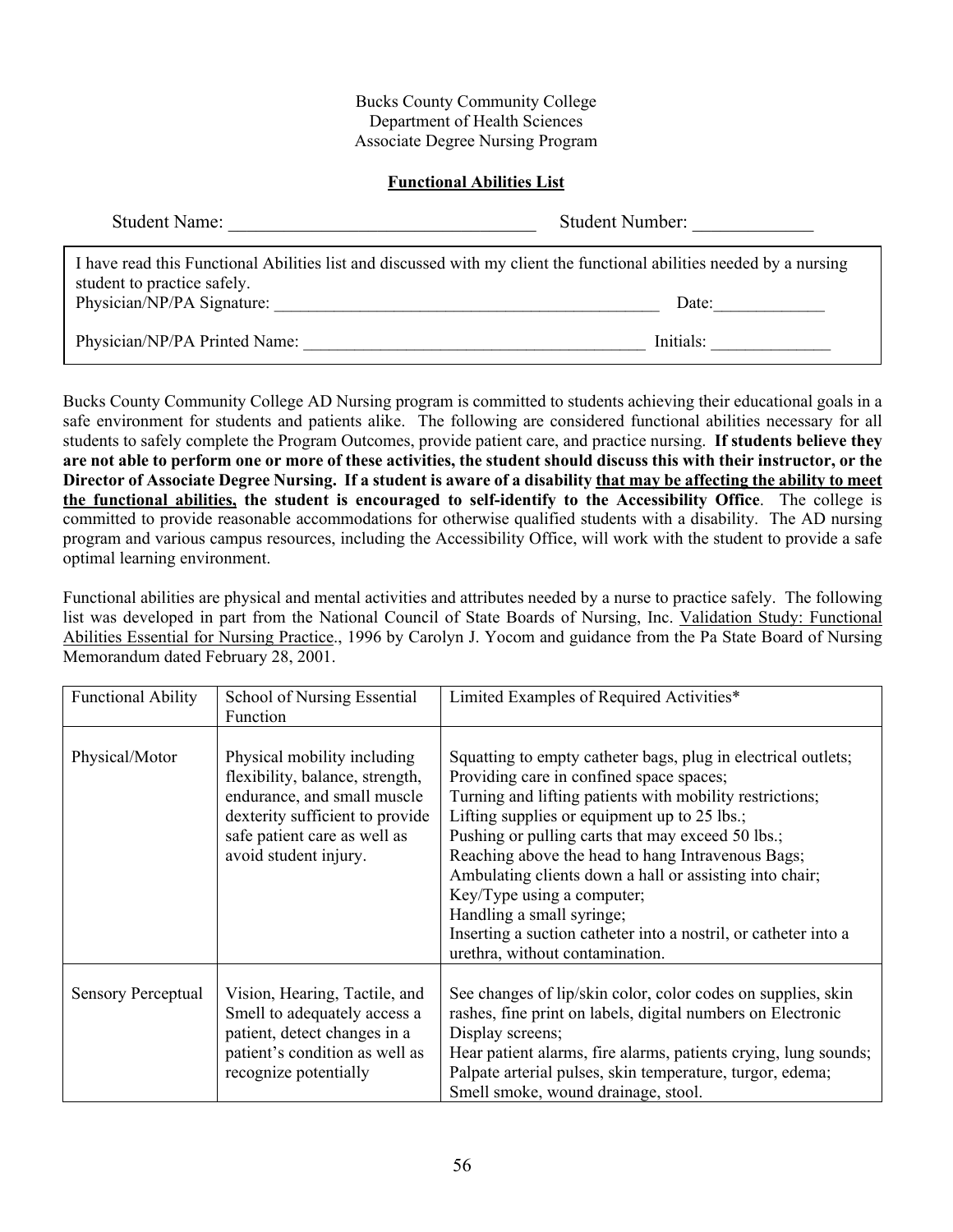|                             | dangerous situations for<br>patients and students.                                                                                                                                                                                                                                                   |                                                                                                                                                                                                                                                                                                                                                                                                                                                                                                                                                                                                                                                                                                |
|-----------------------------|------------------------------------------------------------------------------------------------------------------------------------------------------------------------------------------------------------------------------------------------------------------------------------------------------|------------------------------------------------------------------------------------------------------------------------------------------------------------------------------------------------------------------------------------------------------------------------------------------------------------------------------------------------------------------------------------------------------------------------------------------------------------------------------------------------------------------------------------------------------------------------------------------------------------------------------------------------------------------------------------------------|
|                             |                                                                                                                                                                                                                                                                                                      |                                                                                                                                                                                                                                                                                                                                                                                                                                                                                                                                                                                                                                                                                                |
| Interpersonal               | Develop and maintain<br>therapeutic and professional<br>relationships during times of<br>stress, and change and<br>communicate to colleagues,<br>staff, and patients in a civil,<br>respectful, non-discriminatory<br>manner to gather data,<br>complete group assignments<br>or request assistance. | Establish trusting relationships with patients and staff;<br>Communicate with patients and families to elicit health<br>histories and planning of care;<br>Interpret non-verbal cues and behaviors of patients and peers;<br>Appropriate use of therapeutic touch;<br>Speak clearly and distinctly on the telephone;<br>Direct ancillary staff to complete tasks;<br>Collaborate with an interdisciplinary team to accomplish<br>group goals;<br>Negotiate conflict.                                                                                                                                                                                                                           |
| Behavioral/<br>Professional | Perform in an ethical manner<br>with others, exhibiting<br>behaviors that reflect the<br>value and function of the<br>profession of nursing.                                                                                                                                                         | Adhere to time requirements for class, clinical, and lab,<br>completion of assigned tasks and assignments;<br>Practice in a manner that preserves the dignity, autonomy,<br>confidentiality, and rights of all patients;<br>Accepts responsibility and accountability for actions.                                                                                                                                                                                                                                                                                                                                                                                                             |
| Cognitive                   | Utilize Analytical and Critical<br>thinking to integrate data,<br>process information from a<br>variety of sources, develop<br>plans, make reasoned<br>decisions, establish priorities,<br>and multi-task in an emergent<br>situation.                                                               | Read and interpret graphs, measurements, scales, etc.;<br>Compute intake and output, dosage calculation and IV flow<br>rates;<br>Recall patient information such as laboratory values, vital<br>signs, output, mental status, compare to normal values and<br>develop and adapt plans of care;<br>Multitask and problem solve simultaneously;<br>Integrate knowledge from a variety of course work;<br>Transfer knowledge from one situation to another, but allow<br>for subtle differences;<br>Evaluate patient outcomes;<br>Identify cause and effect relationships;<br>Analyze and interpret abstract and concrete data such as<br>conflicting verbal communication and nonverbal signals. |
| Emotional                   | Practice self-reflection,<br>exhibit appropriate behaviors<br>in reaction to strong<br>emotional situations, and stay<br>task focused.                                                                                                                                                               | Stay focused on task and provide emotional support to<br>patients in stressful situations;<br>Accept feedback from faculty, staff, and peers on<br>performance.                                                                                                                                                                                                                                                                                                                                                                                                                                                                                                                                |

\_\_\_\_\_\_\_\_\_\_Initials of Reviewing Physician, Nurse Practitioner, Physician Assistant

Address City State Zip Code Telephone

| Approved/Adopted: 08/11             | Target Date: May      |
|-------------------------------------|-----------------------|
| Reviewed: 6/21                      | Review: every 3 years |
| Revised: $05/16$ ; $05/19$ ; $5/21$ | By: Director/Faculty  |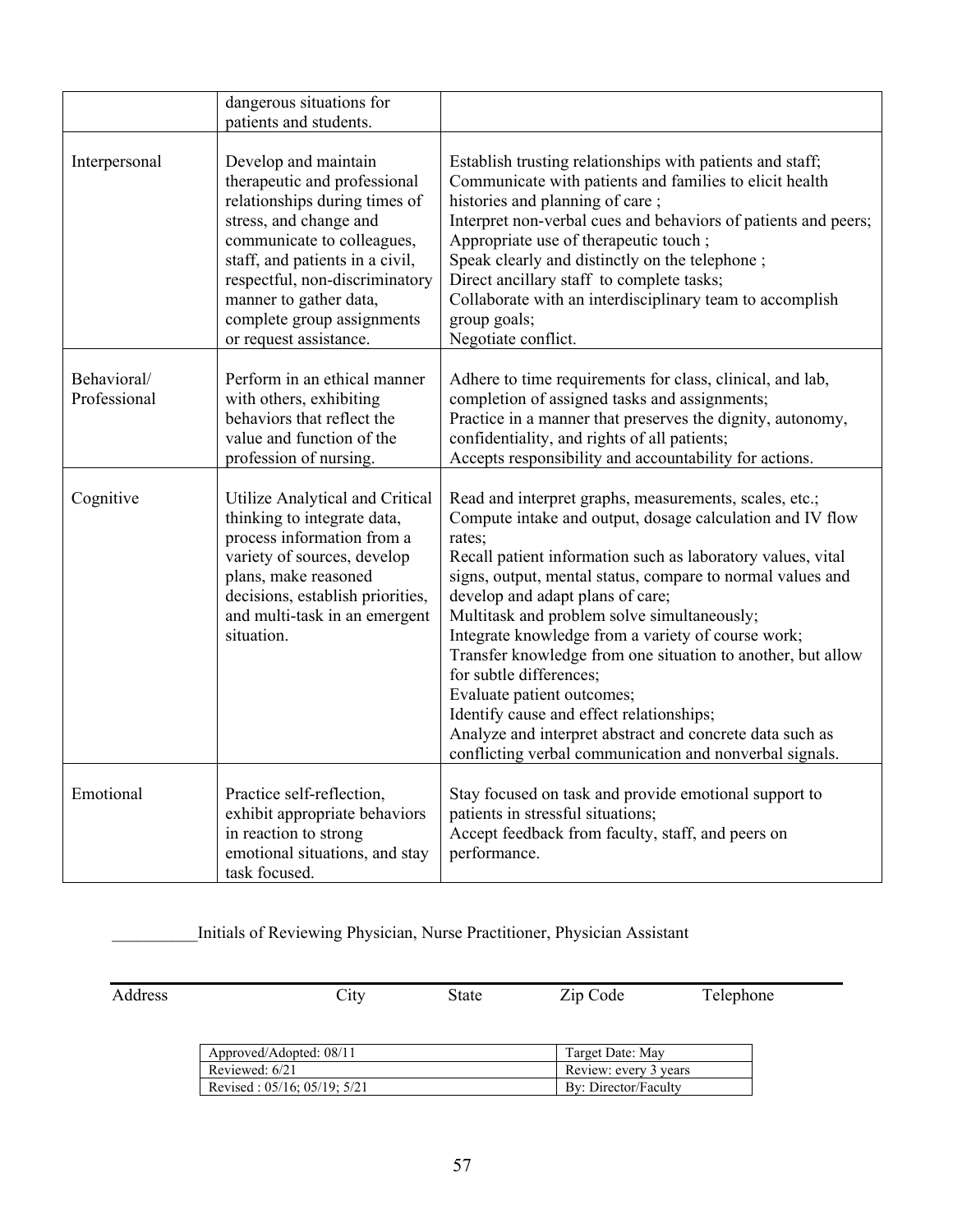58

Bucks County Community College Department of Health Sciences Associate Degree Nursing Program

## **Immunization Record**

## **STUDENT NAME:**<br> $\underline{\textbf{DATE}}$

 $\mathbf{I}$ 

**All information must be completed and signed and stamped by a Physician, Nurse Practitioner, or Physician Assistant**.

| <b>Hepatitis "B" Series-Dates:</b><br>I.                                                                                                                                                                                                                                                                                                   | $1st$ and $1st$ and $1st$ and $1st$ and $1st$ and $1st$ and $1st$ and $1st$ and $1st$ and $1st$ and $1st$ and $1st$ and $1st$ and $1st$ and $1st$ |              |              |
|--------------------------------------------------------------------------------------------------------------------------------------------------------------------------------------------------------------------------------------------------------------------------------------------------------------------------------------------|---------------------------------------------------------------------------------------------------------------------------------------------------|--------------|--------------|
|                                                                                                                                                                                                                                                                                                                                            |                                                                                                                                                   |              |              |
|                                                                                                                                                                                                                                                                                                                                            |                                                                                                                                                   |              |              |
|                                                                                                                                                                                                                                                                                                                                            |                                                                                                                                                   |              |              |
| II.                                                                                                                                                                                                                                                                                                                                        | <b>Adult Tdap</b> dose x 1 within ten (10) years – Date:                                                                                          |              |              |
| III.                                                                                                                                                                                                                                                                                                                                       | Measles, Mumps, Rubella: Documentation of two doses after the age of 1 year                                                                       |              |              |
|                                                                                                                                                                                                                                                                                                                                            |                                                                                                                                                   |              |              |
|                                                                                                                                                                                                                                                                                                                                            | or documented laboratory evidence of immunity by titers attached                                                                                  |              |              |
| IV.                                                                                                                                                                                                                                                                                                                                        | Chickenpox (Varicella): Documentation of 2 doses of varicella vaccine at least 28 days apart                                                      |              |              |
|                                                                                                                                                                                                                                                                                                                                            | Date: $1^{st}$ 2 <sup>nd</sup> 2 <sup>nd</sup><br>or documented laboratory evidence of immunity by titers <i>attached</i>                         |              |              |
| The above information is provided to BCCC for the sole purpose of the student participating in a rotation at selected clinical<br>affiliations in the role of a healthcare provider. The information provided is confidential and will be shared with Nursing<br>Administrations, or Employee Health as requested with student permission. |                                                                                                                                                   |              |              |
| Signature of Physician, Nurse Practitioner, or Physician Assistant                                                                                                                                                                                                                                                                         |                                                                                                                                                   |              | Printed Name |
| Address                                                                                                                                                                                                                                                                                                                                    | City                                                                                                                                              | <b>State</b> | Zip Code     |

Note: Questions, please refer to CDC Healthcare Personnel Vaccination Recommendations

| Approved 05/78                          | Target Date: May,         |
|-----------------------------------------|---------------------------|
| Reviewed 2/00; 10/03; 3/06; 05/16; 5/21 | Review: Every three years |
| Revised: 3/12, 3/14, 01/15, 5/19, 5/20  | By: Director/Faculty      |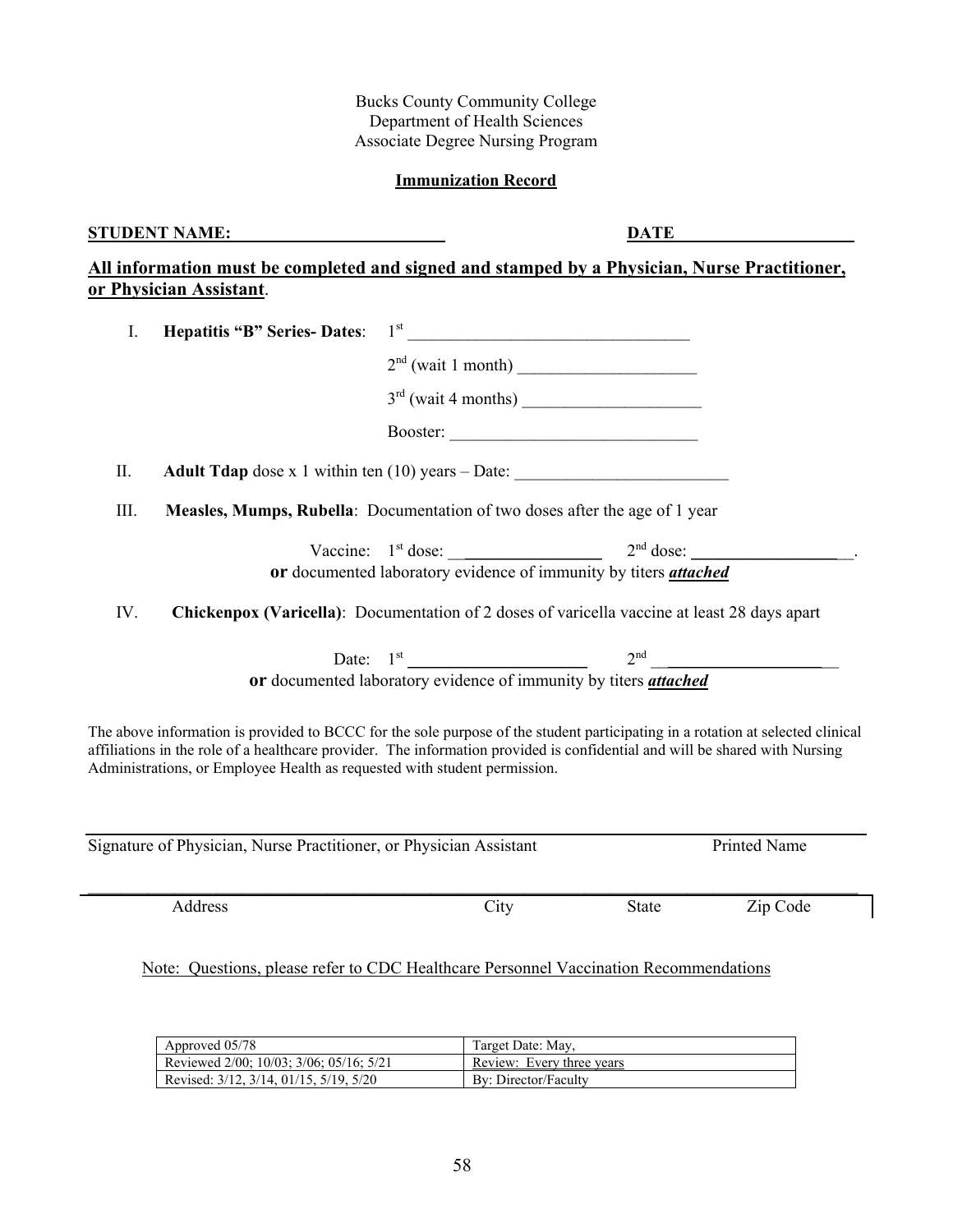## **Tuberculosis Screening Test**

| <b>STUDENT NAME:</b> |                                                                        |     | DATE: |  |
|----------------------|------------------------------------------------------------------------|-----|-------|--|
| History:             | Previous Positive Skin Test?                                           | Yes | Nο    |  |
|                      | <b>BCG</b> Recipient?                                                  | Yes | N٥    |  |
|                      | If YES, you must have a Chest X-Ray or Interferon Gamma Release Assay. |     |       |  |

*If NO, proceed to Steps below:*

**Alternatively**, you may elect to have the Interferon Gamma Release Assay for the Screening. If that is elected, the health care practitioner **must still sign this document and attach laboratory results.** 

| <b>STEP</b> #1 must be read within after 48 to 72 hours after administration.<br>If positive, you must have Chest-X-ray or an Interferon Gamma Release Assay and attach results.                                           |                              |                                                           |                               |  |
|----------------------------------------------------------------------------------------------------------------------------------------------------------------------------------------------------------------------------|------------------------------|-----------------------------------------------------------|-------------------------------|--|
|                                                                                                                                                                                                                            | Step #1                      | If negative, you must return for 2nd step in 1 to 3 weeks | Step #1                       |  |
| Step #1                                                                                                                                                                                                                    | <b>Administer</b>            | Step #1                                                   | <i><b>Interpret</b></i>       |  |
| Lot $#$                                                                                                                                                                                                                    |                              | <b>Reaction Description in</b><br>mm (induration only)    |                               |  |
| <b>Expiration date</b>                                                                                                                                                                                                     |                              | Interpretation:                                           |                               |  |
| <b>Initials</b>                                                                                                                                                                                                            |                              | <b>Initials</b>                                           |                               |  |
| <b>Signature</b>                                                                                                                                                                                                           |                              | Signature                                                 |                               |  |
| Date                                                                                                                                                                                                                       |                              | Date                                                      |                               |  |
| <b>STEP</b> #2 must be read within 48 to 72 hours after administration<br>If positive, you must have Chest-X-ray or an Interferon Gamma Release Assay and attach results.<br>If negative, you are done with the 2 Step PPD |                              |                                                           |                               |  |
| Step #2                                                                                                                                                                                                                    | Step #2<br><b>Administer</b> | Step $#2$                                                 | Step $#2$<br><b>Interpret</b> |  |
| Lot $#$                                                                                                                                                                                                                    |                              | <b>Reaction Description in</b><br>mm (induration only)    |                               |  |
| <b>Expiration date</b>                                                                                                                                                                                                     |                              | Interpretation:                                           |                               |  |
| <b>Initials</b>                                                                                                                                                                                                            |                              | <b>Initials</b>                                           |                               |  |
| <b>Signature</b>                                                                                                                                                                                                           |                              | <b>Signature</b>                                          |                               |  |
| Date                                                                                                                                                                                                                       |                              |                                                           |                               |  |

Signature of Physician, Nurse Practitioner, or Physician Assistant Printed Name Date

Office Address City State Zip Code

\_\_\_\_\_\_\_\_\_\_\_\_\_\_\_\_\_\_\_\_\_\_\_\_\_\_\_\_\_\_\_\_\_\_\_\_\_\_\_\_\_\_\_\_\_\_\_\_\_\_\_\_\_\_\_\_\_\_\_\_\_\_\_\_\_\_\_\_\_\_\_\_\_\_\_\_\_\_\_\_\_\_\_\_\_\_

| Approved: 2/07              | Target Date: May          |
|-----------------------------|---------------------------|
| Reviewed: 03/13             | Review: Every three years |
| Revised: 03/16; 05/19, 5/21 | By: Director/Faculty      |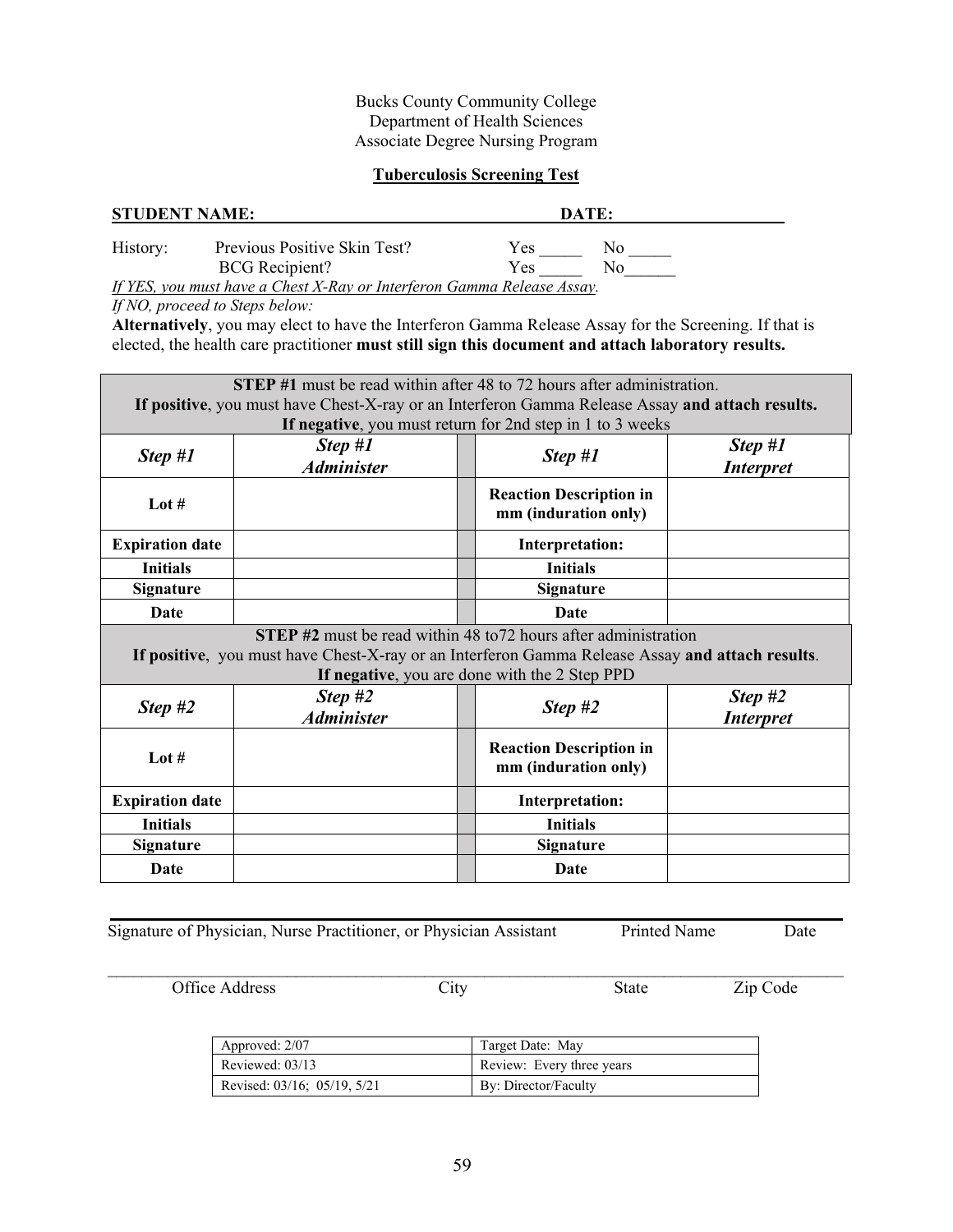#### **Annual Flu Vaccination**

## **Date Due to AD Nursing Program Office:**

Please complete THIS form and ATTACH pertinent documents. **This form** must be submitted with any additional paperwork.

## **PRINTED NAME OF STUDENT Class of 20\_\_\_\_\_**

| ne                |  |
|-------------------|--|
| Manufacturer      |  |
| Lot #             |  |
| Expiration Date # |  |
| Date administered |  |

For guidance: <http://www.cdc.gov/flu/protect/vaccine/vaccines.htm>

Signature of Person Administering the Vaccine Date

Please include the information below:

**Place Administered:**  (Clinic, Pharmacy, Physician's Office, Place of Employment, Bucks County Pandemic Flu Drill, or Other) **Please fill in name and address or use stamp; attach receipt, if possible**

| Adopted: 09/05/12                        | Target Date: May     |
|------------------------------------------|----------------------|
| Reviewed 09/05/13: 02/15/15: 08/17, 8/20 | Review: Annually     |
| Revised: 09/08/15, 05/19; 5/21           | By: Director/Faculty |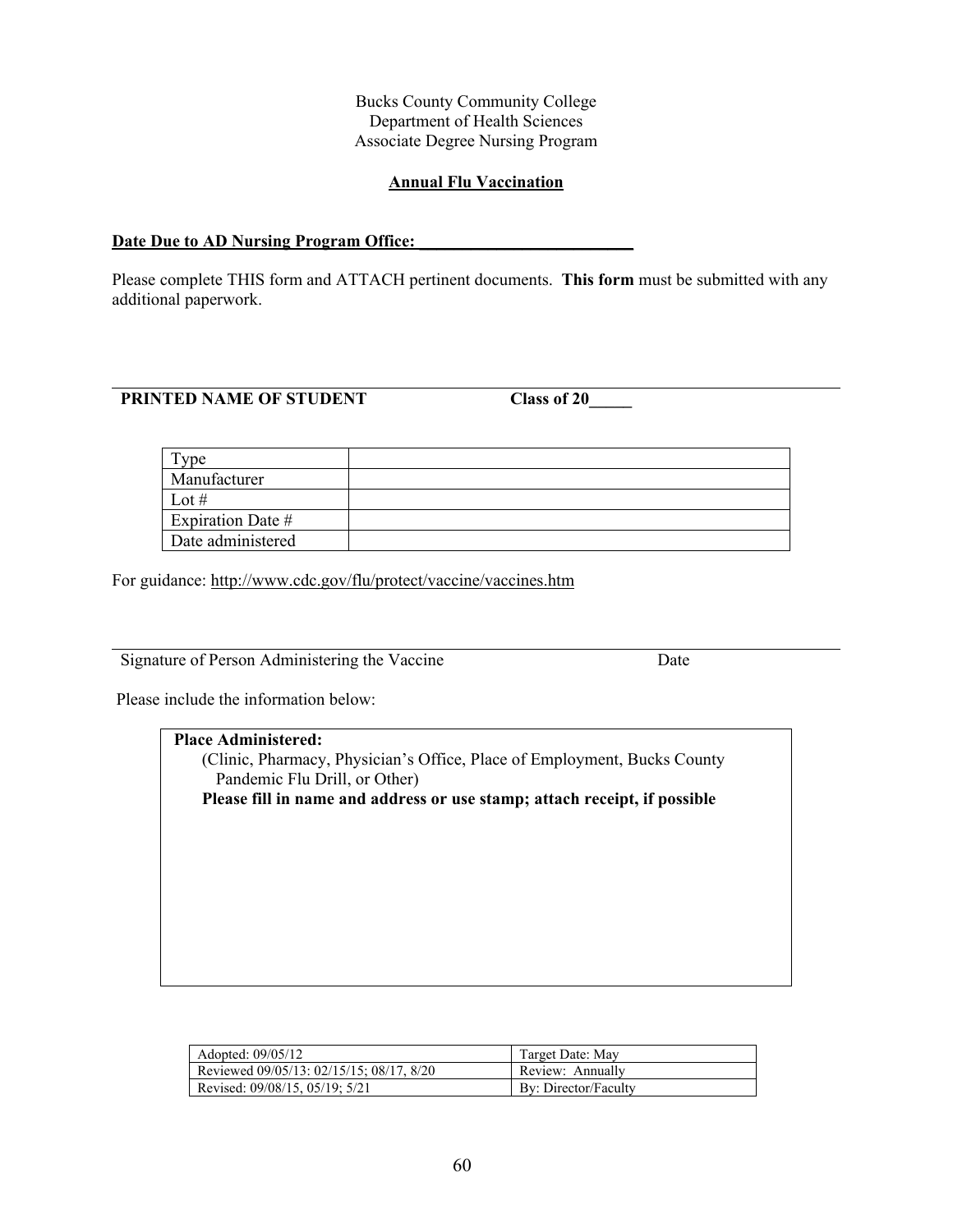### **Health Insurance**

I understand that nursing students are responsible for carrying health insurance (Blue Cross, Blue Shield, HMO, [https://www.healthcare.gov/marketplace/individual\)](https://www.healthcare.gov/marketplace/individual).

Bucks County Community College and the official contracted clinical agencies are not responsible for any treatments or care given to me while in the Nursing Program.

**STUDENT NAME**

**STUDENT SIGNATURE** 

**\_\_\_\_\_\_\_\_\_\_\_\_\_\_\_\_\_\_\_**

**DATE**

**PHOTOCOPY OF HEALTH INSURANCE CARD:** 

 $\mathcal{L}_\text{max}$  , and the contract of the contract of the contract of the contract of the contract of the contract of

 $\mathcal{L}_\text{max}$  , and the contract of the contract of the contract of the contract of the contract of the contract of

| Adopted: $01/73$                                        | Target Date: Mav          |
|---------------------------------------------------------|---------------------------|
| Review: $03/87$ ; $08/00$ ; $10/03$ ; $05/16$ ; $05/21$ | Review: Every three years |
| Revised: $03/14$ , $05/19$                              | By: Director/ Faculty     |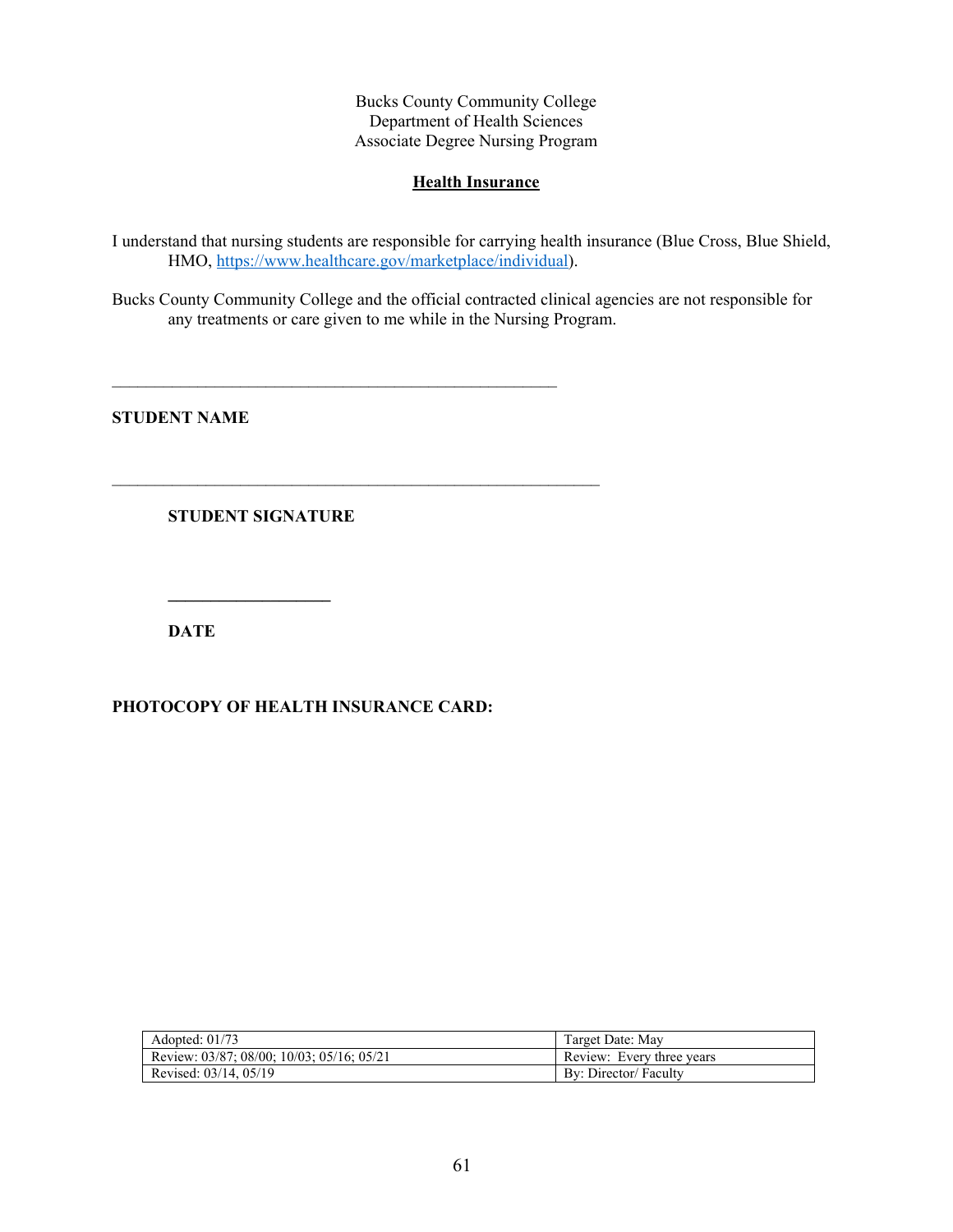#### **Health Risk Waiver**

As a BCCC Nursing student, I understand the **ACTUAL AND POTENTIAL** health risks to myself

and/or my unborn child (ren) which may occur during my participation in the clinical nursing experience.

I release Bucks County Community College from any and **ALL** responsibilities associated with the risks posed to me and my family during my clinical nursing experience.

Signature: \_\_\_\_\_\_\_\_\_\_\_\_\_\_\_\_\_\_\_\_\_\_\_\_\_\_\_\_\_\_\_\_\_\_\_\_\_\_\_\_\_\_ Date: \_\_\_\_\_\_\_\_\_\_\_\_\_\_\_

| Adopted: 3/16/87                          | Target Review Date: May   |
|-------------------------------------------|---------------------------|
| Review/Revised: 8/00: 10/03: 3/15: 03/16: | Review: Every three years |
| Revised: $05/19$ :                        | By: Director/Faculty      |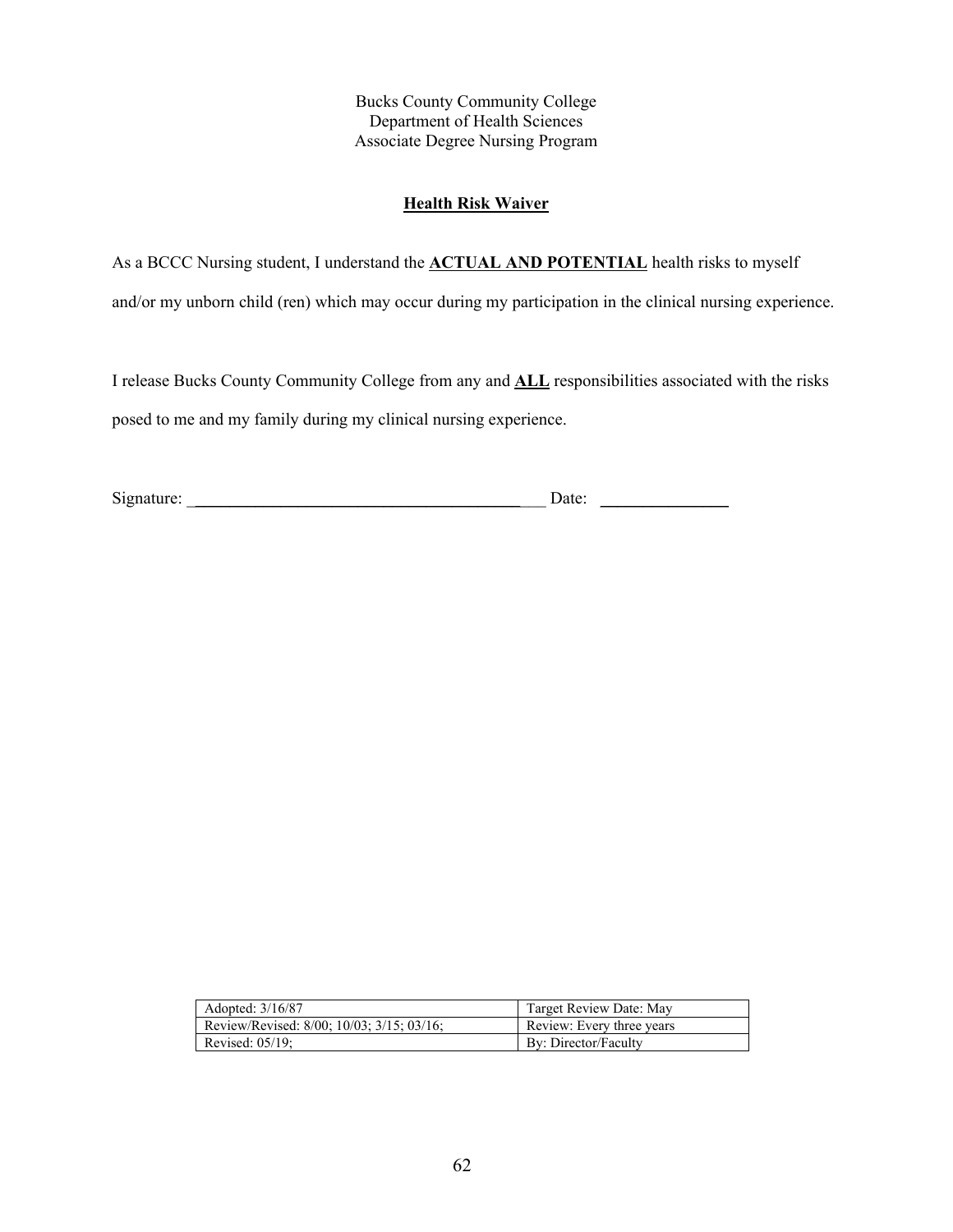## **Integrity Policy**

### **Policy:**

The expectation of Bucks County Community College and the Associate Degree Nursing Faculty is that the principles of truth and honesty will be rigorously followed in all academic endeavors including the classroom, nursing laboratory, and clinical area. Nurses and the nursing student are held to professional standards that reflect a high degree of integrity and principles that guide behavior and decision making. Ethical and legal behaviors that are particularly required in nursing include honesty in all educational preparation and practice areas, trust, advocacy, responsibility, and accountability.

## **Purpose:**

To increase the nursing student's awareness of choices that are made on a routine basis and the ethical and legal implications of those choices. The Nursing Student will have learning opportunities to examine behaviors in the classroom, clinical, nursing laboratory, and other assignments.

#### **Procedure:**

## **I. Learning Opportunities:**

At the Nursing Orientation, the nursing student will be introduced to ethical behaviors. On the first day of class, clinical, and college laboratory, the nursing student will be presented with ethical responsibilities related to nursing and expectations of the instructor.

## **II. Testing:**

A nursing student must arrive on time for tests**.** 

During testing, and test review, all student electronic devices, cell phones, watches, personal belongings, hats and hoods, and book bags/backpacks will be at the front of the classroom. Electronic devices, cell phones and watches will all be turned off or silenced.

During dosage calculation testing, a simple one-function calculator that is provided by the Nursing Program will be the only calculator allowed for individual courses, as reflected in course syllabi.

Prior to testing, the Instructor will review behaviors that could indicate cheating that include but are not limited to looking at another's students answer sheet, randomly looking around, not keeping papers covered, tapping on the desk, or rolling up and down sleeves, and otherwise rearranging or manipulating clothing. Instructors reserve the right to inspect forearm tattoos, pencils, pens, erasers, and other objects for potential presence of banned information.

At the start of each test, the nursing student will read and sign the following statement:

*I understand that academic integrity encompasses a wide range of behaviors that includes honesty, integrity, diligence, and trust. I have prepared for this test in an honest and diligent manner by using only authorized study sources. I have avoided all sources generated by students who have already taken the test. Finally, I understand that the faculty trusts me to not share the questions or content on this test with other students. I understand breaches in academic integrity will result in a zero on this test. If this is the second recorded cheating or plagiarism offense, I will automatically fail the course. If I have three such occurrences, the College may suspend me for one semester*.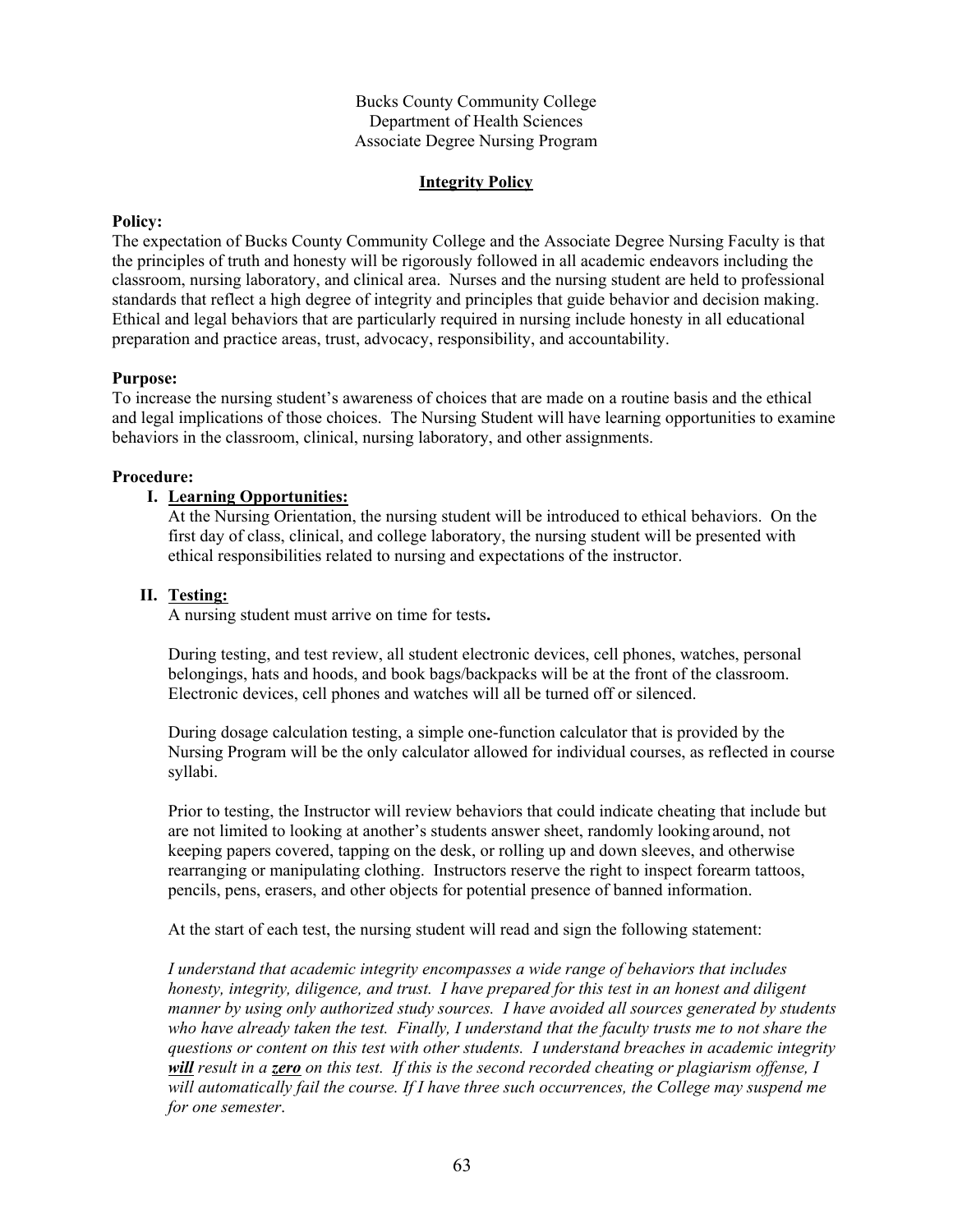## III. **Written Submissions:**

Information submitted on or with applications must be from the individual and must be truthful. The BCCC Cheating & Plagiarism Policy states that all work will be done by the person who purports to do the work without unauthorized aids. In addition, when making use of language and some idea not his or her own, whether quoting them directly or paraphrasing them into his or her own words, the student must attribute the source of the material in some standard form, such as naming the source in the text or offering a footnote/reference. A nursing written assignment found to be plagiarized, in part or whole, will receive a zero on the assignment for the first offense. If this is the second recorded cheating or plagiarism offense, the student will automatically fail the course. If the written assignment is part of a clinical or college laboratory make-up assignment, the clinical day will be considered unsafe and may be grounds for immediate dismissal. Previously submitted work may not be resubmitted for assignments if a course is repeated.

## **IV. Class and Clinical Behavior:**

A nursing student is responsible for complying with the student Code of Conduct as described on the web at [http://www.bucks.edu](http://www.bucks.edu/) and in the College catalog. Violations of the Code of Conduct will be dealt with swiftly and the faculty will recommend the strongest sanction available.

The following actions may be grounds for immediate dismissal from the Nursing Program (**from the PA SBN Rules and Regulations**).

**Misappropriate equipment, materials, property, drugs or money from the employer or patient.** For the BCCC AD Nursing Program, the interpretation/definition of employer shall be extended to include the College or the clinical agency.

**Solicit, borrow, or misappropriate money, materials or property from a patient or the patient's family.** For the BCCC AD Nursing Program, the interpretation/definition of patients are defined as those people the student has contact with during the class and clinical component of the Nursing Program. This definition of patients is further expanded to include the college and college resources.

**Falsify or knowingly make incorrect entries into the patient's record or other related documents.** This standard of behavior applies to making verbal, written, or electronic reports to an instructor that are not true, such as but not limited to reporting to an instructor a task is completed when it has not actually been accomplished, performing a task without Instructor approval, withholding patient information from the Instructor, or using patient data for a paper from the past.

| Approved/Adopted: 08.11                                 | Target Date: May                    |
|---------------------------------------------------------|-------------------------------------|
| Review:                                                 | Review: Every three years           |
| Revised: $05.12$ ; $08/13$ ; $05/16$ ; $05/19$ ; $5/21$ | By: Director/Faculty                |
|                                                         | Forms: Integrity Statement on Tests |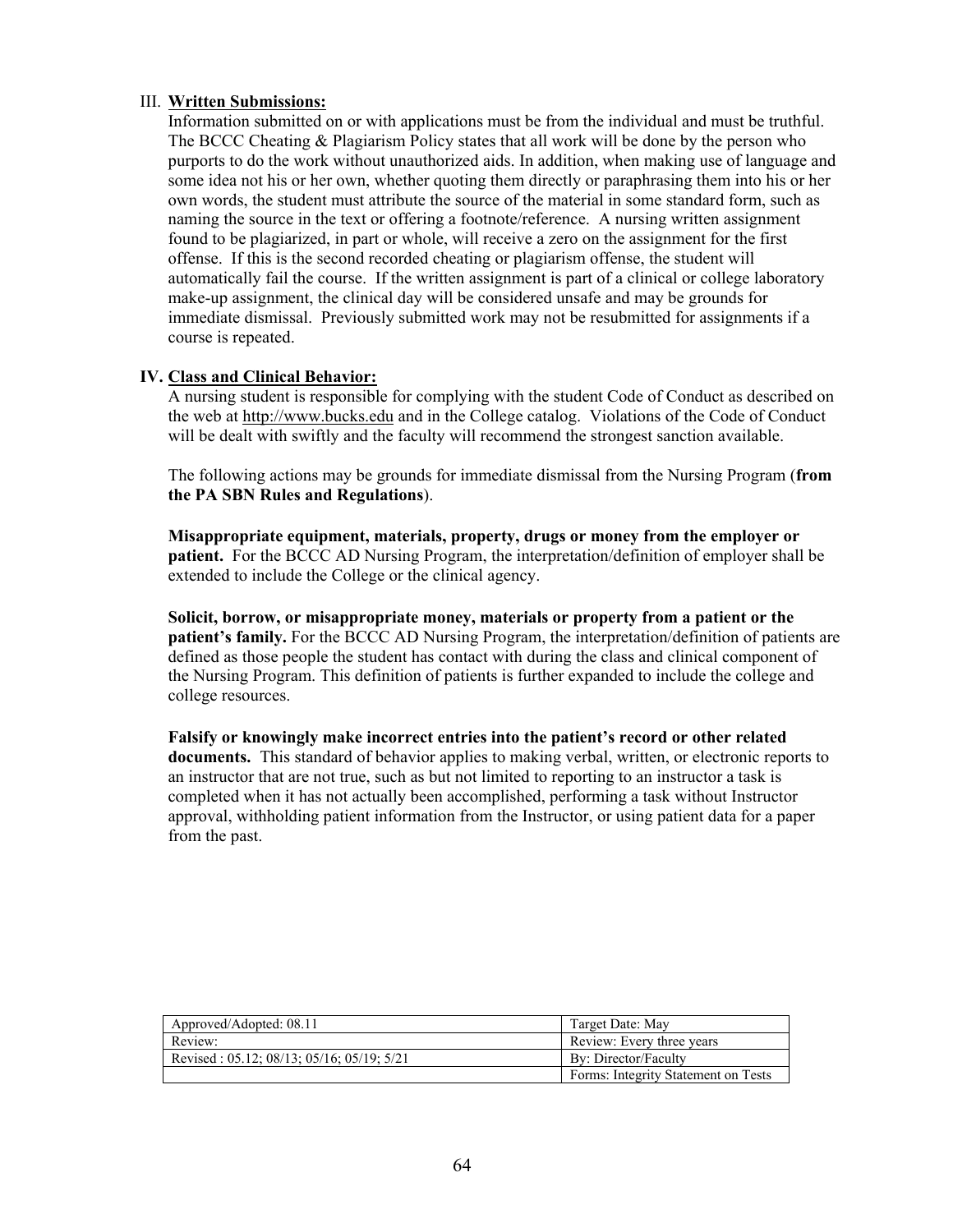## **Integrity Statement**

I understand that academic integrity encompasses a wide range of behaviors that includes honesty, integrity, diligence, and trust. I have prepared for this assignment in an honest and diligent manner by using only authorized study sources. I have avoided all sources generated by students who have already completed the assignment. Finally, I understand that the faculty trusts me to not share the content of this assignment with other students. I understand breaches in academic integrity **will** result in a **zero** on this assignment. If this is the second recorded cheating or plagiarism offense, I will automatically fail the course. If I have three such occurrences, the College may suspend me for one semester.

| Signature     | Date                   |
|---------------|------------------------|
| Printed Name: | <b>Student Number:</b> |

| Approved/Adopted: 08.11                    | Target Date: May          |
|--------------------------------------------|---------------------------|
| Review:                                    | Review: Every three years |
| Revised: 05.12; 08/13; 05/16; 05/19; 05/21 | By: Director/Faculty      |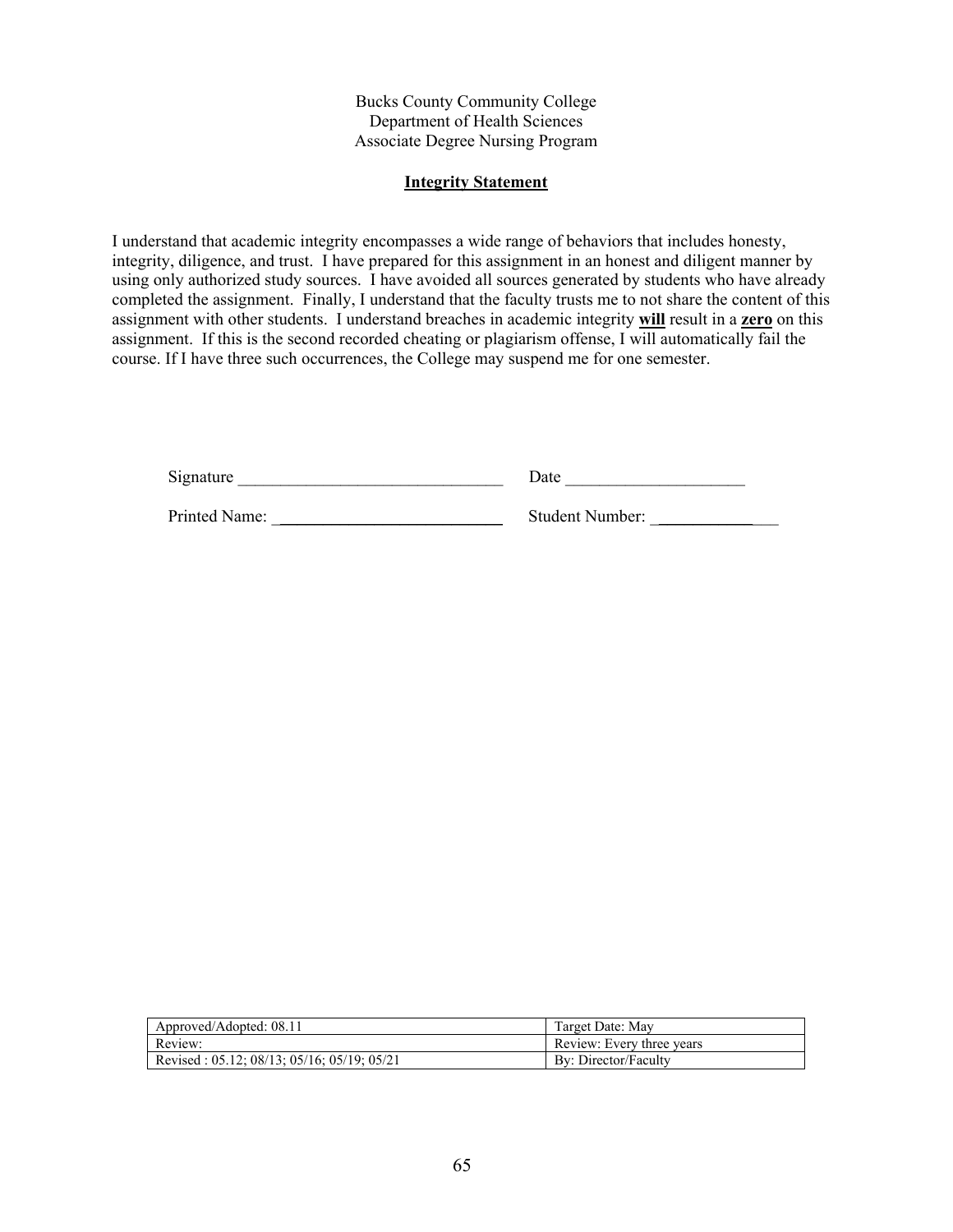## **Latex-Free Policy**

#### **Policy:**

To protect the nursing student and faculty from the potential health hazard from exposure to latex and provide an environment that is as latex-free as possible

### **Purpose:**

In order to assure a learning environment that is as latex-free as possible the policy's procedure provides faculty and the nursing student with consistent, clear guidelines for the purchase and use of equipment that may contain latex and the scheduling of student learning experiences.

- I. Associate Degree Nursing Administration and Faculty
	- a. All new equipment purchases, and disposables ordered for the nursing laboratory will be latexfree.
	- b. Updates on latex allergies will be provided via email, conferences, and colleagues**.**
	- c. Provide students with Latex Allergy information,<https://www.cdc.gov/niosh/topics/latex/>
	- d. Assure lab equipment packs for students are latex-free
- II. Students
	- a. Provide product enclosures to faculty and lab staff for equipment brought into the lab.
	- b. Review the latex allergy precautions available from the CDC, <https://www.cdc.gov/niosh/topics/latex/>
	- c. Inform faculty of potential exposure issues.
	- d. Option of wearing visible medic alert bracelet

| Approved/Adopted: 03.08    | Target Date: May          |
|----------------------------|---------------------------|
| Review: $03/11$ :          | Review: Every three years |
| Revised: $05/16$ : $05/19$ | By: Director/Faculty      |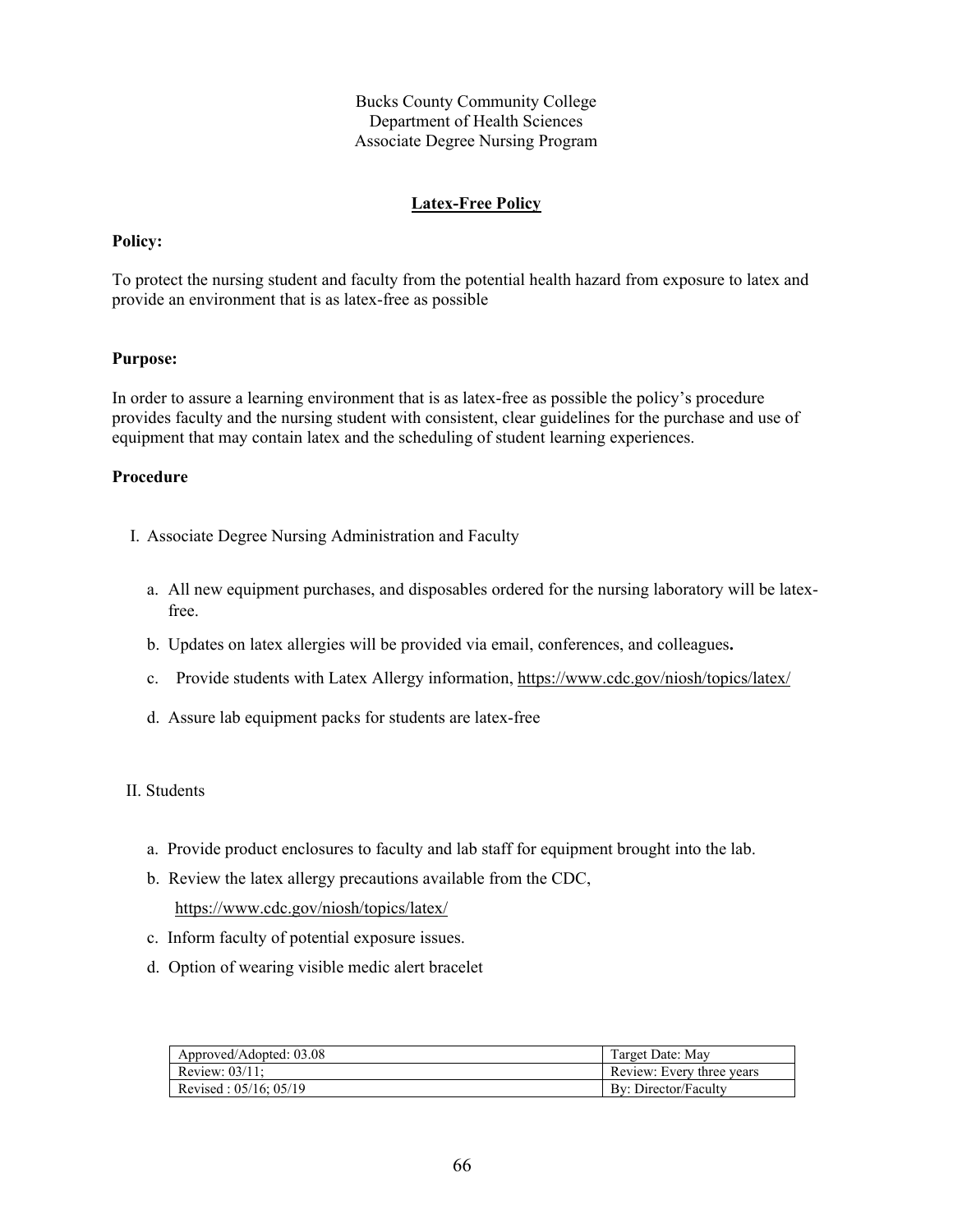## **Professional Attire Policy**

### **Policy:**

Bucks County Community College Nursing students represent the college and nursing at large, therefore Nursing students are expected to project a professional image that meets or exceeds the requirements of all the affiliating clinical agencies, meets PA Department of Health Guidelines (ACT2010-110) for identification, the Centers for Disease Control recommended personal protective equipment, BCCC campus regulations, and assures student and patient safety.

#### **Purpose:**

Fashion and styles vary, and acceptable everyday wear or societal norms may be in conflict with what is considered professional attire. This policy assures Nursing students are meeting the contractually required criteria as well as shaping professional expectations.

## **Procedure:**

- I. The nursing student will display professional grooming standards as evidenced by:
	- Showering, deodorant use, shaved or closely trimmed beard
	- Neatly secured hair, off the collar
	- Proper undergarments that are not visible
	- Clean & wrinkle-free garments
	- Minimal make-up
	- Clean unpolished nails, no more than  $1/8$ " past the tip of the finger
	- Covered tattoos

## II. The BCCC nursing uniform shall include:

- BCCC Security-issued picture ID
- BCCC lab coat or jacket to cover the uniform
- Official BCCC Uniform
- Three quarter sleeve white shirt or turtleneck under top at **instructor discretion** or to cover tattoos
- White mid-calf trouser socks or stockings **without logos**
- Clean, white leather tie shoes **without logos. No canvas, cloth, or perforated surfaces allowed.**
- Watch with second hand and plain wedding ring
- Latex free stethoscope with dual bell, bandage scissors, hemostat, and penlight.
- Eye protection goggles, approved face shield, fitted N-95 mask, as directed
- Other Personal Protective Equipment, as required
- III. In clinical, the nursing students are specifically **not permitted** to:
	- Wear smocks, sweaters, wrinkled, dirty, or smelly uniforms
	- Wear Jeans at any school sponsored function or clinical agency
	- Wear anklet or short sport socks or shoes without foot covering
	- Wear any type of logo laden, canvas, platform, clogs, or open toe or back shoes
	- Have hair that is extreme in color, length, or style and is in the face or on the collar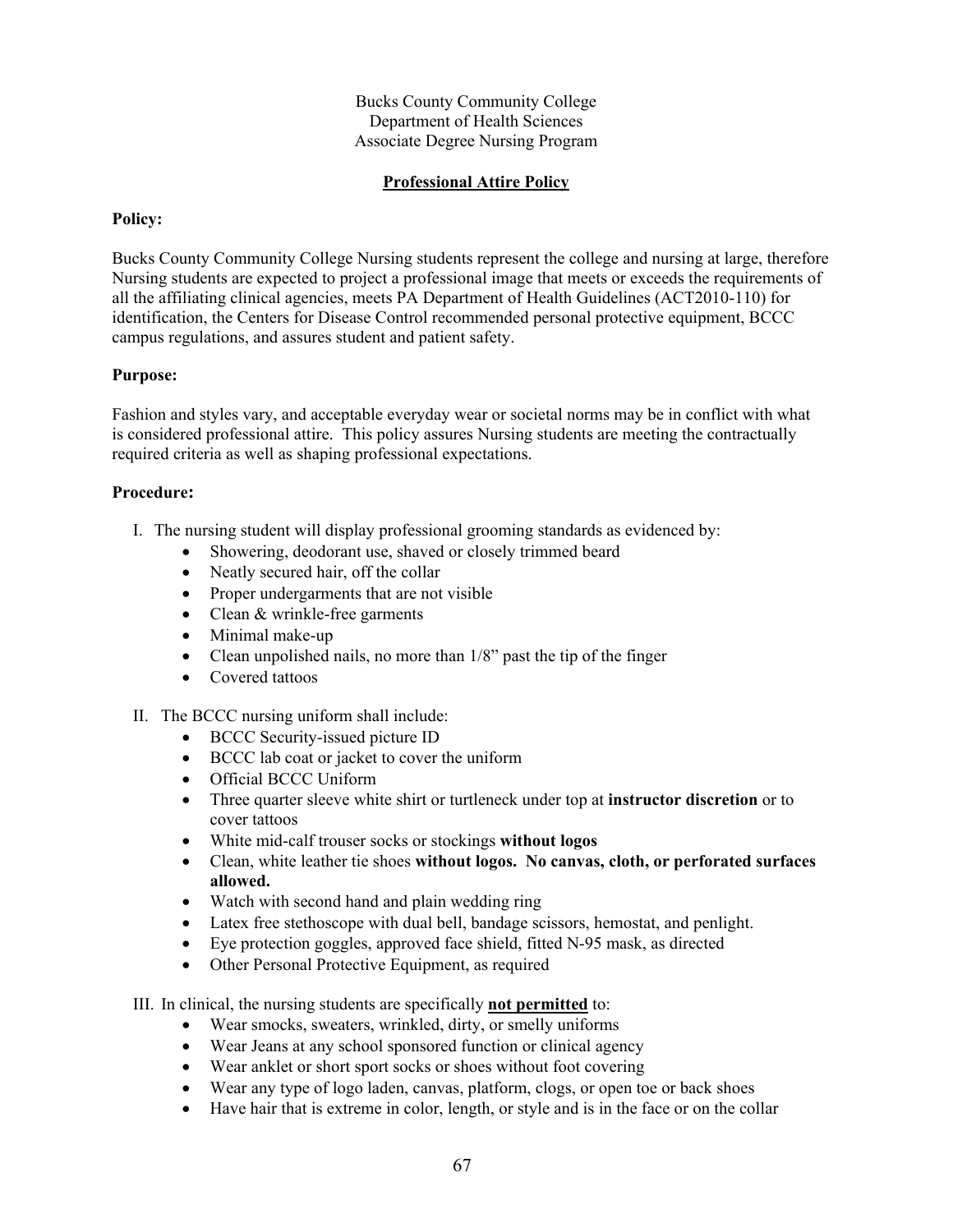- Wear jewelry none is permitted other than the plain wedding band mentioned above
- Have long, painted, or artificial nails
- Emit strong odors such as animal scents, cologne, aftershave, or tobacco
- Chew gum
- Display visible piercings (including tongue) with posts, studs, hoops, chains, or expanders: **If the skin does not meet and a visible gap is present, the hole must be filled in with a flesh-colored plug**
- Have visible tattoos
- IV. In the college lab, the nursing student must wear a lab jacket and dress in an appropriate manner to demonstrate skills. This includes the ability to:
	- Freely bend, lift, and turn mannequins
	- Work with liquids without splashing on skin
	- Safely manipulate equipment without harming yourself by wearing dangling items that may catch on bedrails or the equipment
- V. When representing the BCCC Associate Degree Nursing Program at professional meetings, inservices, observations, and clinical days (such as community, mental health, and Poster Presentations) dress standards include:
	- Appropriate grooming, nametag, watch, plain wedding ring, and lab coat, as directed
	- Business Attire
	- No cleavage or bare midriffs; no jeans, sweats, or print t-shirts
	- No open-toed shoes, clogs, crocs, flip flops, or sneakers
- VI. Individual instructors may issue a warning or, if the offense is serious enough, the Nursing student may be sent home. This dismissed day will be counted as an absence and make-up time will be required.

| Approved/Adopted: 9/90                                                      | Target Date: May          |
|-----------------------------------------------------------------------------|---------------------------|
| Reviewed: 08/00, 06/01, 08/03, 10/03, 08/05, 08/12, 03/15, 05/17;<br>0.5/21 | Review: Every three years |
| Revised: 09/08; 05/10; 05/11; 08/13; 05/16; 05/19, 8/20                     | Director/Faculty          |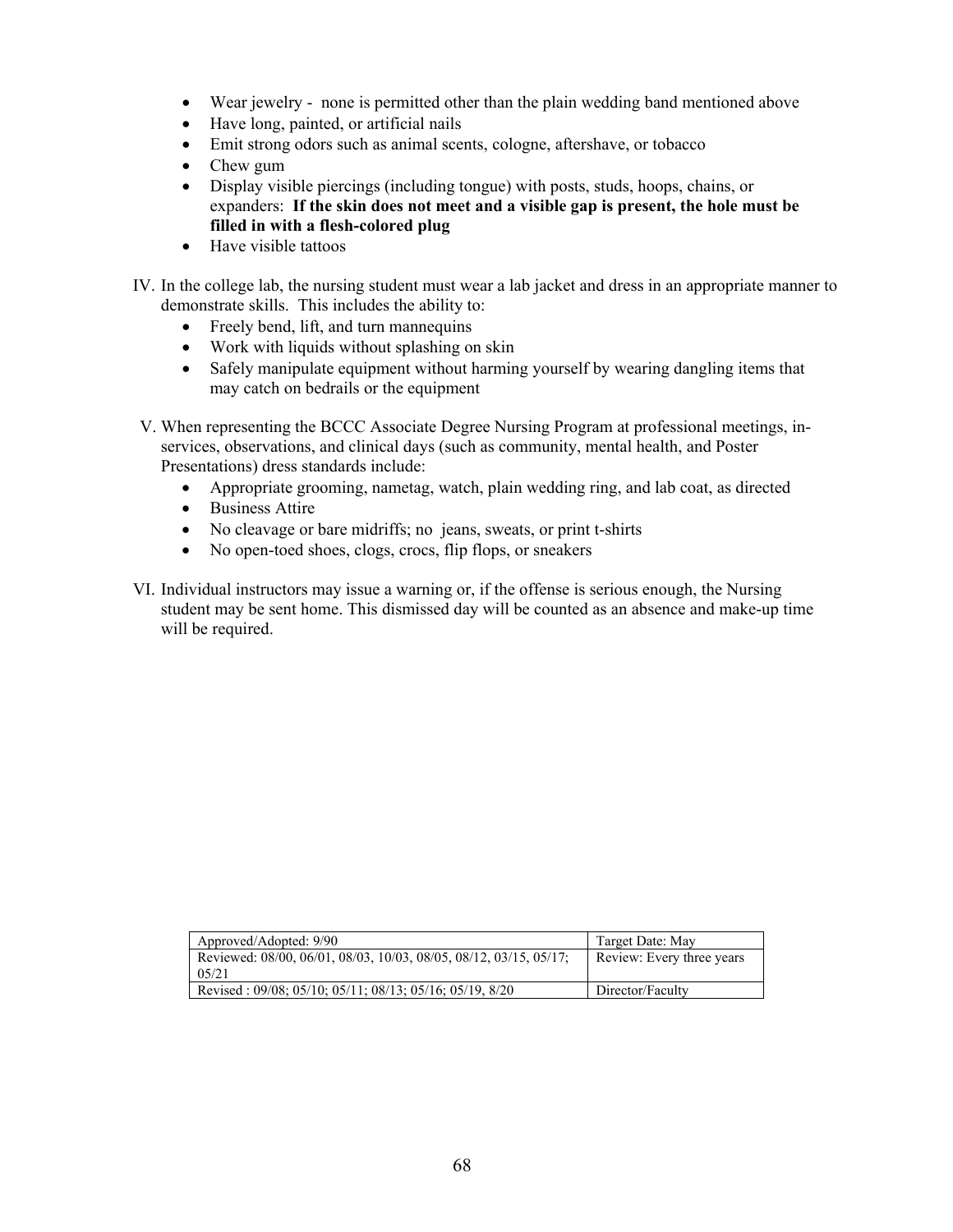## **Professional Behaviors Policy**

Nursing Students are also reminded of the College Conduct Policy found on the website at: <https://www.bucks.edu/catalog/info/records/conduct/> including policies about children on campus. <http://www.bucks.edu/catalog/info/regulations/>

## **Policy:**

Bucks County Community College (BCCC) Associate Degree (AD) Nursing Program students, the Associate Degree Nursing College Faculty, and the Director of the Associate Degree Nursing Program will act in an ethical and legal manner in accordance with the Pennsylvania (PA) State Board of Nursing (SBN) and as published in the American Nurses Association Code of Ethics. All persons subject to this policy will also display standards of nursing conduct that adhere to the legal agreements that are in place with the clinical agency to which they are assigned and the College.

## **Purpose:**

To assure a professional learning environment that respects the requirements of the Nurse Practice Act, that is ethically sound, and considers the student's learning needs to enter a profession without jeopardizing patient safety and meets the BCCC contractual obligations with clinical agencies.

## **Procedures:**

# **I. Criminal Record: FBI, Pennsylvania Criminal Record, and Child Abuse History Clearances**

The criminal background check is not a requirement for admission to the nursing program; however, due to contractual obligations with clinical agencies, the process will be completed after a conditional acceptance for admission is received by the student and before a clinical rotation. The student will submit, within the required timeframe, an FBI fingerprint check, PA Criminal Record Check, and Child Abuse History Clearance every academic year between June and July. The cost of the checks will be the student's responsibility.

Background check reports and other student information will be maintained in the Associate Degree Nursing Director's Office. Students must sign a waiver for audit review by and sharing of information with clinical agencies, the Accreditation Commission for Education in Nursing (ACEN) and the PA-SBN.

The student must provide the documentation to be kept on file in the Director's office or in the department's contracted databank.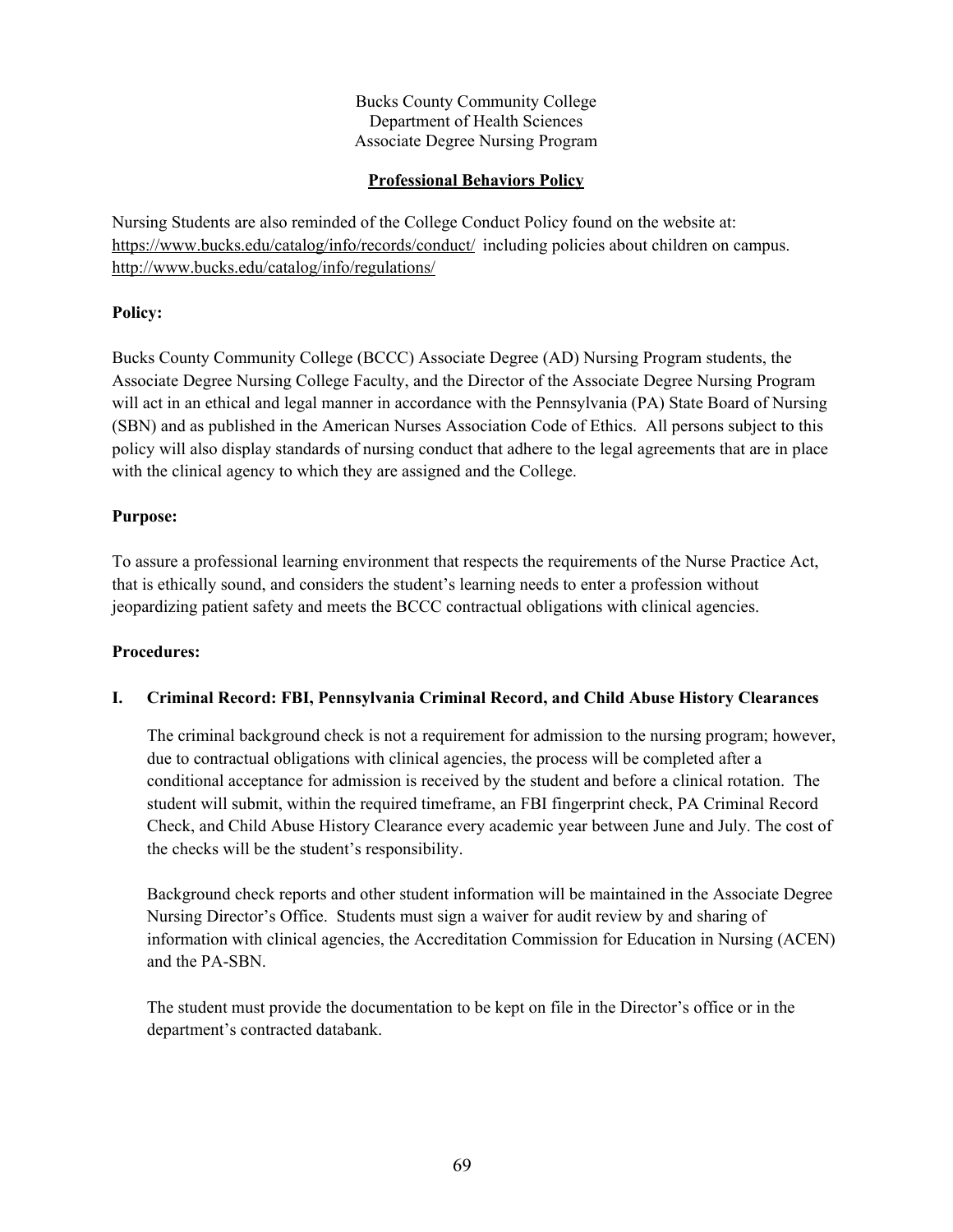The student must meet the criteria for hire in the agency assigned or the meet the requirements listed in the agency contract. The Nursing Student will not be given special consideration for placement based on the results of any criminal record.

# **A student must meet with the Director of the AD Nursing Program if they have a criminal record.**

- If the offense is a felony, the student will immediately be declined admission/continuation in the AD Program because a clinical agency cannot be assigned and therefore the student cannot meet the course objectives and end of program student learning outcomes of the Program.
- If the offense(s) is any misdemeanor, consideration will be given to the nature and seriousness of the offense(s) or event(s), the circumstances surrounding the offense(s) or event(s), the relationship between the duties to be performed as part of the educational program and the offense(s) committed, the age of the person when the offense(s) or event(s) occurred, whether the offense $(s)$  or event $(s)$  was an isolated or repeated incident, the length of time that has passed since the offense (s) or event(s), employment and evidence of successful rehabilitation, and the accuracy of the information provided by the applicant or student as long as the conviction does not violate clinical agency contracts.
- If the charge(s) for the offense(s) is/are dismissed, the student will be advised that, due to the arrest and current criminal record, clinical agency placement may not be able to be assigned and therefore the student may not be able to meet the course objectives and end of program student learning outcomes of the Program
- If the conviction(s) is listed on the Older Adults Protective Service Act 9 (See attached) the Older Adults Protective Services Act (35 P. S.  $\S$   $\S$  10211—10224) or the 23 Pa. C.S. Chapter 63 (relating to the Child Protective Services Law), or any other applicable Pennsylvania legislation, the student will immediately be declined admission/continuation in the program because a clinical agency cannot be assigned and therefore the student cannot meet the objectives of the Program.
- The nursing student must not have a Driving Under the Influence (DUI) conviction or a violation of the Cosmetic and Substance Abuse Act or any conviction or probation ending within the last five years prior to admission in the Program or be convicted while in the Program. The student will immediately be declined admission/continuation in the Program because a clinical agency cannot be assigned and therefore the student cannot meet the objectives of the Program.

If a nursing student is arrested for any offense while in the Program, even during scheduled breaks, the nursing student must **immediately** self-disclose to the Director. The Director, under the direction of the college counsel, will notify the clinical agency of charges pending. If patient safety is potentially at risk, if the agency declines the student placement, or if falsification of information occurs, including omission of relevant information, denial of admission or dismissal from the educational program may occur. The College does not have an obligation to place the student in another facility. If the student does not self-disclose and the Program Office learns of the arrest/conviction, the student may be immediately dismissed from the Program.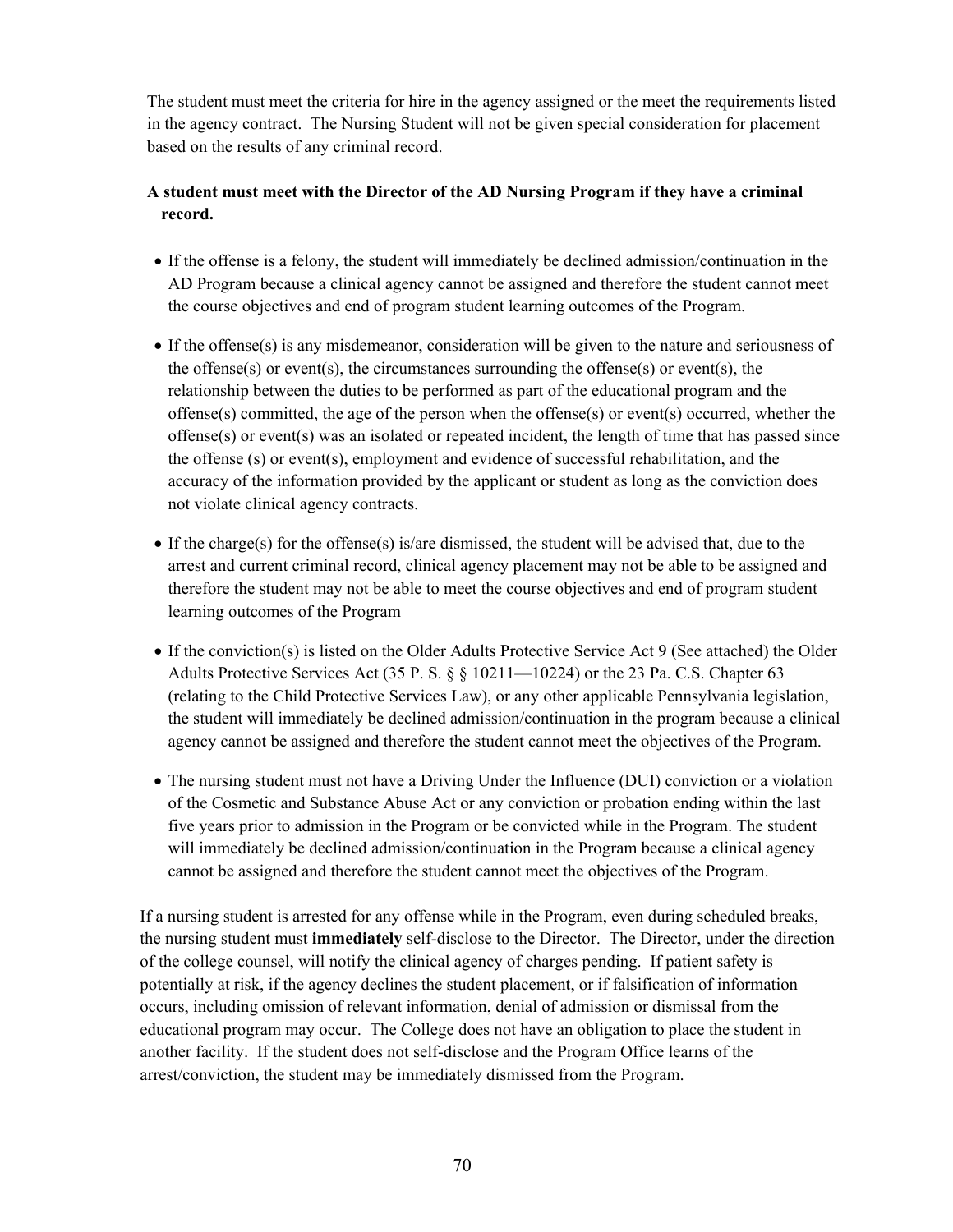## **II. Drug screens**

The nursing students, at their own expense, will utilize the clinical lab selected by the College that meets the criteria of the Department of Health and Human Services as an approved/certified lab and be a forensic study for a 10-panel screen in the timeframe specified each academic year. The student must have a negative drug screen in order to attend clinical. The student must meet the criteria for hire in the agency assigned, or potentially assigned, and meet the requirements listed in the agency contract. The nursing student will not be given special consideration for placement based on the results of any drug screen. If a student is unable to be placed clinically, he/she will be unable to meet the course objectives and progress through the Program of Study.

As a Bucks County Community College Associate Degree Nursing student, a commitment to the highest professional standard and the contract we hold with society to be safe, competent care providers is expected. Our legal contracts with clinical agencies require clean (negative) substance screens. State laws that legalize marijuana do not change our standard and our commitment to a drugfree lifestyle, both during the school year and during breaks. Use of marijuana or other federally regulated controlled substances will not be permitted in the Associate Degree Nursing Program.

A reported positive drug screen will be handled in the following manner:

- Upon reporting of the results, the student will meet with the Director of the AD Program and, if the results of the test are disputed by the student, submit to a repeat drug screen on the day specified by the Director, at the student's expense, at the designated Laboratory service.
- If the second test is positive, the student will be referred for appropriate counseling and prohibited from entering into or continuing progression with the program.
- If the second test is negative, the student may submit to random drug screens, at the student's expense, in the course of the semester as determined by the Director.
- The student's clinical seat will not be held if the student does not submit to the repeat screening for a disputed initial result or if the second drug screen is positive.

## **III. Patient/Student Relationships**

The student will maintain patient relationships at a professional and therapeutic level at all times.

The nursing student is not permitted to:

- Give home telephone numbers to patients;
- Call patients at home or at the agency;
- Visit a patient after the clinical day and without the instructor in the building;
- Engage in conduct that could be viewed as a sexual violation or sexual impropriety with a patient;
- If a student is found to have committed an infraction of this area the student will not be allowed back in the clinical area and therefore be unable to meet the objectives of the Program and it will result in a clinical failure for the course.

## **IV. Documentation and Maintenance of Accurate Records.**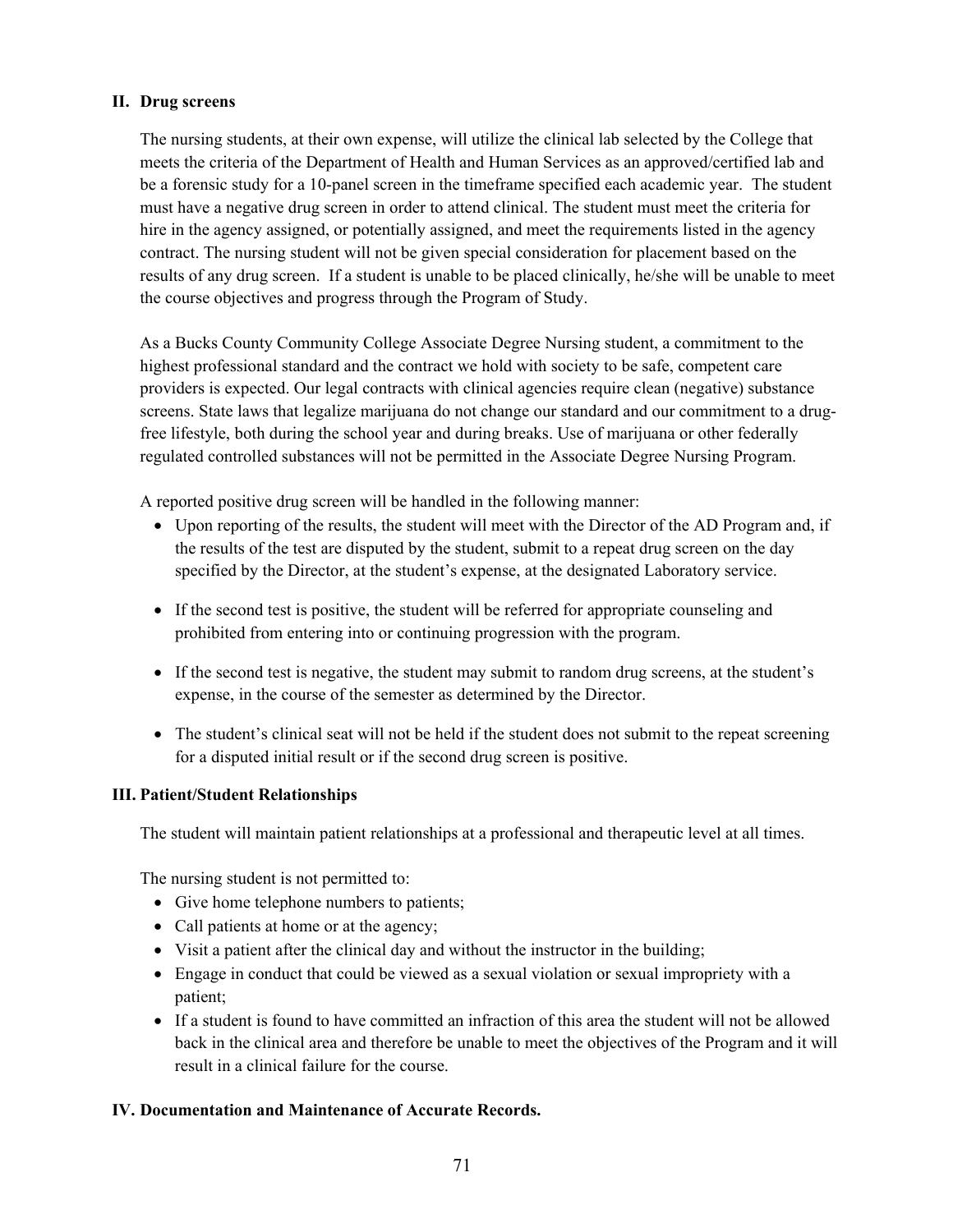The clinical instructor will inform the nursing student of the facility's charting policy and access to electronic health records.

Instructors will assure the nursing student is aware of specific agency policies regarding charting.

The nursing student is responsible to recognize variations in different clinical agencies' policies and comply with specific agency requirements.

A student is not permitted to witness any agency documents, e.g., wills, consent forms, etc.

A student may not call the agency (hospital) or staff to relay patient information; i.e., if you forgot to chart information or/something, call your instructor not the agency.

The student's entries must be legible and based on the student's assessment. (Refer to the Integrity Policy.)

## **V. Protecting Patients' Rights and Nurses' Responsibilities**

The student must treat all patients with dignity and respect and will not make judgmental statements or give less than the standard of care based on a patient's age, marital status, sex, sexual preference, race, religion, diagnosis, socioeconomic status, or disability

A student does not speak "over a patient" or converse with another individual in a manner that the patient cannot understand.

The student is expected to share observed behaviors that could jeopardize patient safety with the instructor or staff member.

The student may not leave the clinical area without proper notification and permission of the instructor.

The student must properly report and notify the appropriate department head or personnel prior to leaving an assignment.

Students may not be in the clinical agency without the instructor, unless they are a patient or visiting a friend or family member.

## **Medication Administration may ONLY be done with the Nursing Instructor present**.

*21.14 A licensed registered nurse, responsible for administering a drug, may supervise a graduate nurse or a nursing student in an approved nursing education program in the administration of the drug. In this section, ''supervise'' means the licensed registered nurse is physically present in the area or unit where the student or unlicensed graduate is practicing.* 

A nursing student may be suspected of being under the influence of drugs or alcohol, as evidenced by a combination of characteristics or behaviors including, but not limited to:

- Large, dilated, or constricted pinpoint pupils or injection (redness) of sclerae;
- Slurred or rambling speech;
- Slowed decision making, short term memory loss;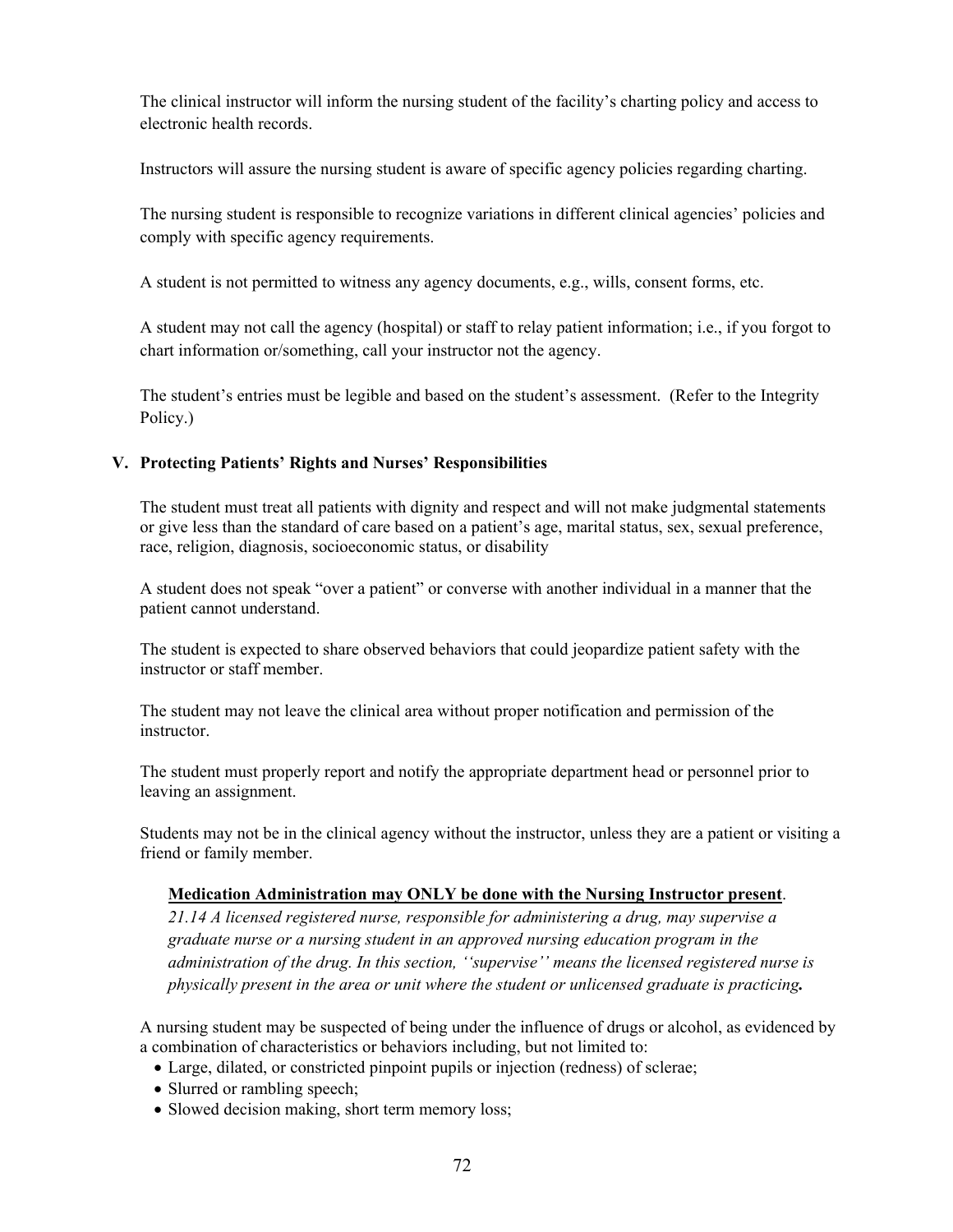- Uncoordinated movements, delayed reaction time;
- Extreme elation or irritability;
- Difficulty concentrating and lacking focus;
- Student c/o of rapid heart rate or increased temperature;
- Strong alcohol odor on breath or clothes infused with odor.

If any of the above characteristics or behaviors is witnessed, the instructor will remove the student from patient contact immediately. The instructor will notify the program director by phone or email of the occurrence and also complete a conference note describing the incident and the actions that resulted. The student will arrange for their own transportation, so they do not drive, to a designated laboratory service within a stated timeframe for a drug toxicology screen. The screen will be drawn at the student's expense and reported to the college. Failure to comply with obtaining the drug toxicology screen within the stated timeframe or a positive drug toxicology screen will result in clinical failure, and therefore, course failure.

The nursing student may undertake a specific skill only if the student has proper knowledge and instructor permission and supervision, if required.

The nursing student must notify the Director AD Nursing or clinical instructor of any conflict of interests that may exist in caring for patients, including but not limited to, the possibility of being assigned to a clinical agency where the student was terminated, a unit where the student works, family members, close friends, business associates, or a past history of being a patient on a unit assigned.

The nursing student must follow the **"Nurses Guide to the Use of Social Media**" published by National Council of State Boards of Nursing of Nursing (NCSBN) for Social Media**.** If a picture is posted of faculty, permission must be obtained. No patient pictures will be posted (Refer to the Confidentiality Policy), and no clinical agency names should be referenced.

The Nursing Student may not use cellular/electronic devices in the classroom, college lab, or clinical during instructional time without the faculty member's permission, including texting, recording, or .posting pictures or video. If access to such devices is observed, the instructor may consider the student as unsatisfactory for the day. Recording may only be done with the permission of the faculty and fellow students. (See the Confidentiality Policy)

## **VI. CPR for Healthcare Providers**

All certification and recertification must be done after June  $1<sup>st</sup>$  and prior to the stated due date.

Certification must be kept current at all times while in the clinical component of the Program.

No student is permitted in the clinical area without a valid CPR Certification, AHA preferred.

The Director or designees must view the original card and then a copy of the card must be submitted and kept on file in the Director's office.

## **VII. Professional Liability Insurance**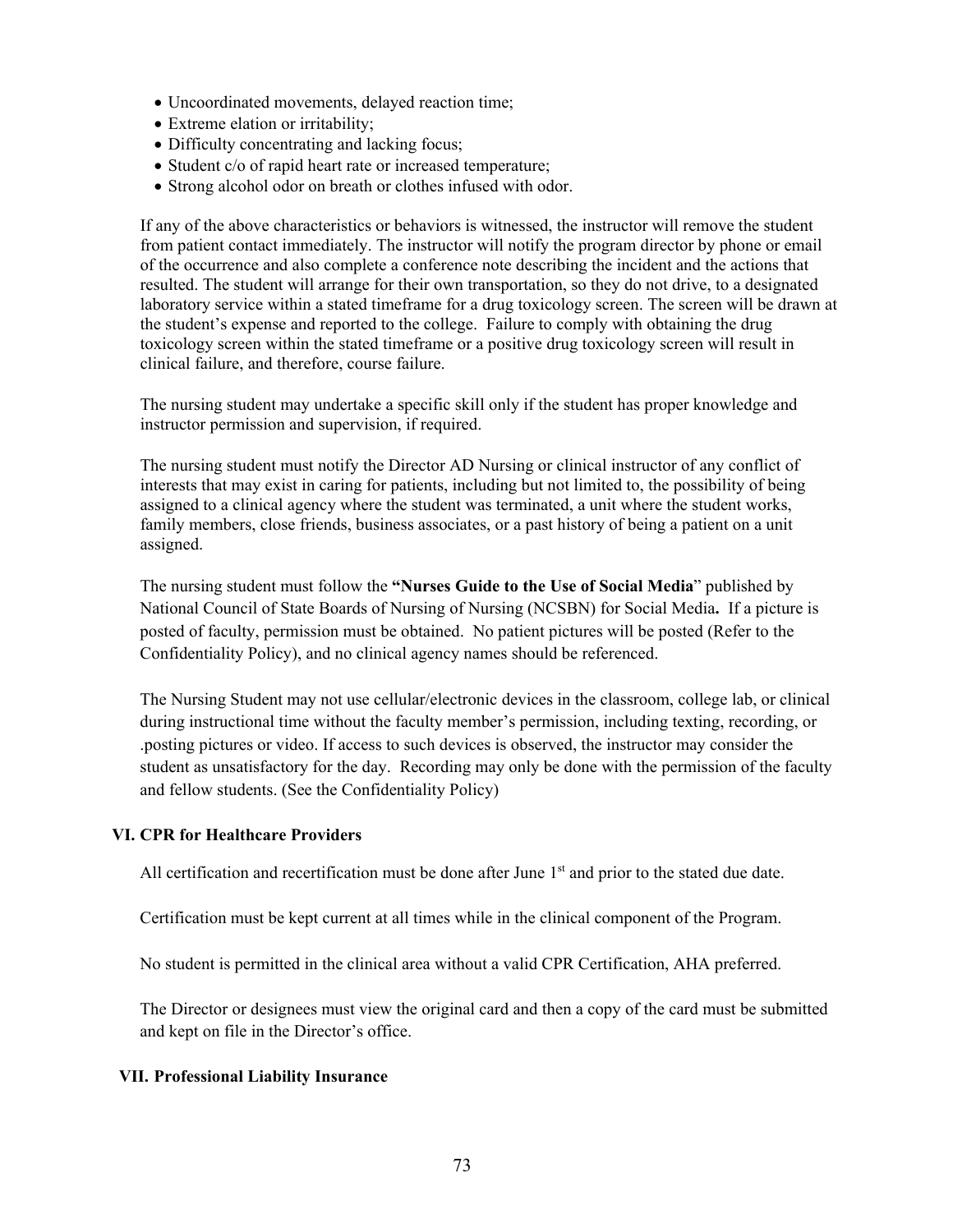The nursing student will be covered by a college blanket liability policy. The College will charge the student for this coverage. This coverage is *valid only* when the student is functioning as a student under the direction of the assigned instructor.

## **VIII. Specific Clinical Agency Policies**

The clinical instructor assigned to a particular agency will inform the students of the specifics of the agreement and or clinical agency policies. If the nursing student violates a clinical agency policy and the clinical agency disallows the student back to the clinical site, the College is not obligated to find the student another clinical site. When a clinical agency cannot be assigned the student cannot meet the objectives of the Program and a course failure will result.

The student is responsible to recognize and comply with the variations in different clinical agencies' policies and comply with specific agency requirements.

## **Smoking**

Most clinical agencies are non-smoking campuses, and this includes vaping. Any student found violating the clinical agency's Smoking Policy, will receive a clinical unsatisfactory for the day. If the clinical agency disallows the student back to the clinical site, the College is not obligated to find the student another clinical site. When a clinical agency cannot be assigned the student cannot meet the objectives of the Program and a course failure will result.

## **Parking**

The nursing student will park in the area designated for nursing students. If a student is found parking in a patient only parking area, the student will receive a clinical unsatisfactory for the day; the second offense will result in dismissal from the clinical area. If the clinical agency disallows the student back to the clinical site, the College is not obligated to find the student another clinical site. When a clinical agency cannot be assigned the student cannot meet the objectives of the Program and a course failure will result.

## **Computer/IT Access**

The nursing student must follow all IT Policies of the college and clinical agencies. If the nursing student violates the clinical agency policy, the student will receive a clinical unsatisfactory for the day; if the clinical agency disallows the student back to the clinical site, the College is not obligated to find the student another clinical site. When a clinical agency cannot be assigned the student cannot meet the objectives of the Program and a course failure will result. If the nursing student violates the college and/or AD Nursing Program policy, the student will be referred for disciplinary review and the faculty will recommend the strongest sanction available. The nursing student may not share passwords, security codes to secure areas, or chart under other students' or staff's log-on credentials. Further guidance can be found at: <http://www.bucks.edu/catalog/info/records/ecommunications/>.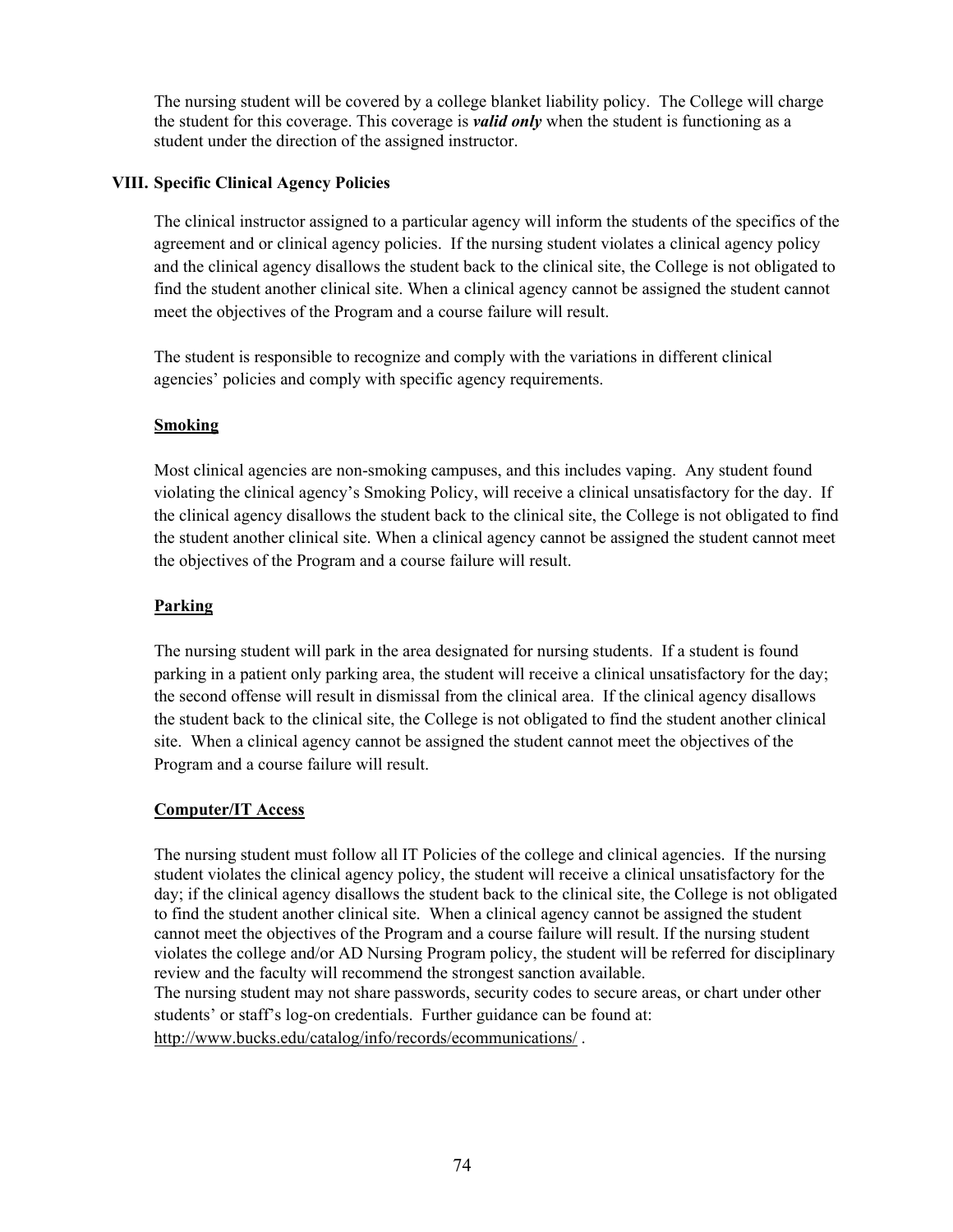## **Cell Phones/Electronic Devices**

The nursing student may not access cell phones or electronic devices in nurses' stations, patient care areas, or any area not specifically allowed by agency policy. This would include the post conference area if such devices are not allowed at the clinical site. If a student is found violating the clinical agency's Cell Phone Policy or rules, the student will receive a clinical unsatisfactory for the day. If the clinical agency disallows the student back to the clinical site, the college is not obligated to find the student another clinical site. When a clinical agency cannot be assigned the student cannot meet the objectives of the Program and a course failure will result.

**All the above behaviors and requirements are essential to safe and professional nursing care. A violation of the behaviors will result in a minimum of an unsatisfactory/unsafe conference note to a maximum of immediate dismissal from the clinical component of the AD Nursing Program and result in a Failure for the course.** 

| Approved: $07/13$                 | Target Date: May                       |
|-----------------------------------|----------------------------------------|
| Review:                           | Review Every three years               |
| Revised:05/16; 05/19; 9/20; 05/21 | By: Director/Faculty                   |
|                                   | Forms:                                 |
|                                   | Clinical Responsibilities, Malpractice |
|                                   | Insurance                              |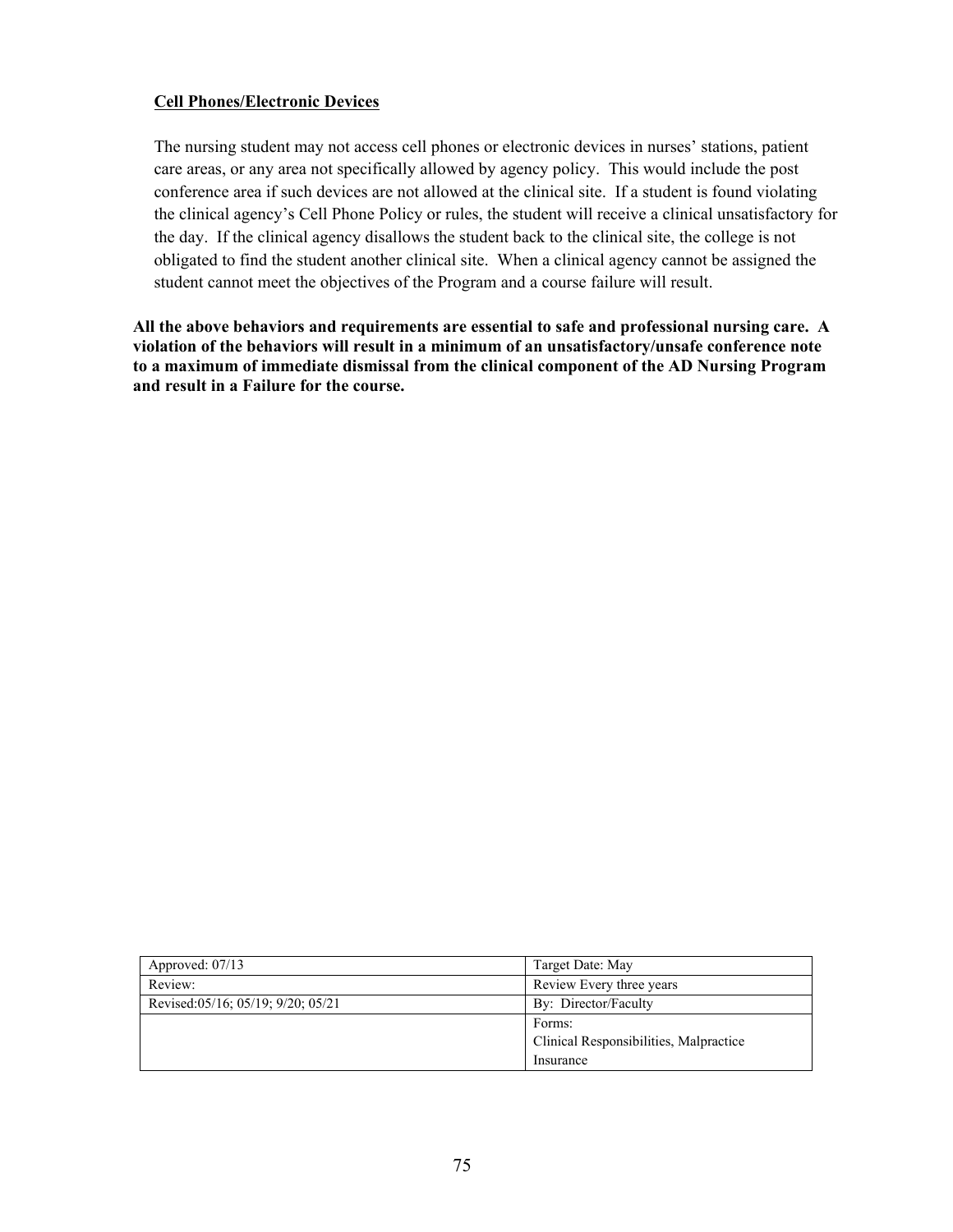## **Professional Liability Insurance**

- All students will be covered by a blanket Liability Insurance policy.
- BCCC will bill the student every **SEMESTER.**
- **FEES ARE SUBJECT TO CHANGE.**

I have read the above statement regarding the professional liability insurance. I understand that the policy covers my actions **only during the clinical portion of the nursing program** and I am responsible for the cost of the insurance.

I fully understand the implication of the above statement regarding liability insurance.

Student Signature Date

**Student Printed Name** Student Number

| Adopted: 3/87                      | Target Date: May.         |
|------------------------------------|---------------------------|
| Review: 08/00, 10/03, 03/15, 05/16 | Review: Every three years |
| Revised: $05/19$                   | By: Director/Faculty      |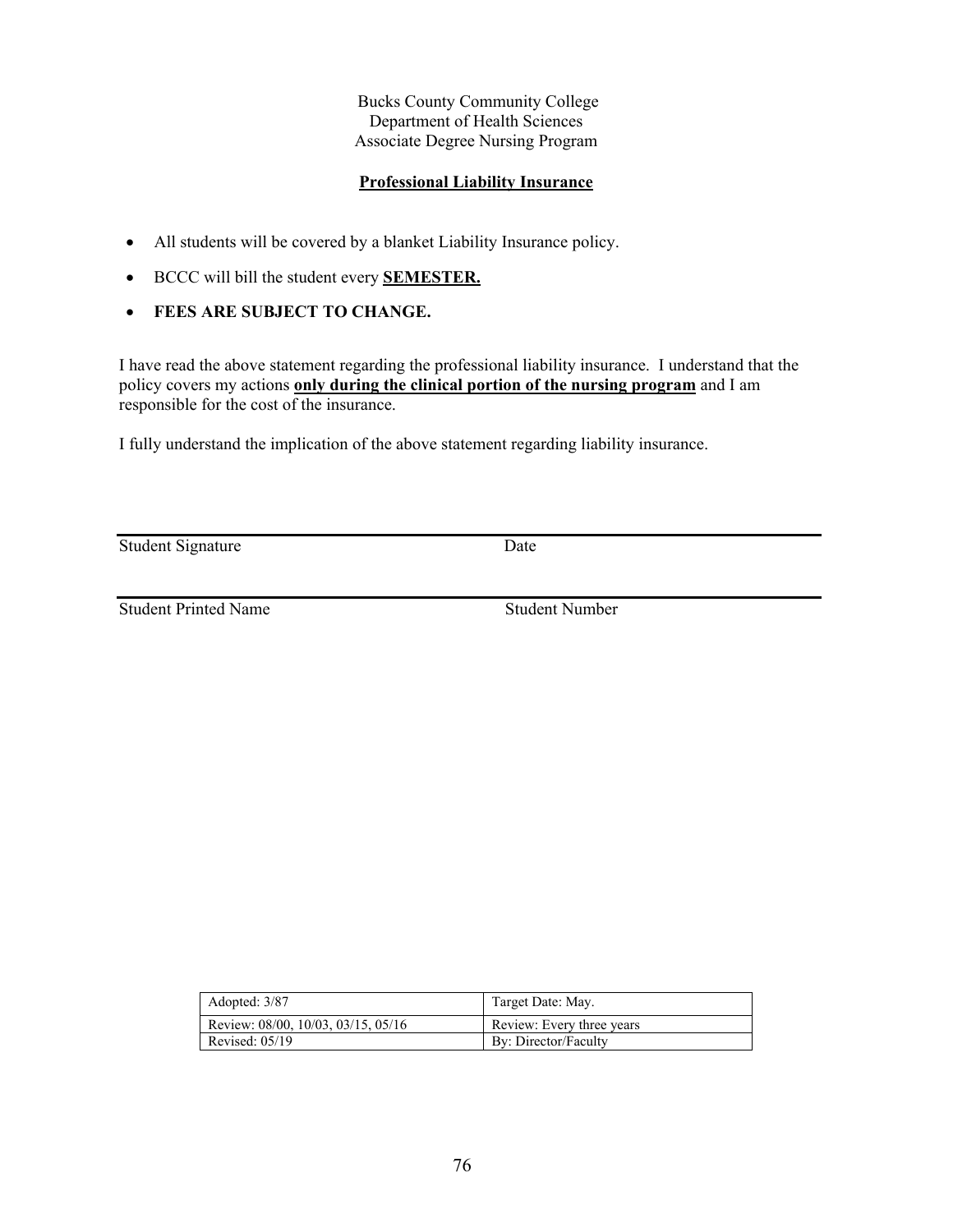## **Clinical Responsibilities**

I have read the policies regarding the required health forms, Criminal Record Check, Child Abuse Check, and FBI Check, and CPR Certification. I take full responsibility for having them completed, and I will do so by the specified times.

I understand if these materials are not handed in by the date specified, my enrollment in the nursing program is jeopardized and a withdrawal may be initiated.

## **STUDENT:**

| Signature    | Date                  |
|--------------|-----------------------|
| Printed Name | <b>Student Number</b> |

| Adopted: 3/16/87                     | Target Date: May          |
|--------------------------------------|---------------------------|
| Review/Revised: 08/00; 10/03; 03/15; | Review: Every three years |
| Reviewed: $05/20$ ;                  | By: Director/Faculty      |
| Revised: 05/19; 05/21                |                           |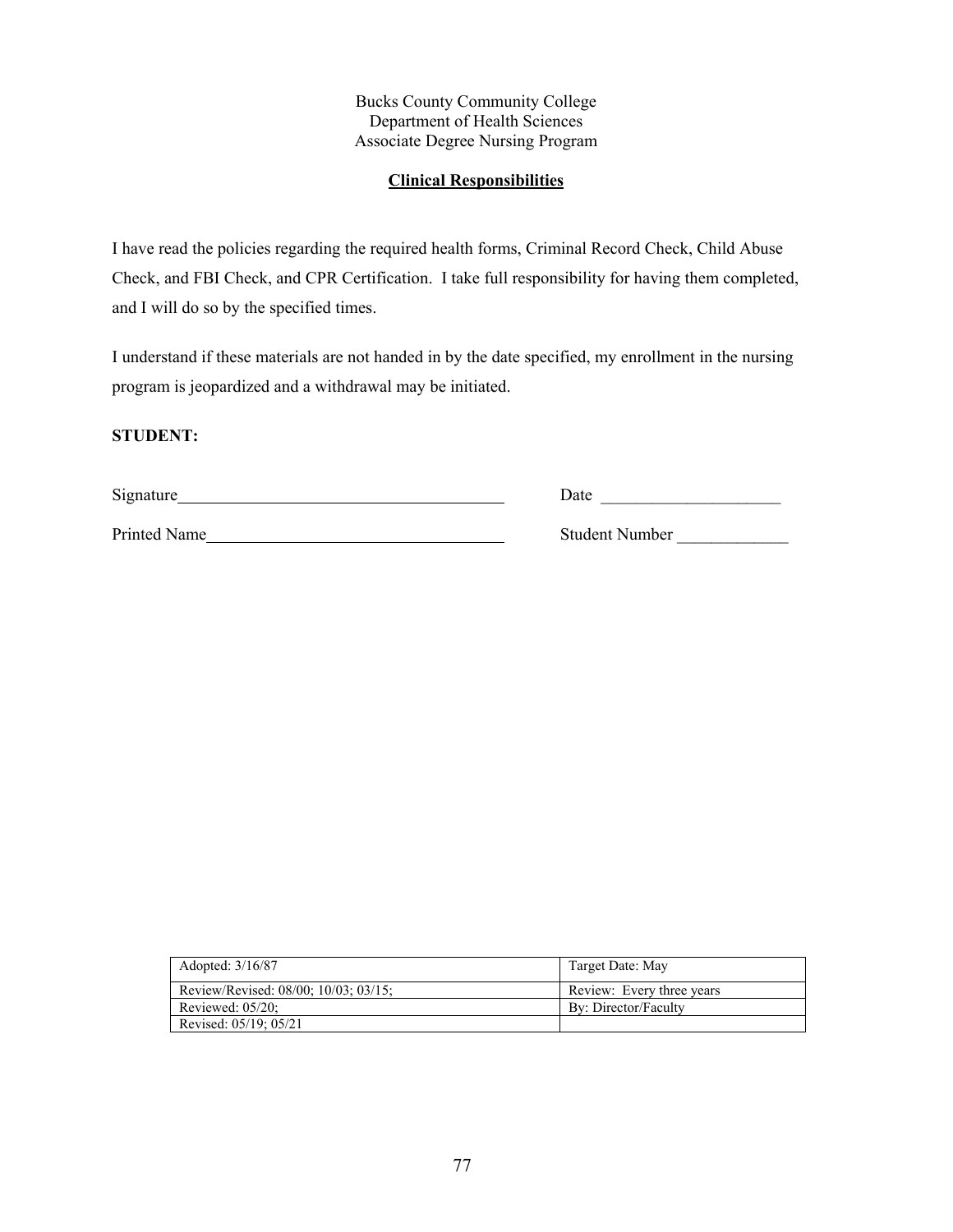## **Student Records Policy**

#### **Policy:**

All student records will be handled in ways to protect student privacy and assure the academic integrity of assigned grades.

## **Purpose:**

To provide guidance to the nursing faculty regarding the storage and destruction of all student records. The guidelines were developed with direction from the Bucks County Community College Office of Admissions, Records and Registration, guidance from the Pennsylvania State Board of Nursing, and American Association of Collegiate Registrars and Admission Officers (AACRAO) handbook. The guidelines in the AACRAO handbook are accepted by the Veteran's Administration, Department of Education, United States Public Health Service, and Department of State.

#### **Procedure:**

- I. Students' answer sheets and scan sheets are kept in the instructors' office.
- II. Tests may be destroyed within two weeks of administration at the instructor's discretion. Student answer sheets are saved
- III. Answer sheets, possibly with student numbers (students are not to enter social security numbers on scantron sheets) are to be kept in a locked office. Scan and answer sheets are to be kept for three years after the student graduates from the program. Scan and answer sheets are to be destroyed by shredding.
- IV. Student's folders who have withdrawn from the program should be kept until they can no longer complete the program within five years of first clinical nursing course and then be sent to Admissions/Records.
- V. Student Folders consist of two separate categories.

**The Academic Folder** contains clinical evaluations, conference notes, nursing forms, and non-medical correspondence. They are kept in a locked file cabinet in a locked room with limited access.

**The Student Health and Clinical Requirement Folder** is kept in the central lock box (medical records, drug screens, criminal record checks) in the Director's Office with access granted only to the Director or Program Administrative Assistant.

VI. Once the student has completed the program, all records are transferred to Admissions. Records for students not completing the program are incorporated into the student's educational file and are held in paper for a minimum of 3 years after the date of graduation or last attendance. Records are sent to Registrar and converted to document imaging system. Only the AD Nursing Director and the program's Administrative Assistant may access files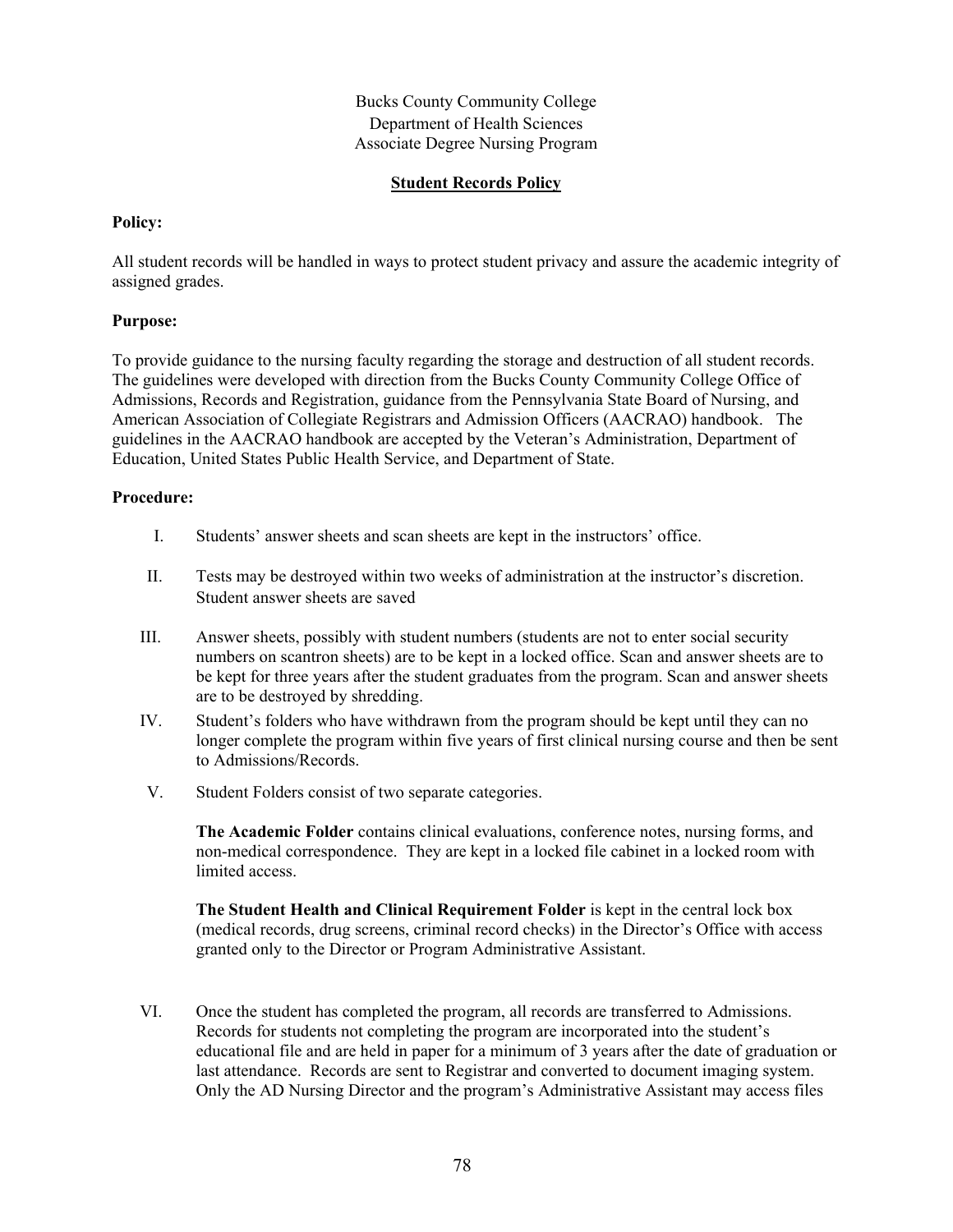as appropriate. If a faculty member has questions about student records they should be directed to the Director or the Admissions Office.

VII. Students will sign a statement permitting the PA State Board of Nursing, ACEN, and clinical agencies access to review their student records including but not limited to the FBI and PA Criminal Record check and Child Abuse Clearance.

| Approved/Adopted: 10/04                       | Target Date: May                         |  |
|-----------------------------------------------|------------------------------------------|--|
| Review: 9/08; 08/13, 05/16                    | Review: Every three years                |  |
| Revised: $02/16$ ; $03/16$ ; $05/19$ ; $9/20$ | By: Director/Faculty                     |  |
|                                               | Form: Permission to view student folders |  |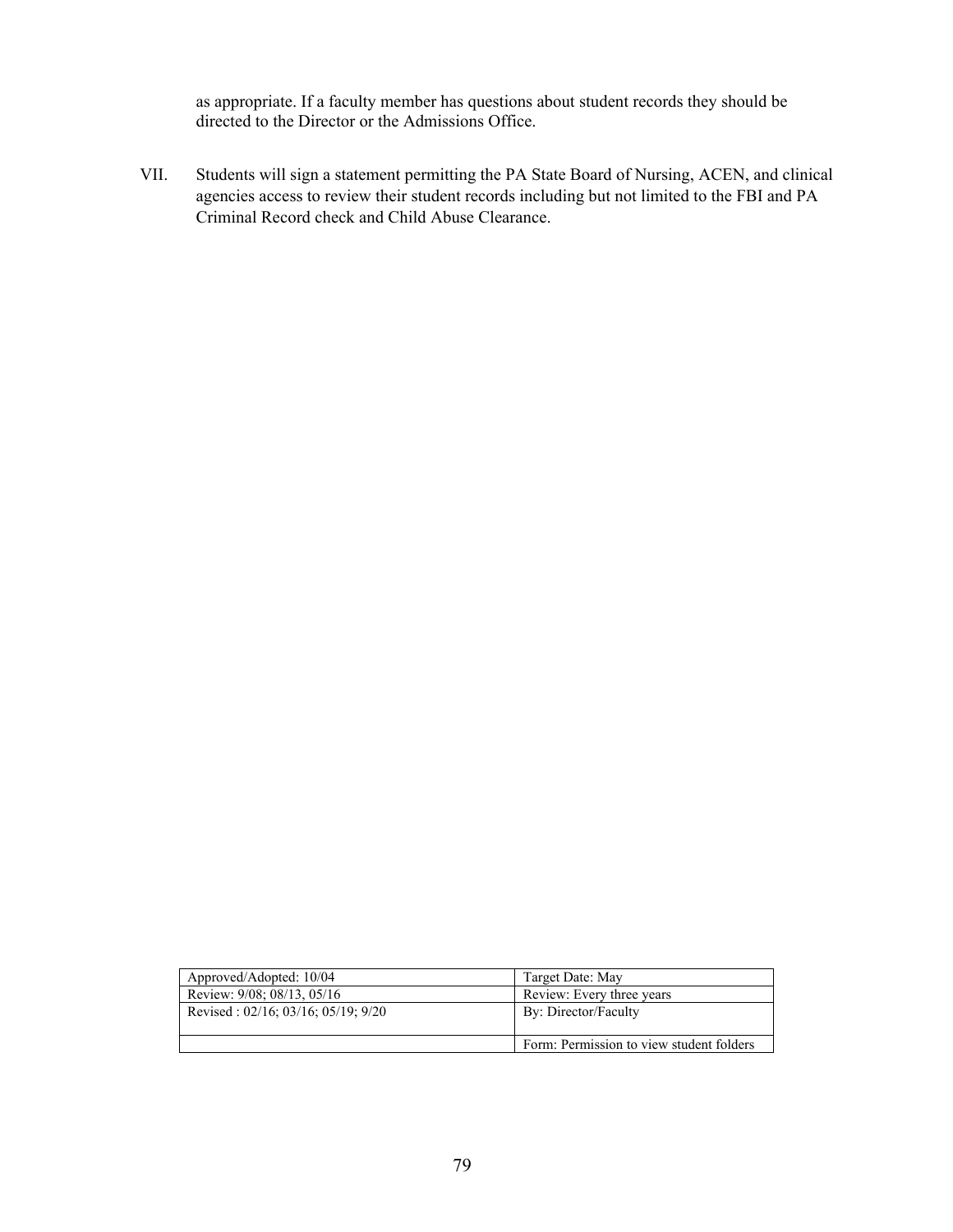## **Student Permission for Sharing, Information, Record Review, and Audit**

The Pennsylvania State Board of Nursing, (SBON the Accreditation Commission for Nursing Education (ACEN), and clinical agencies periodically review the Associate Degree (AD) Nursing Program at Bucks County Community College. A portion of this process is validating program compliance as well as assuring patient safety by reviewing the nursing student's records on file in the AD Nursing Program Office.

**I, \_\_\_\_\_\_\_\_\_\_\_\_\_\_\_\_\_\_\_\_\_\_\_\_\_\_\_\_\_\_\_\_\_\_\_\_, give my consent for the visitors from the PA State** 

 **(Printed Name of Student)**

**Board of Nursing (SBON), the Accreditation Commission for Nursing Education (ACEN), and selected clinical agencies to review my records including but not limited to the State and FBI Criminal Record Check, Child Abuse Clearance, and drug screen.**

**Student Signature Date 2018** 

| Adopted: $10/85$ |                                    | Target Date: May          |  |
|------------------|------------------------------------|---------------------------|--|
|                  | Review 10/05, 10/09, 08/13,        | Review: Every three years |  |
|                  | Revised: 8/00; 10/03; 05/16; 05/19 | By: Director              |  |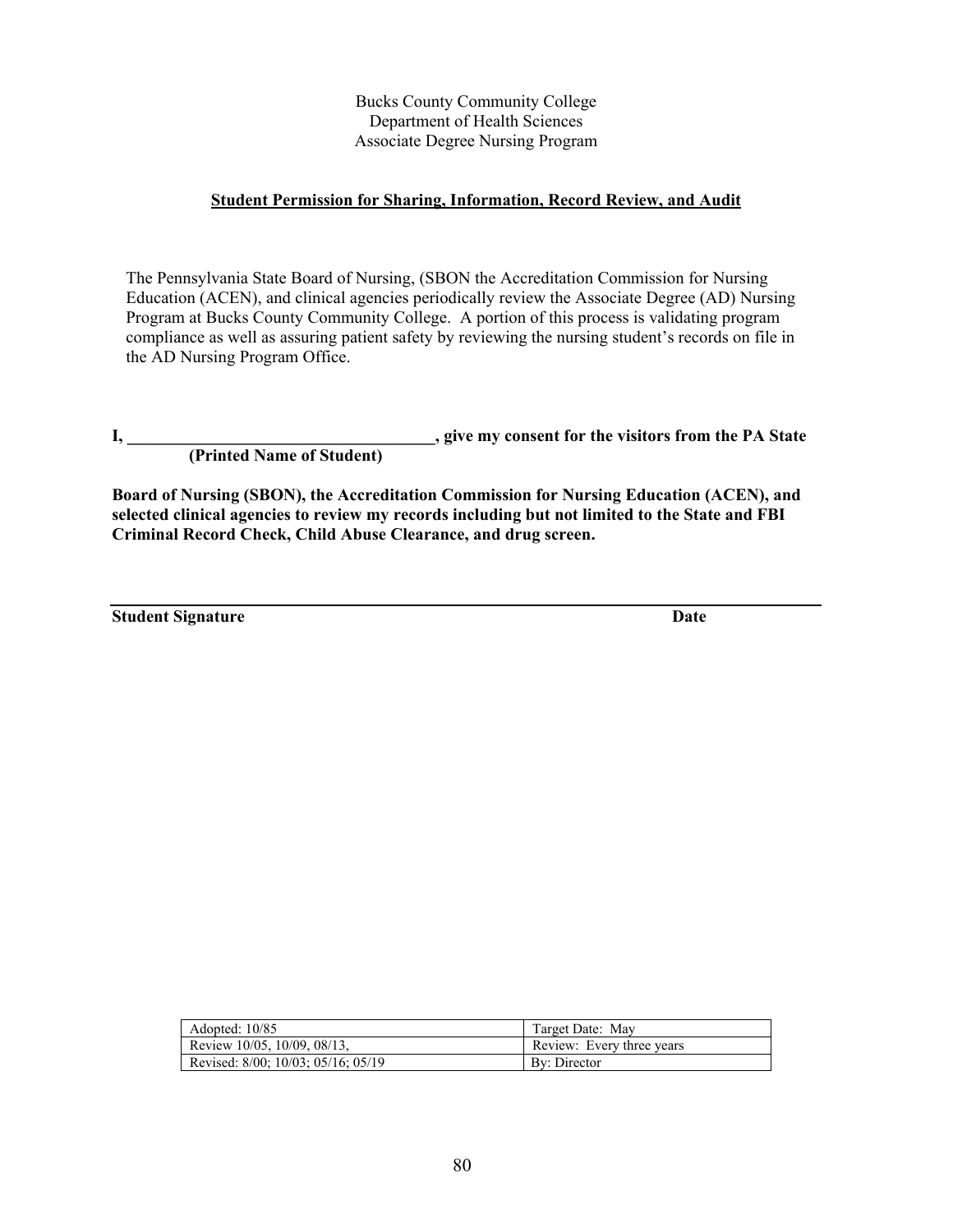## **Student Profile Sheet**

#### **I. STUDENT INFORMATION**

| $\checkmark$ Student Number:                                                       |  |
|------------------------------------------------------------------------------------|--|
|                                                                                    |  |
| <del>V</del> Student's Personal e-mail: <u>Versonal Student's Personal e-mail:</u> |  |
| $\checkmark$                                                                       |  |
|                                                                                    |  |
|                                                                                    |  |
| $\checkmark$ Cell phone number: $\_\_$                                             |  |
| Person to contact in case of emergency:                                            |  |
|                                                                                    |  |
|                                                                                    |  |

- **II.** Students are responsible to fill out a Change of Address Form in Admissions and notify the Associate Degree Nursing Program, **if any of your information on this profile changes**.
- **III.** Students are responsible to check BCCC student e-mail accounts regularly and use only their BCCC email accounts for correspondence with the faculty, staff, and administration of program, department, and college.

| Created: 5/78                                          | Target Date: May     |
|--------------------------------------------------------|----------------------|
| Reviewed/Revised: $2/00$ , $10/03$ , $3/06$ , $3/15$ , | Review: Annually     |
| Revised: 5/20: 5/21                                    | By: Director/Faculty |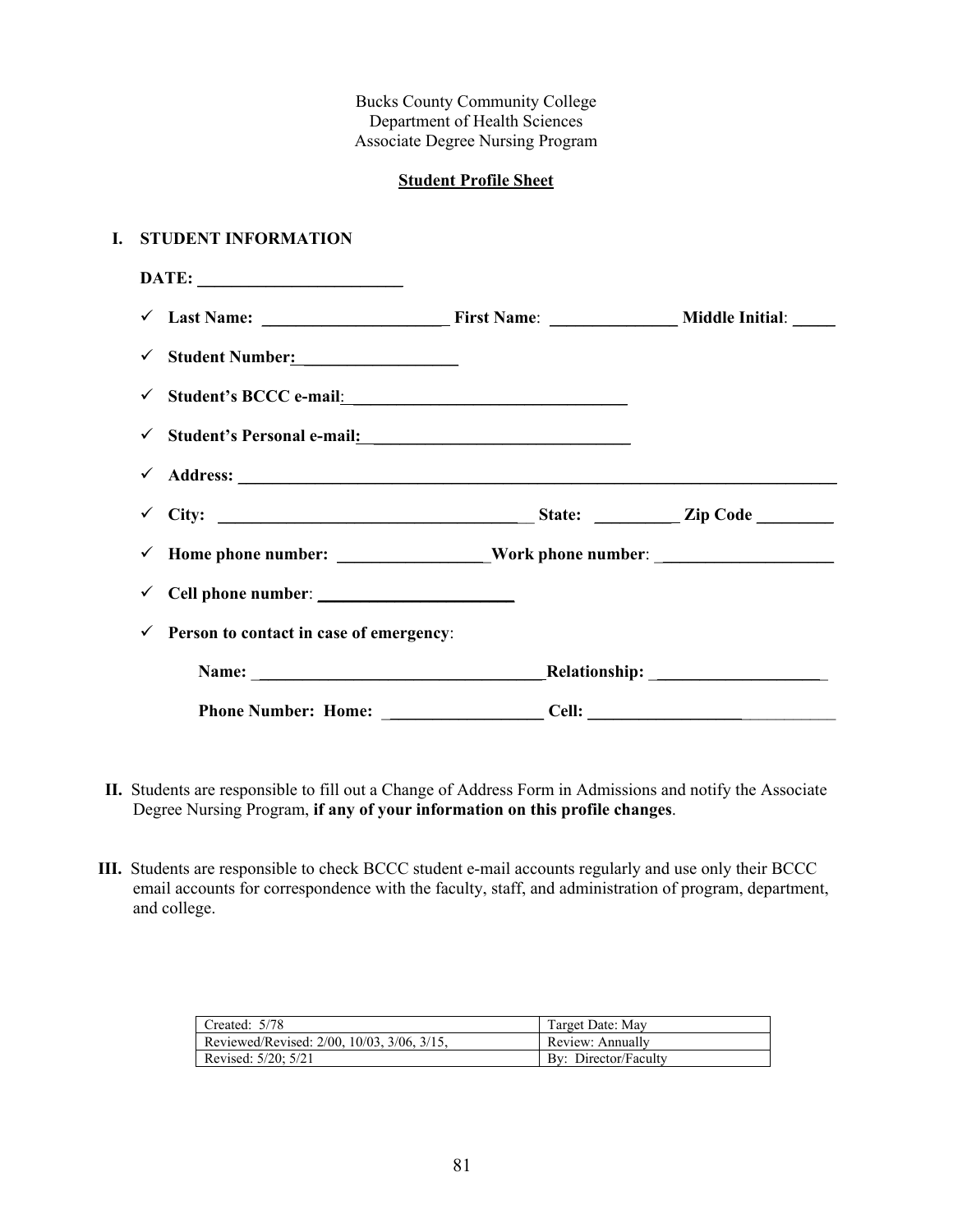## **Student Services**

There are many student services available at BCCC. Please check the college catalog information at [http://www.bucks.edu/student/.](http://www.bucks.edu/student/) Catalogs are available in the Admission's Office. Below includes a partial listing that is particularly important for nursing students:

## **Advising**

## **Student Advisement by Nursing Faculty and Assigned Advisors**

- Full-time faculty are available to the nursing student during their office hours. Each faculty member has five office hours per week. Students have the opportunity to discuss any of their perceived needs or problems at these times.
- Faculty office hours are posted on each office door at the college. You may expect a rapid reply with via email during posted Electronic Office hours.
- Faculty may have one half hour of office hours in the clinical area (1/2 hour each day). Before or after the specific clinical time. Please check with your clinical instructor, for the time they have designated, for an office hour in the clinical area.
- Part Time faculty may have scheduled office hours in the clinical area. All part-time faculty will have an office assigned to them at the college. Please check with them as to when they will be available on campus.

## **RN-BSN Planning**

• Early during your BCCC nursing program start thinking about your articulation for an RN-BSN. Visit [www.bucks.edu/transfer](http://www.bucks.edu/transfer) check out the agreements and equivalencies. If you have questions call 215-968-8031 for further information.

## **Counseling Center**:

• The college has a staff of full-time professional counselors that provides group, and individual psychological counseling. Some of the areas which students have discussed with counselors are loneliness, marital, and family adjustments, depression, addiction concerns, and feelings about self. To make an appointment with any of BCCC counseling staff, please call 215-968-8182 or email [counseling@bucks.edu.](mailto:counseling@bucks.edu) The counseling center is open Monday through Friday 8 am to 4:30 pm; and Monday through Thursday evenings from 5:30pm to 9:00pm.

## **Center for Student Employment and Career Development**

• Offered through the Career Development Center. Educational counseling is offered for help with study skills, course advising, and resume writing.

Students are responsible for obtaining permission from the nursing faculty member for recommendations. Ask the faculty member first, before using any of their names. Ask them in person, do not leave a note. Be sure the faculty member is still on campus if you leave recommendation forms. The Center for Career Development is located in the Rollins Center first floor, student services center. The center offers job fairs that are open to students every fall and spring.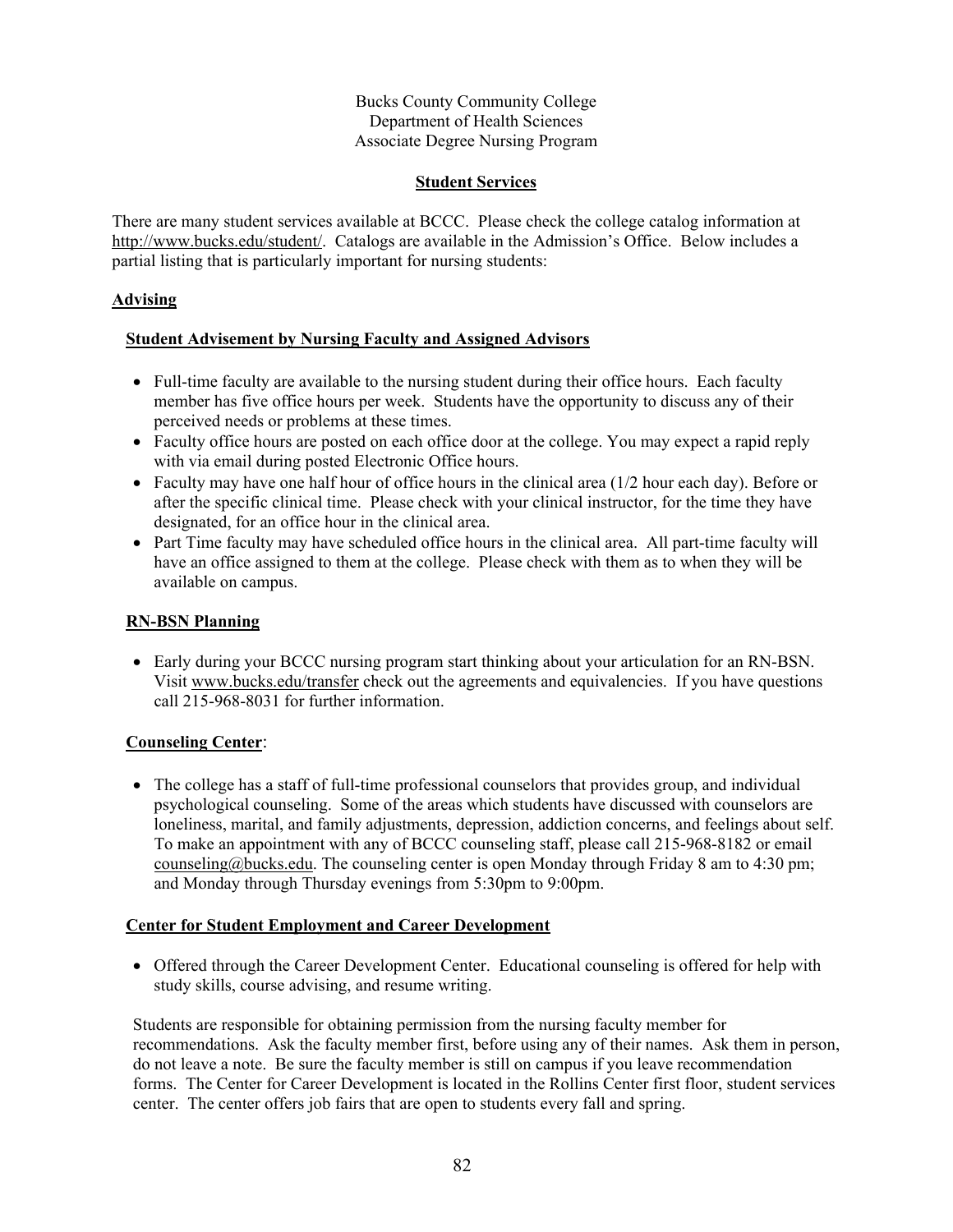#### **Bookstore**

The Bookstore is located next to the Library and is operated by Follet. The bookstore carries all the required and recommended resources for all classes. The Bookstore has a limited number of uniform items and other related nursing student supplies such as pens, and non-required review books.

#### **Learning Resources**

The library has three locations (Newtown, Lower Bucks, and Upper Bucks) each location is able to support your learning needs in a variety of ways. For an index of library services including data bases, FAQs, policies, hours, go to:<http://www.bucks.edu/library/>

Nursing Courses may have an embedded librarian. Students are encouraged to check the Canvas space for assistance.

The Tutoring Center provides tutorial services at no additional cost to students enrolled in select courses offered by the College. Those students who need assistance in mathematics, accounting, computer science, writing, reading, study skills, American English as a second language, and foreign languages may get help.

On-Line Learning Specific Information for On-Line learning is available at: [http://www.bucks.edu/e](http://www.bucks.edu/e-resources/bucks-online/)[resources/bucks-online/](http://www.bucks.edu/e-resources/bucks-online/) .

#### **Admissions, Registration and Records**

Application for graduation is made to the office of admissions, registration, and records. Students are responsible to request course transfer waivers on all courses brought in as "999", as well as, making sure any Prior Learning Assessment is complete prior to the course starting. A student cannot be registered for a Nursing Course unless the course pre-requisites are met, or the student is concurrently registered in course co-requisites or has the co-requisite courses completed.

#### **Financial Aid & Scholarships**

Financial Aid Office hours are 8:00 a.m. to 4:30 p.m. Monday through Thursday 8:00-4:00 Friday during the fall and spring semesters. The Office is also open in the evening during the first week of classes. The telephone number of the Financial Aid Office is 215-968-8200 (Fax: 215-504-8522). All available scholarship for students can be found at the following link: <http://www.bucks.edu/about/foundation/scholarships/#d.en.7813>

Students who are awarded scholarships are expected to attend the Honors Convocation for the opportunity to meet the generous benefactors. Students are also requested to provide long term followup information if contacted.

#### **Student Accounts**

In order to be in good standing with the College, you must have a zero balance by the published deadlines. Failure to receive a statement will not be accepted as a reason for missing the payment deadline. You will not be able to register for the next semester until your balance is zero. It is important to note that by registering for classes or having the nursing program representative register you, you are agreeing to pay tuition and fees by the published date. Written notice must be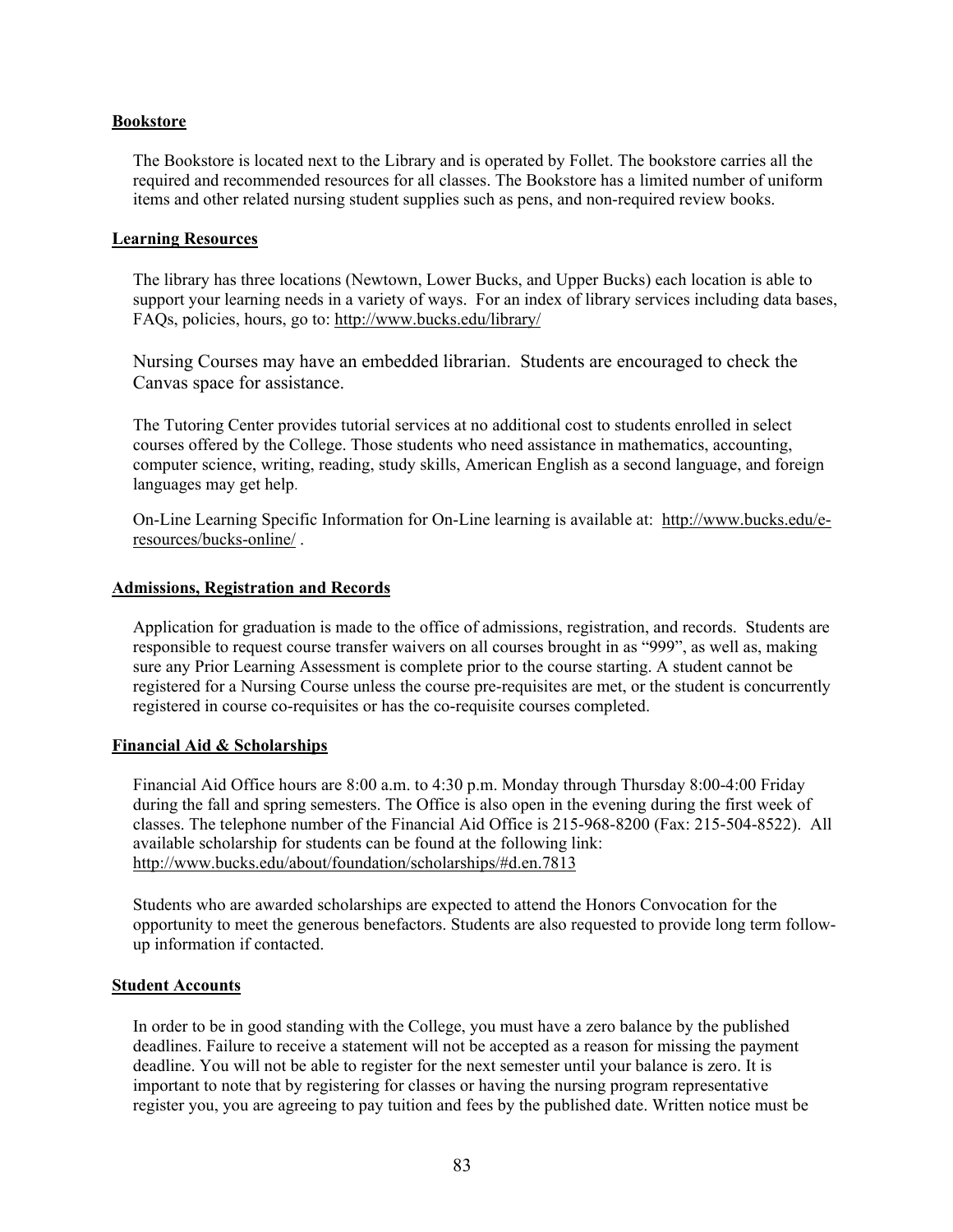submitted to the Admissions Office by the published deadline to cancel registration and have charges removed or reduced.

Students that have an account balance will not be eligible for graduation; therefore, the student will not be eligible to sit for the National Council Licensure Exam until the account is reconciled. BCCC nursing students authorizes the college to use balances in their account to pay off encumbrances. . The student may rescind this authorization at any time by notifying the Financial Aid Office. If this authorization is rescinded, the student understands they are responsible for the costs associated with the program. Nursing Students are encouraged to establish payment plans at <http://www.bucks.edu/admissions/accounts/pay/#deferred>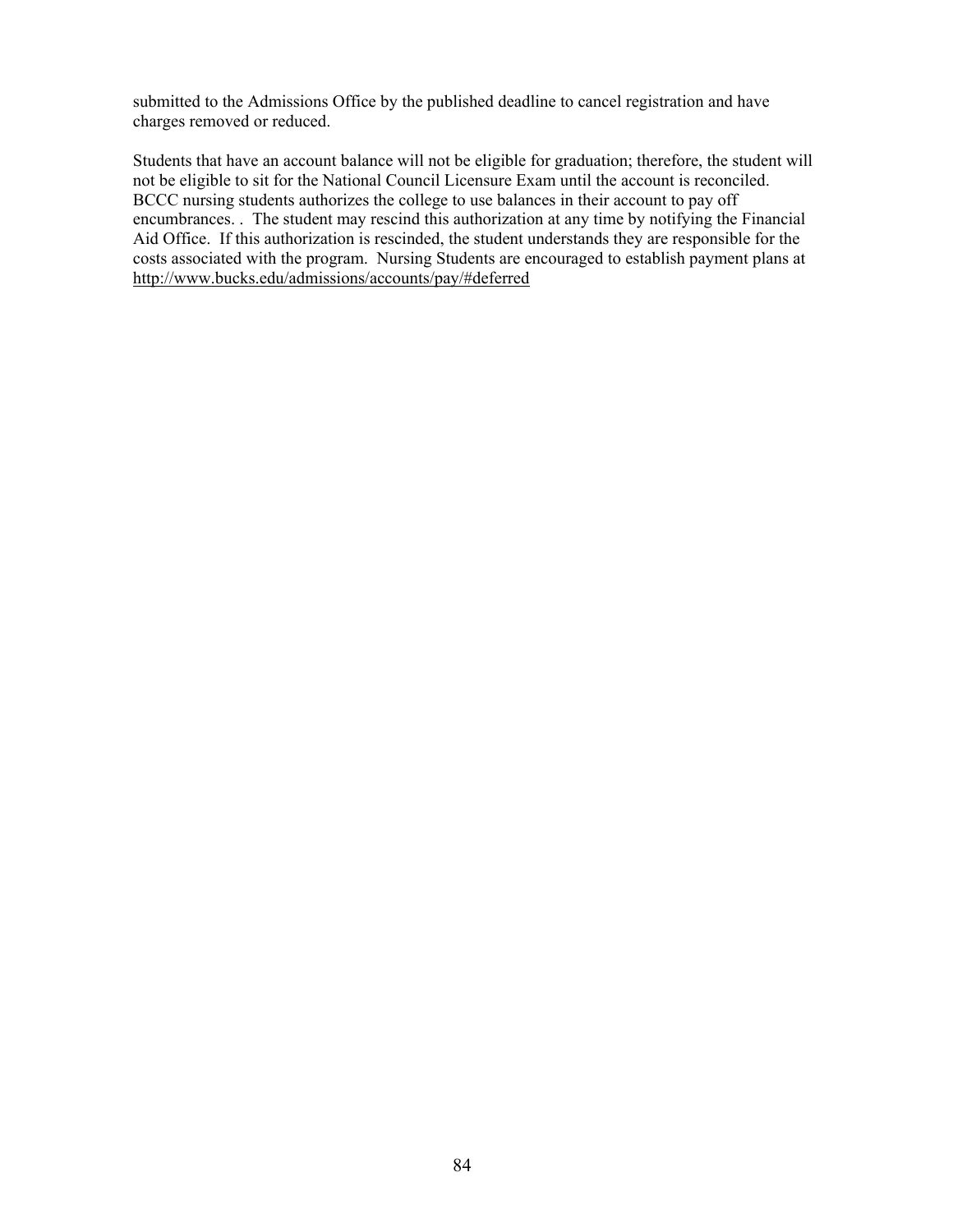# **Course-Specific Fees for Nursing**

General expenses for Bucks County Community College can be found in the College Catalog or at [http://www.bucks.edu/payment/tuition/.](http://www.bucks.edu/payment/tuition/) The course specific fees for Nursing.

| <b>Name of Fee</b>               | Amount     | Frequency    | <b>Rationale</b>                  |
|----------------------------------|------------|--------------|-----------------------------------|
| Nursing Fee                      | <b>TBD</b> | 2021-2022    | Low student faculty ratio in      |
| <b>NURS101, NURS 102</b>         |            |              | clinical area.                    |
|                                  |            |              | Mileage costs for instructional   |
|                                  |            |              | visitation                        |
| Nursing Fee                      | <b>TBD</b> | 2021-2022    | Same as above increased due to    |
| <b>NURS 201, 202</b>             |            |              | second clinical day               |
| Malpractice Insurance            | \$15       | Per NURS     | Required by contract with         |
|                                  |            | course       | clinical agencies.                |
| Lab Fee                          | <b>TBD</b> | Per NURS     | Replacement of disposables and    |
|                                  |            | course       | Hazardous Waste disposal          |
| Learning Support Fee             | <b>TBD</b> | Per NURS     | Review textbooks and              |
|                                  |            | course       | Objective standardized testing    |
|                                  |            |              | used for advisement and           |
|                                  |            |              | projection of NCLEX-RN            |
|                                  |            |              | performance.                      |
| <b>Student Uniforms</b>          | <b>TBD</b> | One-time fee | Standard wear for clinical area   |
| <b>Licensure Examination Fee</b> | TBD        | One-time fee | Determined by PA SBON             |
| Application for NCLEX-RN         | TBD        | One-time fee | Determined by Testing Agency      |
| exam                             |            |              |                                   |
| Criminal Record Check            | <b>TBD</b> | Yearly       | Safety of Patients; Required by   |
| Child Abuse Check                |            |              | law for affiliation with selected |
| FBI Check                        |            |              | clinical sites and clinical       |
|                                  |            |              | agency contracts                  |
| Drug & Alcohol Screen            | <b>TBD</b> | Yearly       | Required by Clinical Agency       |
|                                  |            |              | Contract                          |

\*\*subject to change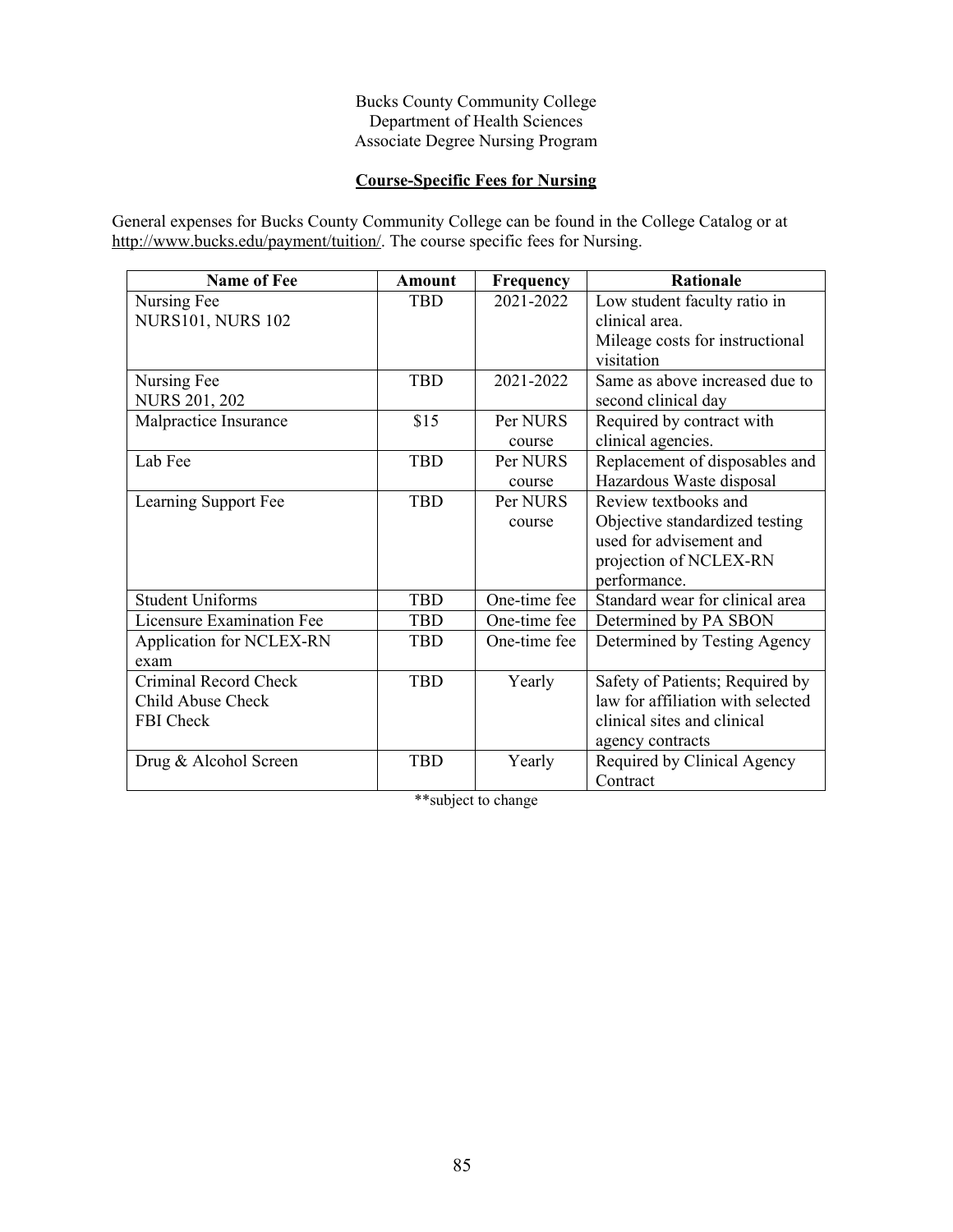## **STUDENT-ORIENTED ACTIVITIES**

#### **Student Representation on Committees**

*The Bylaws of the Nursing Program encourage student representation. Students' voting rights are specified in the Bylaws. Meeting dates are posted, and representatives may share discussions and actions with other classmates. Students' input into committee activities is valued.*

- A. Class Representatives The purpose of the class representatives is to plan and implement all the students' activities related to the Nursing Program.
	- Selection Process

Nursing I and Nursing II: The class will select at least one representative from each class, if desired.

Nursing III and Nursing IV: Same as above.

Alternates are recommended.

B. Meetings

**AD Nursing Faculty Meeting** – Fourth Tuesday of every month 11:00 - 12:15pm. Founders 214; student representation welcomed. See Course Coordinator or AD Nursing Director for details. **NOTE:** A portion of the meeting may be closed, i.e.; discussion about confidential matters. Students are not permitted in that portion of the meeting.

A Nursing Faculty member will act as the Advisor to the classes and to the Nursing Club.

## **Nursing Club:**

The Nursing Club is a college-recognized organization that sponsors speakers and plans serviceoriented activities throughout the school year. Membership is available to all students interested in Nursing.

## **Nursing Recognition: The Pinning Ceremony**

The Pinning Ceremony at BCCC was originated in 1971. The ceremony is the Nursing Program's event. It is organized by the Director and Faculty with student input. It is the Faculty's belief that Commencement and the Pinning Ceremony have their own significance, neither of which replaces or embodies the other. The graduating Nursing Class enters the preparation for the ceremony with the full understanding and agreement to attend the graduation activities. The student uniform, with lab coat, will be the apparel worn at the pinning ceremony. The professional attire policy guidelines related to uniforms will be used for the Pinning Ceremony.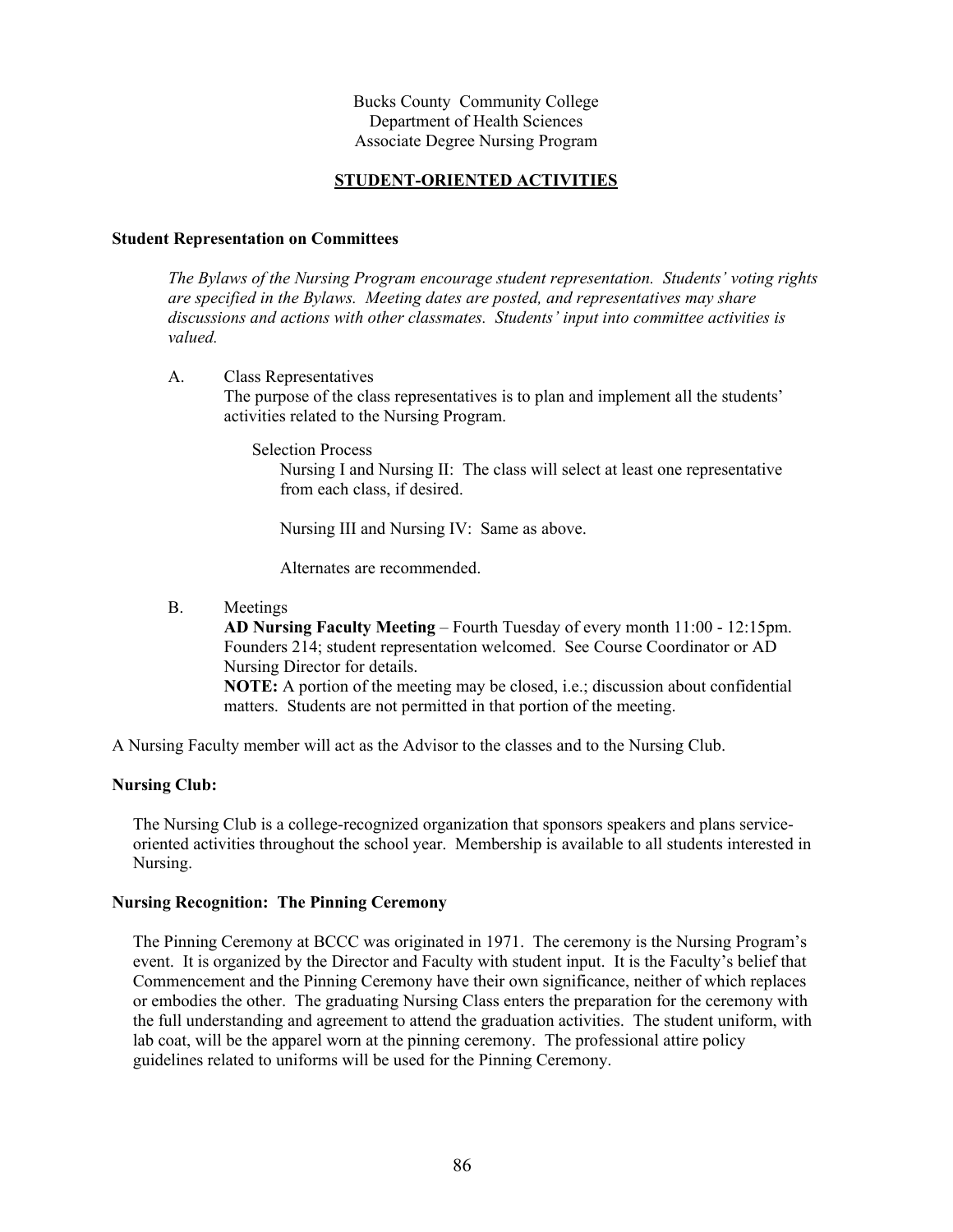## **Nursing Club Bylaws**

## **Article I**

The name of the organization shall be the Bucks County Community College Nursing Students Club.

## **Article II**

## **Membership**

- 1. Membership to all students interested in Nursing.
- 2. Only full members can hold office and vote.
- 3. There will be a voluntary \$5.00 fee annually.

## **Article III**

#### **The functions of this organization are:**

- 1. To provide regularly scheduled meetings of its members so they become aware of today's concerns of the nursing profession and campus wide activities.
- 2. To promote unity and general welfare of the members.
- 3. To provide programs and speeches on topics of interest to the members.
- 4. To provide at least two community service projects per year.

## **Article IV**

## **Officers**

- 1. The board is made up of all officers.
- 2. The officers shall be President, Vice-President, Secretary, Treasurer, and Activity Director.
- 3. The term of office for President and Vice-President will be for one year from April to graduation. The President and Vice President must be in clinical nursing courses.
- 4. Any member may be elected as Secretary, Treasurer, and Activity Director. Election for the officers will be held in April of every year.
- 5. Voting will be a closed ballot.
- 6. In the absence of the President, the Vice-President shall assume all the duties of the president.

## **Article V**

## **Duties of the Officers**

President

- 1. Shall preside over all membership meetings and board meetings.
- 2. Will be responsible for informing advisors of club meetings.
- 3. Will read Club's and Organization's Handbook.

#### Vice-President

- 1. Will substitute for the president when he/she is not available.
- 2. Will act as a liaison to the new club members.

#### Secretary

1. Shall record minutes of all meetings and handle all correspondence.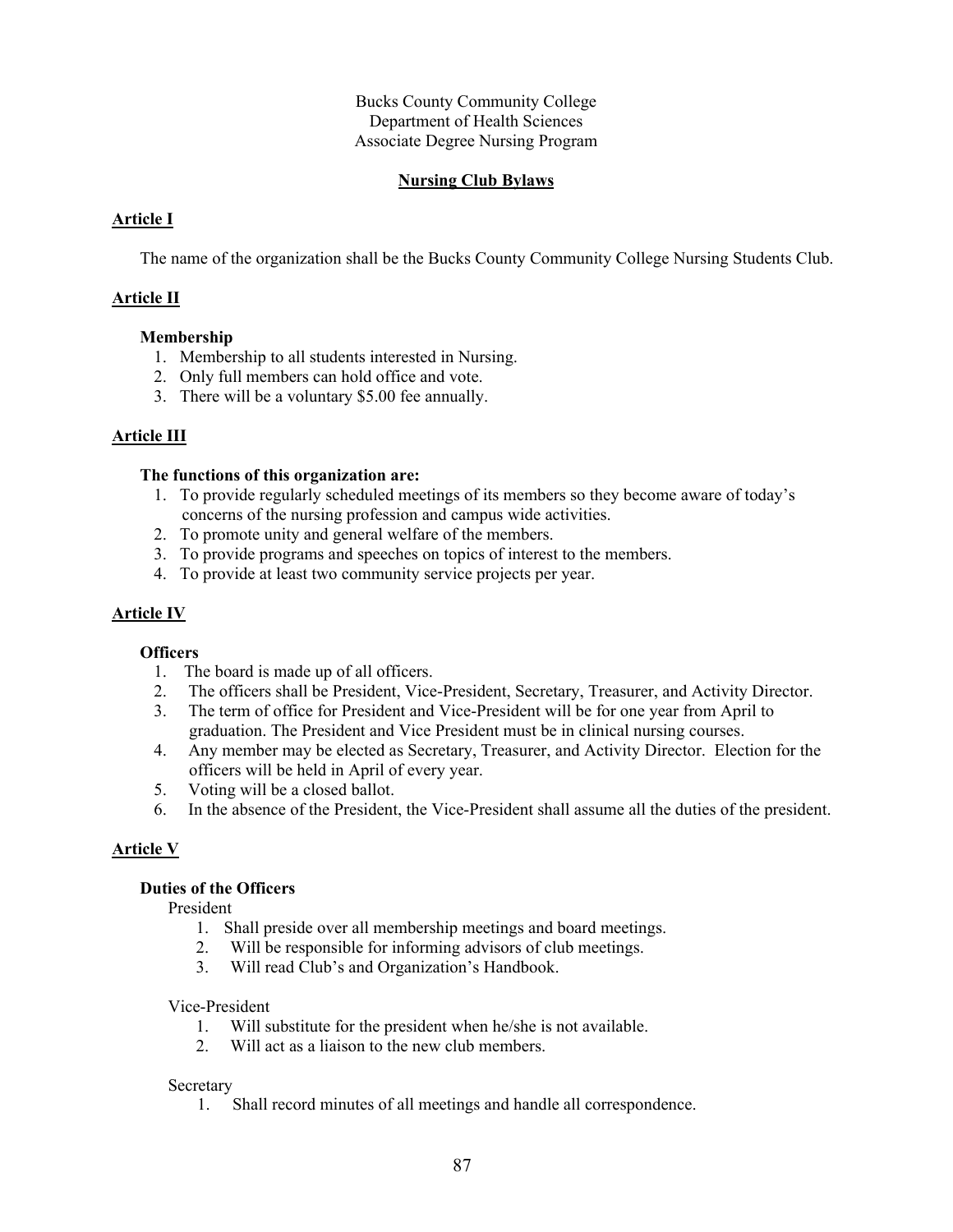2. Will maintain all minutes on file and available for review.

## Treasurer

- 1. Will be responsible for the financial records for the club, itemizing all receipts and expenditures, and will prepare reports for all meetings
- 2. Will deposit all proceeds from the fundraisers with the proper college officials.
- 3. Will authorize payment of all bills for the organization after membership approval.

## Activity Director

1. Develops and plans activities and events for the Nursing Club.

## **Article VI**

## **Meetings**

Meetings will be set on a semester basis at the convenience of the majority of the membership. The board meetings will be called at the discretion of the president, but at least once a semester. Meetings will be conducted using Robert's Rules of Order.

Order of Meetings:

- o Call to order
- o Reading of club and board minutes
- o Communications from President
	- Old Business
	- New Business
- o Committee Reports
- o Treasurer's report
- o Adjournment

## **Article VII**

## **Provisions to Fulfill Vacancy**

In the event a class officer is unable to fulfill the responsibilities of the position, the vacancy will be filled by moving officers up one position and eliminating the activities position until next election.

## **Article VIII**

## **Committees**

Created at the discretion of the Board